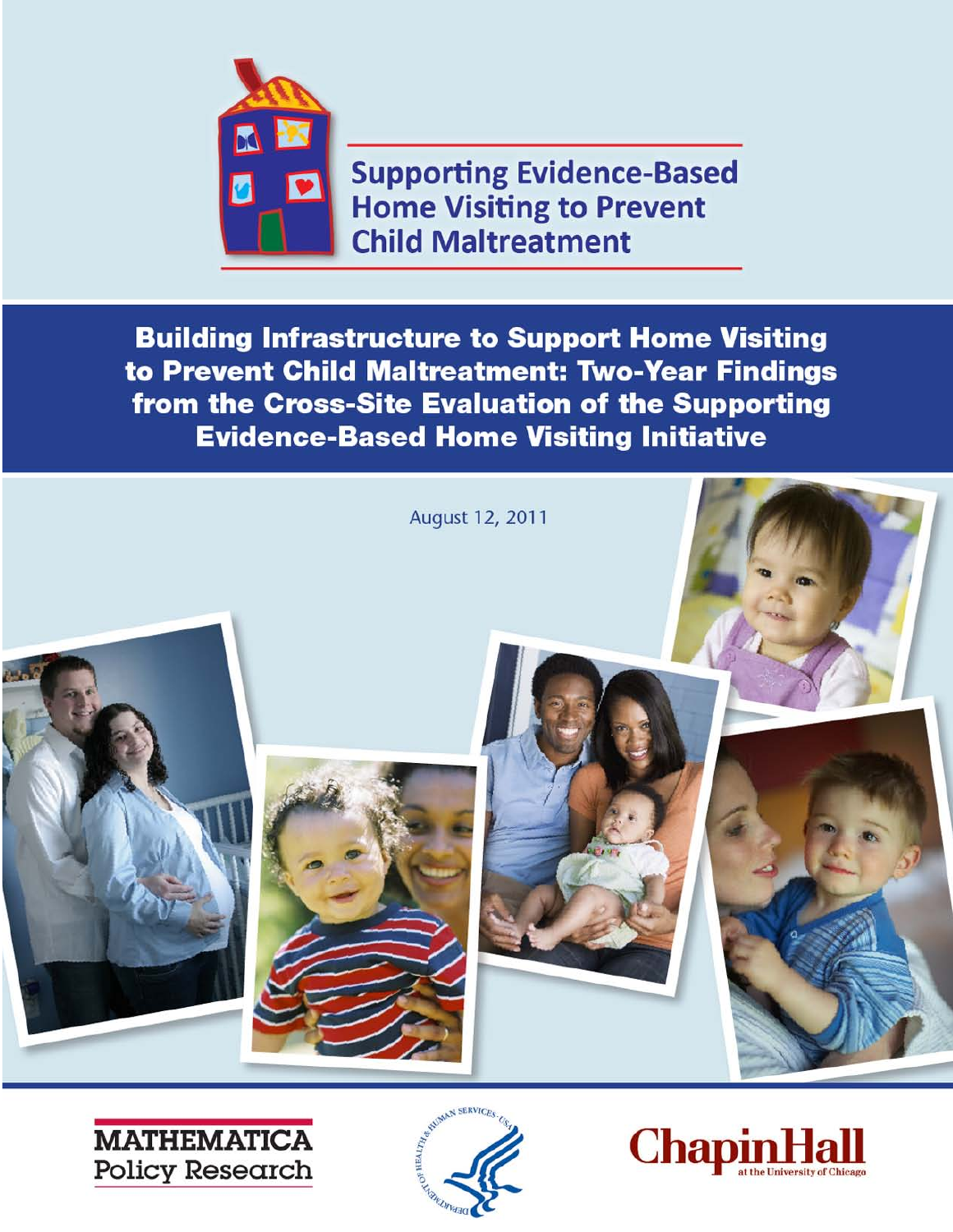# **Building Infrastructure to Support Home Visiting** to Prevent Child Maltreatment: Two-Year Findings from the Cross-Site Evaluation of the Supporting **Evidence-Based Home Visiting Initiative**

**Contract Number:** GS-10F-0050L/HHSP233200800065W

Mathematica Reference Number: 06552-732

Submitted to: Children's Bureau Office on Child Abuse and Neglect Children's Bureau, ACYF, ACF, HHS 8th Fl, Rm 8127, 1250 Maryland Ave, SW Washington, DC 20024 Project Officer: Melissa Lim Brodowski

Submitted by: Mathematica Policy Research P.O. Box 2393 Princeton, NJ 08543-2393 Telephone: (609) 799-3535 Facsimile: (609) 799-0005

Co-Project Directors: Kimberly Boller, Deborah Daro (Chapin Hall at the University of Chicago)

August 12, 2011

Patricia Del Grosso Margaret Hargreaves Diane Paulsell Cheri Vogel Debra A. Strong **Heather Zaveri** Megan Hague Angus Brandon Coffee-Borden **Russell Cole** Kirsten Barrett Kimberly Boller Deborah Daro

# Suggested citation:

Del Grosso, Patricia, Margaret Hargreaves, Diane Paulsell, Cheri Vogel, Debra A. Strong, Heather Zaveri, Megan Hague Angus, Brandon Coffee-Borden, Russell Cole, Kirsten Barrett, Kimberly Boller, and Deborah Daro, "Building Infrastructure to Support Home Visiting to Prevent Child Maltreatment: Two-Year Findings from the Cross-Site Evaluation of the Supporting Evidence-Based Home Visiting Initiative." Children's Bureau, Administration for Children and Families, U.S. Department of Health and Human Services. August 2011. Contract No.: GS-10F-0050L/HHSP233200800065W. Available from Mathematica Policy Research, Princeton, NJ.







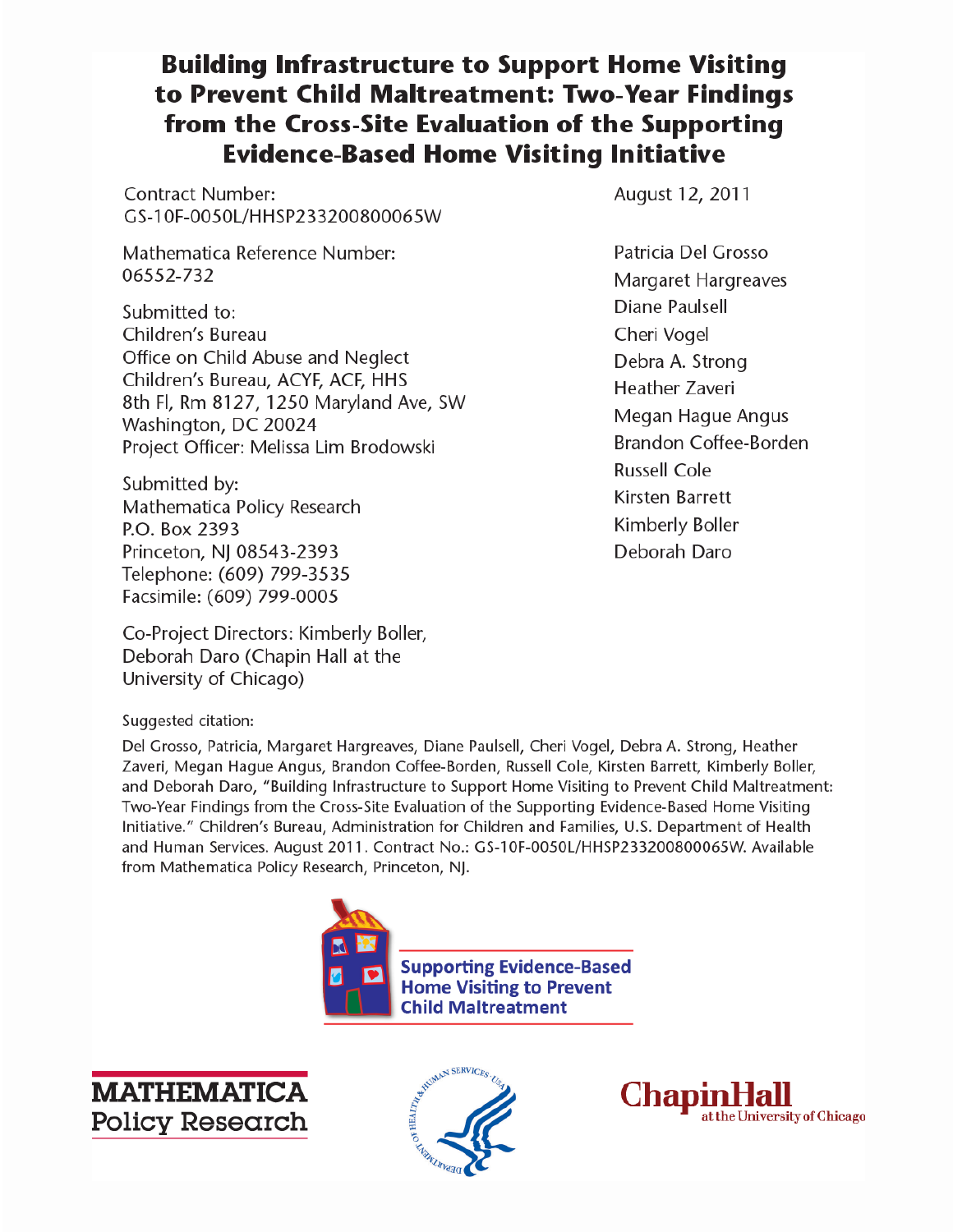### ACKNOWLEDGMENTS

The authors would like to thank the many people who contributed to this report. First, the report would not be possible without the EBHV grantees, their partners, implementing agency managers, home visiting supervisors, and home visitors who participated in interviews and responded to the partner survey. They generously shared their insights and experiences with us. We also want to thank the staff at the Children's Bureau within the Administration for Children and Families (ACF) at the U.S. Department of Health and Human Services for their ongoing support. We would like to extend a special thank you to Melissa Lim Brodowski, our federal project officer at the Office of Child Abuse and Neglect, for her comments on this report and guidance throughout the project. Also at ACF, Rosie Gomez and Lauren Supplee reviewed an earlier draft of the report and provided input.

In addition to the authors, a number of staff at Mathematica Policy Research and Chapin Hall at the University of Chicago played important roles in the creation of this report. Pia Caronongan and Laura Barker helped plan and conduct site visits and conference calls to collect data for the report. Melanie Besculides provided quality assurance review. Marjorie Mitchell provided wordprocessing and production support, and Cindy George and John Kennedy edited the report.

| Grantee                                                                  | Project Director as of fall 2010      |
|--------------------------------------------------------------------------|---------------------------------------|
| County of Solano Department of Health and Social<br>Services, California | Linda Orrante and Barbara Navolanic   |
| Rady Children's Hospital, San Diego, California                          | Charles Wilson and Cambria Rose Walsh |
| Colorado Judicial Department                                             | Lilas Rajaee-Moore                    |
| Children & Families First, Delaware                                      | Leslie Newman                         |
| Hawaii Department of Health                                              | <b>Tod Robertson</b>                  |
| Illinois Department of Human Services                                    | Michael Holmes and Elizabeth Glassgow |
| Minnesota Department of Health                                           | Laurel Briske                         |
| New Jersey Department of Children and Families                           | Sunday Gustin                         |
| Society for the Prevention and Care of Children,<br>Rochester, New York  | Laurie Valentine                      |
| Mercy St. Vincent Medical Center, Toledo, Ohio                           | Connie Cameron                        |
| The University of Oklahoma Health Sciences Center                        | Jane Silovsky                         |
| Rhode Island Kids Count                                                  | Leanne Barrett                        |
| The Children's Trust Fund of South Carolina                              | Ann Maletic                           |
| Child & Family Tennessee                                                 | Kathy Hatfield                        |
| Le Bonheur Community Health and Well-Being,<br>Memphis, Tennessee        | <b>Ruth Hamblen</b>                   |
| DePelchin Children's Center, Texas                                       | Charity Eams and Stacey Clettenburg   |
| Utah Department of Health                                                | Robyn Lipkowitz                       |

#### Evidence- Based Home Visiting Grantees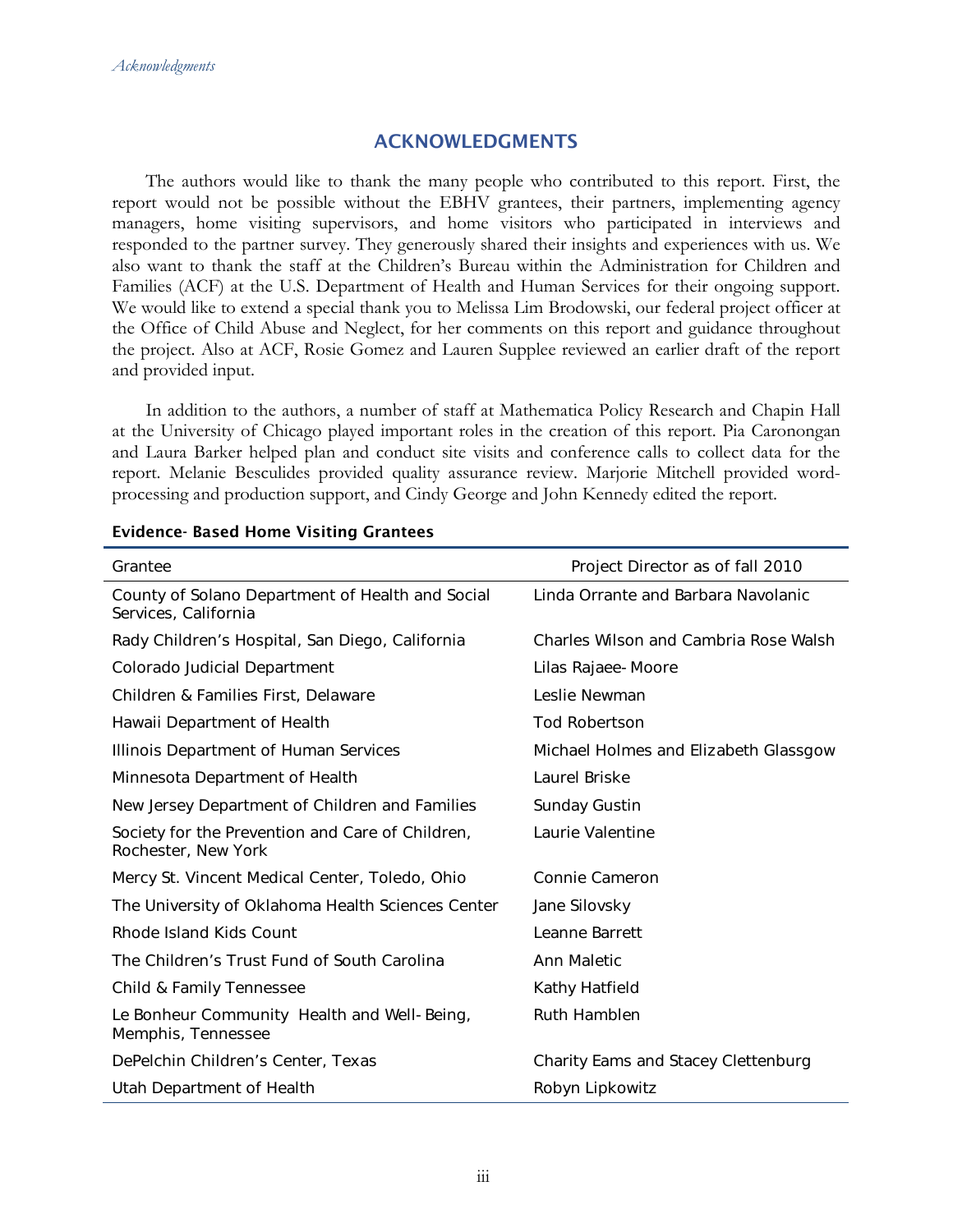#### *Acknowledgments*

*This report was developed by Mathematica Policy Research and Chapin Hall at the University of Chicago. The Mathematica-Chapin Hall team is funded by the U.S. Department of Health and Human Services, Administration for Children and Families, Children's Bureau, Office on Child Abuse and Neglect, under Contract No. GS-10F-0050L/HHSP233200800065W with support from the Health Resources and Services Administration, the Maternal, Infant and Early Childhood Home Visiting Program, and the National Institutes of Health, Office of Behavioral and Social Sciences Research. The contents of this publication do not necessarily reflect the views or policies of the funders, nor does mention of trade names, commercial products or organizations imply endorsement by the U.S. Department of Health and Human Services. This information is in the public domain. Readers are encouraged to copy portions of the text which are not the property of copyright holders and share them, but please credit the authors.*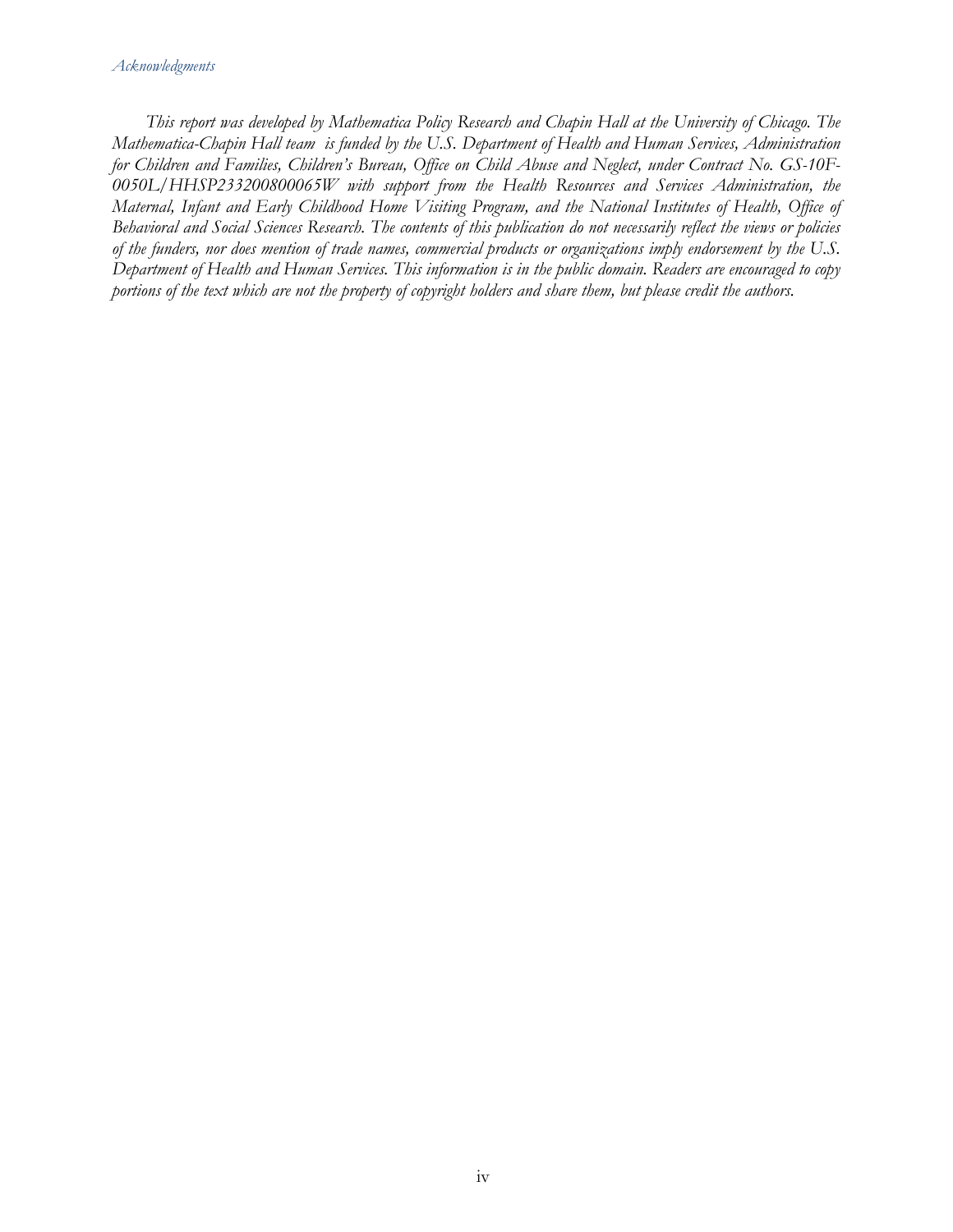# **CONTENTS**

| $\mathbf{I}$ |             |                                    |                                                                 |  |
|--------------|-------------|------------------------------------|-----------------------------------------------------------------|--|
|              | А.          |                                    |                                                                 |  |
|              | В.          |                                    |                                                                 |  |
|              | C.          |                                    |                                                                 |  |
|              | D.          |                                    |                                                                 |  |
|              | Ε.          |                                    |                                                                 |  |
|              |             | 1.<br>2.                           | Experience, Planning, and State Funding for Home Visiting       |  |
| $\mathbf{I}$ |             |                                    |                                                                 |  |
|              | А.          |                                    |                                                                 |  |
|              |             | 1.<br>2.<br>3.<br>$\overline{4}$ . |                                                                 |  |
|              |             |                                    |                                                                 |  |
|              | В.          |                                    |                                                                 |  |
|              |             |                                    |                                                                 |  |
| Ш            |             | <b>PROGRAMS</b>                    | BUILDING INFRASTRUCTURE TO SUPPORT EVIDENCE-BASED HOME VISITING |  |
|              | А.          |                                    |                                                                 |  |
|              | В.          |                                    |                                                                 |  |
|              |             | 1.<br>2.<br>3.                     | Building Fiscal Capacity and Addressing Budget Shortfalls  23   |  |
|              | $C_{\cdot}$ |                                    |                                                                 |  |
|              |             | 1.<br>2.                           |                                                                 |  |
|              | D.          |                                    |                                                                 |  |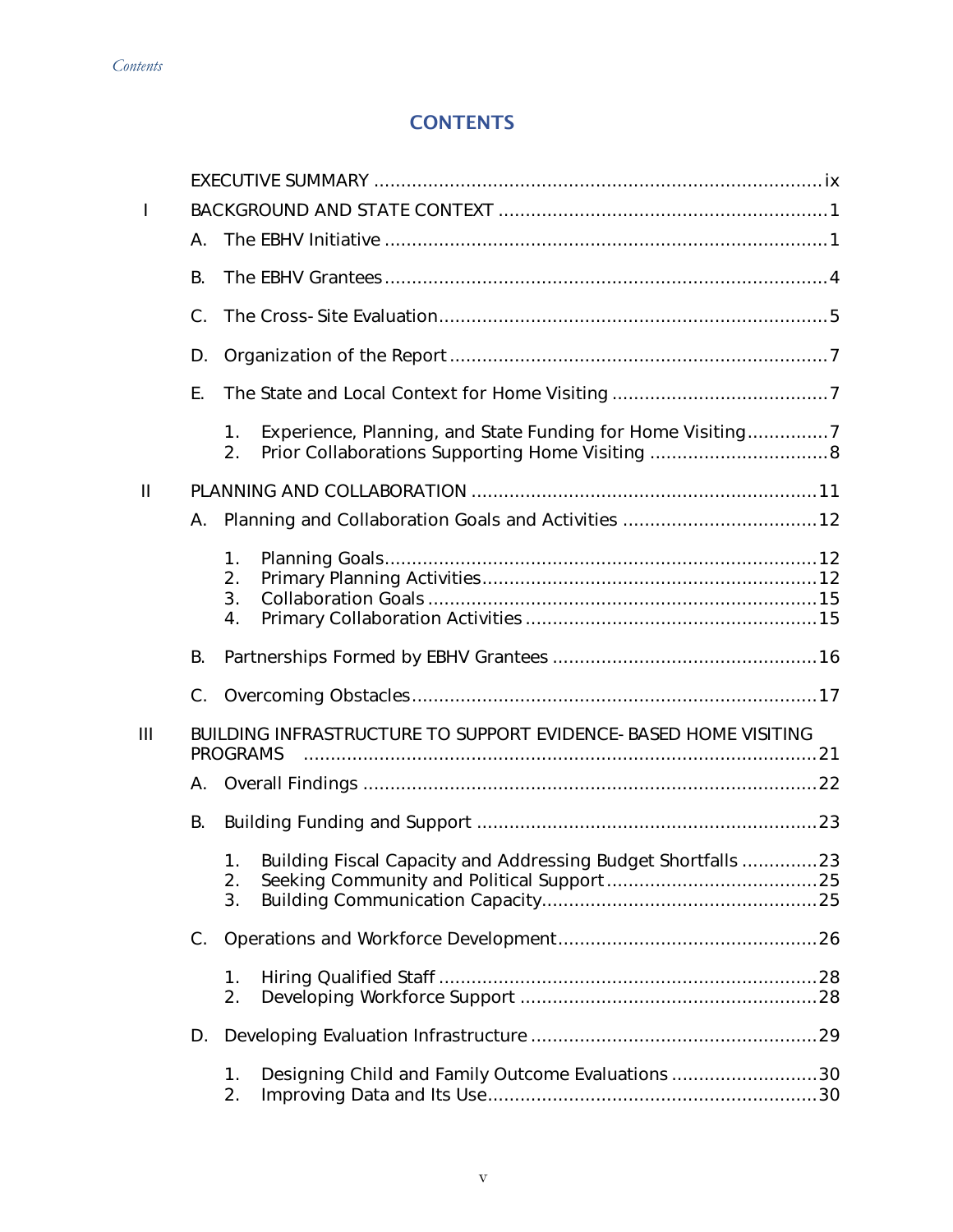#### *Contents*

| III (continued) |  |
|-----------------|--|
|-----------------|--|

|        | Е.      |                      | Obstacles and Facilitators to Infrastructure Development31                                                              |  |
|--------|---------|----------------------|-------------------------------------------------------------------------------------------------------------------------|--|
|        |         | 1.<br>2.             | Building Political Support for Home Visiting Program Models                                                             |  |
|        |         | 3.<br>4.             | Justifying the Need for a Continuum of Home Visiting Services 32<br>Addressing Concerns about Local Evaluation Plans 32 |  |
| IV     |         |                      |                                                                                                                         |  |
|        | А.      |                      |                                                                                                                         |  |
|        |         | 1.<br>2.<br>3.<br>4. | Adapting and Enhancing Models for New Populations34<br>Planning Evaluations to Meet Grant and Model Purveyors' Goals 36 |  |
|        | В.      |                      |                                                                                                                         |  |
|        |         | 1.<br>2.             | Hiring Staff with the Requisite Education and Experience37                                                              |  |
|        | $C_{1}$ |                      |                                                                                                                         |  |
|        |         | 1.<br>2.             |                                                                                                                         |  |
| $\vee$ |         |                      |                                                                                                                         |  |
|        | А.      |                      | Integrating Grant Activities with Emerging State Home Visiting                                                          |  |
|        | В.      |                      |                                                                                                                         |  |
|        |         | 1.<br>2.<br>3.       |                                                                                                                         |  |
|        | $C_{1}$ |                      |                                                                                                                         |  |
|        |         |                      |                                                                                                                         |  |
|        |         |                      | APPENDIX A: FEDERAL GRANT ANNOUNCEMENT CRITERIA FOR                                                                     |  |
|        |         |                      |                                                                                                                         |  |
|        |         |                      | APPENDIX C: CHARACTERISTICS OF THE GRANTEE-SELECTED                                                                     |  |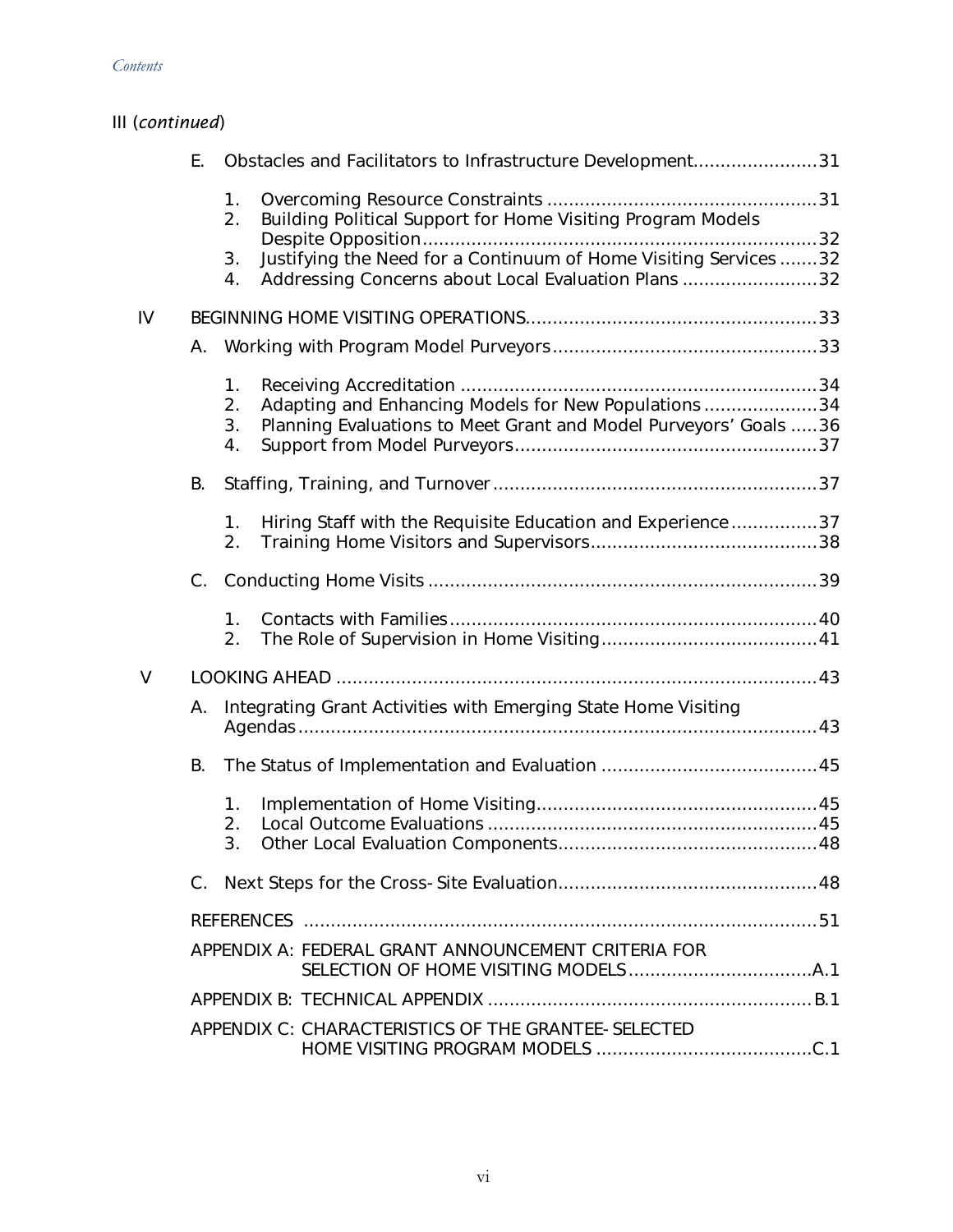# **TABLES**

| 1.1   | EBHV Grantees' Characteristics and Implementation Status as of Spring 2010 4                                                             |
|-------|------------------------------------------------------------------------------------------------------------------------------------------|
| 1.2   | EBHV Grantees' Participation in Spring 2010 Cross-Site Evaluation Activities  6                                                          |
| II.1  | Planning and Collaboration Goals Identified by EBHV Grantees During the                                                                  |
| II.2  | EBHV Grantees' Partners' Organization Type and System Level at Which                                                                     |
| II.3  |                                                                                                                                          |
| III.1 |                                                                                                                                          |
| III.2 | Strategies Implemented by the EBHV Grantees to Build Fiscal Capacity,<br>Community and Political Support, and Communication Capacity  24 |
| III.3 | Strategies Implemented by the EBHV Grantees to Build Operations Capacity                                                                 |
| III.4 | Strategies Implemented by the EBHV Grantees to Build Evaluation Capacity 31                                                              |
| V.1   | EBHV-Related Home Visiting Enrollment and Capacity as of October 2010 46                                                                 |
| V.2   | Grantees' Family and Child Outcome Evaluation Designs and Estimated                                                                      |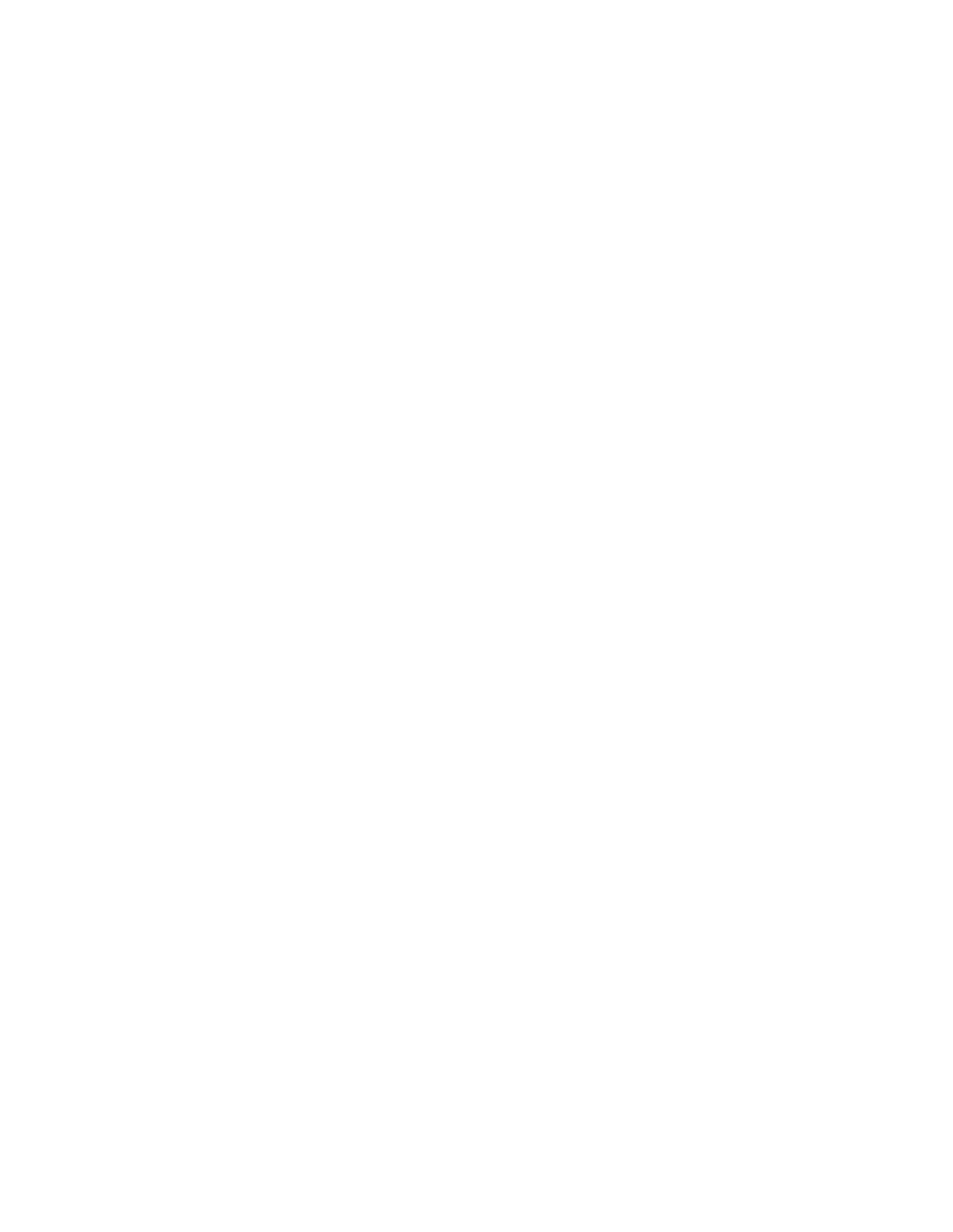### EXECUTIVE SUMMARY

The Supporting Evidence-Based Home Visiting to Prevent Child Maltreatment (EBHV) initiative is designed to build knowledge about how to build the infrastructure and service delivery systems necessary to implement, scale-up, and sustain evidence-based home visiting program models as a strategy to prevent child maltreatment.<sup>[1](#page-8-0)</sup> The grantee cluster, funded by the Children's Bureau (CB) within the Administration for Children and Families (ACF) at the U.S. Department of Health and Human Services, includes 17 diverse grantees from 15 states. Each grantee selected one or more home visiting models it planned to implement for the first time in its state or community (new implementers) or to enhance, adapt for new target populations, or expand. To support the implementation of home visiting with fidelity to their evidence-based models and help ensure their long-term sustainability, the grantees are developing infrastructure such as identifying funding streams and establishing strategies for developing and supporting the home visiting workforce. The EBHV grantees must conduct local evaluations to assess implementation, outcomes, and costs associated with their selected home visiting models.

The national cross-site evaluation, conducted by Mathematica Policy Research and its partner, Chapin Hall at the University of Chicago, is designed to identify successful strategies for building infrastructure to implement or support the grantee-selected home visiting models (Koball et al. 2009). This report describes cross-site findings from the first two years of the initiative (fiscal years 2008–2010), including the planning period and early implementation of the grantee-selected home visiting models. The report primarily addresses four questions:

- 1. What was the state or local context with respect to home visiting as EBHV grantees planned and implemented their projects?
- 2. What partnerships did grantees form to support planning and early implementation of new home visiting programs?
- 3. What infrastructure was needed to implement home visiting program models in the early stages of the EBHV grant?
- 4. How did EBHV grantees and their associated home visiting implementing agencies (IAs) prepare for and implement new home visiting programs?

To answer these questions, the Mathematica-Chapin Hall team conducted site visits to ten grantees that could provide in-depth data on state-level implementation, the initiation of home visiting services, and/or infrastructure development to support home visiting. During site visits, researchers conducted interviews with grantee staff, partners contributing to infrastructure development, and a manager of a participating IA. For six of the site visits, researchers also conducted interviews with home visitors and their supervisors from IAs working with grantees providing new home visiting services. We also conducted a survey of representatives from partner organizations working with each of the 17 grantees. The survey used social network measures and

<span id="page-8-0"></span> <sup>1</sup> Beyond preventing child maltreatment, home visiting programs target other short- and longer-term outcomes, such as (1) the quality of the parent-child relationship and attachment, (2) children's school readiness, (3) women's prenatal health, and/or (4) safety of the home environment (Bilukha et al. 2005; Gomby 2005; Olds et al. 2004; Olds et al. 2007; Sweet and Appelbaum 2004; Prinz et al. 2009).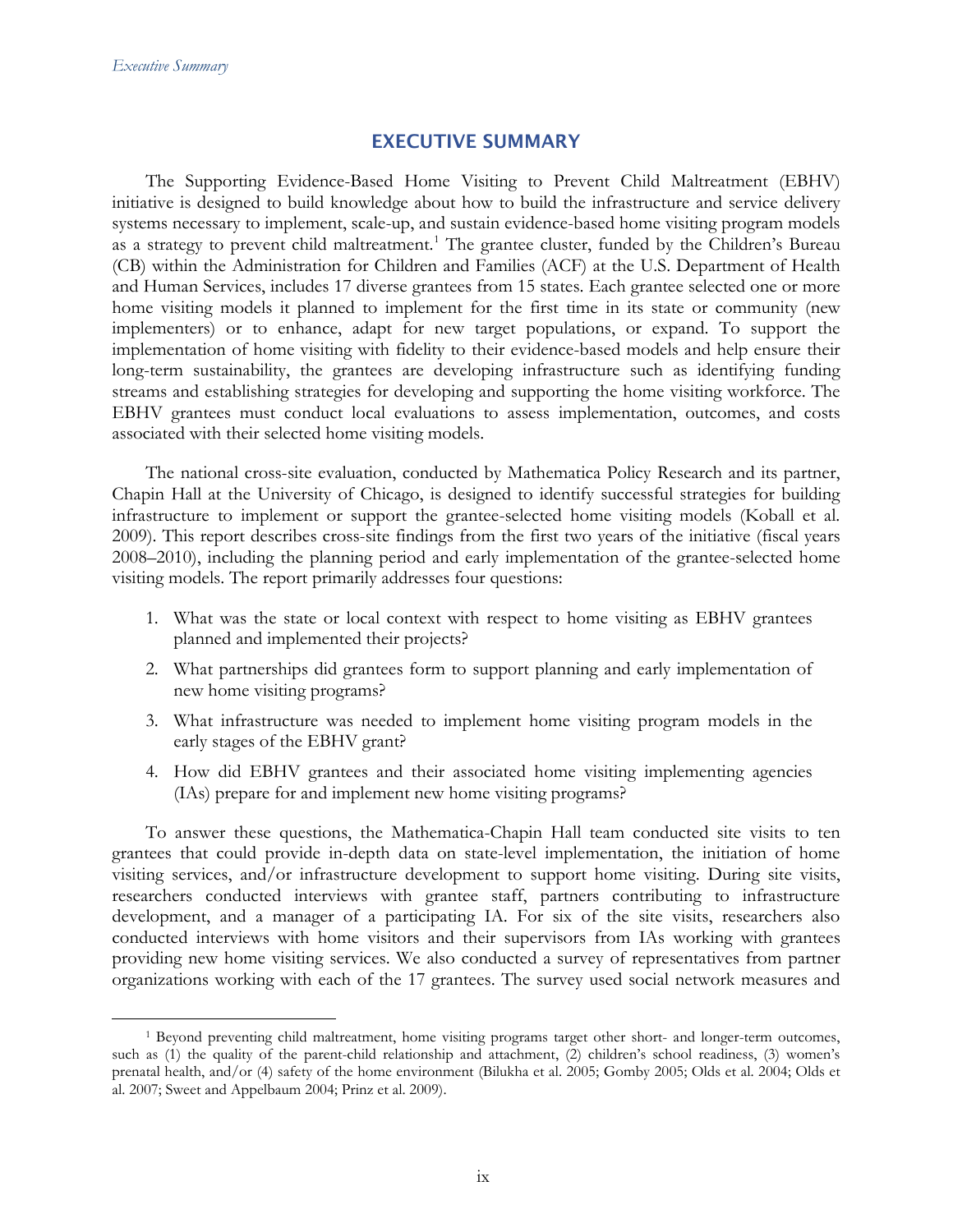measures of the quality of collaboration to examine the relationships among grantees' partners. It provided insight on how home visiting systems develop, the barriers to creating a system, and the patterns of communication and collaboration.

# A. The Supporting Evidence- Based Home Visiting Grant Program

The EBHV initiative includes three unique features:

- 1. The EBHV grant was not intended to fund direct home visiting services. Rather, it was intended to help grantees build infrastructure to support evidence-based home visiting programs. To fund implementation of their selected home visiting models, grantees are to leverage their grants with other funding sources. To leverage funds, grantees partnered with ongoing home visiting programs or leveraged other sources to fund home visiting in cooperation with EBHV.
- 2. EBHV is a five-year initiative, with the first year devoted to planning and the remaining four years focused on implementation.
- 3. Each grantee is required to conduct process, outcome, and economic evaluations. Grantees identified local evaluators to conduct the evaluations.

In addition to these unique features, a number of external factors affected the EBHV grantees and the direction of the initiative. In December 2007, the United States entered a recession. The economic situation made it more challenging for the grantees to raise the funds needed for direct service and required many grantees to expend significantly more time and resources to raise those funds than originally anticipated. Then, in December 2009, CB/ACF announced to the grantees that funding for EBHV had been deleted from the federal budget after federal fiscal year (FY) 2009. Whether the funds might be replaced was unclear, leading to a period of uncertainty for the grantees.

The funding uncertainty affected two aspects of implementation and local and cross-site evaluations. First, although the EBHV funds were not meant to pay directly for home visiting services, most grantees had obtained support from their partners for implementation based on receiving EBHV grant funds. For many grantees, the potential funding changes disrupted their relationships with partners and hence threatened that leveraged financial support. Thus, some grantees revised their plans for implementing home visiting services. Depending on the grantee, these revisions might have included scaling back or delaying EBHV activities or home visiting operations to conserve resources for continued implementation in future years. Some grantees also found new partners willing to contribute funding to fill possible gaps. Second, grantees revised their evaluation plans to account for changes in planned home visiting operations and to further conserve resources. CB/ACF asked grantees to maintain their local evaluations, but allowed grantees flexibility in their scope and designs in light of decreased funding.

As the EBHV grantees addressed the funding cuts, health care reform was being debated. Proposed legislation included a national home visiting program that would provide federal funding to each state. Following passage of the Affordable Health Care Act of 2010 (P.L. 111-148) on March 23, 2010, the Health Resources and Services Administration (HRSA) and ACF, both at the U.S. Department of Health and Human Services, jointly announced the Maternal, Infant, and Early Childhood Home Visiting (MIECHV) program, which began in FY 2010. The program aims to further the development of comprehensive statewide early childhood systems that emphasize the provision of health, development, early learning, child abuse and neglect prevention, and family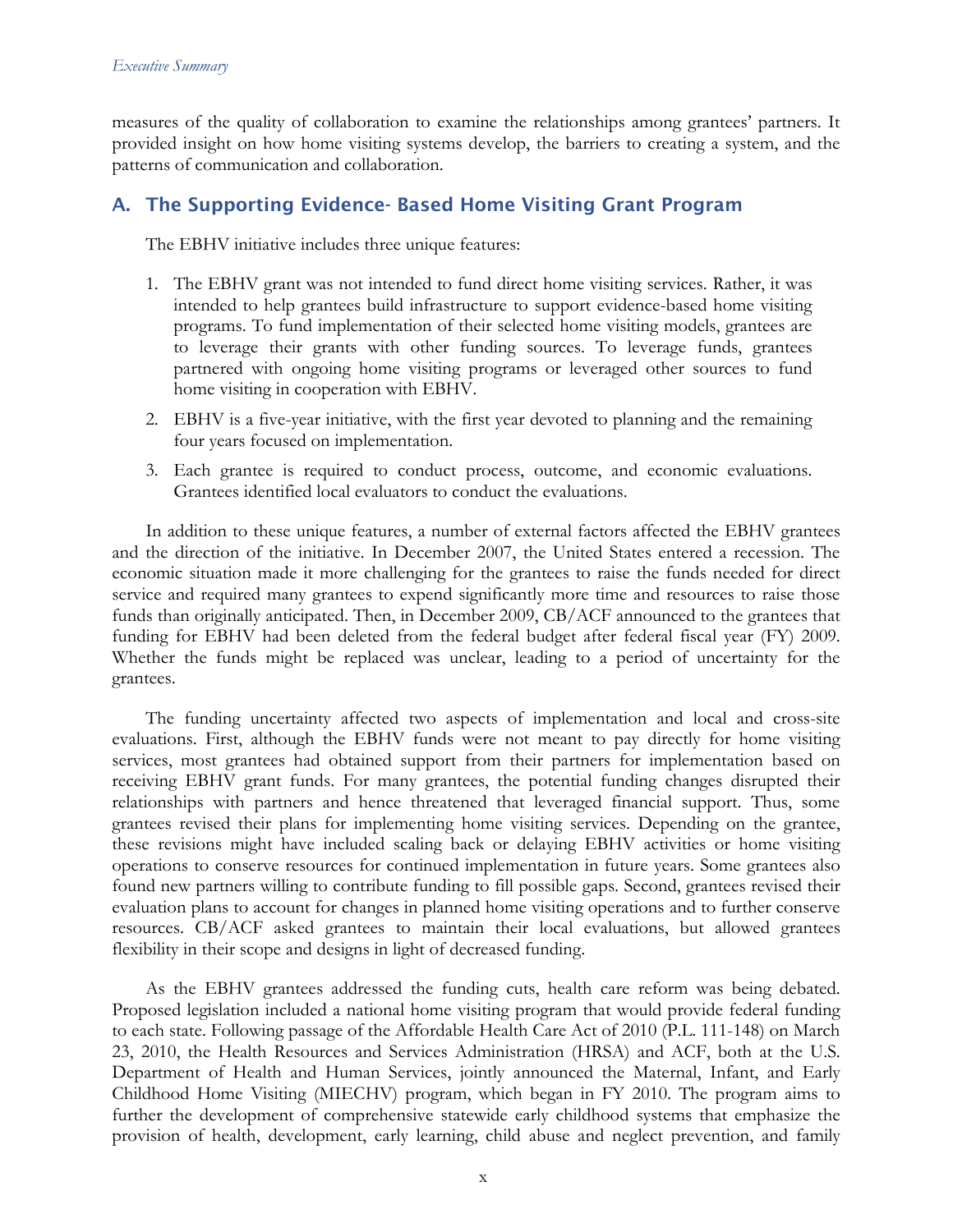#### *Executive Summary*

support services for at-risk children through the receipt of home visiting services. HRSA is the lead agency for the new national home visiting program and it is working collaboratively with ACF and other federal partners. HRSA and ACF announced that state funding would be determined through a formula that included supplemental funding if the state had received an EBHV grant in 2008. As long as their state applied for funding, EBHV grantees would have the resources to implement their original plans.<sup>[2](#page-10-0)</sup>

### B. The EBHV Grantees

The 17 EBHV grantees are geographically diverse, representing 15 states (Table 1). Of the grantees, most are private, nonprofit organizations or state agencies. Grantees are implementing five different models (Healthy Families America, Nurse-Family Partnership (NFP), Parents as Teachers, SafeCare, and Triple P); most grantees are implementing one model, but three grantees are implementing multiple models. The grantees work within diverse organizational settings to support the implementation of the home visiting models. Seven grantees are the IAs implementing their selected home visiting model; six grantees contract or partner with one or more IAs to deliver services; and four grantees are state agencies managing statewide home visiting initiatives. Ten EBHV grantees are newly implementing their selected home visiting models; the other seven grantees are building infrastructure to support existing programs or expanding implementation to new geographic areas or target populations.

### C. The State and Local Context for Home Visiting

Nearly all grantees described rising levels of enthusiasm at the state and local levels for evidence-based home visiting. Clearly, the expectation of MIECHV in part drove this interest. Several grantees, however, reported that interest in evidence-based home visiting models preceded the new legislation and stemmed from recommendations to implement evidence-based models made by state-appointed committees and other state and local entities working to examine strategies to reduce child abuse and/or improve other child outcomes. Grantees and their partners attributed this swell of interest to two factors: (1) the need to decide which programs to fund during a period of diminishing state and local budgets, and (2) high expectations about the promise of evidence-based models to achieve outcomes. Officials preferred to use their limited resources to support programs that had shown effectiveness in achieving outcomes, rather than programs without existing evidence.

In all 15 states in which the EBHV grantees are located, grantee staff and their partners identified at least one home visiting model that was already in operation. Although at least 13 of the 15 states had implemented one or more national models before 2008, including some that were chosen for implementation by EBHV grantees, fidelity to program models may not have been assured. Several states with EBHV grantees had passed legislation that either mandated the

<span id="page-10-0"></span> <sup>2</sup> Funding for MIECHV would be distributed to states using a formula determined by (1) an equal base allocation for each state; (2) an amount equal to the funds, if any, currently provided to a state or entity within that state under the EBHV program; and (3) an amount based on the number of children in families at or below 100 percent of the federal poverty level in the state as compared to the number of such children nationally. Thus 15 states with EBHV grantees would pass funds to those grantees (source: funding announcement [\[http://apply07.grants.gov/apply/opportunities/instructions/oppHRSA-10-275-cfda93.505-cid4513-instructions.doc\]](http://apply07.grants.gov/apply/opportunities/instructions/oppHRSA-10-275-cfda93.505-cid4513-instructions.doc) accessed June 11, 2010).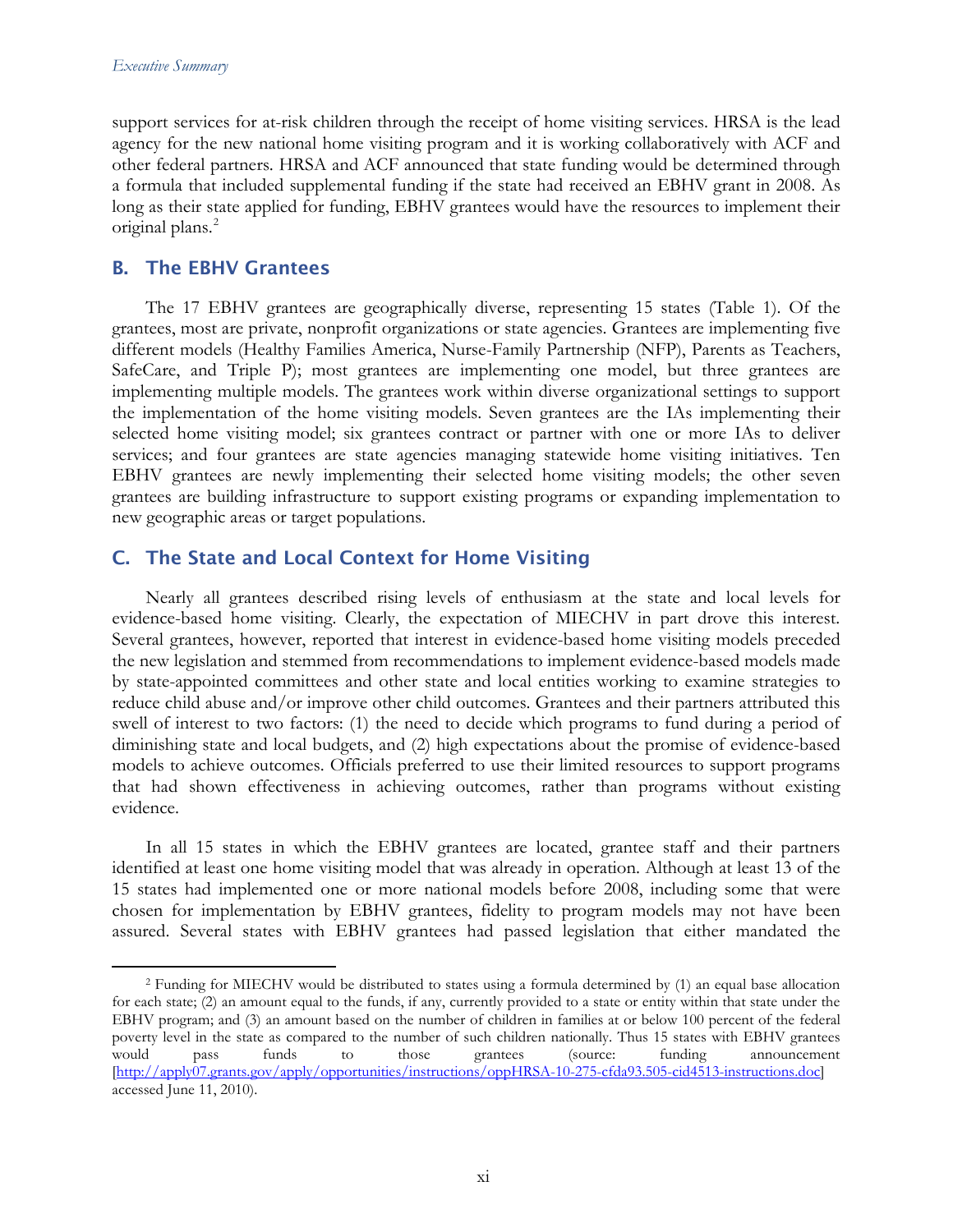| State     | Grantee                                                       | <b>Grantee Type</b>           | Organizational<br>Role of Grantee | Program<br>Model | Implementation<br><b>Status</b> |
|-----------|---------------------------------------------------------------|-------------------------------|-----------------------------------|------------------|---------------------------------|
| CA        | County of Solano Department<br>of Health and Social Services  | County agency                 | IA                                | <b>NFP</b>       | <b>New</b>                      |
| CA        | Rady Children's Hospital, San<br>Diego                        | Hospital (research<br>center) | Partners with IA                  | <b>SC</b>        | <b>New</b>                      |
| CO        | Colorado Judicial Department                                  | State agency                  | Partners with IA                  | <b>SC</b>        | <b>New</b>                      |
| DE        | <b>Children &amp; Families First</b>                          | Private, nonprofit            | IA                                | <b>NFP</b>       | <b>New</b>                      |
| HI        | Hawaii Department of Health                                   | State agency                  | Partners with IA                  | <b>HFA</b>       | Continuing                      |
| IL        | Illinois Department of Human                                  | State agency                  | Statewide                         | <b>NFP</b>       | Continuing                      |
|           | Services                                                      |                               | manager                           | <b>HFA</b>       | Continuing                      |
|           |                                                               |                               |                                   | PAT              | Continuing                      |
| MN        | Minnesota Department of<br>Health                             | State agency                  | Statewide<br>manager              | <b>NFP</b>       | Expanding                       |
| <b>NJ</b> | New Jersey Department of                                      | State agency                  | Statewide                         | <b>NFP</b>       | Expanding                       |
|           | <b>Children and Families</b>                                  |                               | manager                           | <b>HFA</b>       | Continuing                      |
|           |                                                               |                               |                                   | PAT              | Expanding                       |
| <b>NY</b> | Society for the Protection and<br>Care of Children, Rochester | Private, nonprofit            | IA                                | PAT              | Continuing                      |
| <b>OH</b> | Mercy St. Vincent Medical<br>Center                           | Hospital (safety<br>net)      | IA                                | <b>HFA</b>       | <b>New</b>                      |
| OK        | The University of Oklahoma<br><b>Health Sciences Center</b>   | University<br>research center | Partners with IA                  | <b>SC</b>        | Expanding                       |
| <b>RI</b> | Rhode Island KIDS COUNT                                       | Private, nonprofit            | Partners with IA                  | <b>NFP</b>       | <b>New</b>                      |
| <b>SC</b> | The Children's Trust Fund of<br>South Carolina                | Private, nonprofit            | Partners with IA                  | <b>NFP</b>       | <b>New</b>                      |
| ΤN        | Child & Family Tennessee                                      | Private, nonprofit            | IA                                | <b>NFP</b>       | <b>New</b>                      |
| <b>TN</b> | Le Bonheur Community Health<br>and Well-Being                 | Private, nonprofit            | IA                                | <b>NFP</b>       | <b>New</b>                      |
| <b>TX</b> | DePelchin Children's Center                                   | Private, nonprofit            | IA                                | Triple P         | <b>New</b>                      |
| UT        | Utah Department of Health                                     | State agency                  | Statewide                         | <b>HFA</b>       | Continuing                      |
|           |                                                               |                               | manager                           | <b>NFP</b>       | Continuing                      |

#### Table 1. EBHV Grantees' Characteristics and Implementation Status as of Spring 2010

Source: Mathematica site visits and telephone interviews, spring 2010.

HFA = Healthy Families America; NFP = Nurse-Family Partnership;  $PAT =$  Parents as Teachers; SC = SafeCare.

early childhood objectives as a method for achieving desired outcomes. In addition to plans, several of the EBHV grantee states had funding streams in place to support home visiting. States tended to support home visiting through a line item in the budget (given to departments of health or lead Community-Based Child Abuse Prevention agencies) or by using Temporary Assistance for Needy Families (TANF) dollars.

Often related to the nascent (or in some cases well-established) interest in evidence-based home visiting models at the state level were collaborative activities grantees had engaged in over the years to establish the groundwork for bringing evidence-based models to their states or local communities. Most grantees explained that their work stemming from the EBHV grant built upon previous efforts to collaborate and partner with other agencies, in some cases over the course of many years. Other grantees relied on more recent efforts as they applied for the EBHV grant. A few grantees reported that, before the current EBHV grant, there was little contact with or coordination between their implementation and evaluation of a child abuse and neglect prevention program or created statewide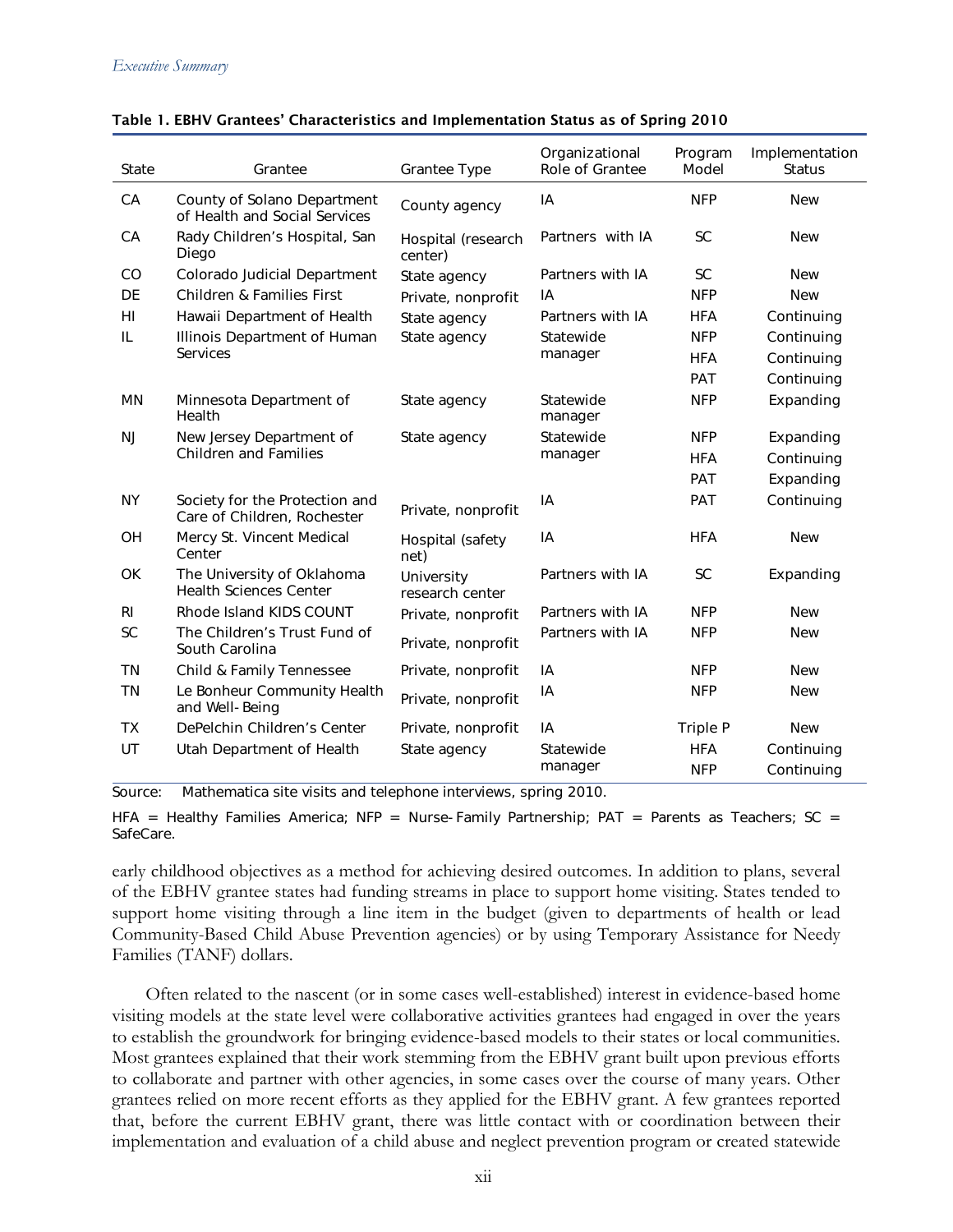home visiting programs. Others had included home visiting in their statewide plans for addressing agencies and relevant state agencies, despite the state's indicating support of the EBHV grant application.

# D. Focus of the Planning Period

EBHV grantees engaged in intensive planning activities both during the grant application process and the initial planning year of the initiative. Grantees new to implementing their selected home visiting model reported focusing on three areas related to funding and operating home visiting services: (1) engaging funders and planning for sustainability, (2) selecting IAs to provide direct home visiting services, and (3) developing partnerships in the communities in which they were to implement services. In contrast, grantees that were enhancing or expanding an existing model focused on the following planning activities related to systems enhancements:

- Training to enhance the quality of existing home visiting programs and a statewide structure of collaboration
- Adapting selected program models to serve families in tribal communities, Latino families, and other groups
- Developing a central intake and referral system based on a common risk assessment tool
- Developing a data management system to support continuous improvement
- Developing a data system to support programs and track home visiting activities in the state

Grantees described three main types of collaboration activities they carried out (not all grantees used all three activities). First, they developed partnerships at both the community and state levels to build support for the EBHV initiative among a range of local and state service provider and advocacy organizations. Second, they formed partnerships with local foundations, state agencies, and other potential funders to support the sustainability of their selected home visiting model. Third, they built partnerships to facilitate referrals to home visiting programs, reinforce the use of common risk assessment and screening tools, and develop central intake and triage systems to support referrals to multiple home visiting programs within a single community. In addition to developing partnerships with individual organizations, most EBHV grantees also formed or participated in community or statewide collaborative groups.

# E. Partnerships Formed by EBHV Grantees

During the first 18 months of the EBHV initiative, grantees tapped existing community- and state-level collaborative groups and partnerships and developed new partnerships and cross-agency steering committees, to help guide the planning process. All grantees partnered with at least one local or state agency, and most partnered with community-based service providers, national model purveyors, and universities.<sup>[3](#page-12-0)</sup> Health care organizations were also common partners; eight grantees

<span id="page-12-0"></span><sup>&</sup>lt;sup>3</sup> One development in the home visiting field is the transition from locally developed, mostly ad-hoc home visiting approaches to those developed by academic researchers and their program partners, some of whom have established implementation support for their models on a national level—hence the term "national models." The purveyor is the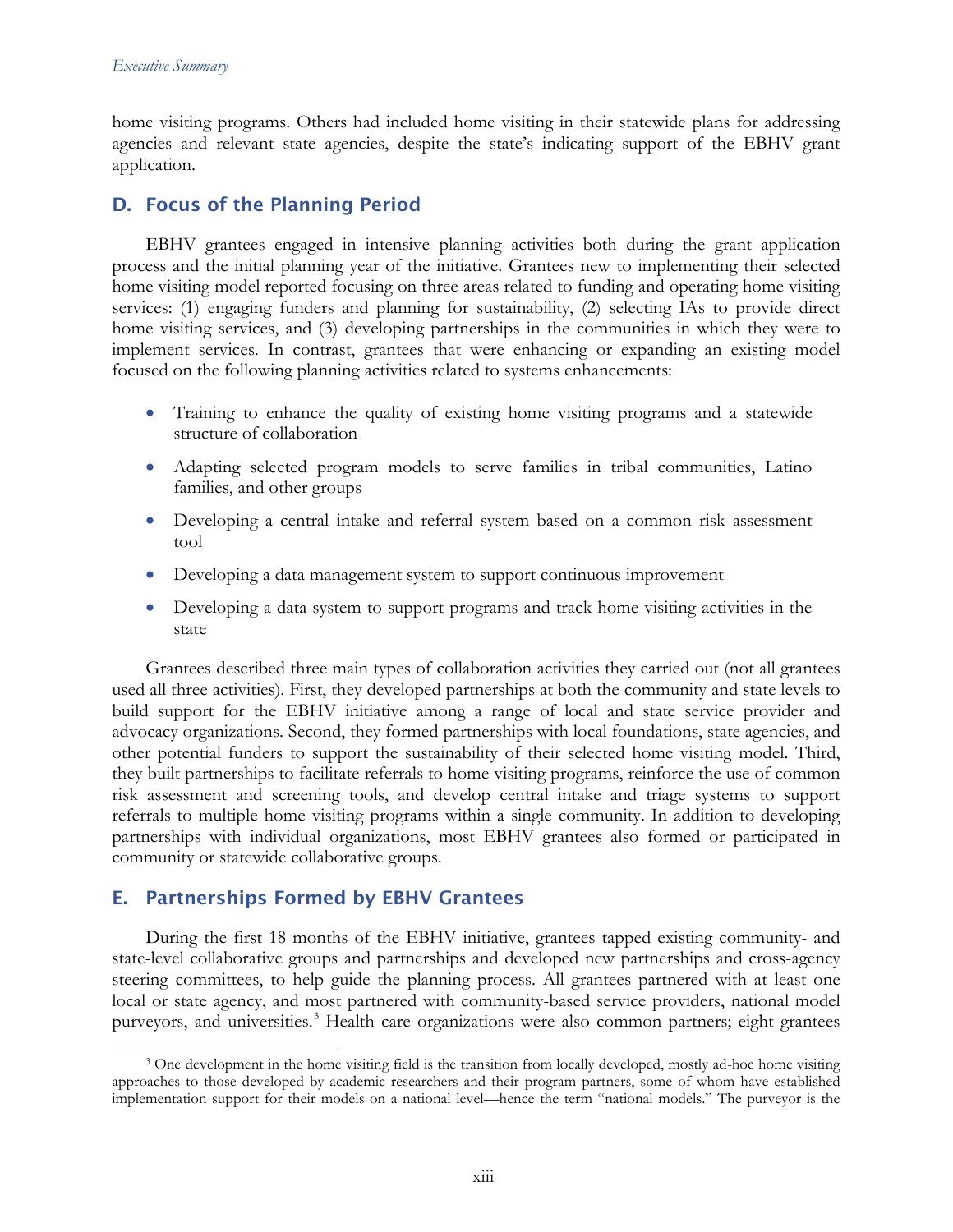partnered with a hospital, four with another type of health care organization, and one with a health plan. Community-based service providers, hospitals, other health care organizations, and other nonprofits worked in partnership with EBHV grantees. Local or state agencies, universities, and foundations also collaborated with grantees, along with national model purveyors.

# F. Infrastructure to Support Evidence- Based Home Visiting Programs

Effective evidence-based programs depend on different kinds of infrastructure capacities, such as establishing lasting relationships between home visitors and families, having well-trained and culturally competent staff, providing high quality supervision, coordinating home visiting services and referral processes, and maintaining other external resources and supports (Daro 2006). Capacity is defined as "the skills, motivation, knowledge, and attitudes necessary to implement innovations" that exist at the individual, organizational, and community levels (Wandersman et al. 2006). Though their chosen area of emphasis differs, EBHV grantees are aiming to build infrastructure capacity in eight areas: (1) planning, (2) collaboration, (3) operations, (4) workforce development, (5) fiscal support, (6) community and political support, (7) communications, and (8) evaluation.

In addition to enhancing their planning and collaborations as described in Section E, each of the EBHV grantees and their partners reported working on most, if not all, of six other areas of infrastructure development, but their activities depended on their situations—which vary in the following important ways.

- Grantees starting new home visiting programs reported focusing on building organization-level operational and workforce development-related infrastructure. This included recruiting and hiring a qualified workforce, training and certifying staff and supervisors as home visitors and coaches, and obtaining approval from their national program model purveyors to start their operations.
- Grantees with existing home visiting programs tended to focus efforts on developing statewide assessment, referral, intake, training, or evaluation-related data systems. They are actively building infrastructure at both the organizational and state levels.
- Some grantees are state agencies in states with no direct management of home visiting programs. These grantees are building broad-based systems to provide training, coaching, operational technical assistance, evaluation, and ongoing funding streams to support local home visiting services.
- In a number of areas, particularly in communications and evaluation, grantees reported doing less infrastructure development than originally planned. These activities were reprioritized in part to align with changes in local, state, and federal economic circumstances, which affected public and private funding streams and sources.
- Due to uncertainty as to whether the EBHV initiative funding would continue after September 2010, during 2010 grantees focused considerably more attention than they

 $\overline{a}$ 

*<sup>(</sup>continued)*

person or organization that gives permission to use the model and provides training, materials, or infrastructure (such as data bases) required to implement it; may or may not be the same person or organization that developed the model.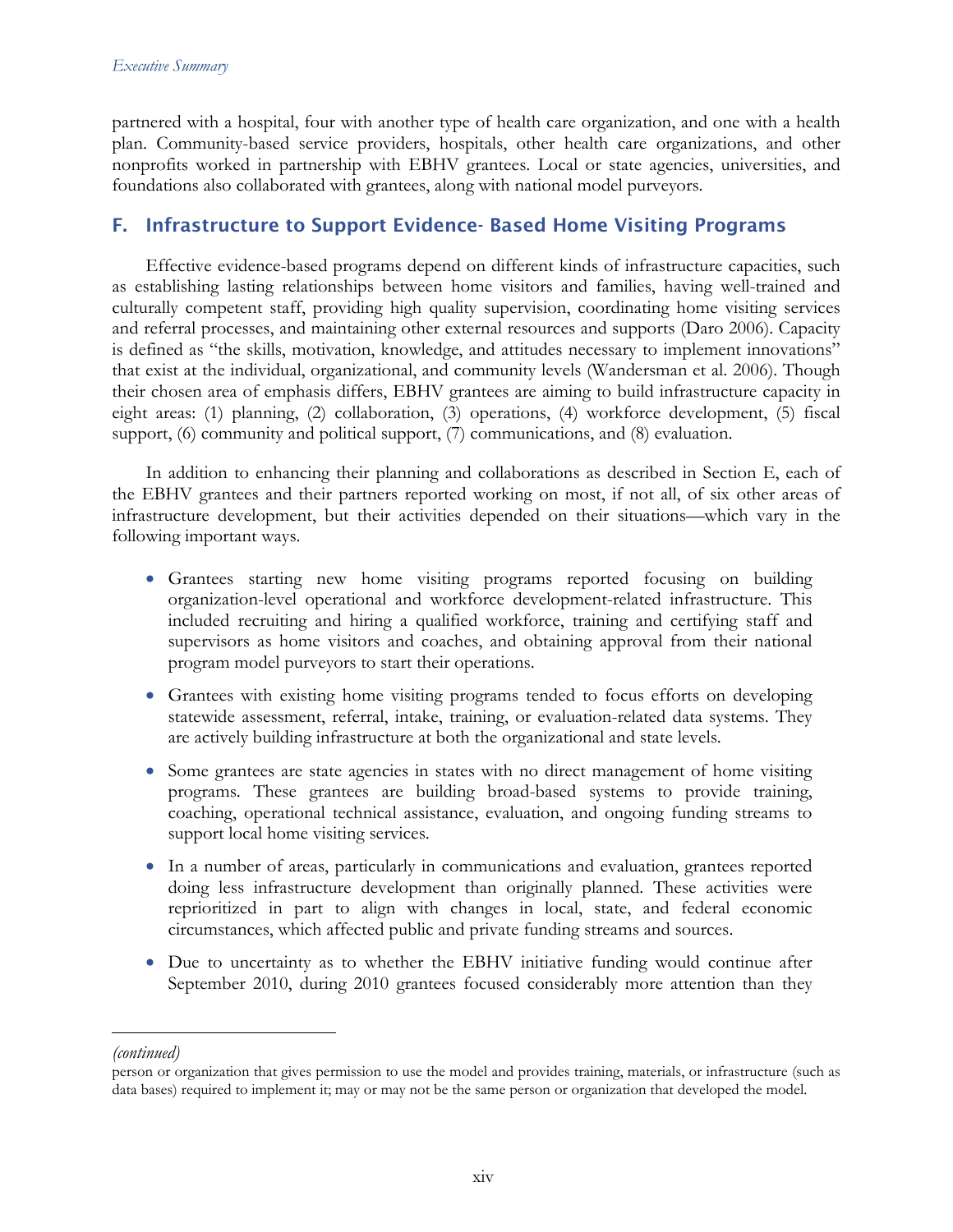had originally planned on building fiscal capacity to preserve their grant activities and continue their programs in both the short and long term.

• Based on their work so far, grantees described a number of barriers to their infrastructure-building work. They faced difficulties (1) building fiscal support given economic constraints, (2) building political support when many local and state governments were looking to cut support to social support programs, (3) justifying the need for a continuum of home visiting services, and (4) addressing concerns about local evaluation plans. To overcome these barriers, grantees devised various approaches, most of which relied on building strong partnerships with diverse stakeholders.

### G. Beginning New Home Visiting Models

Home visiting operations for all grantees were affected by the economic downturn, the resulting fiscal stress on states, and the disruption in EBHV grant funding. These factors delayed implementation of home visiting services in some sites. Many grantees and implementing agencies but not all—had to slow down their plans, found enrollment lagging behind their initial projections, or even saw home visiting services shrink due to funding cuts. Delays also occurred because planning and/or application processes for national model accreditation took longer than anticipated.

Despite these challenges, most grantees that planned to implement a model for the first time successfully launched program operations. They worked with program model purveyors, hired and trained staff, and began conducting home visiting with new enrollees. Their experiences provide useful insights about implementing evidence-based home visiting programs, especially hiring and supporting staff, and suggest lessons for EBHV grantees or others planning to operate similar programs.

### **1. Working with Model Purveyors**

All five of the home visiting program models implemented under the EBHV initiative had requirements in place for new agencies wishing to implement their models, or for expanding models to new locations. Some grantees and IA managers described the accreditation process required by their model purveyors as time consuming. However, they also reported that aspects of the detailed process ultimately ensured fuller preparation for implementation, by making sure that they had addressed a range of issues well before implementation began.

In addition to working with model purveyors to meet accreditation requirements, organizations may need to work on their own and with purveyors to adapt or enhance models to new target populations. Two of the 17 EBHV grantees focused their grant activities on adapting or enhancing the home visiting models they selected for new target populations. Both were expanding their selected models: Minnesota was planning to expand NFP to tribal communities within the state, and Oklahoma aimed to implement a culturally competent model of SafeCare within Latino communities in Oklahoma City.

Along with establishing requirements, purveyors of home visiting models also provided important assistance and supports to grantees and IAs. In addition to the initial training they received on program models, staff reported during interviews that the purveyors offered additional training and support on a range of topics, assigned a consultant or regional representative to provide technical assistance, assisted with logistical issues, and helped resolve technology and infrastructure issues such as downloading materials from the program model's website.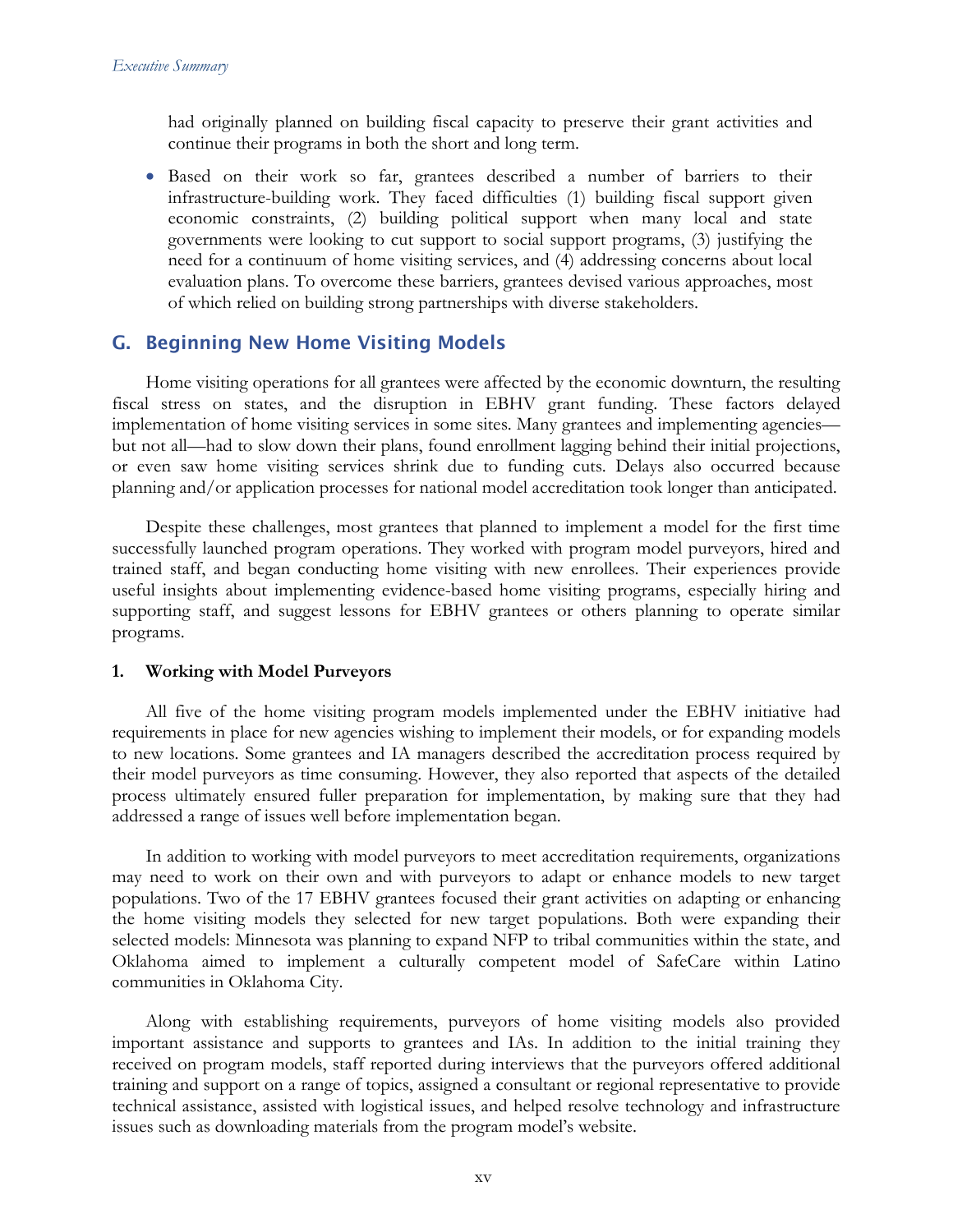#### **2. Staffing Home Visiting Programs**

The home visiting models selected by EBHV grantees vary in their educational requirements, for home visitors with some models' requiring home visitors with at least a bachelors' degree and others not specifying minimum educational requirements for staff. In addition to these requirements, EBHV grantees and IAs described going beyond model requirements and seeking candidates with prior experience and other professional characteristics and skills they deemed important. They reported seeking candidates who were comfortable working with families with many needs, hard working, passionate about the work, and could work independently while being comfortable receiving supervisory feedback. Finding home visitors who met all these criteria was not always a simple task. Three main challenges emerged:

- **Finding bilingual home visitors.** Several agencies were unable to locate bilingual candidates. In an effort to address this challenge, one agency worked closely with NFP's national service office. The agency hired a dedicated, full-time interpreter who accompanied the home visitors into homes where English was not the primary language spoken by the family. The interpreter completed all NFP required trainings and also received training designed to help the interpreter learn to facilitate rather than triangulate the relationship between the nurses and the families.
- **Identifying culturally competent home visitors.** In an effort to match home visitors with the populations the program served, IAs tried to identify racially or ethnically diverse candidates who were familiar with the cultural background of their target population. Agencies noted that, even when they could identify someone who spoke the language, it did not mean that the individual was culturally competent.
- **Salary competition.** Several agencies, particularly those implementing NFP, spoke about salary competition from other employers, such as hospitals that could offer nurses a higher salary than IAs could offer nurse home visitors.

### **3. Training Staff**

In order to begin serving families, all of the models selected by EBHV grantees require that home visitors and supervisors complete initial training or a series of trainings provided by the model purveyor. Such staff training is a component of the accreditation process and typically involves one or more three- to five-day workshops. Supervisors must complete the training required of home visitors, plus additional training or post-training consultation specifically focused on supervision.

Participants we interviewed expressed satisfaction with training. That said, some supervisors and home visitors felt that the trainings focused too heavily on the theory of the model and less on the realities of conducting home visits and delivering the curriculum. In addition, the cost and time associated with required training need to be factored in when planning to implement models. Supervisors described the main challenges of the initial trainings as (1) the costs associated with sending staff to training, (2) the time needed to train new staff, and (3) resistance from some staff to structured training (and to supervision). Supervisors described the first two challenges as particularly difficult to address when dealing with staff turnover.

### **4. Conducting Home Visits**

The rewards to the home visitor can be many. Those we interviewed described their joy in building strong relationships with families, and feeling encouraged when families made positive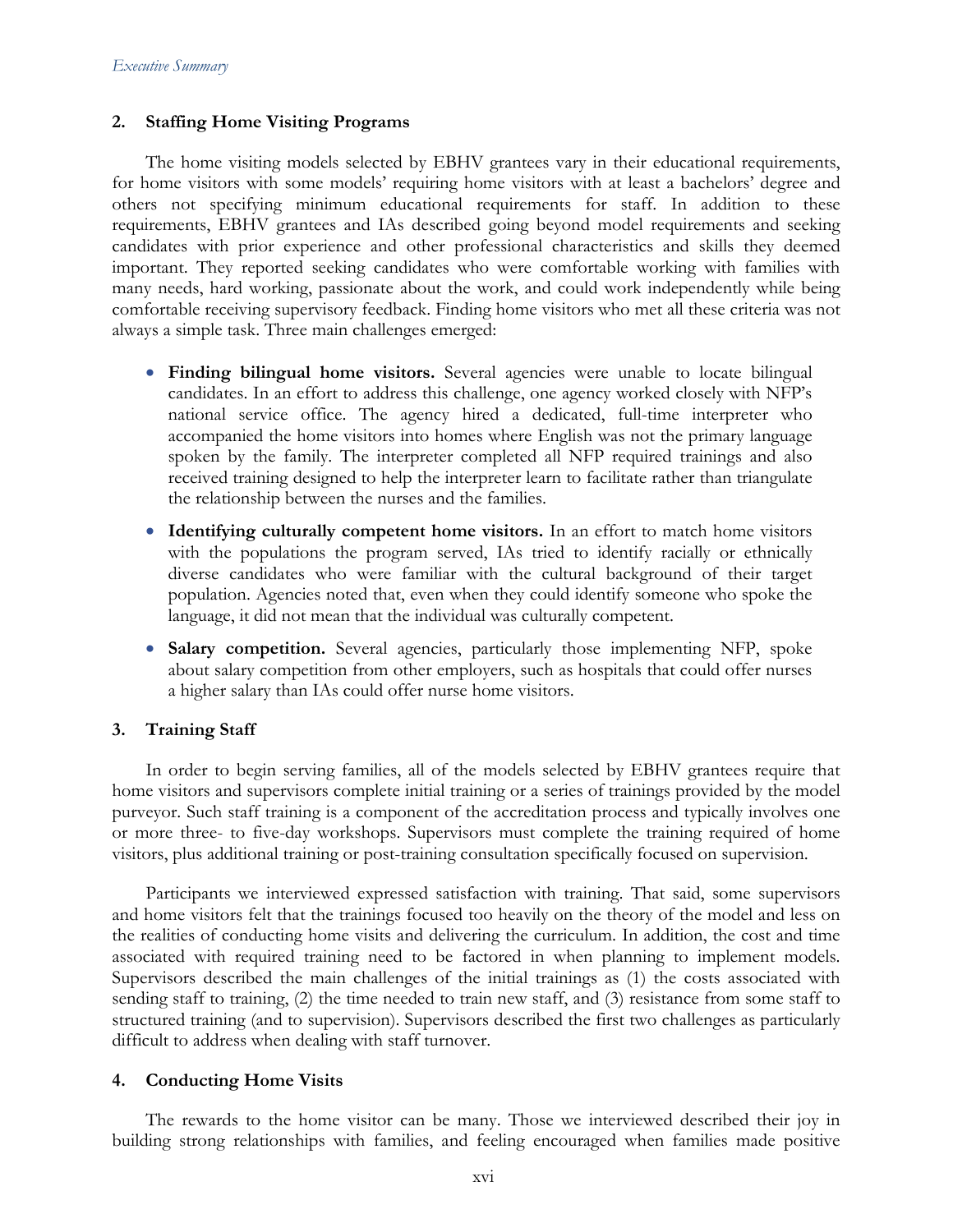changes. Home visitors enjoyed observing parents using behaviors with their children that home visitors had shown them in previous visits. They also reported increasing security in a home, increasing healthy birth outcomes for pregnant women, and elevating parenting skills as important successes of their work. Along with these rewards, the home visitors we interviewed also reported facing challenges in their work—some unique to home visiting or stemming from special requirements for program models. They cited the following challenges:

- Managing multiple responsibilities, including preparing for visits and completing paperwork
- Completing the number of home visits required by each program model
- Balancing the amount of time spent during home visits managing issues faced by the family and delivering the curriculum
- Addressing crises that families were experiencing, and dealing with distractions caused by other children in the home
- Overcoming client resistance to new ideas and changing behavior

### **5. The Role of Supervision**

Supervision is an important support to help home visitors cope with the challenges that come with their jobs, along with a way to monitor fidelity to evidence-based models. Supervisors for some home visiting models reported providing one-on-one supervision as well as group meetings with home visitors, to help them meet the needs of families on their caseloads. Some used "reflective supervision" (exploring the home visitor's experiences with families and children, reflecting on their feelings and behaviors related to home visits, and discussing both personal and professional responses to families' situations) to support home visitors in building relationships with families.

To help ensure model fidelity, supervisors review documentation and case files and meet with home visitors to discuss whether they are able to meet with families at the frequency intended and cover the content as outlined in the model. Supervisors periodically conduct home visits with staff and/or review audio recordings of visits, in order to assess home visitors' adherence to dynamic aspects of the models such as whether home visitors are delivering services and interacting with families in the manner intended. Supervisors also used administrative data to assess fidelity and to better understand how home visitors worked with families. Program data (such as on the characteristics of families and the frequency of home visits), case notes, and their observations in the field enabled supervisors to identify families home visitors might be struggling to reach and ensure that home visitors were implementing the models as planned. Operational problems commonly identified by supervisors through these methods included (1) families who frequently canceled visits, (2) families who frequently received longer-than-expected visits, and (3) home visitors who did not complete required paperwork within specified timeframes or who completed documentation incorrectly.

Such intensive supervision can present logistical challenges, and may not be welcomed by all home visitors. Supervisors and home visitors were not always able to conduct supervision as frequently as planned, largely because either the home visitors needed to use the time to meet with a client or the supervisors had to work on other managerial tasks. Some staff members were unaccustomed to being shadowed and/or expected to participate in weekly supervision, so they were resistant to this level of oversight, at least initially. Nevertheless, the home visitors we interviewed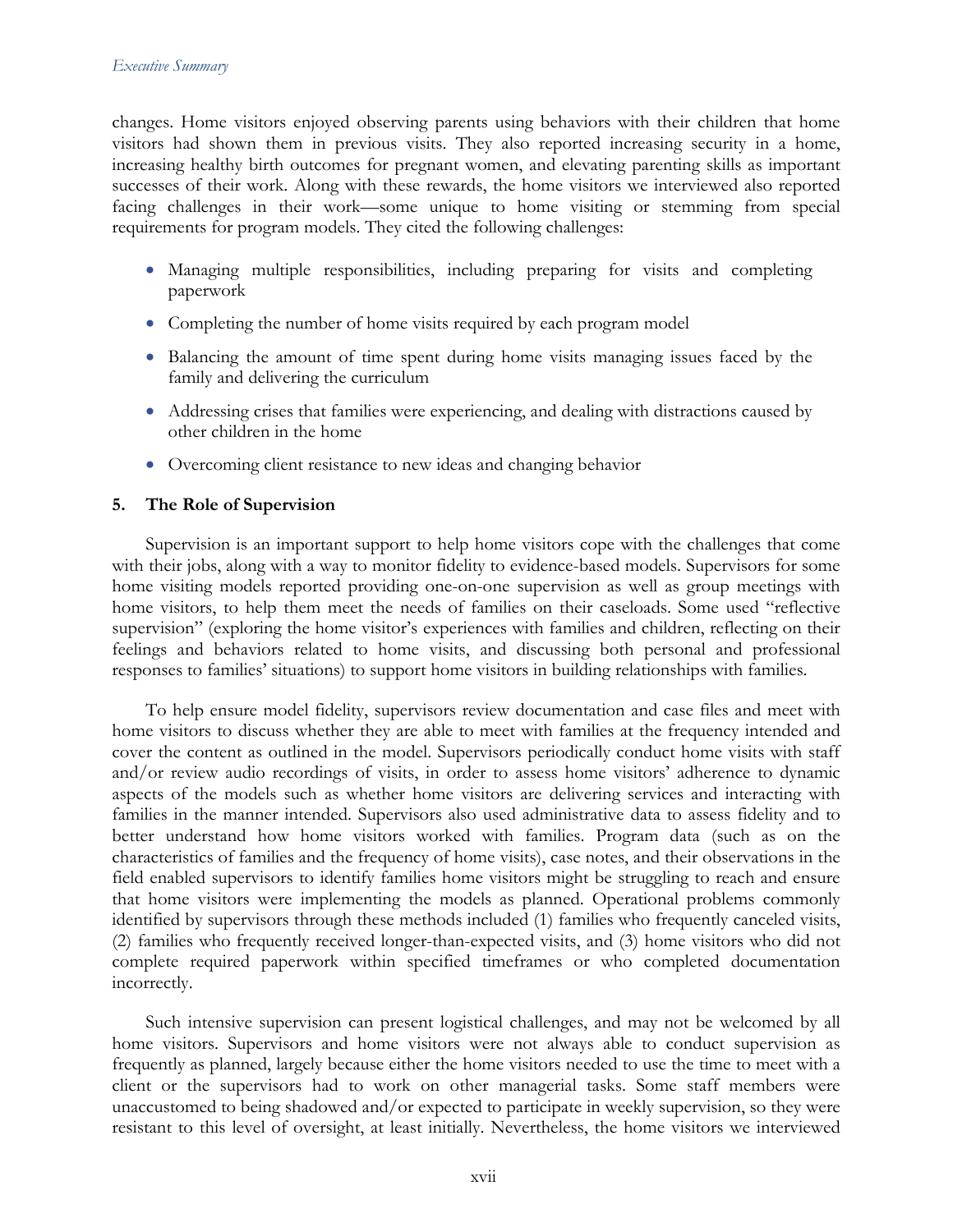during site visits overwhelmingly reported feeling supported by their supervisors. Regardless of model, the home visitors said their supervisors were approachable and found it easy to talk with them.

### H. Looking Forward

In June 2010, the Children's Bureau informed its EBHV grantees that, through a coordinated effort between CB/ACF and HRSA, funds from MIECHV would be used to restore funding to EBHV grantees.<sup>[4](#page-17-0)</sup> By fall 2010, EBHV grantees were making necessary arrangements to obtain the funding and looking forward to continuing their grant-related operations through the original fiveyear timeline of the grant program, slated to end in September 2013. In October 2010, we had the opportunity to obtain updated information from the grantees on (1) how, if at all, they were working with their state MIECHV lead agency to integrate EBHV grant activities with emerging state home visiting agendas, (2) the status of implementation of home visiting services associated with EBHV grant activities, and (3) revisions they had made to their local evaluation plans, particularly their efforts to reinstate family and child outcome studies. Grantees reported the following:

- Coordination with MIECHV. In South Carolina, the EBHV grantee—The Children's Trust Fund—became the lead agency. In Hawaii, Illinois, Minnesota, and Utah, state agencies that had received the EBHV grant also became the MIECHV lead agency. Five other grantees had pre-existing relationships with their states' MIECHV lead agencies. As of October 2010, the other seven grantees had contacted and begun working with their states' lead agencies.
- **Implementation status**. By October home visiting operations had begun or continued in all 15 sites where grantees had planned to implement home visiting or study outcomes in existing programs as part of their EBHV grant-related activities. Despite some delays in staffing programs and enrollment, families had been enrolled in home visiting.
- Local family and child outcome evaluations. Differences between the expected and actual pace of enrollment in home visiting reduced the number of families who could participate in local family and child outcome evaluations, so by October some grantees had to re-think their original plans. In some sites, enrollment in home visiting programs included in the evaluation proceeded more slowly than hoped, for a variety of reasons. Delays in staffing their home visiting programs required IAs to delay enrolling participants until home visiting and supervisor positions could be filled. Referral processes in some sites needed time to stabilize. These delays shrunk sample sizes or made it more difficult for evaluators to collect follow-up data over as long a time period as specified in their evaluation plans. In other sites, enrollment in the home visiting programs moved forward while the evaluation was delayed (often due to the disruptions in the EBHV funding). As a result, programs were reaching capacity, leaving few families eligible to participate in the evaluation.
- Other local evaluation components. As required by CB/ACF and specified in the original grant announcement, process and economic evaluations (cost, cost-effectiveness,

<span id="page-17-0"></span> <sup>4</sup> Funding announcement [\[http://apply07.grants.gov/apply/opportunities/instructions/oppHRSA-10-275](http://apply07.grants.gov/apply/opportunities/instructions/oppHRSA-10-275-cfda93.505-cid4513-instructions.doc) [cfda93.505-cid4513-instructions.doc\]](http://apply07.grants.gov/apply/opportunities/instructions/oppHRSA-10-275-cfda93.505-cid4513-instructions.doc) accessed June 11, 2010.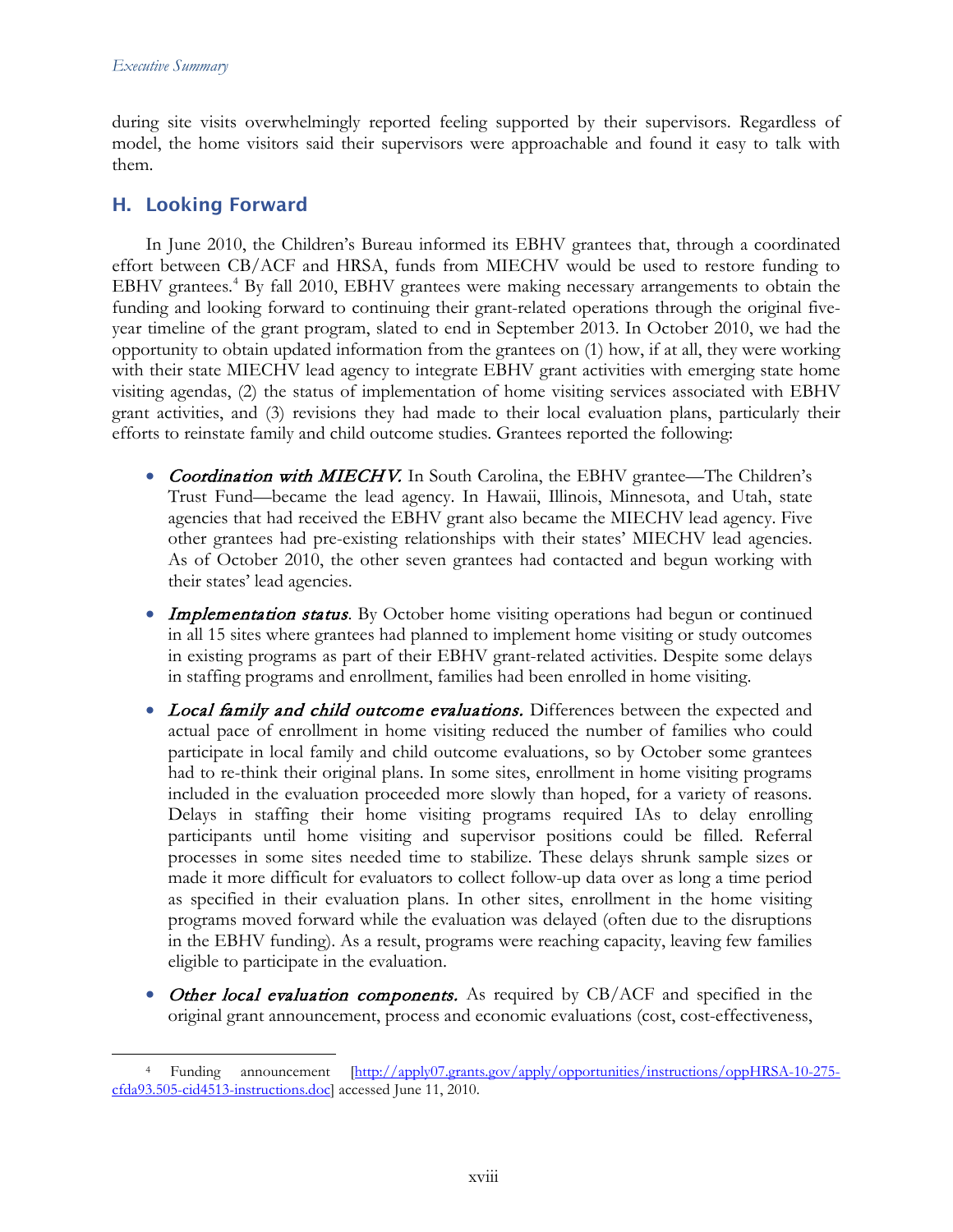or cost-benefit studies) were also required as part of the EBHV initiative. By October 2010, local evaluators from nearly all grantees had begun or were about to begin these study components.

### I. Next Steps for the Cross- Site Evaluation

A main focus for the cross-site evaluation team in year 3 of the EBHV grant (FY 2010) will be providing technical assistance to help grantees launch and conduct their outcome evaluations. In addition to providing one-on-one assistance as requested by individual grantees and/or local evaluators, we will also complete and disseminate training materials on core child and family outcome measures planned for collection and use in local outcome evaluations. Liaisons working with each grantee will also monitor study enrollment and provide advice as needed on retaining and locating study members for data collection or other operational issues important for completing planned local evaluations. The team will work with grantees and evaluators on developing local evaluation reports that contribute information on program impacts, implementation, model adaptations, or other relevant topics that can contribute to existing knowledge and literature on home visiting and maltreatment prevention.

Mathematica will collect updated information on the infrastructure-building goals and activities of each grantee in late spring 2011, as part of the system change dimension of the cross-site evaluation. Mathematica will issue a report based on this information in fall 2011. In addition, a second wave of the EBHV Grantee Partner Survey will be administered in FY 2011.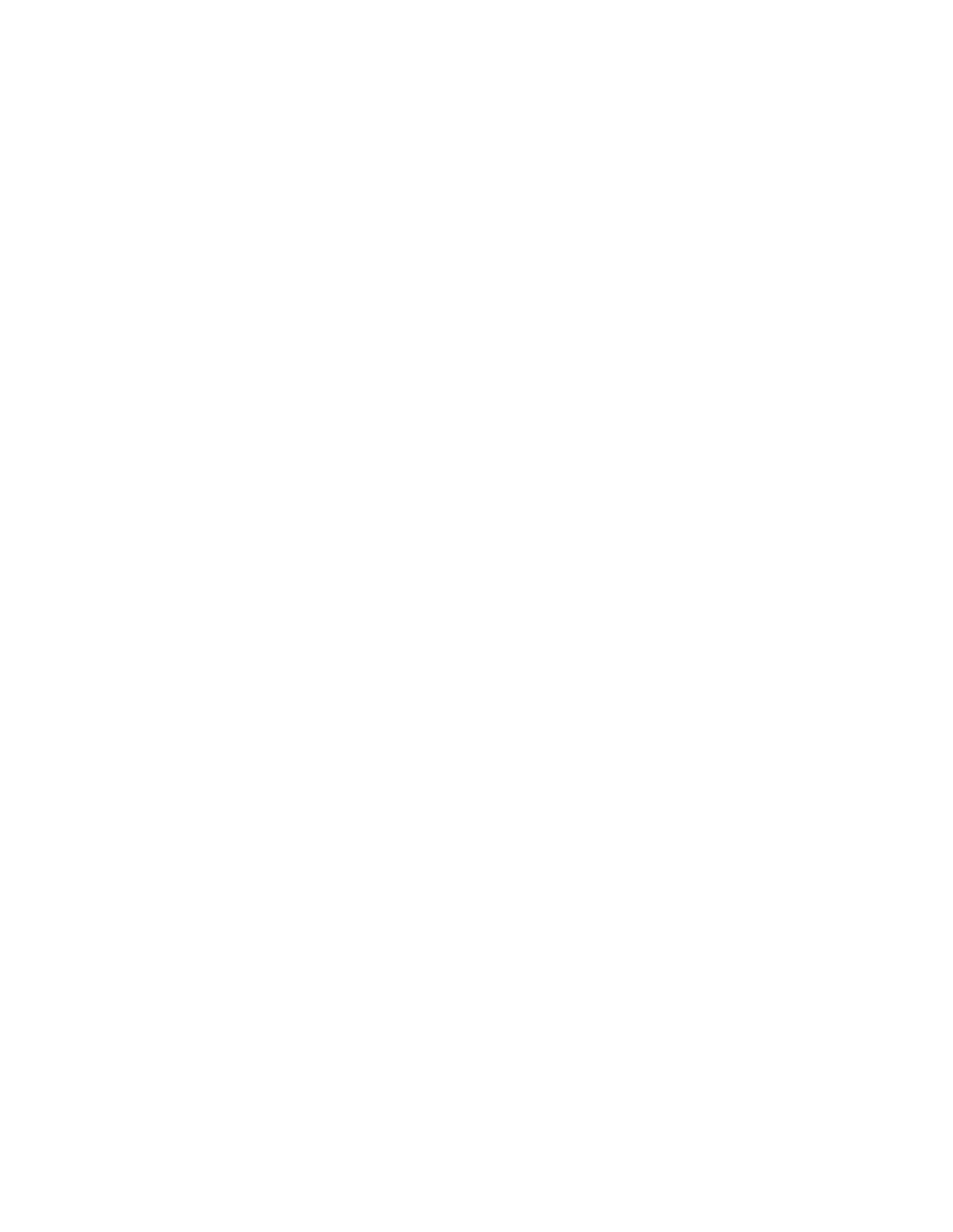## I. BACKGROUND AND STATE CONTEXT

The Supporting Evidence-Based Home Visiting to Prevent Child Maltreatment (EBHV) initiative is designed to gather knowledge about how to build the infrastructure and service delivery systems necessary to implement, scale up, and sustain evidence-based home visiting program models as a strategy to prevent child maltreatment.<sup>[1](#page-20-0)</sup> The grantee cluster, funded by the Children's Bureau (CB) within the Administration for Children and Families (ACF) at the U.S. Department of Health and Human Services, includes 17 diverse grantees from 15 states. Each grantee selected one or more home visiting models it planned to implement for the first time in its state or community (new implementers) or to enhance, adapt, or expand. To support the implementation of home visiting with fidelity to their models and help ensure their long-term sustainability, the grantees are developing infrastructure such as identifying funding streams and establishing strategies for developing and supporting the home visiting. The EBHV grantees must conduct local evaluations to assess implementation, outcomes, and costs associated with their selected home visiting models.

The national cross-site evaluation, conducted by Mathematica Policy Research and its partner, Chapin Hall at the University of Chicago, is designed to identify successful strategies for supporting the adoption, implementation, scale-up, and sustainability of grantee-selected home visiting models (Koball et al. 2009). This report describes cross-site findings from the first two years of the grant initiative (federal fiscal years [FY] 2008 and 2009), including the planning period and early implementation of the grantee-selected home visiting models. The report primarily addresses four questions:

- What was the state or local context with respect to home visiting as EBHV grantees planned and implemented their projects?
- What partnerships did grantees form to support planning and early implementation of new grantee-selected home visiting models?
- What infrastructure was needed to implement grantee-selected home visiting models in the early stages of the EBHV initiative?
- How did EBHV grantees and their associated home visiting implementing agencies (IAs) prepare for and implement new grantee-selected home visiting program models?

This chapter describes the EBHV initiative, its grantees, and their state contexts. It provides an overview of the evaluation design and identifies the data sources used to develop the report.

# A. The EBHV Initiative

In an effort to prevent child maltreatment, nearly all states have adopted state-based home visiting programs (Johnson 2009). Many states and other stakeholders have expressed interest in or

<span id="page-20-0"></span> <sup>1</sup> Beyond preventing child maltreatment, home visiting programs target other short- and longer-term outcomes, such as (1) the quality of the parent-child relationship and attachment, (2) children's school readiness, (3) women's prenatal health, and/or (4) safety of the home environment (Bilukha et al. 2005; Gomby 2005; Olds et al. 2004; Olds et al. 2007; Sweet and Appelbaum 2004; Prinz et al. 2009).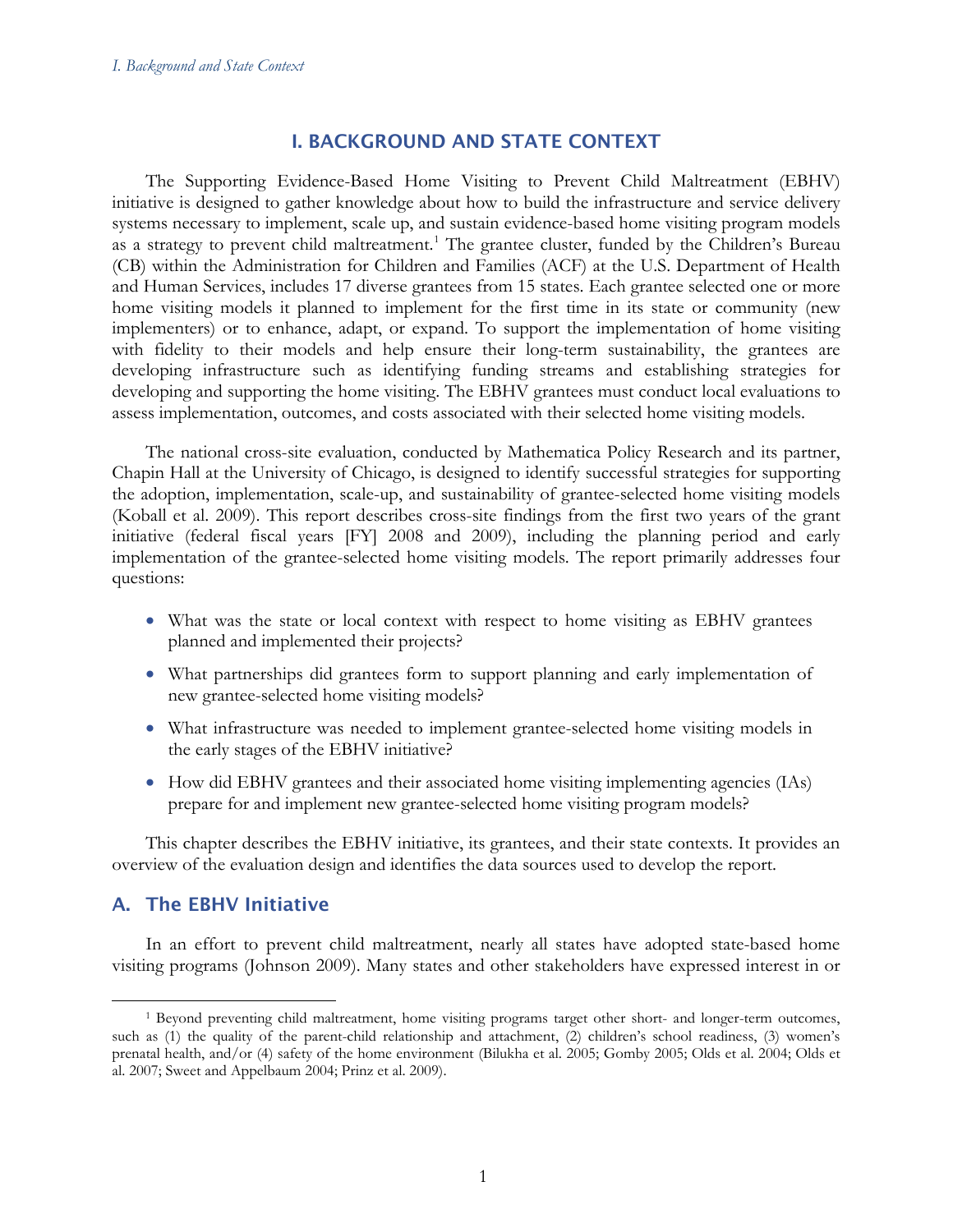#### *I. Background and State Context*

already begun replicating home visiting program models that have shown promise of improving short- and longer-term outcomes for families. With the increased emphasis by government and private funders on identifying evidence-based program models and practices, equal attention also must be paid to system-level mechanisms and supports needed for the successful dissemination of research-based program models and their adoption and implementation.

Interventions cannot be fully successful without taking into account the systems in which families are served (Foster-Fishman et al. 2007). Service delivery systems are important because they define who will be served and how they will receive services. Furthermore, systems define how services will be funded, monitored, and staffed. For home visiting interventions to have the greatest effects possible, the systems in which they operate must be integrated, supportive, and conducive to service delivery. Knowledge is needed about how to build the infrastructure and service systems necessary to implement and sustain evidence-based home visiting program models with fidelity to their models, and whether and how to scale up these program models and adapt them for new target populations. Over the past several years, state health and human services officials have demonstrated an interest in implementing evidence-based program models and practices, but limited resources have constrained their ability to develop the knowledge base of how such programs can fit within service delivery systems.

To support development of the infrastructure needed for the high quality implementation of grantee-selected home visiting models to prevent child maltreatment, CB/ACF funded 17 cooperative agreements in 2008. [2](#page-21-0) The EBHV initiative includes three unique features:

- 1. The EBHV grant was not intended to fund direct home visiting services. Rather, grantees are to leverage their grants with other funding sources to operate their selected home visiting models. To leverage funds, grantees partnered with ongoing home visiting programs or leveraged other sources to fund home visiting in cooperation with EBHV.
- 2. EBHV is a five-year initiative with the first year devoted to planning and the remaining four years focused on implementation.
- 3. Each grantee is required to conduct process, outcome, and economic evaluations. Grantees identified local evaluators to conduct the evaluations.

In addition to these unique features, during the first year of the initiative (FY 2008) a number of external factors affected the EBHV grantees and the direction of the grant program. In December 2007, the United States entered a recession. The recession hit states hard. Revenues fell and the growth of state spending slowed in most states during FY 2008. By December 2009, a survey of state budget officers reported, "States are currently facing one of the worst, if not the worst, fiscal periods since the Great Depression" (National Governors Association and National Association of

<span id="page-21-0"></span><sup>&</sup>lt;sup>2</sup> The summer 2008 federal grant announcement required applicants to select home visiting programs that met specified criteria so as to be considered an evidence-based model. For a summary of the specified criteria, see Appendix A. During the grant review process, an independent panel of peer reviewers evaluated applications based on the criteria listed in the announcement to determine if the program(s) proposed by the applicant met standards related to evidencebased models. The criteria used in the 2008 federal grant announcement were in no way related to the criteria for evidence of effectiveness for the *Maternal, Infant, and Early Childhood Home Visiting Program* included in the Affordable Health Care Act of 2010 (P.L. 111-148).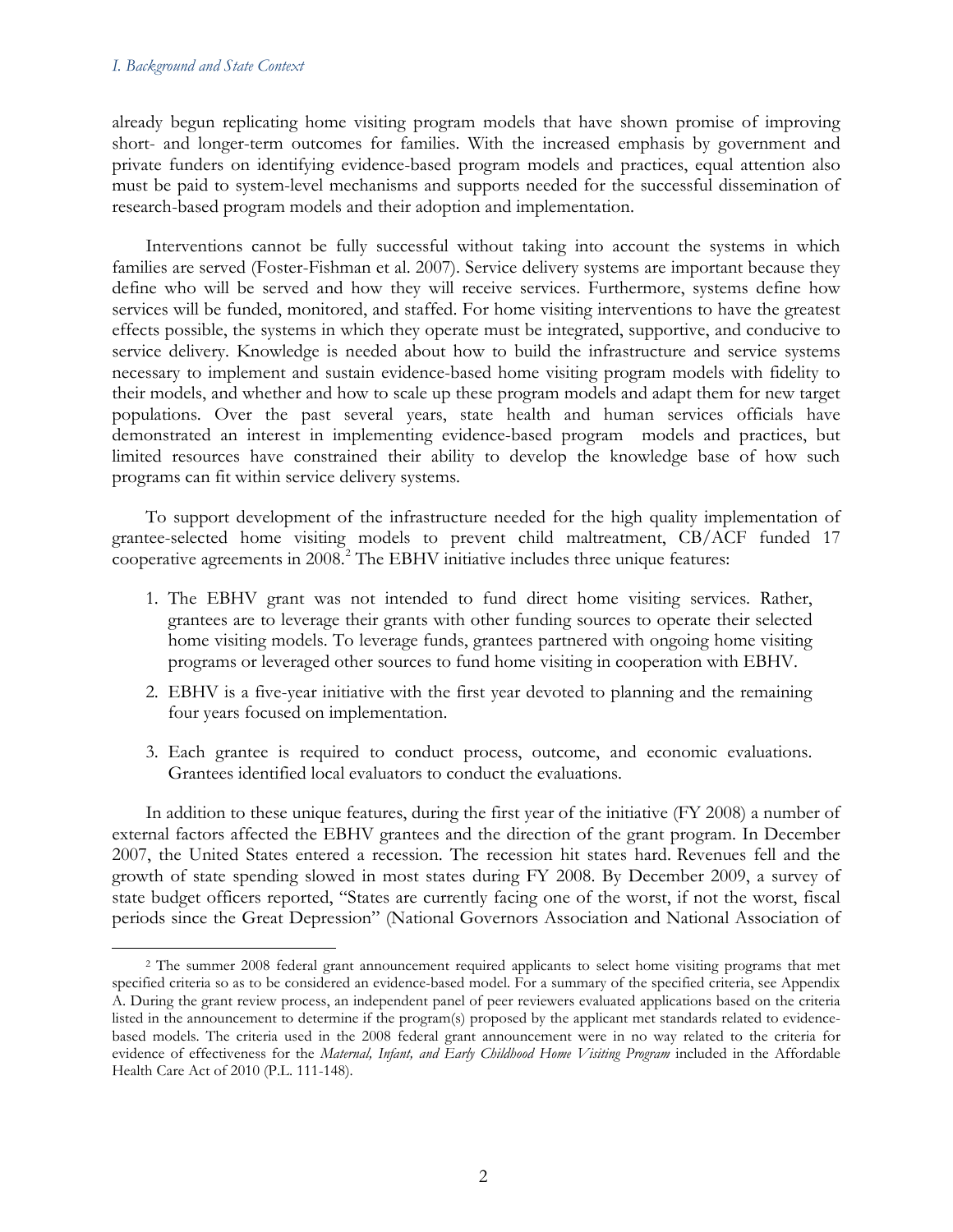#### *I. Background and State Context*

State Budget Officers 2009). The grantees faced state and local budget cuts and fewer funding opportunities through foundations (many of which had greatly diminished endowments) and private funders. The economic situation made it more challenging for the grantees to raise the funds needed for direct services and required many grantees to expend significantly more time and resources to raise those funds than originally anticipated.

Then, in December 2009, CB/ACF announced to the grantees that funding for the EBHV initiative had been deleted from the federal budget after FY 2009—perhaps due to error or to the expectation that other federal funds to support home visiting might become available. Whether the funds might be replaced was unclear, leading to a period of uncertainty for the grantees.

The funding uncertainty affected two aspects of implementation and local and cross-site evaluation. First, although the EBHV funds were not meant to pay directly for home visiting services, most grantees had leveraged support from their partners for implementation based on receiving EBHV grant funds. For many grantees, the potential funding changes disrupted their relationships with partners and hence threatened that leveraged financial support. Thus, some grantees revised their plans for implementing home visiting services. Depending on the grantee, these revisions might have included scaling back or delaying EBHV activities or home visiting operations to conserve resources for continued implementation in future years. Some grantees also found new partners to fill possible funding gaps. Second, grantees revised their evaluation plans to account for changes in planned home visiting operations to further conserve resources. CB/ACF asked grantees to maintain their local evaluations, but allowed grantees flexibility in their scope and designs in light of decreased funding.

As the EBHV grantees addressed the funding cuts in an already tight economy, health care reform was being debated. Proposed legislation included a national home visiting program that would provide federal funding to each state. Following passage of the Affordable Health Care Act of 2010 (P.L. 111-148), March 23, 2010, the Health Resources and Services Administration (HRSA) and ACF, both at the U.S. Department of Health and Human Services, jointly announced the *Maternal, Infant, and Early Childhood Home Visiting Program* (MIECHV)*,* which began in FY 2010. MEICHV aims to further the development of comprehensive statewide early childhood systems that emphasize the provision of health, development, early learning, child abuse and neglect prevention, and family support services for at-risk children through the receipt of home visiting services. HRSA, the lead agency for the new national home visiting program, is working collaboratively with ACF and other federal partners. HRSA and ACF announced that state funding would be determined through a formula that included supplemental funding if the state had received an EBHV grant in 2008. As long as their state applied for funding, EBHV grantees would have the resources to implement their original plans.<sup>[3](#page-22-0)</sup>

<span id="page-22-0"></span><sup>&</sup>lt;sup>3</sup> Funding for MIECHV would be distributed to states using a formula determined by (1) an equal base allocation for each state; (2) an amount equal to the funds, if any, currently provided to a state or entity within that state under the EBHV program; and (3) an amount based on the number of children in families at or below 100 percent of the federal poverty level in the state as compared to the number of such children nationally. Thus 15 states with EBHV grantees would pass funds to those grantees (source: funding announcement would pass funds to those grantees (source: funding announcement [\[http://apply07.grants.gov/apply/opportunities/instructions/oppHRSA-10-275-cfda93.505-cid4513-instructions.doc\]](http://apply07.grants.gov/apply/opportunities/instructions/oppHRSA-10-275-cfda93.505-cid4513-instructions.doc) accessed June 11, 2010).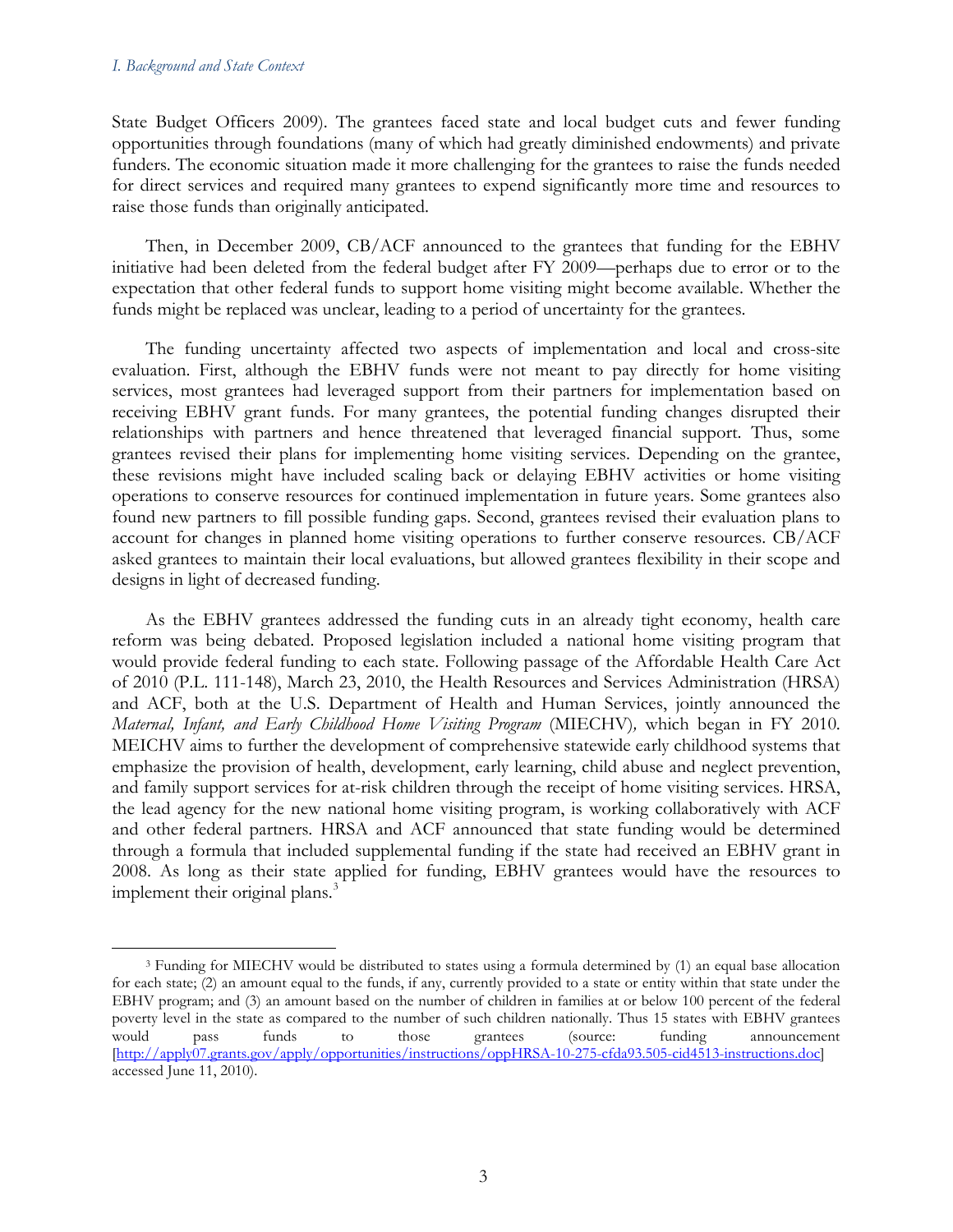# B. The EBHV Grantees

The 17 EBHV grantees are geographically diverse, representing 15 states. Of the grantees, most are private, nonprofit organizations (7) or state agencies (6) (Table I.1). Grantees are implementing five different home visiting models; most are implementing one model, but three grantees are implementing multiple models (see Table I.1). The grantees work within diverse organizational settings to support the implementation of the home visiting models. Seven grantees are the IA implementing their selected home visiting model; six grantees contract or partner with one or more IAs to deliver services; and four grantees are state agencies managing statewide home visiting initiatives. Ten EBHV grantees are newly implementing their selected home visiting models; the other seven grantees are continuing to implement existing programs or expanding implementation to new geographic areas or target populations.

| State          | Grantee                                                      | Grantee Type                  | Organizational<br>Role of Grantee | Program<br>Model | Implementation<br><b>Status</b> |
|----------------|--------------------------------------------------------------|-------------------------------|-----------------------------------|------------------|---------------------------------|
| CA             | County of Solano Department<br>of Health and Social Services | County agency                 | IA                                | <b>NFP</b>       | <b>New</b>                      |
| CA             | Rady Children's Hospital, San<br>Diego                       | Hospital (research<br>center) | Partners with IA                  | <b>SC</b>        | <b>New</b>                      |
| CO             | Colorado Judicial Department                                 | State agency                  | Partners with IA                  | <b>SC</b>        | <b>New</b>                      |
| DE             | Children & Families First                                    | Private, nonprofit            | IA                                | <b>NFP</b>       | <b>New</b>                      |
| HI             | Hawaii Department of Health                                  | State agency                  | Partners with IA                  | <b>HFA</b>       | Continuing                      |
| IL             | Illinois Department of Human                                 | State agency                  | Statewide                         | <b>NFP</b>       | Continuing                      |
|                | <b>Services</b>                                              |                               | manager                           | <b>HFA</b>       | Continuing                      |
|                |                                                              |                               |                                   | PAT              | Continuing                      |
| MN             | Minnesota Department of<br>Health                            | State agency                  | Statewide<br>manager              | <b>NFP</b>       | Expanding                       |
| <b>NJ</b>      | New Jersey Department of                                     | State agency                  | Statewide                         | <b>NFP</b>       | Expanding                       |
|                | <b>Children and Families</b>                                 |                               | manager                           | <b>HFA</b>       | Continuing                      |
|                |                                                              |                               |                                   | PAT              | Expanding                       |
| <b>NY</b>      | Society for the Protection and                               |                               | IA and partners                   | PAT              | Continuing                      |
|                | Care of Children, Rochester                                  | Private, nonprofit            | with another IA                   | <b>NFP</b>       | Continuing                      |
| OH             | Mercy St. Vincent Medical<br>Center                          | Hospital (safety<br>net)      | IA                                | <b>HFA</b>       | <b>New</b>                      |
| <b>OK</b>      | The University of Oklahoma<br><b>Health Sciences Center</b>  | University<br>research center | Partners with IA                  | <b>SC</b>        | Expanding                       |
| R <sub>l</sub> | Rhode Island KIDS COUNT                                      | Private, nonprofit            | Partners with IA                  | <b>NFP</b>       | <b>New</b>                      |
| SC             | The Children's Trust Fund of<br>South Carolina               | Private, nonprofit            | Partners with IA                  | <b>NFP</b>       | <b>New</b>                      |
| <b>TN</b>      | Child & Family Tennessee                                     | Private, nonprofit            | IA                                | <b>NFP</b>       | <b>New</b>                      |
| <b>TN</b>      | Le Bonheur Community Health<br>and Well-Being                | Private, nonprofit            | IA                                | <b>NFP</b>       | <b>New</b>                      |
| <b>TX</b>      | DePelchin Children's Center                                  | Private, nonprofit            | IA                                | Triple P         | <b>New</b>                      |
| UT             | Utah Department of Health                                    | State agency                  | Statewide                         | <b>HFA</b>       | Continuing                      |
|                |                                                              |                               | manager                           | <b>NFP</b>       | Continuing                      |

#### Table I.1. EBHV Grantees' Characteristics and Implementation Status as of Spring 2010

Source: Mathematica site visits and telephone interviews, spring 2010.

HFA = Healthy Families America; NFP = Nurse-Family Partnership;  $PAT =$  Parents as Teachers; SC = SafeCare.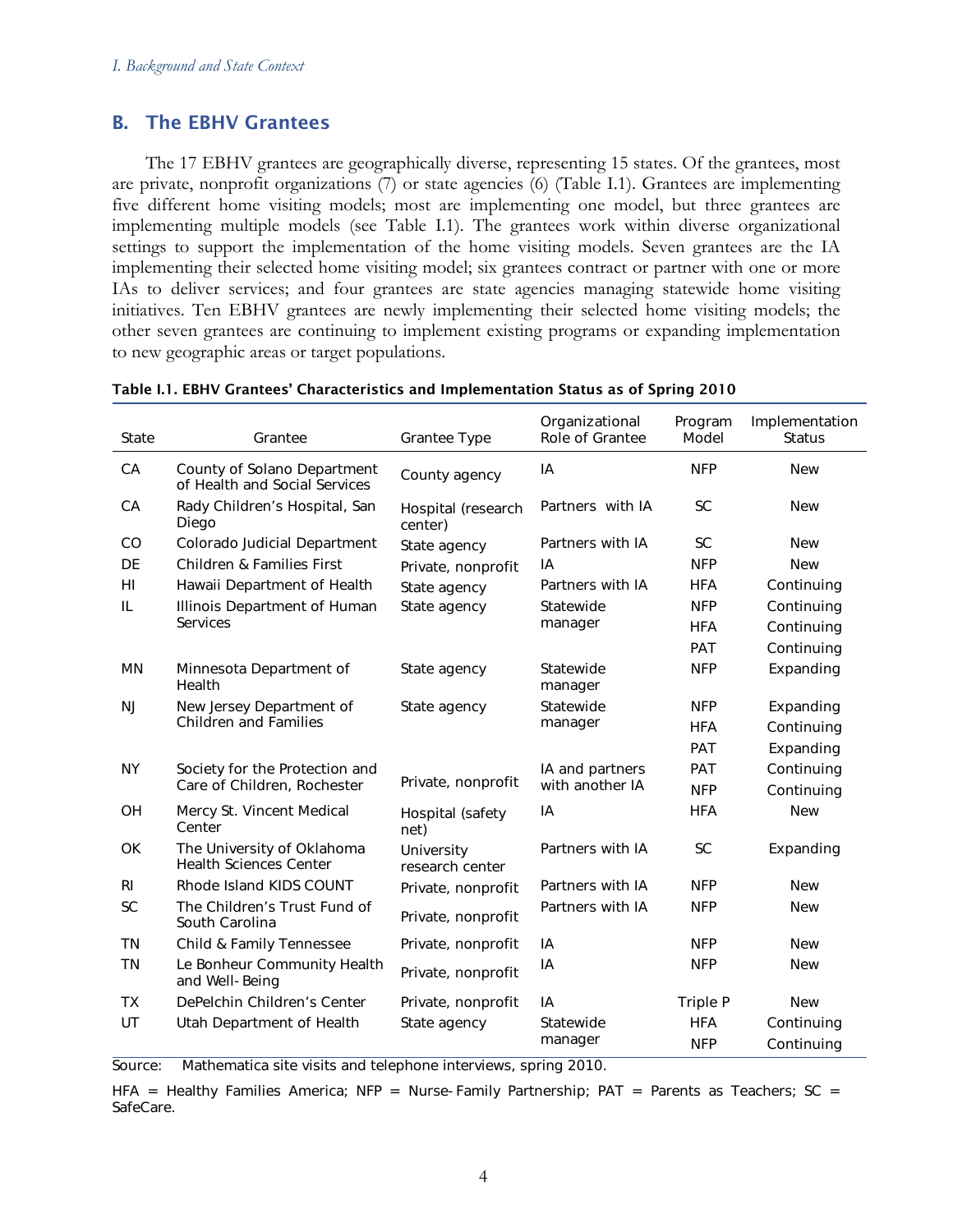### C. The Cross- Site Evaluation

The Mathematica-Chapin Hall team was contracted by CB/ACF to conduct a six-year national cross-site evaluation of the grantees' programs. The first year of the cross-site evaluation was a planning year and culminated in a report detailing the cross-site evaluation design (Koball et al. 2009). Just as the cross-site evaluation team was making plans to begin data collection, the funding cuts were announced by CB/ACF and the future of the EBHV initiative became uncertain. As a result, evaluation activities planned for FY 2009 were revised. Namely, the cross-site evaluation team revised its data collection plans for the baseline process and system domain studies by reducing the number of the site visits planned for spring 2010. Rather than visiting all 17 grantees, the cross-site evaluation team conducted site visits to 10 grantees.<sup>[4](#page-24-0)</sup> With those grantees that did not participate in site visits, the cross-site evaluation team conducted telephone interviews with lead grantee staff. As planned, all 17 grantees participated in a partner survey.

The Mathematica-Chapin Hall team conducted site visits to grantees that could provide indepth data on (1) state-level implementation, (2) the initiation of home visiting services, and/or (3) infrastructure development to support home visiting (Table I.2). During all site visits, researchers conducted interviews with grantee staff, partners contributing to infrastructure development, and a manager of an IA. During six site visits, researchers conducted interviews with home visitor supervisors and home visitors from IAs working with grantees providing new home visiting services.<sup>[5](#page-24-1)</sup> For grantees working with more than one IA, we conducted interviews and discussions with only one agency per grantee.<sup>[6](#page-24-2)</sup> The information provided by these IAs is not necessarily representative of all IAs, but rather provides a snapshot of the experiences of a selected group of agency managers, supervisors, and home visitors. (See Appendix B, Table B.2 for a summary of interview topics.)

We also conducted a survey of representatives from partner organizations working with each of the 17 grantees. The survey used social network analysis measures and measures of the quality of collaboration to examine the relationships among grantees' partners. It provides insight on the organizations that are part of child maltreatment home visiting systems, the barriers to creating a system, and the patterns of communication and collaboration. To identify the survey sample, each grantee identified up to 25 partners who had contributed to grant activities. Mathematica then sent surveys to each partner identified by the grantees. Partners typically included the grantee's relevant home visiting model purveyor, home visiting provider agencies, and key infrastructure building partners.<sup>[7](#page-24-3)</sup>

<span id="page-24-0"></span> <sup>4</sup> In addition, Mathematica and Chapin Hall scheduled telephone interviews with a small number of grantees to obtain more in-depth information on certain of their experiences thought to be most pertinent to states and home visiting providers. Research briefs developed from these interviews discuss conducting state or community needs assessments (Paulsell and Coffee-Borden 2010), recruiting and training home visitors (Coffee-Borden and Paulsell 2010a), and supporting home visitors (Coffee-Borden and Paulsell 2010b).

<span id="page-24-1"></span><sup>&</sup>lt;sup>5</sup> Of these six grantees, one had not yet hired home visitors or begun serving clients. During this site visit, we met with the home visitor supervisor only.

<span id="page-24-2"></span><sup>6</sup> To reduce the amount of travel required during site visits, Mathematica selected IAs located in closest proximity to the grantees.

<span id="page-24-3"></span><sup>7</sup> We plan to repeat the survey at least once during the remaining period of the grant, to examine changes over time.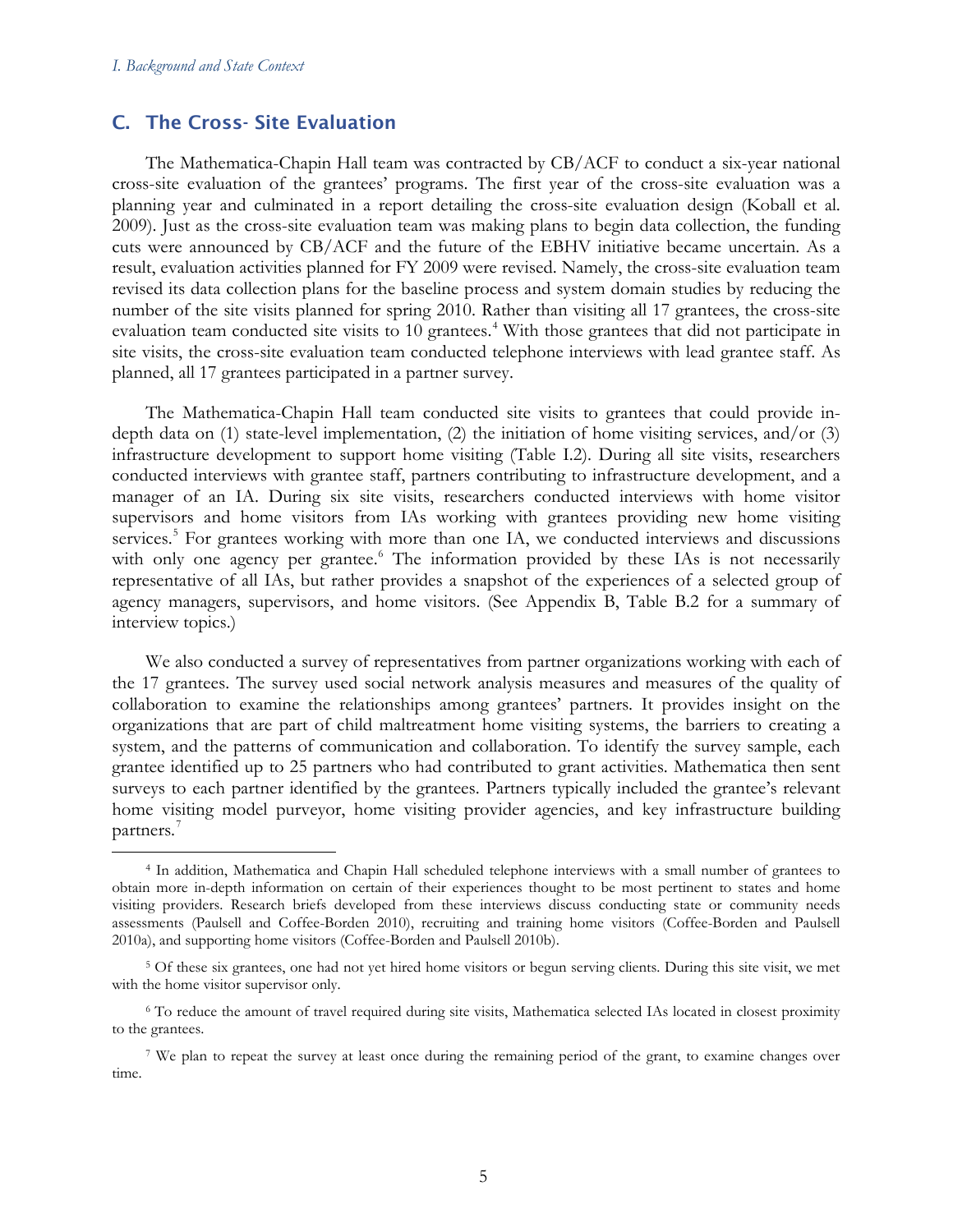|                                                                             | Research Question(s) Addressed During Site<br>Visits or Telephone Interviews |                                 |                               |                                                    |                        |
|-----------------------------------------------------------------------------|------------------------------------------------------------------------------|---------------------------------|-------------------------------|----------------------------------------------------|------------------------|
| Grantee                                                                     | Site<br>Visit                                                                | Question 1:<br>State<br>Context | Question 2:<br>Infrastructure | Question 3:<br>Implementing<br><b>New Services</b> | Telephone<br>Interview |
| County of Solano<br>Department of Health and<br>Social Services, California |                                                                              |                                 |                               |                                                    | X                      |
| Rady Children's Hospital,<br>San Diego, California                          | X                                                                            | X                               | Χ                             | X                                                  |                        |
| Colorado Judicial<br>Department                                             | Χ                                                                            | X                               | Χ                             | X                                                  |                        |
| Children & Families First,<br>Delaware                                      | X                                                                            | X                               | Χ                             | X                                                  |                        |
| Hawaii Department of<br>Health                                              |                                                                              |                                 |                               |                                                    | Χ                      |
| Illinois Department of<br>Human Services                                    |                                                                              |                                 |                               |                                                    | X                      |
| Minnesota Department of<br>Health                                           | Χ                                                                            | X                               | Χ                             |                                                    |                        |
| New Jersey Department of<br><b>Children and Families</b>                    | X                                                                            | X                               | X                             |                                                    |                        |
| Society for the Protection<br>and Care of Children,<br>Rochester, New York  |                                                                              |                                 |                               |                                                    | $\pmb{\mathsf{X}}$     |
| Mercy St. Vincent Medical<br>Center, Toledo, Ohio                           |                                                                              |                                 |                               |                                                    | X                      |
| The University of<br>Oklahoma Health<br><b>Sciences Center</b>              | X                                                                            |                                 | Χ                             |                                                    |                        |
| Rhode Island KIDS<br><b>COUNT</b>                                           | X                                                                            | X                               | X                             | X                                                  |                        |
| The Children's Trust<br><b>Fund of South Carolina</b>                       | X                                                                            | X                               | X                             | X                                                  |                        |
| Le Bonheur Community<br>Health and Well-Being,<br>Memphis, Tennessee        | Χ                                                                            |                                 | X                             | X                                                  |                        |
| Child & Family Tennessee                                                    |                                                                              |                                 |                               |                                                    | X                      |
| DePelchin Children's<br>Center, Texas                                       |                                                                              |                                 |                               |                                                    | Χ                      |
| Utah Department of<br>Health                                                | Χ                                                                            | X                               | Χ                             |                                                    |                        |
|                                                                             | 10                                                                           | 8                               | 10                            | 6                                                  | $\overline{7}$         |

### Table I.2. EBHV Grantees' Participation in Spring 2010 Cross- Site Evaluation Activities

Source: Mathematica site visits and telephone interviews, spring 2010.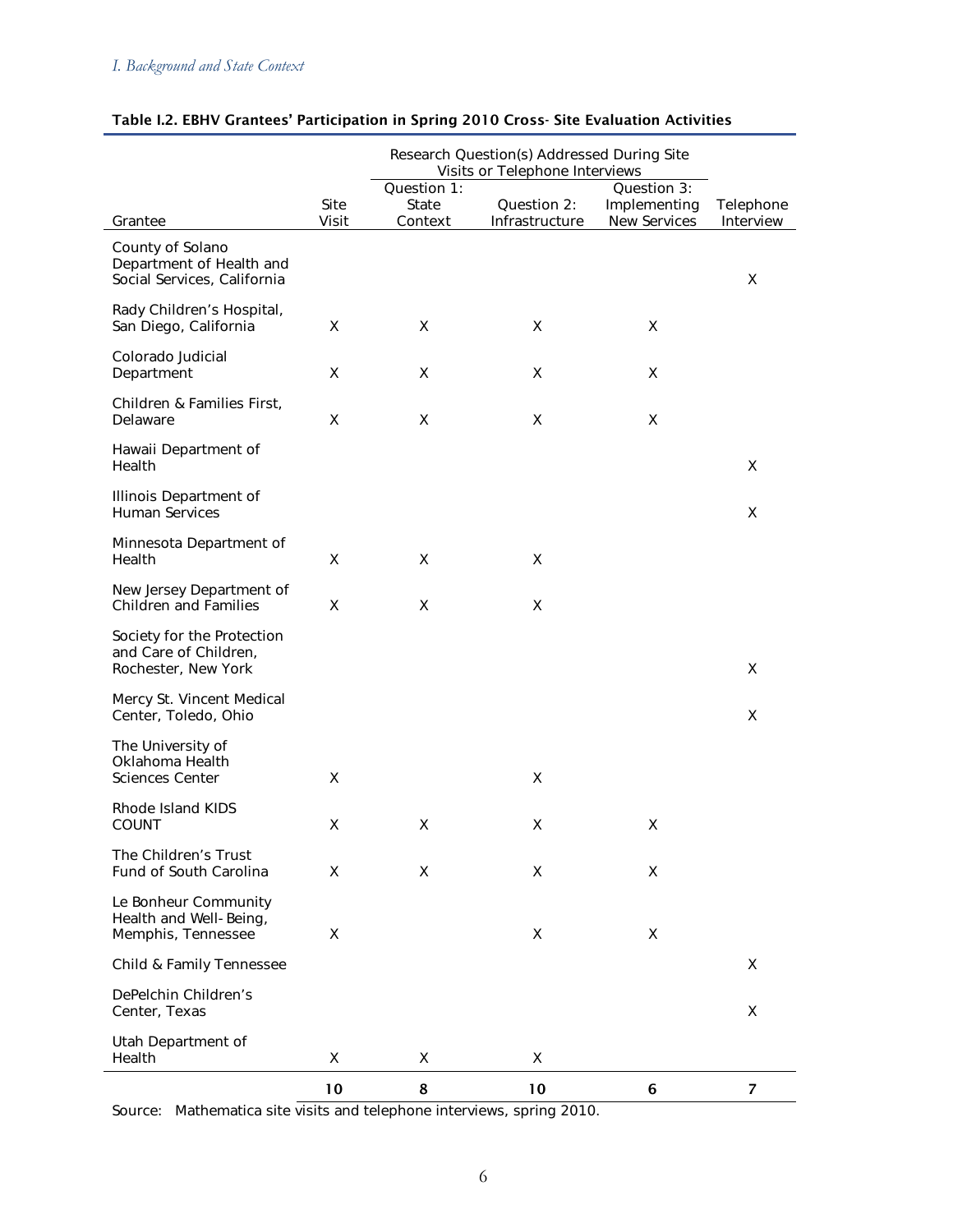### D. Organization of the Report

In the remainder of this report, we describe our findings from the site visits, telephone interviews, and partner survey. We begin below by describing the state or local context with respect to home visiting as EBHV grantees planned and implemented their projects. Chapter II then discusses the ways grantees planned and collaborated with other organizations to achieve common goals. In Chapter III, we describe how grantees used their planning and collaborative capacity to create new infrastructure and/or strengthen existing infrastructure. Chapter IV presents grantees' experiences hiring and training staff, recruiting and enrolling families, and conducting home visits. We conclude the report by summarizing where grantees stood at the close of the second year of the EBHV grant program including their next steps as EBHV grant funding was revived.

In each chapter, we highlight findings across all 17 EBHV grantees; however, given the way data collection was structured, some chapters of this report rely on different samples of grantees for more in-depth information and examples. Chapters II and III detail the experiences of the 10 grantees that participated in site visits. Chapter IV describes the experiences of the six grantees that participated in site visits and were implementing new home visiting services.

### E. The State and Local Context for Home Visiting

Nearly all grantees described rising levels of enthusiasm at the state and local levels about evidence-based home visiting. Clearly, the expectation of MIECHV, authorized by Section 2951 of the Affordable Care Act of 2010 and signed into law in March 2010, in part drove this interest—but was not the only factor. Several grantees reported that growing interest in evidence-based home visiting models preceded the new legislation and stemmed from recommendations to implement evidence-based models made by state-appointed committees and other state and local entities working to examine strategies to reduce child abuse and/or improve other child outcomes.

Grantees and their partners attributed this swell of interest to two factors: (1) the need to decide which programs to fund during a period of diminishing state and local budgets, and (2) high expectations about the promise of evidence-based models to achieve outcomes. Officials preferred to use their limited resources to support programs that had shown effectiveness in achieving outcomes, rather than programs without existing evidence. As one grantee staff member said, "Policymakers and other funders have begun to ask 'Where's your evidence [of effectiveness]?'" Some interview participants reported that as *evidence-based* became a buzzword among state officials, they feared that legislators would expect a virtual guarantee of positive results without an understanding of the need to implement evidence-based models with fidelity.

#### **1. Experience, Planning, and State Funding for Home Visiting**

In all 15 states in which the EBHV grantees are located, grantee staff and their partners identified at least one national home visiting model that was already in operation. Although at least 13 of the 15 states had implemented one or more national models before 2008, including some that were chosen for implementation by EBHV grantees, fidelity to program models may not have been assured. Interviewees in three states remarked on changes their state had made to national models by expanding caseloads and/or compressing the length of intervention in order to serve more families.

Several states with EBHV grantees had passed legislation that either mandated the implementation and evaluation of a child abuse and neglect prevention program or created statewide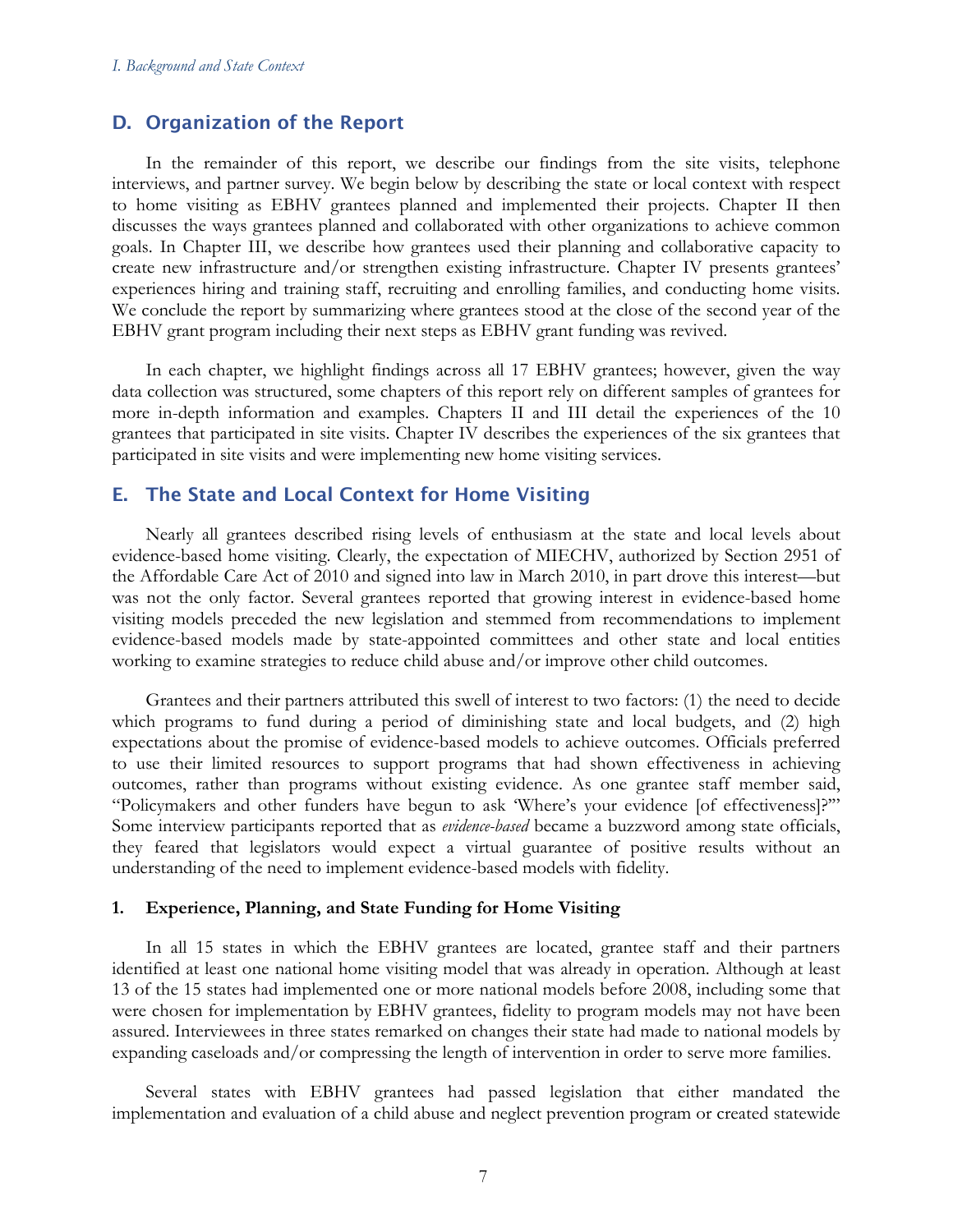#### *I. Background and State Context*

home visiting programs. Others had included home visiting in their statewide plans for addressing early childhood objectives as a method for achieving desired outcomes. Rhode Island's Early Childhood Comprehensive System plan calls for increasing effective, intensive, and comprehensive home visiting services for children and families with significant risk factors for poor developmental outcomes. The plan, published in 2005, had a goal of increasing home visiting services to Rhode Island families. Delaware also had an early childhood plan (2003) that established home visiting as a priority. The State Child Abuse Prevention Action Committee in Utah developed a plan in 2003– 2004 for implementing evidence-based child abuse prevention services.

In addition to plans, several of the EBHV grantee states had funding streams in place to support home visiting. States tended to support home visiting through a line item in the budget (given to departments of health, or lead Community-Based Child Abuse Prevention [CBCAP] agencies) or by using Temporary Assistance for Needy Families (TANF) dollars. These existing funding streams benefited some grantees as they began their work:

- In 1998, voters in California passed Proposition 10, adding a 50-cent tax to each pack of cigarettes sold to create First 5 California, also known as the California Children and Families Commission. This statewide organization coordinates with First 5 commissions in all 58 counties in the state to improve the lives of children from prenatal care until the time they enter kindergarten. One of the ways First 5 has advanced its mission is through funding home visiting programs. One EBHV grantee, the County of Solano, Department of Health and Social Services, partners with and receives funding from the First 5 commission in Solano County. Additionally, the governor of California approved \$98 million in FY 2007–2008 to support child abuse prevention and early intervention and treatment.
- Legislative partners working with the EBHV grantee in Oklahoma report that, for the past 10 years, the state has had a budget line item for home visiting, with SafeCare written into the Department of Human Services budget.
- Similarly, a line item in the Tennessee state budget provides funding to the Tennessee Department of Health for Nurse-Family Partnership (NFP) services in Shelby County. These funds support the EBHV grantees in Shelby County, through LeBonheur Community Health and Well-being.
- Minnesota funded its statewide home visiting program, Family Home Visiting, through TANF funds; the state passed legislation in 2007 to increase this funding.

### **2. Prior Collaborations Supporting Home Visiting**

Often related to the nascent (or in some cases well-established) interest in evidence-based home visiting models at the state level were collaborative activities grantees had engaged in over the years to establish the groundwork for bringing evidence-based models to their states or local communities. Most grantees explained that their work stemming from the EBHV initiative built upon previous efforts to collaborate and partner with other agencies, in some cases over the course of many years. One grantee reported trying multiple times over the years to secure funding for the national home visiting model it is now implementing as part of the EBHV initiative, getting as far as gaining approval from the model purveyor as a new site before the funding fell through. Another grantee credited a state agency official with working for 10 years to bring their selected home visiting model to her state.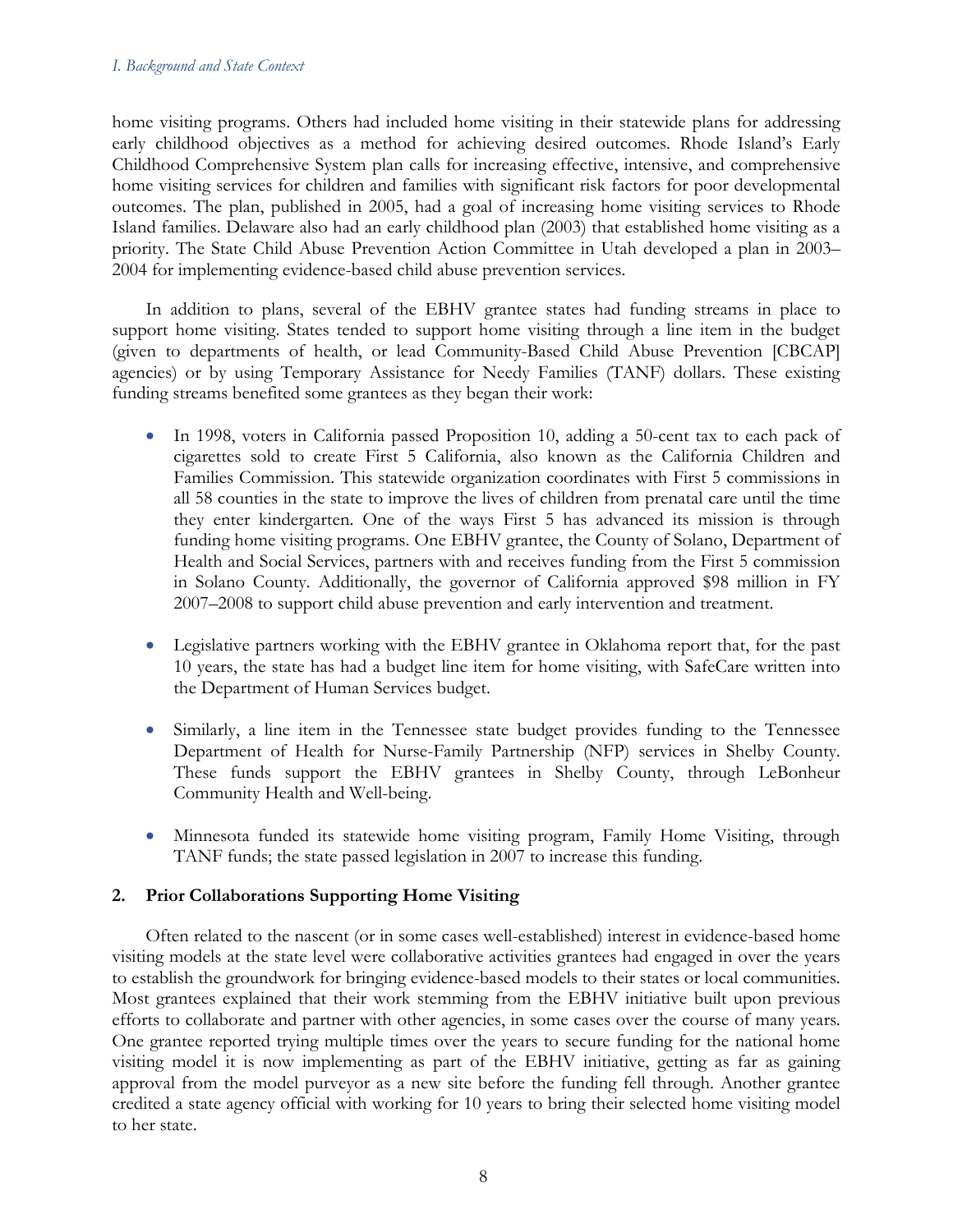#### *I. Background and State Context*

Other grantees relied on more recent efforts as they applied for the EBHV grant. One grantee wrote the grant application with the backing of a collaborative of local providers who in the past might have been competitors for the grant. About a year before publication of the EBHV grant announcement, these providers met to work on integrating services in their state. Through this process they developed a better understanding of the services each provided and the populations each targeted. When the announcement for the EBHV grant was released, the group decided to support the eventual grantee in the application. Grantees with prior collaboration efforts reported that the strength of those relationships was a real advantage to their work on the EBHV grant. They found they could build upon established partnerships, rather than starting from scratch. These relationships also helped serve as a buffer to inevitable disagreements among stakeholders and helped temper inclinations to protect one's own or an individual agency's interests.

Not all grantees began EBHV with this level of collaboration and support. A few grantees reported that, before the current EBHV initiative, there was little contact with or coordination between their agencies and relevant state agencies, despite the state indicating support for the EBHV application. The interview participants from these grantees credited the EBHV initiative as a catalyst for collaborative work and partnerships. The next chapter discusses planning and collaboration in more detail.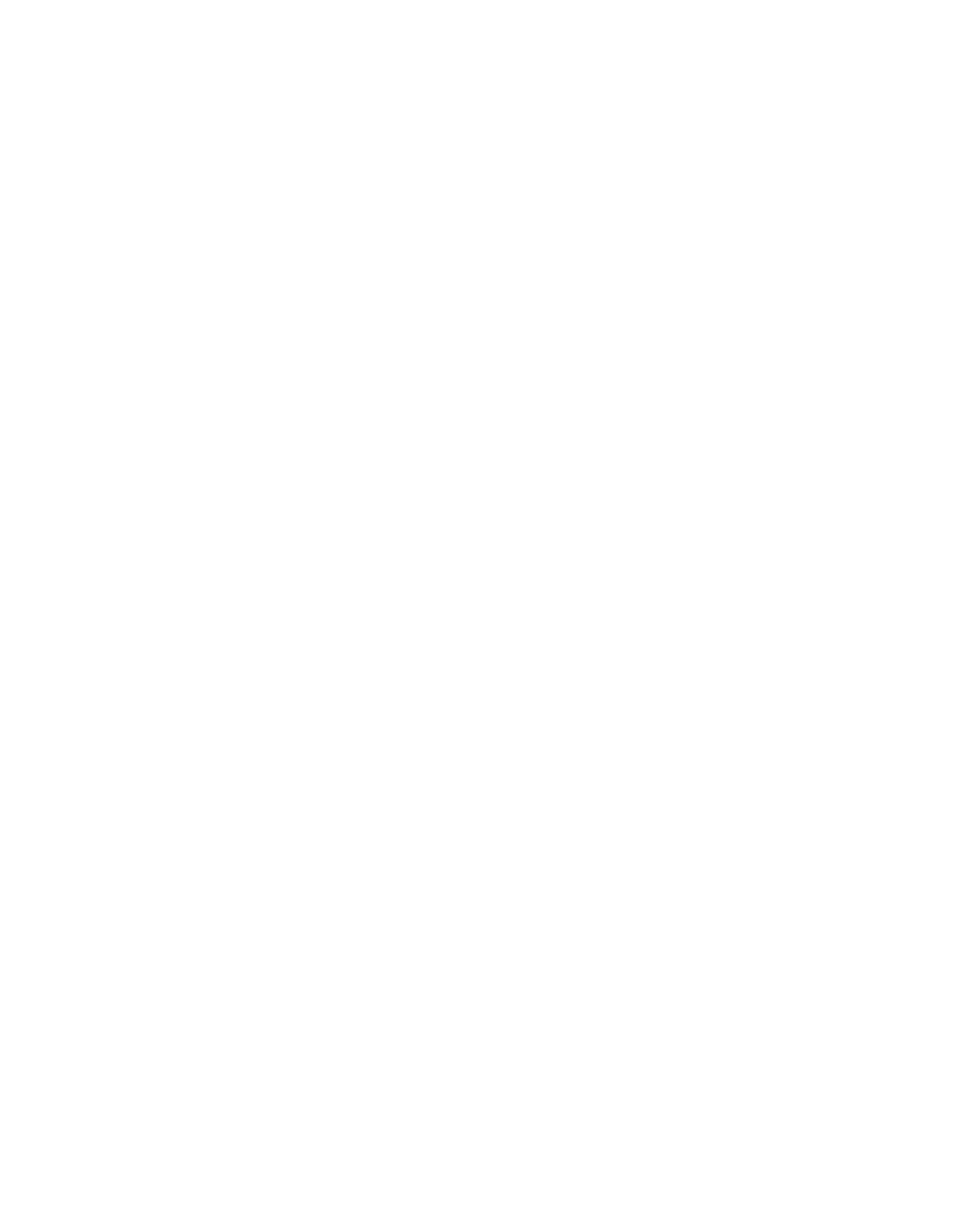### II. PLANNING AND COLLABORATION

The EBHV initiative is a system-building initiative with three main goals to: (1) implement, (2) scale-up, and/or (3) sustain grantee-selected home visiting models and maintain fidelity to the models, in order to reduce child maltreatment. To achieve these goals, grantees engaged in intensive planning activities during the grant application process and the initial planning year of the initiative. To support their planning and other system-building activities, they collaborated with existing community- and state-level groups and partnerships or developed new partnerships and crossagency steering committees. Building capacity for such planning and collaboration—including by engaging partner organizations in the EBHV-related activities—was itself an important systembuilding goal for grantees.

Whether they were newly implementing or expanding their selected home visiting models, and whether they were operating within a community or statewide, EBHV grantees and their partners faced an ambitious agenda set by the EBHV initiative. This agenda required grantees to undertake activities at multiple levels of the home visiting infrastructure system, from supporting core program operations to engaging with national-level partners. Each level of the system is defined as follows (Hargreaves and Paulsell 2009).

**Core Operations.** This level includes provision of direct home visiting services, daily management of core home visiting services, and ground-level implementation.

**Organizational Support.** Core operations are carried out within organizations that establish administrative structures and processes to select, train, coach, and evaluate the performance of home visitors. The organizational support level includes administrative support for home visiting operations, external coordination with other local social service agencies, and organizational cultural elements such as leadership and staff commitment to the program.

**Community.** "Communities" may be cities, counties, or sub-regions of a state. Grant activities at the community level include developing local or county government partnerships, advocating for community resources, building community-level awareness and support for home visiting programs, and leveraging local funding sources.

State. At the state level, activities include developing regional or statewide awareness and support for home visiting programs; creating state-level political buy-in and support for expanding the program; leveraging funding for direct services; advocating for resources to preserve state fiscal support; and enacting legislative, regulatory, and policy changes.

**National.** National-level activities include participating in multistate learning collaboratives to support and spread evidence-based home visiting programs; supporting national research on effective service delivery; working with federal leaders, national model purveyors; building awareness and support for evidence-based home visiting programs among national-level policymakers and funders; and sharing information and disseminating findings.

For example, grantees must work at the core operations and organizational support levels to establish new programs and develop systems for hiring, training, supervising, and supporting home visitors. At the community and state levels, grantees must generate support for their selected home visiting models, establish referral sources, leverage public and private funding sources to support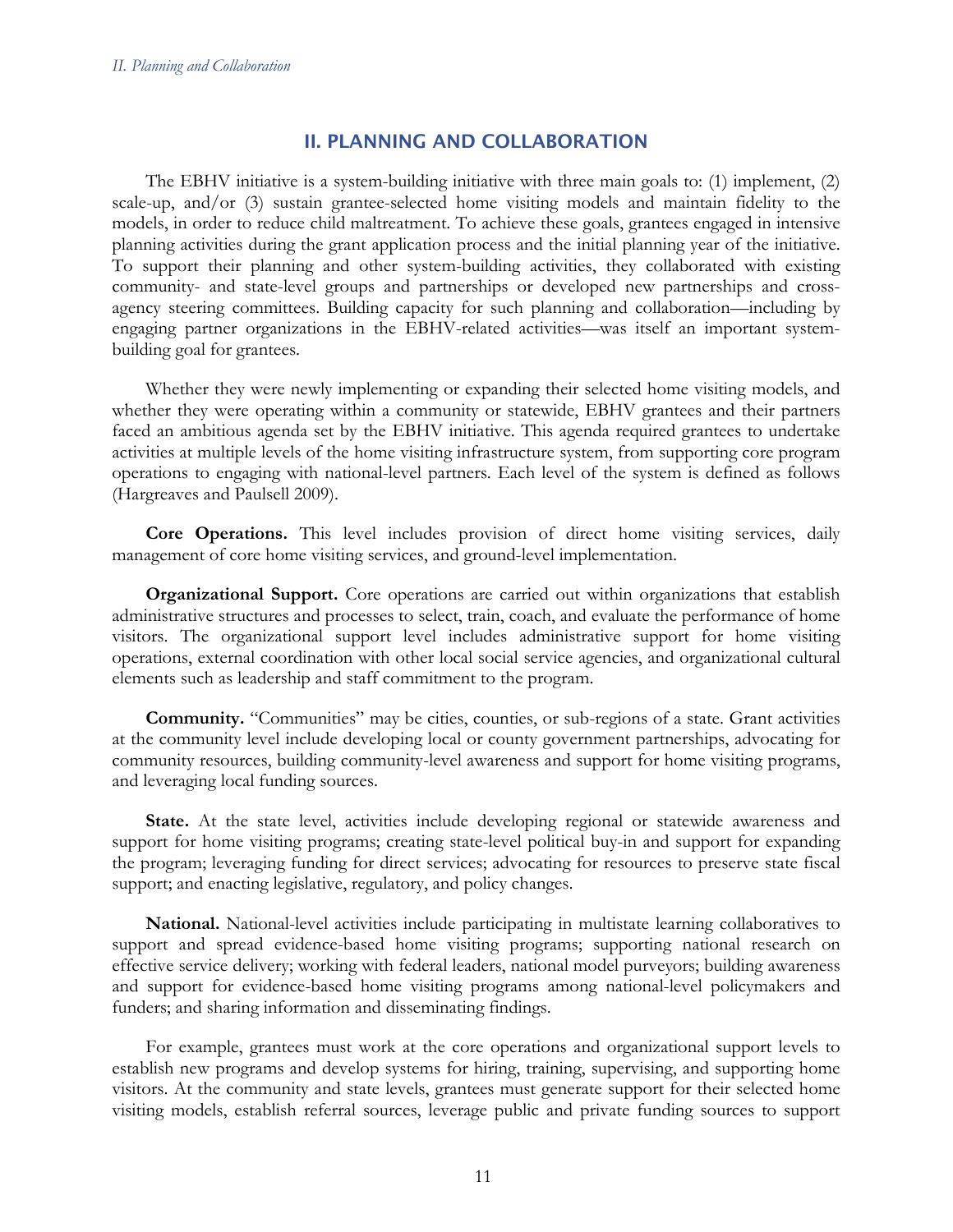direct services, and advocate for policies that support evidence-based models. At the national level, grantees work closely with CB/ACF, the national model purveyors, other EBHV grantees, and the cross-site evaluation team to share information and disseminate findings from the initiative.

This chapter describes the grantees' approaches to planning and collaboration during the grant application process and initial planning year. It explains the planning and collaboration goals established by grantees at the start of the planning year and activities undertaken. It also describes the range of partners grantees recruited to work with them on the EBHV initiative and the activities in which they engaged. Finally, it identifies challenges grantees and their partners experienced in their joint planning and collaboration activities, and ways they overcame them.

# A. Planning and Collaboration Goals and Activities

### **1. Planning Goals**

EBHV grantees developed a wide range of planning goals and engaged in intensive planning during the first year (Table II.1). At the core operations level, grantees had to develop plans for recruiting, hiring, and training staff; this was especially true for grantees implementing new home visiting programs. They also expected to plan for monitoring program performance and providing technical assistance to implementing agencies (IAs). At the organizational support level, grantees expected to plan for identifying funding sources and developing new local partnerships. Many grantees implementing a new home visiting program also anticipated planning for research and evaluation activities and developing contracts with IAs. At both the community and state levels, grantees aimed to plan for communication and advocacy activities. All grantees expected to plan for participating in the national cross-site evaluation, disseminating grant findings, and consulting with other grantees and national model purveyors.

Grantees' specific goals and development plans varied depending on whether they were working in local communities or statewide, and on the infrastructure already in place to support grantee-selected home visiting models. Of the 17 grantees, 10 were introducing new home visiting models in their states and communities (see Table I.2). For example, Rhode Island KIDS COUNT is bringing Nurse-Family Partnership (NFP) to Rhode Island, and Rady Children's Hospital-San Diego has developed a plan to establish and expand SafeCare in California. Although home visiting programs existed in some of their communities, they might not be evidence-based. The seven other grantees are located in states and communities that already had one or more of the grantee-selected home visiting models in operation when the initiative began. They are expanding service capacity by supporting program implementation in new IAs, introducing additional home visiting models, or enhancing or adapting existing home visiting models to new populations.

### **2. Primary Planning Activities**

During the first 18 months of the EBHV initiative, grantees and their partners focused primarily on activities at the organizational support, community, and state levels. Grantees implementing new home visiting models commonly reported focusing on three areas related to funding and operating home visiting services:

- Engaging funders and planning for sustainability
- Selecting IAs to provide direct home visiting services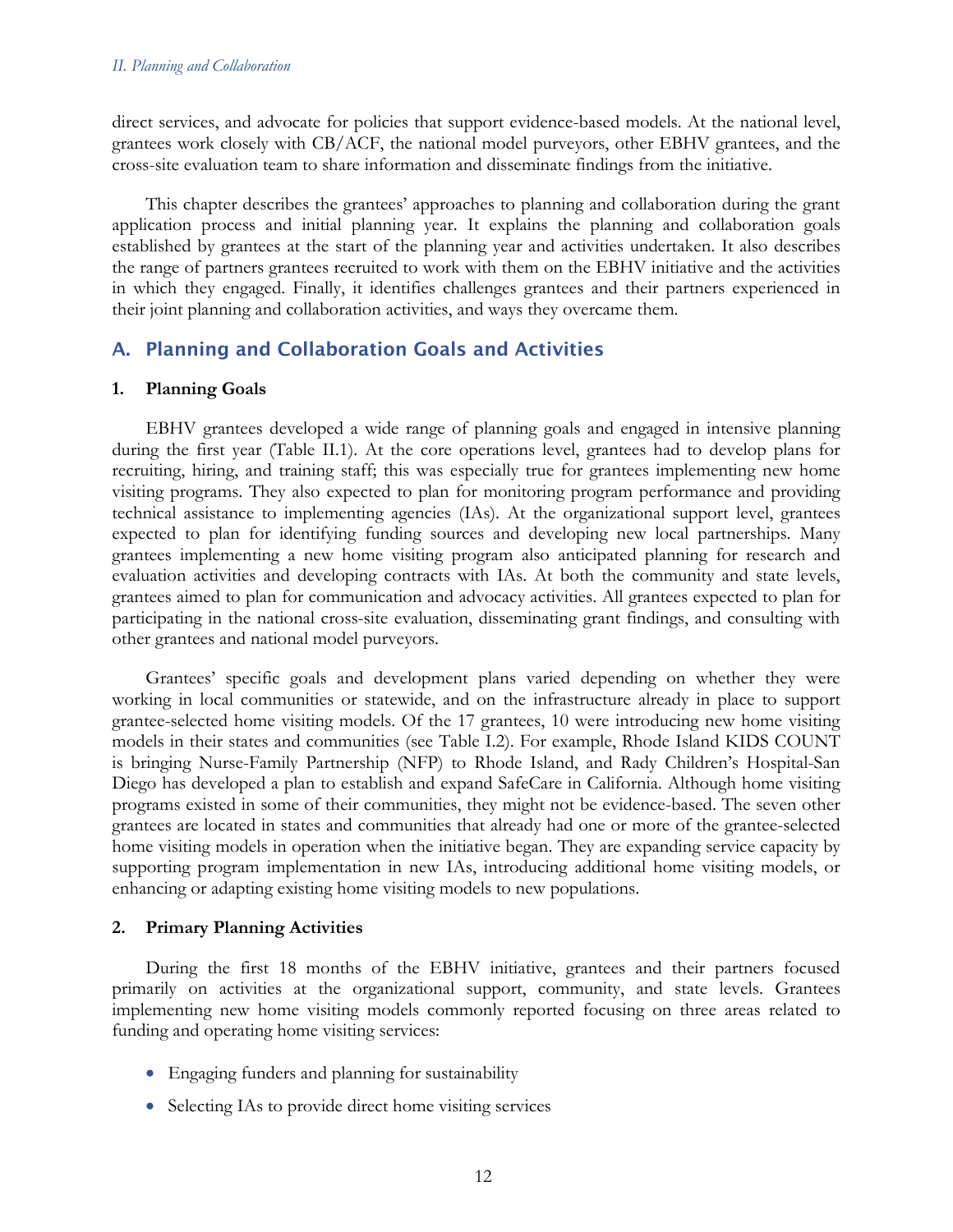|                                                      | <b>Planning Goals</b>               |                | <b>Collaboration Goals</b> |                |
|------------------------------------------------------|-------------------------------------|----------------|----------------------------|----------------|
|                                                      | Newly                               |                | Newly                      |                |
|                                                      | Implementing                        | Existing       | Implementing               | Existing       |
| Goal Identified by Grantee                           | $(N = 10)$                          | $(N=7)$        | $(N = 10)$                 | $(N=7)$        |
|                                                      | <b>Core Operations Level</b>        |                |                            |                |
| Provide staff training                               | 8                                   | 4              | 6                          | 4              |
| Develop or refine monitoring or continuous           | $\overline{5}$                      | 4              | 3                          |                |
| improvement system                                   |                                     |                |                            |                |
| Recruit and hire staff                               | 7                                   |                | 4                          |                |
| Provide or arrange for TA for IAs                    | 3                                   | 3              | $\overline{2}$             |                |
| Develop or refine family recruitment and referral    | $\overline{3}$                      | $\overline{2}$ | 4                          | 5              |
| system                                               |                                     |                |                            |                |
| Implement or expand home visiting programs           | 0                                   | 0              | 3                          |                |
| Develop plans for staff supervision                  | $\overline{2}$                      | $\overline{2}$ | $\overline{2}$             | $\overline{2}$ |
| Adapt or enhance a home visiting model               |                                     | $\overline{2}$ | 0                          | 0              |
| Submit application to national model purveyor        |                                     | $\mathbf 0$    | $\mathsf{O}$               | O              |
|                                                      | <b>Organizational Support Level</b> |                |                            |                |
| Identify potential sources of funding/create funding | 5                                   | 4              | 4                          | $\overline{2}$ |
| inventory                                            |                                     |                |                            |                |
| Plan research and evaluation activities              | 6                                   | $\overline{2}$ | 3                          |                |
| Develop local partnerships for infrastructure        | $\overline{0}$                      | $\Omega$       | 1                          | 4              |
| development                                          |                                     |                |                            |                |
| Develop local partnerships with other service        | 3                                   | 4              | 3                          | 2              |
| providers                                            |                                     |                |                            |                |
| Develop public awareness strategies and              | 3                                   | 4              | 4                          |                |
| communication tools                                  |                                     |                |                            |                |
| Develop or refine contracts with IAs                 | 5                                   | 1              | 1                          | 3              |
| Plan for outreach, recruitment, and referral         | $\overline{2}$                      | $\overline{2}$ | $\overline{O}$             | $\Omega$       |
| processes                                            |                                     |                |                            |                |
| Develop or refine monitoring or continuous           | $\overline{2}$                      | 1              | 0                          | $\Omega$       |
| improvement system                                   |                                     |                |                            |                |
| Assess readiness and capacity of potential IAs       | 2                                   |                | 0                          | 0              |
| Work with model purveyor on implementation plans     | $\overline{2}$                      |                | $\overline{O}$             | O              |

# Table II.1. Planning and Collaboration Goals Identified by EBHV Grantees During the Planning Period, by Level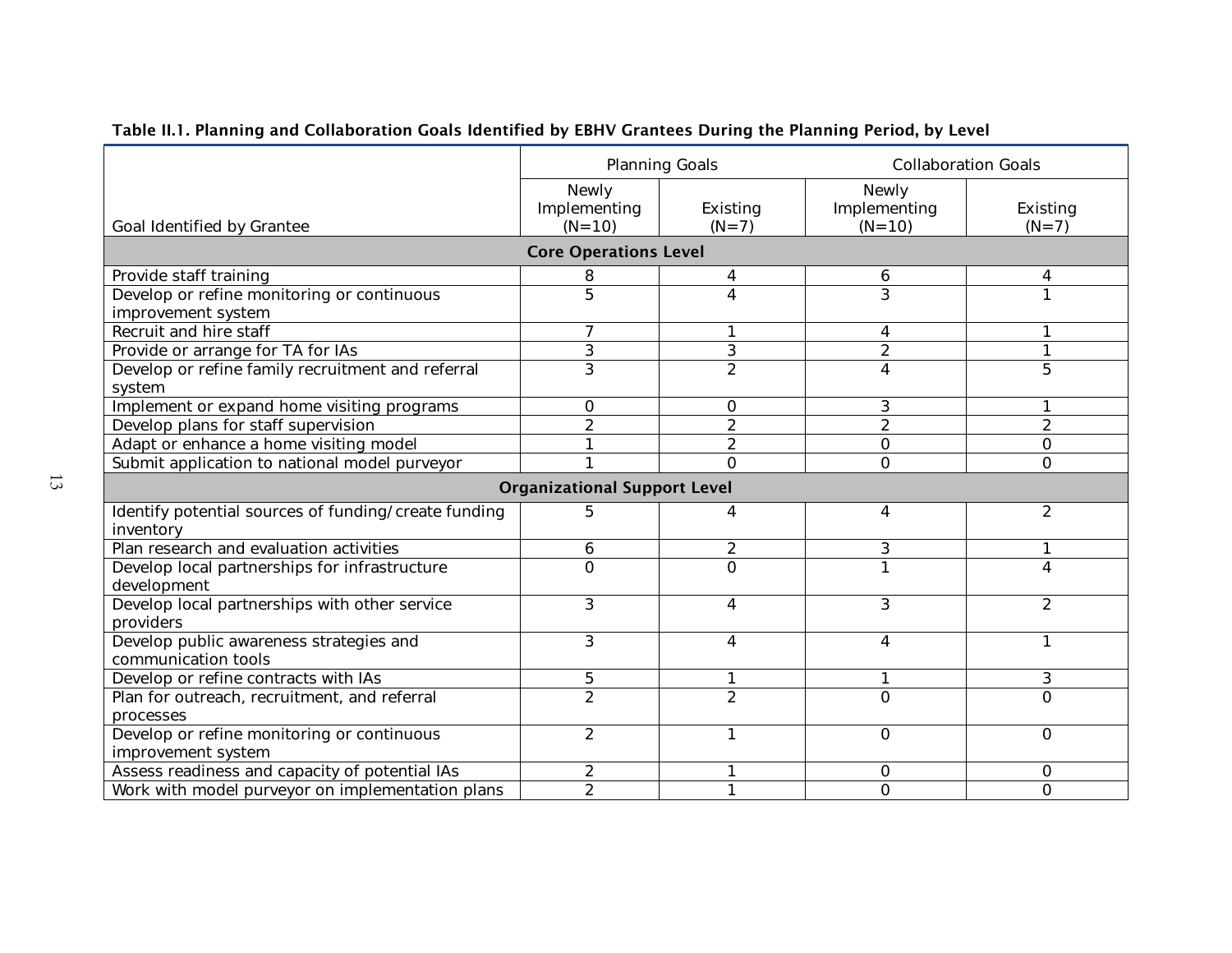|                                                        | <b>Planning Goals</b>  |                | <b>Collaboration Goals</b> |                |  |  |
|--------------------------------------------------------|------------------------|----------------|----------------------------|----------------|--|--|
|                                                        | Newly                  |                | Newly                      |                |  |  |
|                                                        | Implementing           | Existing       | Implementing               | Existing       |  |  |
| Goal Identified by Grantee                             | $(N = 10)$             | $(N=7)$        | $(N = 10)$                 | $(N=7)$        |  |  |
|                                                        | <b>Community Level</b> |                |                            |                |  |  |
| Develop community partnerships                         | 6                      | 3              | 0                          | $\Omega$       |  |  |
| Identify potential funders and plan for sustainability | 6                      | $\overline{2}$ | $\overline{2}$             |                |  |  |
| Plan for communication and advocacy activities         | 4                      | $\overline{2}$ | $\overline{2}$             | 3              |  |  |
| Develop systems and tools for service                  | 0                      | $\Omega$       | $\overline{7}$             | $\overline{2}$ |  |  |
| coordination/integration                               |                        |                |                            |                |  |  |
| Conduct needs assessment to identify areas with        | 1                      | $\overline{2}$ | 0                          | $\Omega$       |  |  |
| many needs                                             |                        |                |                            |                |  |  |
| Plan or arrange for TA to IAs                          |                        | $\overline{2}$ | $\Omega$                   | $\Omega$       |  |  |
| <b>State Level</b>                                     |                        |                |                            |                |  |  |
| Plan for communication and advocacy activities         | 7                      | 6              | $\overline{c}$             | 4              |  |  |
| Identify potential funders and plan for sustainability | 4                      | 6              | $\overline{5}$             | 4              |  |  |
| Collaborate with programs and partners at the state    | 5                      | $\overline{2}$ | $\overline{7}$             | $\overline{2}$ |  |  |
| level                                                  |                        |                |                            |                |  |  |
| Establish advisory or steering committee               | $\overline{c}$         | 4              | $\overline{c}$             | 4              |  |  |
| Plan for building infrastructure to support            | $\overline{3}$         | $\overline{3}$ |                            | $\overline{2}$ |  |  |
| implementation                                         |                        |                |                            |                |  |  |
| Plan for research and evaluation activities            | 0                      | 4              | 0                          | $\Omega$       |  |  |
| Plan or arrange for TA to IAs                          | $\overline{2}$         | $\overline{2}$ | $\overline{O}$             | $\Omega$       |  |  |
| <b>National Level</b>                                  |                        |                |                            |                |  |  |
| Participate in peer learning network and cross-site    | 10                     | $\overline{7}$ | 10                         | 7              |  |  |
| evaluation                                             |                        |                |                            |                |  |  |
| Develop dissemination strategy                         | 5                      | 3              | $\Omega$                   | $\Omega$       |  |  |
| Meet EBHV grant reporting requirements                 | 4                      | 4              | $\mathbf 0$                | $\Omega$       |  |  |
| Consult with other grantees and national model         | $\overline{2}$         | 5              | 3                          | 4              |  |  |
| purveyors                                              |                        |                |                            |                |  |  |

Sources: Grantees' applications for the EBHV grant and discussions with grantees about their goals conducted by the cross-site evaluation team in January 2009.

 $TA = technical assistance; IA = implementing agency.$ 

Note: The information in the table is based on grantees' descriptions of their plans as of January 2009. Not all grantees included the same level of detail regarding their planned activities. As a result, if a grantee did not mention an activity this is not indication that the grantee did not plan to (or did not ultimately) carry out the activity.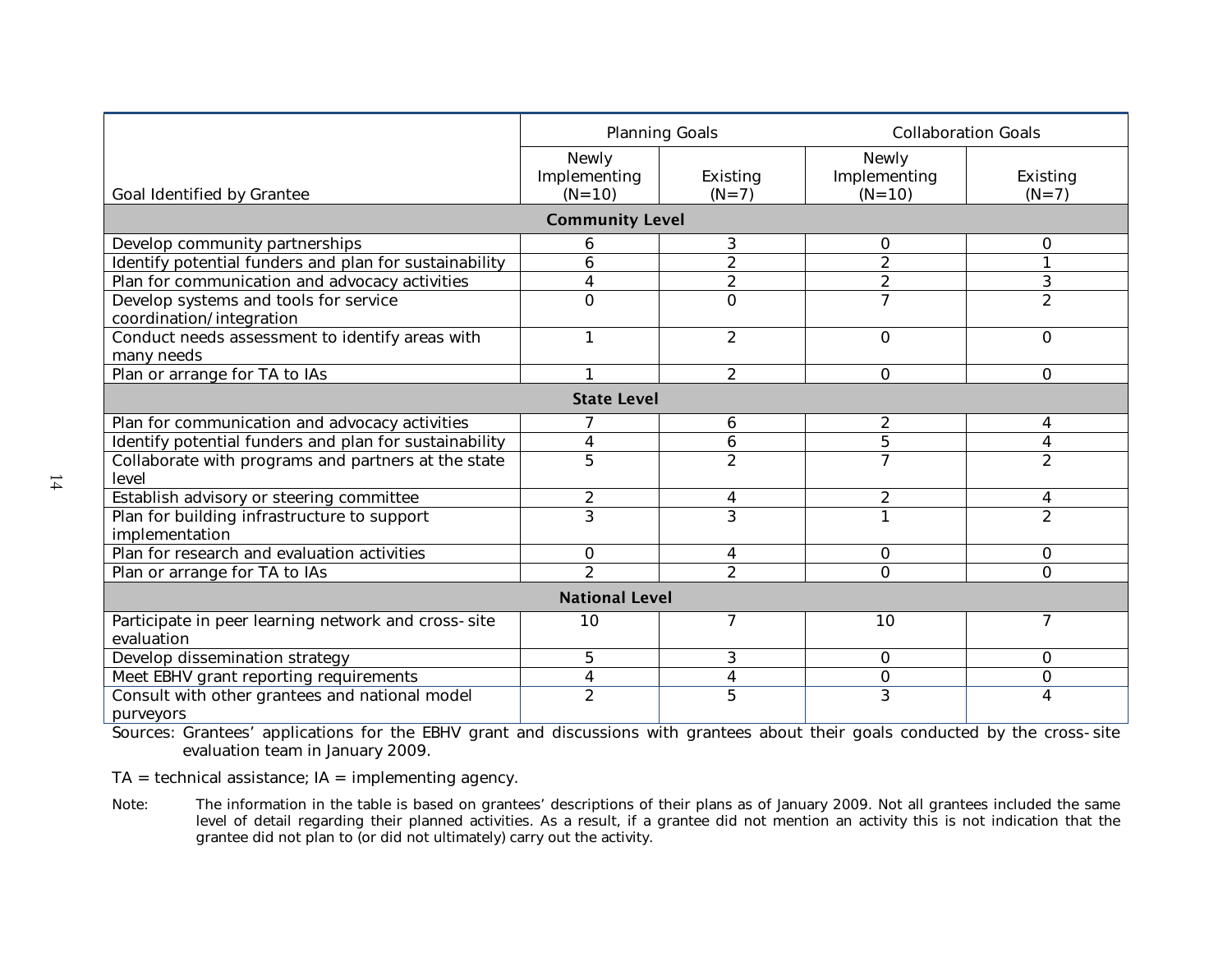• Developing partnerships in the communities in which they were to implement services

Some also cited selecting a home visiting model as a key planning activity, although for most grantees this occurred during the application process for the EBHV grant, rather than during the planning year.

In contrast, grantees focused on enhancing or expanding an existing home visiting model reported planning activities related to systems enhancements:

- Training to enhance the quality of existing home visiting programs and a statewide structure of collaboration (Illinois)
- Adding supplemental materials to the NFP model to enhance it for families in tribal communities (Minnesota)
- Developing a central intake and referral system based on a common risk assessment tool (New Jersey)
- Developing a data management system to support continuous improvement (Hawaii)
- Developing a data system to support programs and track home visiting activities in the state (Utah)

### **3. Collaboration Goals**

There is substantial overlap between planning and collaboration goals identified by grantees at the start of the planning year, because many planning activities were carried out in collaboration with partners (Table II.1). For example, planning for staff training, establishing recruitment and referral systems, and technical assistance for IAs often involved collaboration with national model purveyors and other state and community agencies. At the organizational support level, grantees aimed to work with partners to identify potential sources of funding and develop public awareness campaigns. They expected to work with local research partners to plan for research and evaluation activities. At both the community and state levels, grantees worked with partners to plan communication and advocacy activities. They also worked with partners to form advisory and steering committees for their grant programs. At the national level, grantees expected to collaborate with other grantees, ACF, and the cross-site evaluation team on the peer learning network and the cross-site evaluation, and they consulted with national model purveyors.

### **4. Primary Collaboration Activities**

During site visits and telephone interviews, grantees described three main types of collaboration activities they carried out during the planning year. First, they developed partnerships at both the community and state levels to build support for the EBHV initiative among a range of local and state service provider and advocacy organizations. Second, they developed partnerships with local foundations, state agencies, and other potential funders to support the sustainability of the EBHV programs. Third, they developed partnerships to facilitate referrals to the grantee-selected home visiting programs, reinforce the use of common risk assessment and screening tools, and develop central intake and triage systems to support referrals to multiple home visiting programs within a single community.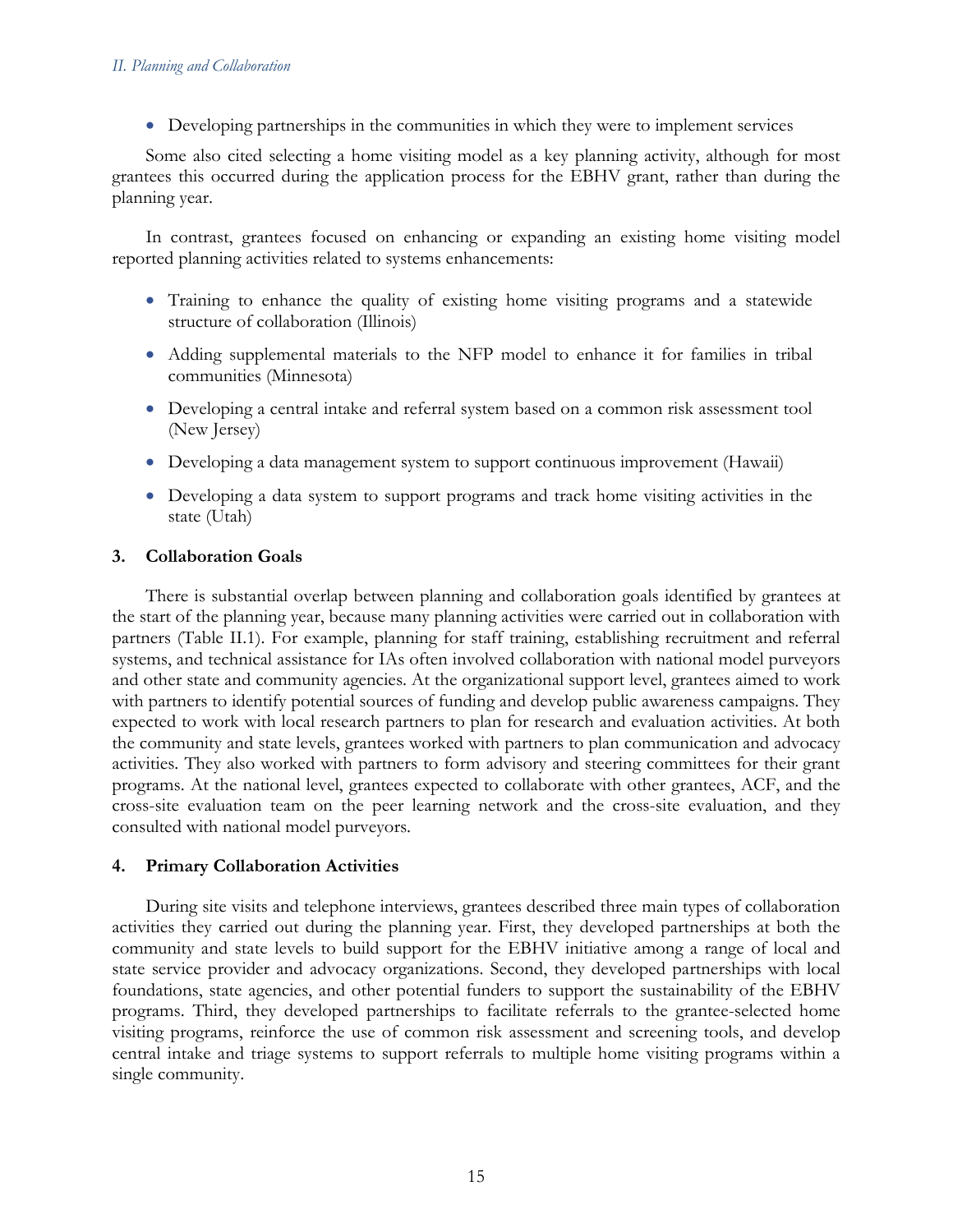#### *II. Planning and Collaboration*

In addition to developing partnerships with individual organizations, most EBHV grantees also formed or participated in community or statewide collaborative groups. Most grantees, especially those newly implementing programs, reported participating in existing community or state collaborations to support the EBHV initiative or adapting existing committees to work on it. For example, in Solano County, California, the grantee has continued longstanding participation in the Baby First Collaborative, which aims to improve access to prenatal care. In Illinois, a home visiting subcommittee of the state's Early Learning Council served as the starting point for developing a 100-member state committee on home visiting; the 10-member executive committee of this group became the steering committee for the EBHV initiative. Others developed new collaborative groups to support grant implementation. In addition, almost all of the grantees formed or worked through existing steering committees to provide advice and input on the EBHV initiative.

### B. Partnerships Formed by EBHV Grantees

Fixsen et al. (2005) note that system-level partnerships are a key driver of successful program implementation. Being able to coordinate and communicate with other agencies is considered an important organizational capacity to support implementation (Durlak and DuPre 2008). For the EBHV grantees, engaging other organizations as partners in their efforts was a necessary step. Because of the requirement to build infrastructure, and because some grantees were not themselves home visiting providers, none could "go it alone."

To understand the role of the partnerships and track their evolution over time, the cross-site evaluation includes baseline and follow-up surveys of grantees and their partners. The baseline survey, conducted in 2010, collected information about organizational characteristics, relationships, and joint activities among grantees and partners, and the quality of their collaboration. The total number of partner organizations identified by each grantee ranged from 10 to 25 (the maximum that could be included in the survey for each grantee), for an average number of 17 partners. In this section we describe who the partners working with the EBHV grantees are and what roles they play in the initiative.

The EBHV grantees worked with a wide range of partners at all systems levels (Table II.2). All grantees partnered with at least one local or state agency, and most partnered with community-based service providers, national model developers, and universities. Health care organizations were also common partners; eight grantees partnered with a hospital, four with another type of health care organization, and one with a health plan. Different types of partner organizations focused their grant-related activities at different levels. Community-based service providers, hospitals, other health care organizations, and other nonprofits worked in partnership with EBHV grantees most often at the core operations level. Local or state agencies, universities, and foundations collaborated with grantees most often at the state level, and collaborations with national model purveyors occurred most often at the national level.

Partner agencies were well established and most had 10 years or more of experience in home visiting and preventing child maltreatment. Two-thirds of organizations had been in operation for 20 years or more, with another 20 percent founded 10 to 19 years earlier. Over half had at least 20 years of experience in child abuse prevention (55 percent). Over a third reported 20 years of experience in home visiting (35 percent), with 27 percent citing 10 to 19 years of experience.

In surveys, partners reported a significant level of involvement in EBHV initiative activities. On average, about 70 percent of partners reported attending meetings with EBHV grantees regularly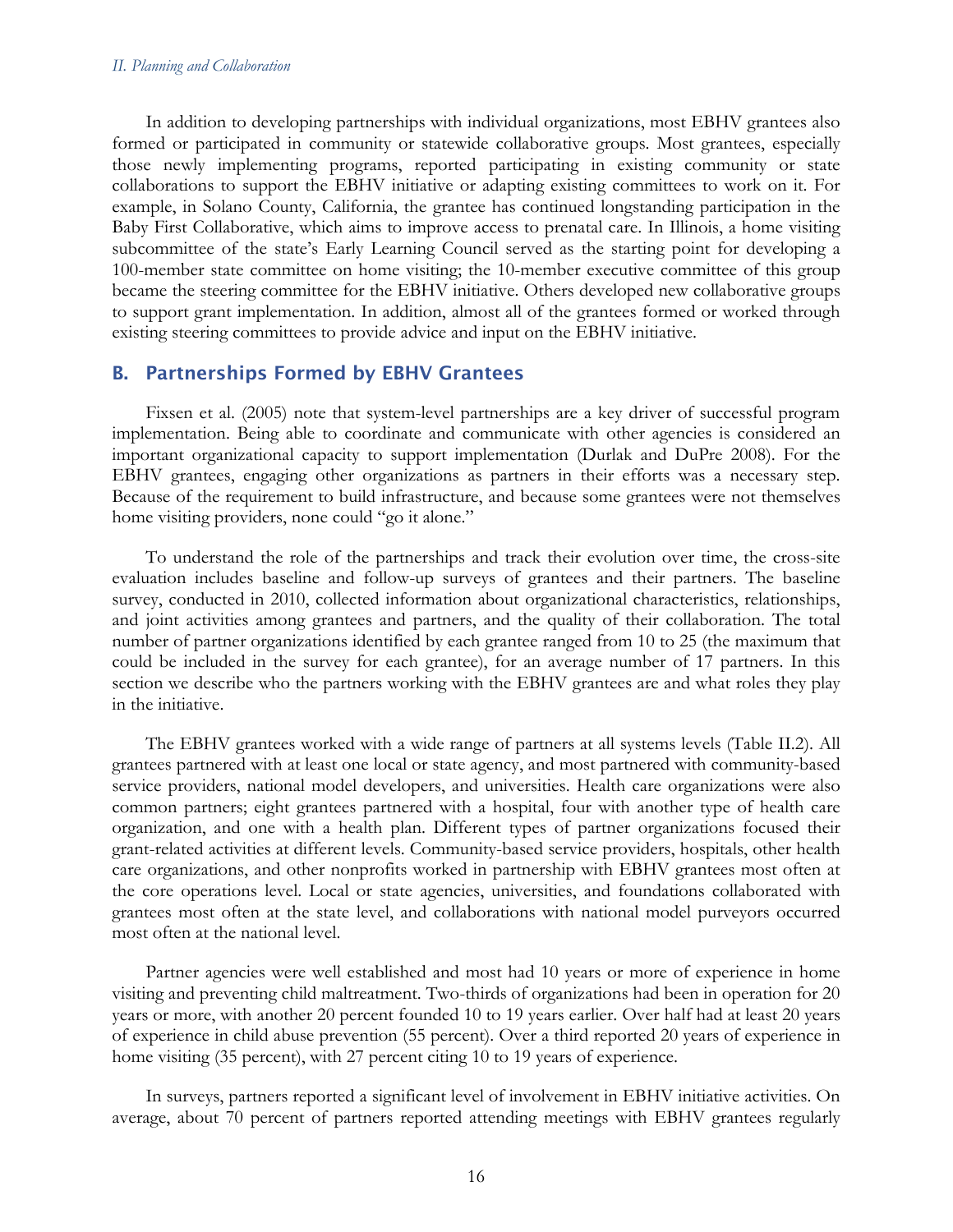and contributing to discussions during meetings (Table II.3). Nearly 60 percent served as members of committees or task forces, and half said they worked on EBHV-related projects outside of meetings. One-third of the grantees reported helping to organize initiative activities.

Even this early in the EBHV initiative, the quality of partner collaborations was relatively high, though partner's goals for the program sometimes diverged. The EBHV partner survey included measures of five different dimensions of collaboration from the Working Together survey (Chrislip and Larson 1994). A series of questions examined the context, structure, process, member relations, and results of collaboration. On a scale of 1 to 4, with 4 representing strong agreement with various statements characterizing positive collaborations and 1 strong disagreement, the mean scores of all survey respondents combined ranged from 3.17 to 3.62, meaning that they agreed or strongly agreed that these positive statements characterized their collaborations. Differences by grantee were statistically significant, indicating that in some cases collaborations still needed improvement. For instance, agreement on openness and shared goals among team members was lower than for other collaborative elements. An open-ended question asked respondents to describe their organization's three main goals for EBHV. For four grantees (in Rhode Island, New York, California [Rady Children's Hospital-San Diego], and Illinois), as many goals were identified as there were partner organizations responding (with 10, 10, 11, or 12 total respondents and separate goals, respectively). At the other end of the spectrum, the 21 survey respondents for Tennessee's Le Bonheur Community Health and Well-Being articulated a total of seven goals, and 19 respondents for Hawaii identified a total of nine goals. While goal divergence might indicate a lack of (or strong) alignment among partners, it could also simply reflect differences in the state or local contexts and more or less diverse capacity-building needs among EBHV grantees.

# C. Overcoming Obstacles

EBHV grantees had to overcome several obstacles to planning and collaboration activities. First and foremost, grantees, like other social service programs, faced a loss of funds and funders due to the economic downturn. For example, many state agencies that provided funds for home visiting services—funding EBHV grantees were leveraging as part of the EBHV initiative—experienced budget cuts and had to reduce funding for these programs. Local foundations also reduced funding due to loss of investment income. Stemming from the downturn, grantees reported that staff turnover or layoffs at key partners, or loss of state staff, created challenges for developing and sustaining strong partnerships. Some grantees reported that, due to staff turnover in partner agencies, it was difficult at times to foster regular participation among partners in steering and advisory committee meetings. This uneven participation created challenges for moving planning activities forward.

Second, some grantees had to overcome turf issues and a lack of trust among other home visiting programs and stakeholders in their states and communities. In some cases, other home visiting programs feared that introduction of an evidence-based model in the community or state might result in a shift of resources away from their programs to the grantee-selected model. Some local programs were concerned that they might be described unfavorably (for example, as not evidence-based) in needs assessments and home visiting program inventories created through the grant, which they feared would lead to a loss of funding for their existing programs.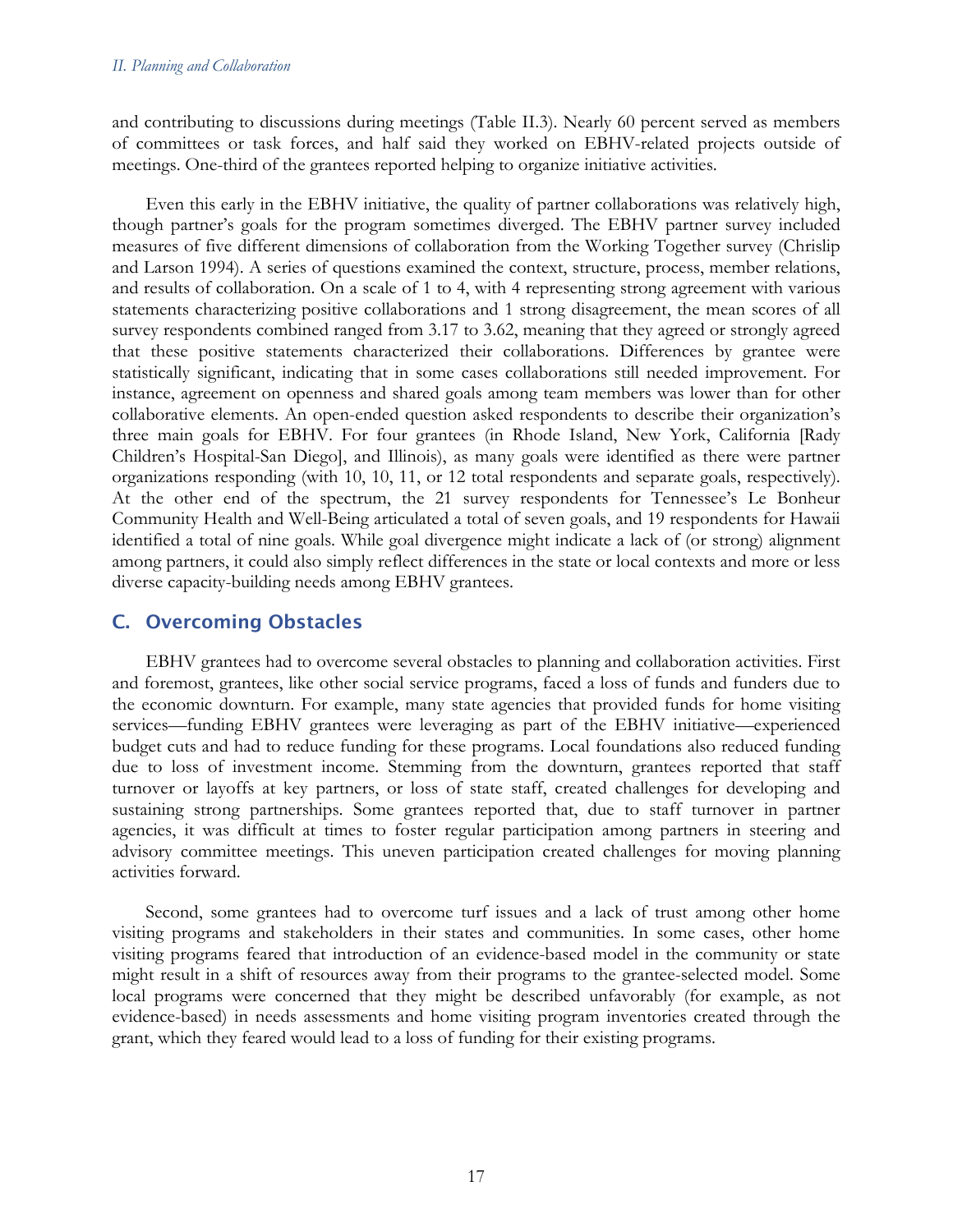|                                                   | Number of<br>Grantees with                     | Percentage of Partners that Reported Working Primarily at Each System<br>Level <sup>a</sup> : |                           |             |             |          |  |  |
|---------------------------------------------------|------------------------------------------------|-----------------------------------------------------------------------------------------------|---------------------------|-------------|-------------|----------|--|--|
| Partner Organization Type                         | at Least One<br>Partner of this<br><b>Type</b> | Core<br>Operations                                                                            | Organizational<br>Support | Community   | State       | National |  |  |
| Local or state agency                             | 17                                             | 17                                                                                            | 19                        | 17          | 47          |          |  |  |
| Community-based service provider                  | 14                                             | 56                                                                                            | 24                        | 16          | 0           | 4        |  |  |
| National model developer or purveyor              | 10                                             | 18                                                                                            | 12                        | $\mathbf 0$ | 12          | 59       |  |  |
| University                                        | 10                                             | 11                                                                                            | 16                        | 5           | 63          | 5        |  |  |
| Hospital                                          | 8                                              | 50                                                                                            | 20                        | 30          | $\mathbf 0$ | $\Omega$ |  |  |
| Health care organization other than a<br>hospital | 4                                              | 75                                                                                            | $\Omega$                  | 25          | $\mathbf 0$ | $\Omega$ |  |  |
| Foundation                                        | 3                                              | 0                                                                                             | 0                         | 33          | 67          | 0        |  |  |
| Health care plan                                  | 1                                              | 0                                                                                             | 0                         | 100         | $\mathbf 0$ | 0        |  |  |
| Other nonprofit organization                      | 15                                             | 33                                                                                            | 21                        | 13          | 31          | 3        |  |  |
| Other                                             | 15                                             | 17                                                                                            | 14                        | 28          | 24          | 17       |  |  |

# Table II.2. EBHV Grantees' Partners' Organization Type and System Level at Which They Reported Working

Source: EBHV Grantee Partner Survey, spring 2010.

Notes:  $N = 241$ . Partners that did not report an organization type (n = 1) or a system level (n = 9) are missing.

<sup>a</sup> All grantees are weighted equally to account for the number of partners that completed surveys at each grantee site.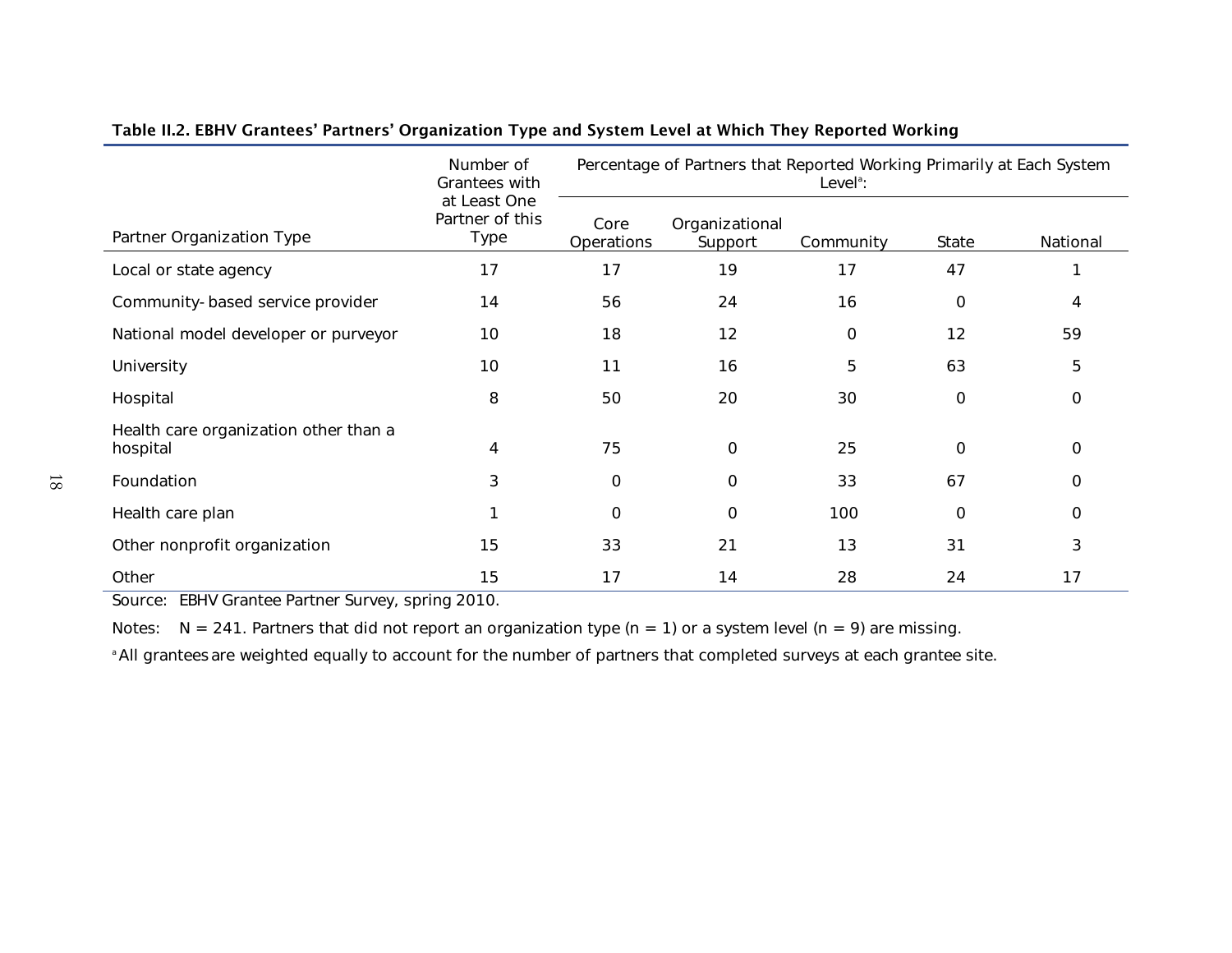### Table II.3. Activities Reported by EBHV Partners

|                                                   | Percentage of Partners <sup>a</sup> |                    |                    |     |  |  |  |
|---------------------------------------------------|-------------------------------------|--------------------|--------------------|-----|--|--|--|
|                                                   | Grantee<br>Average                  | Grantee<br>Minimum | Grantee<br>Maximum | SD. |  |  |  |
| Attend meetings regularly                         | 71                                  | 14                 | 100                | 24  |  |  |  |
| Talk at meetings                                  | 69                                  | $\Omega$           | 95                 | 26  |  |  |  |
| Serve as member of committee or task<br>force     | 59                                  | 11                 | 95                 | 27  |  |  |  |
| Work on projects outside of meetings              | 50                                  | 0                  | 92                 | 25  |  |  |  |
| Help organize activities (other than<br>meetings) | 32                                  | $\Omega$           | 60                 | 16  |  |  |  |
| Direct implementation of a program                | 24                                  | $\Omega$           | 60                 | 17  |  |  |  |
| Chair or lead a committee or subgroup             | 18                                  | 0                  | 40                 | 12  |  |  |  |
| Chaired or cochaired the entire group             | $12 \overline{ }$                   | O                  | 40                 | 10  |  |  |  |
| Served as an officer other than chair             | 3                                   | 0                  | 20                 | 6   |  |  |  |

Source: EBHV Grantee Partner Survey, spring 2010.

#### $N = 241$ .

a All grantees are weighted equally to account for the number of partners that completed surveys at each grantee site.

SD = standard deviation.

Although funding challenges remained, grantees developed several strategies for overcoming these obstacles to planning and collaboration:

- Grantees built on existing partnerships in their states, including individual partnerships and collaborative groups that predated the EBHV initiative. Although staff turnover created difficulties, the strength of these longstanding collaborations and established working relationships helped to move the process forward.
- Grantees that were newly implementing their selected models took advantage of consensus among key stakeholders about which models to implement. In some cases, a key group of stakeholders had formed based on their common desire to bring a particular model to their state or community. The EBHV initiative presented an opportunity to fulfill this common goal, creating an environment for positive and productive collaborative working relationships.
- Grantees emphasized the need for a continuum of home visiting programs to meet the needs of families. To dispel the fears of some existing home visiting programs that the grantee-selected home visiting model would supplant their programs and to overcome the turf issues, grantees described consistently communicating the need for multiple home visiting models in the state or community to address the needs of families. Over time, consistent repetition of this message, in some cases by multiple state agencies, reduced tensions and fostered greater collaboration for working on shared goals.
- Some grantees had more than 20 partners, each with different perspectives and priorities, working together to achieve the goals of the EBHV initiative. Grantees emphasized the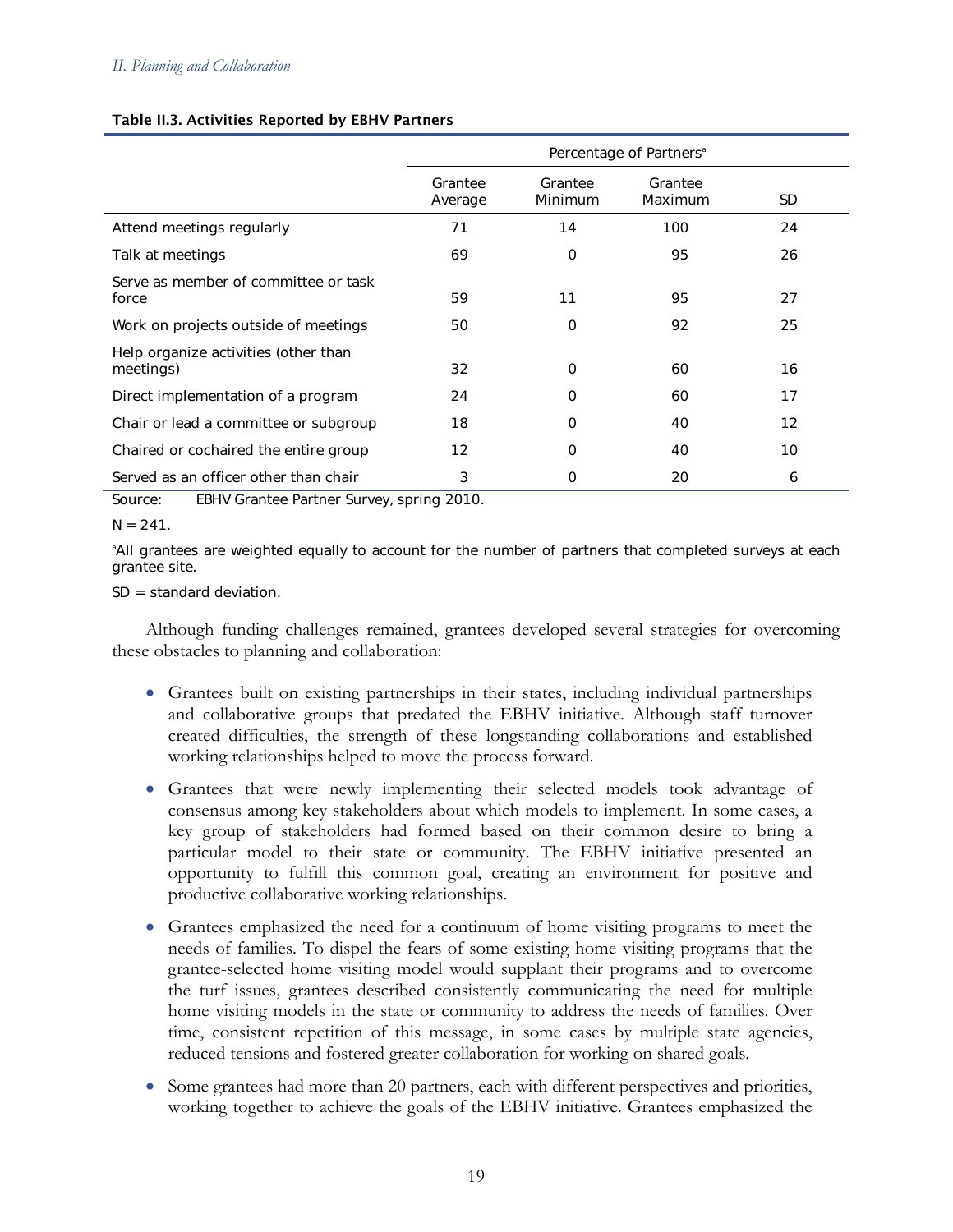### *II. Planning and Collaboration*

importance of developing a shared vision of the goals of the grant among partners. For example, some grantee staff described starting all meetings with an overview of the outcomes for children and families the program aimed to achieve. Putting the needs of families at the forefront of activities encouraged partners to overcome their differences.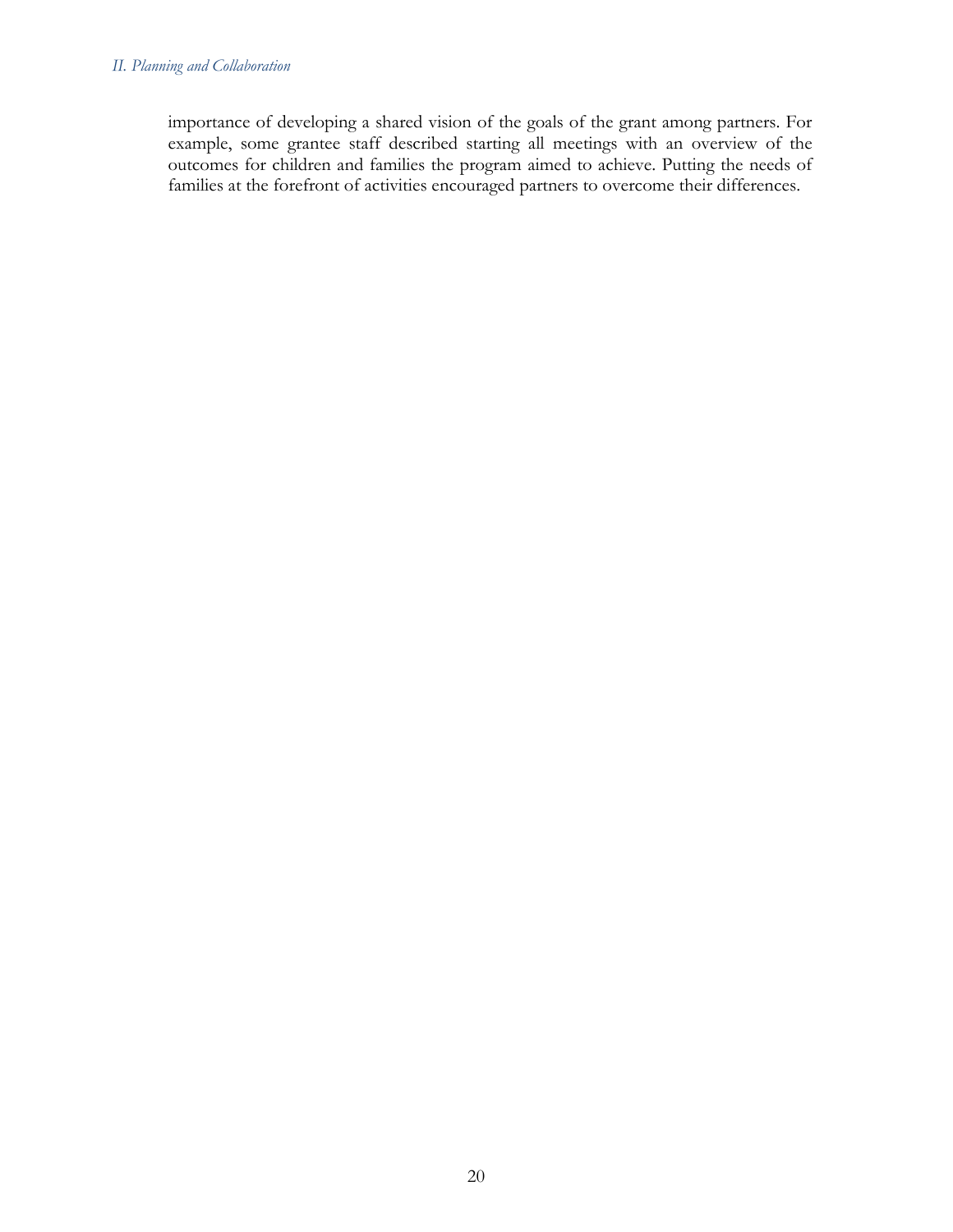# III. BUILDING INFRASTRUCTURE TO SUPPORT EVIDENCE- BASED HOME VISITING PROGRAMS

The structure of the EBHV initiative reflects the fact that social programs—in this case home visiting programs—do not operate in a vacuum. Their success depends on many factors outside the control of any single provider organization. Providers need funds to operate their programs, sources of qualified staff, access to eligible participants, and links to external services to help address family needs. Evidence-based programs, moreover, may need to build political or community understanding and support or obtain specialized training or technical assistance. Therefore, rather than offering grants to operate home visiting programs, CB/ACF designed EBHV to emphasize building infrastructure to support evidence-based home visiting models. That is, the program design recognizes that home visiting programs operate within a larger system that must evolve in its capacity to implement, expand, and sustain evidence-based home visiting programs that operate with fidelity to their chosen program models.

Capacity is defined as "the skills, motivation, knowledge, and attitudes necessary to implement innovations" that exist at the individual, organizational, and community levels (Wandersman et al. 2006). Effective evidence-based home visiting program models depend on different kinds of infrastructure capacities, such as establishing lasting relationships between home visitors and families, having well-trained and culturally competent staff, providing high quality supervision, coordinating home visiting services and referral processes, and maintaining other external resources and supports (Daro 2006).

Researchers have also identified the following capacities as being important to implementing evidence-based programs with fidelity: support and buy-in from community leaders; financial support through multiple funding streams; staff with expertise to address program planning, implementation, and evaluation issues; availability of onsite training, coaching, and consultation; and strong program leadership and staff commitment (Chinman et al. 2004; Durlak and DuPre 2008; and NIRN 2009). Other capacities for expanding and sustaining such programs include: real-time evaluation information on program benchmarks and outcomes that is used to guide continuous quality improvement (Olds et al. 2003; O'Brien 2005); early sustainability planning and clear strategies for developing financial self-sufficiency for programs; integration with other programs and compatibility with the mission of the host organization; and having respected program champions who can obtain program endorsements (Chinman et al. 2004). The need for these capacities can change over time as program environmental conditions change (Schreier 2005).

Though their chosen area of emphasis differs, EBHV grantees are aiming to build infrastructure capacity in eight areas: (1) planning, (2) collaboration, (3) operations, (4) workforce development, (5) fiscal support, (6) community and political support, (7) communications, and (8) evaluation (Table III.1). Moreover, grantees set goals and developed plans for work at multiple levels see (see Figure II.2). Chapter II focused on grantees' efforts to work collaboratively with a wide range of partners to plan their EBHV initiatives. This chapter summarizes grantees' efforts to develop or enhance the infrastructure capacity in the other six capacity areas. Section A highlights overall findings, followed by discussions of specific capacity areas: building funding and support (Section B), home visiting operations and workforce development (Section C), and evaluation (Section D). We indicate the number of grantees that pursued similar activities or strategies, and illustrate with selected examples. Section E concludes with information from EBHV grantees and partners about obstacles and facilitators to their capacity building work.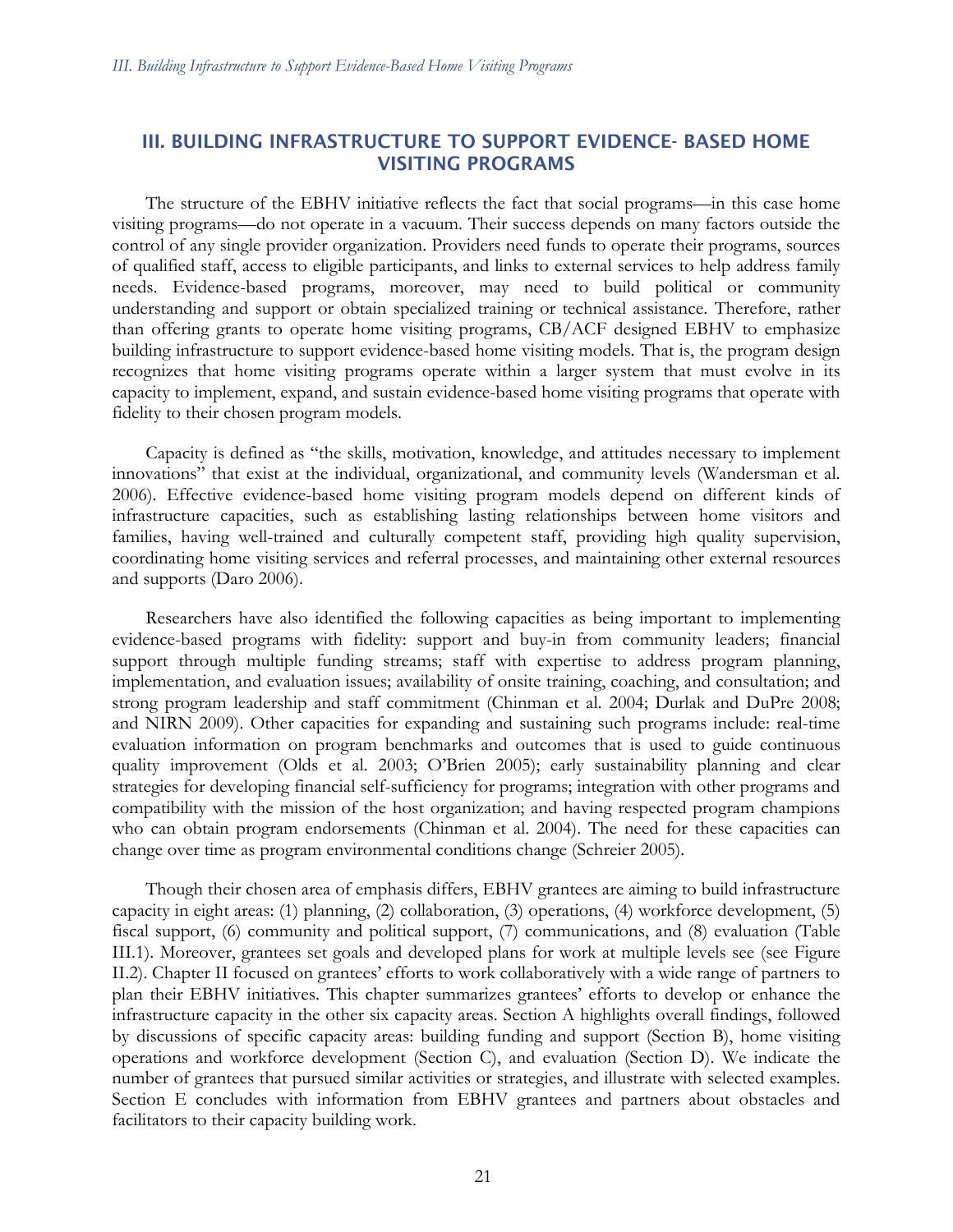| Infrastructure Categories                             | <b>Types of Activities</b>                                                                                                                           |  |  |  |  |  |
|-------------------------------------------------------|------------------------------------------------------------------------------------------------------------------------------------------------------|--|--|--|--|--|
| Planning                                              | Strategic planning, tactical planning, decision making                                                                                               |  |  |  |  |  |
| Collaboration                                         | Leadership, alignment of goals and strategies, development of<br>relationships, working through existing relationships                               |  |  |  |  |  |
| Operations                                            | Outreach, intake, screening, assessment, home visiting, and referral<br>services                                                                     |  |  |  |  |  |
| Workforce Development                                 | Training, coaching, supervision, technical assistance, and staff<br>recruitment and retention                                                        |  |  |  |  |  |
| <b>Fiscal Infrastructure</b>                          | Fiscal partnering, planning, fundraising, researching funding sources,<br>and leveraging funding to support direct services                          |  |  |  |  |  |
| Community and Political<br>Support                    | Building community awareness or political support for EBHV programs<br>and policies                                                                  |  |  |  |  |  |
| <b>Communications Capacity</b>                        | Communication of EBHV information, lessons learned, and research<br>findings, or policy advocacy to program partners, stakeholders, or the<br>public |  |  |  |  |  |
| <b>Evaluation Capacity</b>                            | Data collection, storage, retrieval, and analysis for program evaluation,<br>monitoring, or quality improvement                                      |  |  |  |  |  |
| Flashpohler et. al 2008 and Coffman 2007.<br>Sources: |                                                                                                                                                      |  |  |  |  |  |

#### Table III.1. EBHV Infrastructure Capacity Categories

A. Overall Findings

Each of the EBHV grantees and their partners reported working on most, if not all six, of the areas of infrastructure development, but their activities vary by factors such as grantee type, program model, and implementation status (see Table I.1).

- Grantees starting new home visiting programs reported focusing on building organization-level operational and workforce development-related infrastructure. This included recruiting and hiring a qualified workforce, training and certifying staff and supervisors as home visitors and coaches, and obtaining approval from their national model purveyors to start their operations.
- Grantees with existing home visiting programs tended to focus efforts on developing statewide assessment, referral, intake, training, or evaluation-related data systems. They are actively building infrastructure at both the organizational and state levels.
- Some grantees are state agencies in states with no direct management of home visiting programs. These grantees are building broad-based systems to provide training, coaching, operational technical assistance, evaluation, and ongoing funding streams to support local home visiting services.
- In a number of areas, particularly in communication and evaluation, grantees reported doing less infrastructure development than originally planned. These activities were reprioritized in part to align with changes in local, state, and federal economic circumstances, which affected public and private funding streams and sources.
- Due to uncertainty as to whether the EBHV initiative funding would continue after September 2010, during 2010 grantees focused considerably more attention than they had originally planned on building fiscal capacity in order to preserve their grant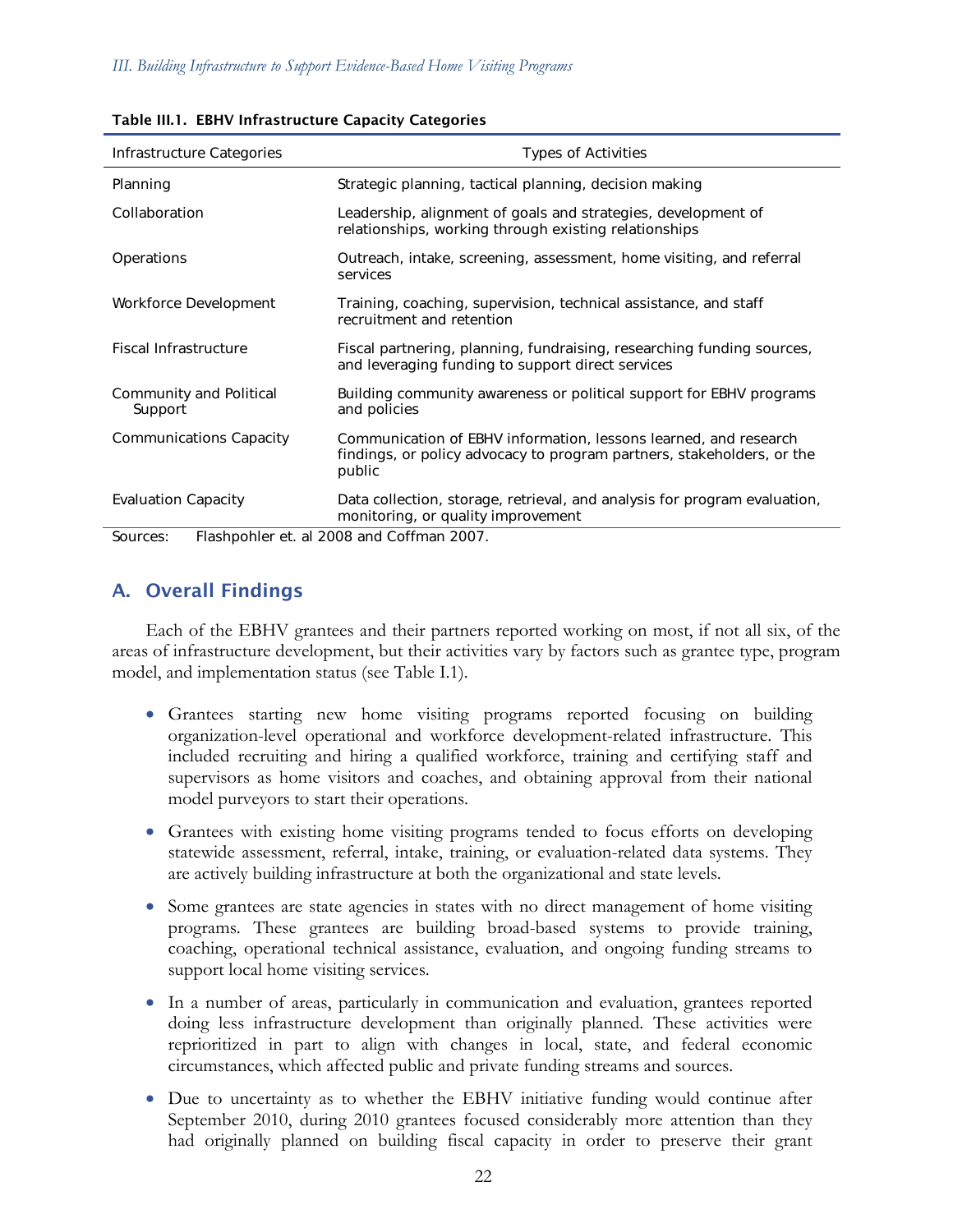activities and continue their selected home visiting programs in both the short and long term.

• Based on their work so far, grantees described a number of barriers to their infrastructure-building work. They faced difficulties in the following areas: (1) building fiscal support, given economic constraints; (2) building political support when many local and state governments were looking to cut funding for social support programs; (3) justifying the need for a continuum of home visiting services; and (4) addressing concerns about local evaluation plans. Grantees devised various approaches to overcome these barriers, most of which relied on building strong partnerships with diverse stakeholders.

# B. Building Funding and Support

The EBHV initiative was designed to leverage sustainable resources by requiring grantees to fund direct home visiting services themselves rather than through the EBHV grant. This aspect of the initiative encouraged grantees to contribute other resources from within their own budgets and/or collaborate with other funders to secure resources for direct services. An unstable economy leading to severe cuts in state and local budgets, and a potential loss of federal grant funding, forced EBHV grantees to focus on building fiscal capacity immediately in order to rebuild their programs through a wide range of strategies (Table III.2). Twelve grantees reported developing and implementing sustainability plans or forming a funding- or sustainability-specific planning group. While some of these activities might have occurred early in the initiative even without added economic and fiscal pressure, grantees typically put off sustainability planning until the final years of their grants (Stevens and Hoag 2008).

## **1. Building Fiscal Capacity and Addressing Budget Shortfalls**

To address budget shortfalls, grantees reached out to new partners for support (see Table II.2). These partners included private funders and local and national foundations. Several grantees tried to gain Medicaid reimbursement for home visiting services. These efforts did not succeed due to cuts being made in Medicaid at the state level. At the same time, however, close relationships between EBHV and Community-Based Child Abuse Prevention (CBCAP) grant lead agencies netted direct service funding for three EBHV grantees.<sup>[1](#page-42-0)</sup> In anticipation of the Maternal, Infant, and Early Childhood Home Visiting Program (MECHV) scheduled to begin in FY 2011 and administered jointly by the HRSA Maternal and Child Health Bureau (MCHB) and by ACF, six EBHV grantees reached out to their states' MCHB Title V program administrators to secure a place for their selected home visiting models in their states' plans for the eventual funding.

Several grantees sought funding from a combination of state agencies, private funders, and foundations—a strategy that strengthened their financial viability. For example, the Colorado Judicial Department partnered with the Denver Juvenile and Family Justice Treatment Accountability for Safe Communities (TASC) to implement SafeCare. The grantee is targeting a

<span id="page-42-0"></span><sup>&</sup>lt;sup>1</sup> The CBCAP grants program is funded through Title II of the Child Abuse Prevention and Treatment Act. CBCAP is a state grant program aimed at developing, operating, expanding, and enhancing community-based, prevention-focused programs and activities designed to strengthen and support families to prevent child abuse and neglect, through networks where appropriate (Child Welfare Information Gateway 2011).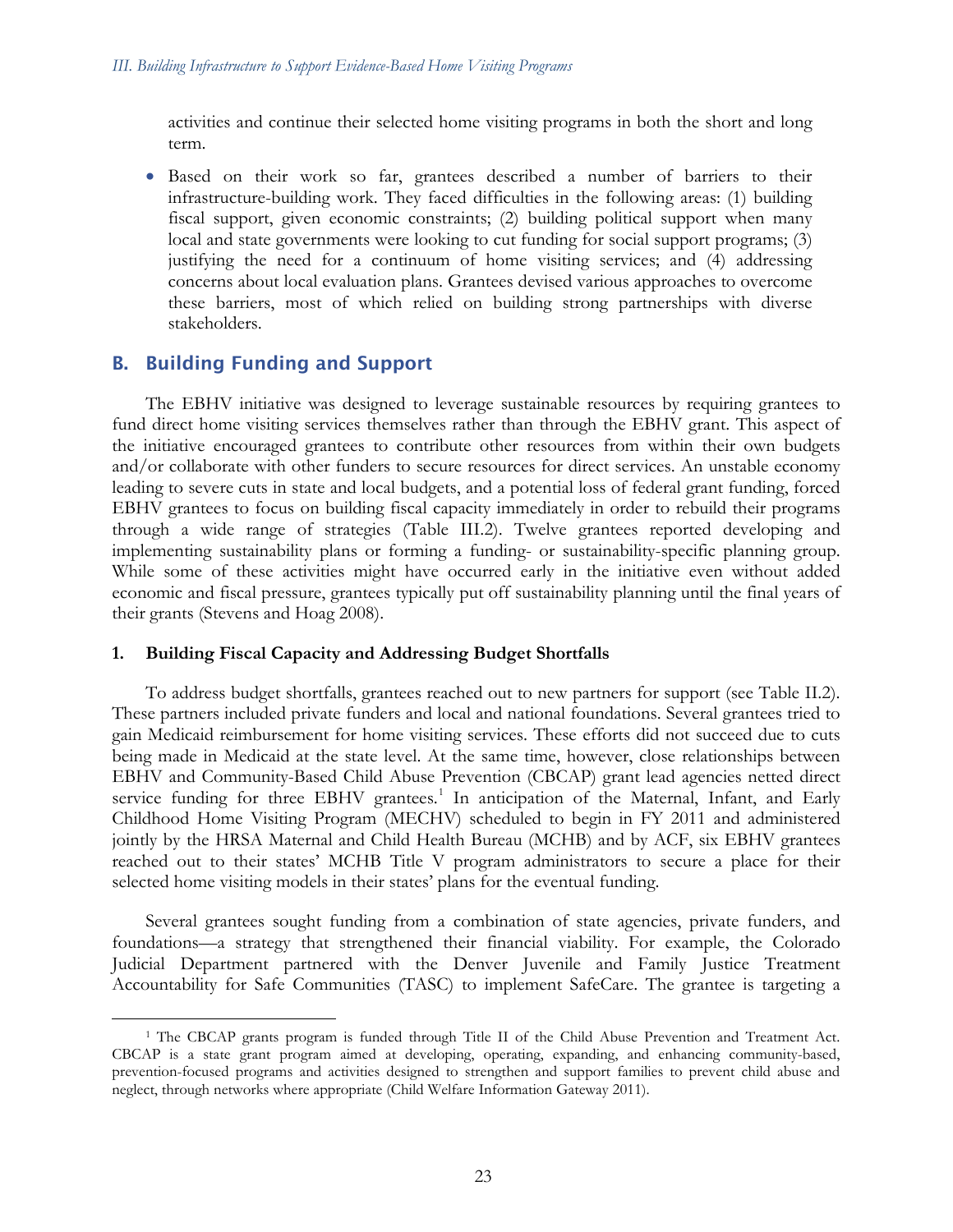|                                                                                                                                                                          | Number of<br><b>EBHV Grantees</b> |  |  |  |  |
|--------------------------------------------------------------------------------------------------------------------------------------------------------------------------|-----------------------------------|--|--|--|--|
| <b>Fiscal Capacity</b>                                                                                                                                                   |                                   |  |  |  |  |
| Develop and implement a sustainability plan or form a funding- or sustainability-specific<br>planning group                                                              | 12                                |  |  |  |  |
| Leverage county and state support for the EBHV initiative                                                                                                                | $12 \overline{ }$                 |  |  |  |  |
| Reach out to new partners (including foundations and private businesses) for support                                                                                     | 7                                 |  |  |  |  |
| Cross-agency planning for MIECHV                                                                                                                                         | 6                                 |  |  |  |  |
| Address reimbursement barriers and policies                                                                                                                              | 5                                 |  |  |  |  |
| Apply for grants to supplement EBHV grant                                                                                                                                | 4                                 |  |  |  |  |
| Provide funding to IAs for training and start-up                                                                                                                         | 4                                 |  |  |  |  |
| Secure CBCAP funding for grantee-selected evidence-based home visiting services                                                                                          | 3                                 |  |  |  |  |
| Write and win grants for grantee-selected evidence-based home visiting services                                                                                          | 2                                 |  |  |  |  |
| Conduct inventory of current funding streams for home visiting programs                                                                                                  | 2                                 |  |  |  |  |
| <b>Community and Political Support</b>                                                                                                                                   |                                   |  |  |  |  |
| Work directly with state agencies, legislators, and the governor to share information, develop<br>support, and/or leverage funding for the EBHV initiative               | $12 \overline{ }$                 |  |  |  |  |
| Work indirectly with partners, stakeholders, and program participants to reach out to state,<br>local leaders, funders, and legislators for support                      | 10                                |  |  |  |  |
| Conduct orientation trainings for partners and referral agencies to increase their<br>understanding of the program                                                       | 6                                 |  |  |  |  |
| Conduct orientation sessions to inform county boards or state legislators of the EBHV<br>initiative or grantee-selected model(s)                                         | 5                                 |  |  |  |  |
| Support dissemination of partners' policy and advocacy briefs and reports                                                                                                | 3                                 |  |  |  |  |
| Provide advice, materials, and TA to help local IAs make presentations to create awareness<br>and support for the grantee-selected evidence based home visiting model    | 3                                 |  |  |  |  |
| <b>Communication Capacity</b>                                                                                                                                            |                                   |  |  |  |  |
| Share program information through website, electronic mailing lists, emails, newsletters,<br>postcards, media stories, at association meetings, and agency-wide meetings | 11                                |  |  |  |  |
| Host speakers, give presentations, and organize local, state, and other conferences to share<br>information and findings                                                 | 10                                |  |  |  |  |
| Give presentations at community meetings, forums, and trainings to market grantee-selected<br>evidence based home visiting model(s)                                      | 8                                 |  |  |  |  |
| Write, review, and disseminate research via journals, websites, and clearinghouses                                                                                       | 5                                 |  |  |  |  |
| Develop and implement communication plans                                                                                                                                | 3                                 |  |  |  |  |
| Support social marketing campaigns targeting child abuse prevention messages                                                                                             | 2                                 |  |  |  |  |
| Source:<br>Mathematica site visit and telephone interviews, spring 2010.                                                                                                 |                                   |  |  |  |  |

#### Table III.2. Strategies Implemented by the EBHV Grantees to Build Fiscal Capacity, Community and Political Support, and Communication Capacity

Note: Sample size = 17 grantees. Grantees may be implementing one or more activity.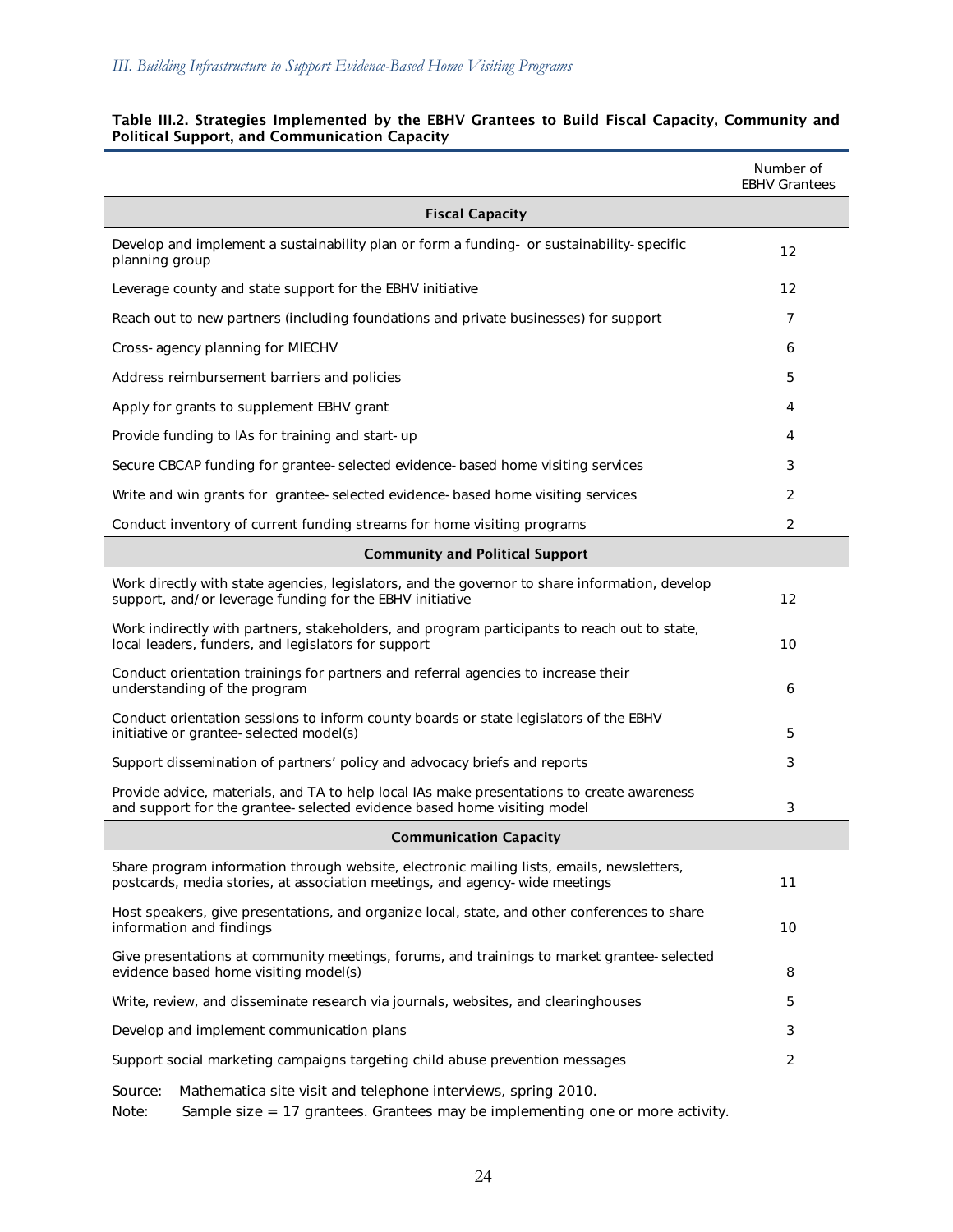unique community served by many different funding streams—parents who are involved in the criminal justice system with children ages 5 or younger. TASC uses a blended funding approach in which the SafeCare project gets a portion of all grants sought by TASC, including grants from the Substance Abuse and Mental Health Services Administration, the Justice Department, the Colorado Trust, and the Colorado Department of Public Health. The Society for the Prevention of Cruelty to Children in Rochester, New York, provides home visiting services supplemented by mental health services to address depression, parent-child attachment issues, and trauma related to sexual abuse, physical abuse, and domestic violence. To support this approach, the grantee obtained financial support from a combination of the United Way, Monroe County Department of Human Services, and the state and also began approaching foundations. Children and Families First in Delaware also reached out to multiple funders, including state agencies, the state CBCAP lead agency, and private funders. To obtain needed support for the program after federal funding cuts were announced, Children and Families First worked closely with a local champion, an area businessman interested in bringing NFP to Delaware, to identify potential funders (including state agencies, foundations, and private funders) for the NFP program.

## **2. Seeking Community and Political Support**

Because of the need to expand funding sources as well as to gain momentum for implementing new program models, EBHV grantees sought endorsement and credibility from state and local opinion leaders, including community organizations, academics, businesses, and political leaders. Two types of strategies emerged, with several grantees implementing both approaches. One strategy involved systematically making the case for their selected home visiting model's efficacy in presentations to local and state audiences (reported by 12 grantees) (see Table III.2). For example, grantees conducted orientation sessions for community organizations and referral agencies to increase their understanding and appreciation of the program model's value and policy-oriented information sessions about the models for county boards or state legislators. Some grantees wrote or circulated legislative reports or issue briefs about their selected home visiting model targeting those same audiences.

The second type of strategy used by grantees to build community and political support was working indirectly with others who supported their local initiative and goals (reported by 10 grantees). For example, some grantees created project advisory boards that included community, business, and academic partners that served as intermediaries advocating for the program. The Children's Trust Fund of South Carolina and its partner, South Carolina First Steps, helped the agencies implementing NFP in their state develop local community advisory boards to build awareness of the model, including understanding its benefits and effects. Sometimes local legislators sit on these community boards and participate in the efforts. Some grantees have advocacy organizations or lobbying groups as partners who can write and disseminate policy papers and issue briefs supporting home visiting services. In Memphis, Tennessee, Le Bonheur Community Health and Well-Being is working with local, state, and national leaders to implement the NFP program in Shelby County, with a focus on mental health. In Tennessee, the grantee credits the success of the program to the model's coalition of supporters, including a mayor, corporate leaders, the model developer, a university, and a local hospital—all of whom worked together for eight years to obtain support and funding for NFP.

## **3. Building Communication Capacity**

Communication capacity is often needed to build community and political support through broadly targeted messages and media. Grantees reported that, although they included development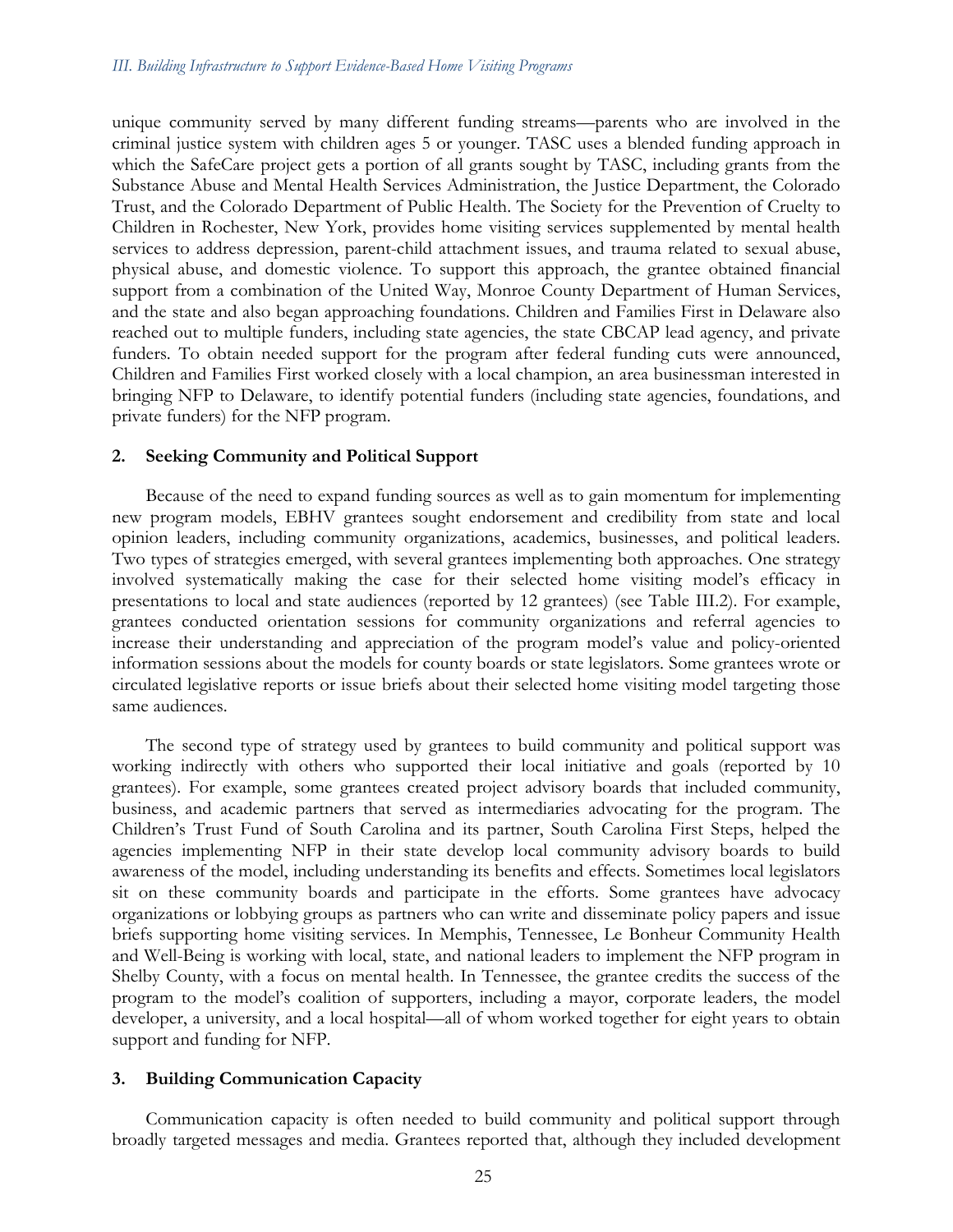and implementation of communication messages among their original project goals and initial plans, this capacity was largely undeveloped during the initiative's first year of operations. Faced with funding cuts, grantees prioritized other infrastructure needs over communication activities. As a result, they primarily worked on adding messages about their selected home visiting models to existing websites and newsletters (reported by 11 grantees) and organizing or participating in conference presentations (reported by 10 grantees), but did not implement other new communication activities, such as social marketing campaigns (see Table III.2). For example, the County of Solano, Department of Health and Social Services included articles about its new NFP program, and evidence-based home visiting more broadly, in existing newsletters. The Minnesota Department of Health added information about NFP to its department website and agency newsletters. Children and Families First in Delaware planned to bring together and help support a panel of national home visiting model representatives at a statewide conference. The goals of the panel were to share information about multiple models with a broad audience and to discuss opportunities for collaboration across models both nationally and locally.

# C. Operations and Workforce Development

EBHV grantees established groups to provide steering, oversight, or coordination for home visiting operations (Table III.3). A major focus of activities was identifying and recruiting targeted families, with several grantees working on developing state or local referral and intake processes (reported by seven and eight grantees, respectively). At the statewide level, the New Jersey Department of Children and Families worked with its state partners to expand an existing early identification, triaging, and point of entry database system for pregnant women and families in need of comprehensive home visiting services. DePelchin Children's Center, through its Community Resource Coordination Group, built relationships for exchanging referrals with a diverse group of community organizations, including three school districts.

Grantees that also served as IAs were responsible for getting their own home visiting programs up and running, while other grantees worked with selected IAs or a statewide system to support implementation of program models. This included identifying, recruiting, screening, and/or assessing IAs that could potentially implement grantee-selected models, along with developing agreements with the providers and in some cases helping them apply for accreditation by the national model purveyors. Some did both. For example in addition to starting its own NFP program, Children and Families First of Delaware worked with an advisory board to provide an integrated continuum of home visiting models in the state. The grantee conducted an inventory of existing home visiting models in Delaware and built working relationships with state partners. Based on the results of the inventory and agreement among the partners that no single home visiting model could adequately address the needs of all families, the partners are now working on the development of a centralized intake system for the state.

Seven grantees concentrated on expanding or integrating home visiting models statewide instead of, or, as with Delaware, in addition to, implementing new program models. Providing operational technical assistance was one strategy used by five of these grantees. These grantees developed statewide systems for training staff, offering technical assistance, and facilitating peer support among IAs.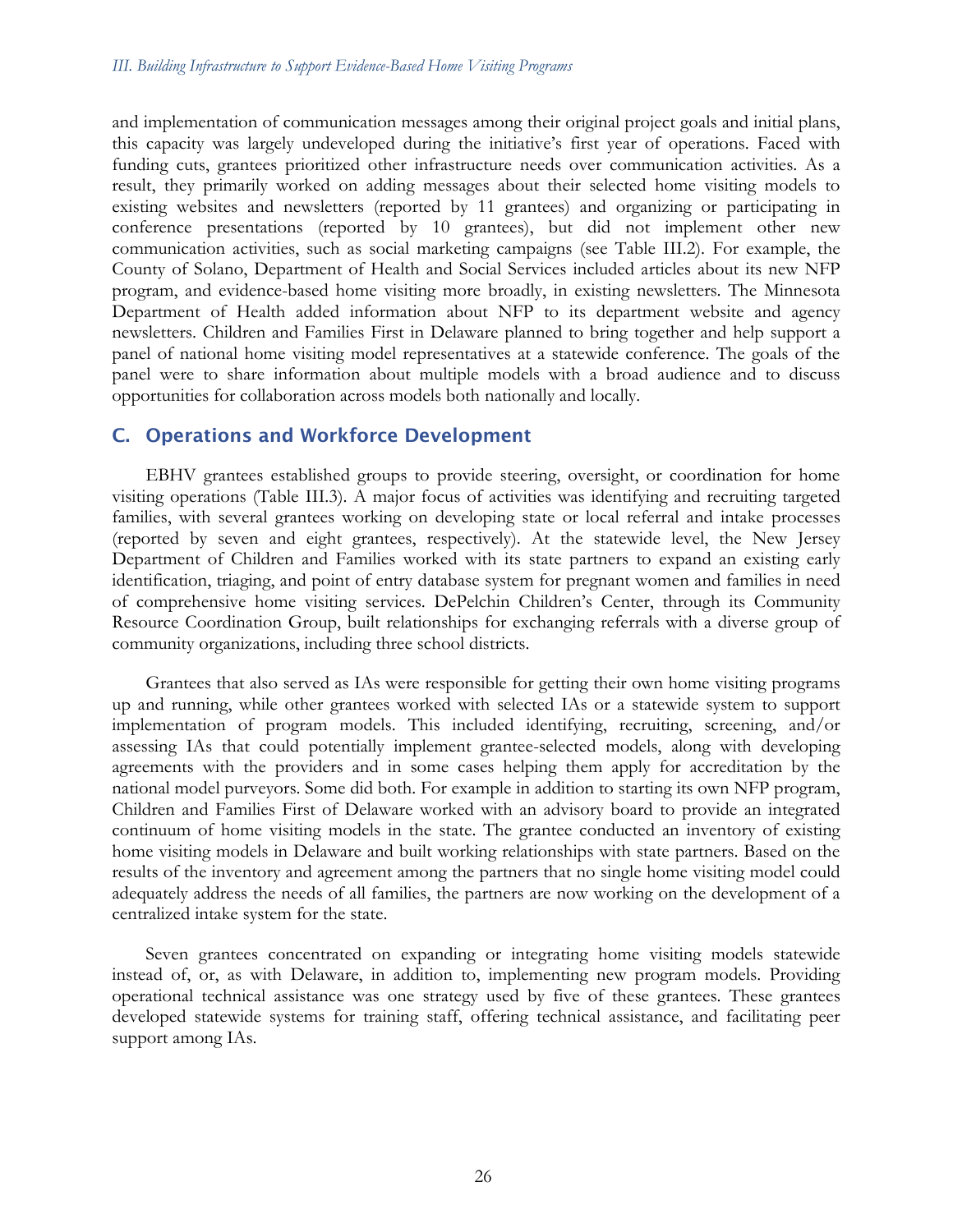|                                                                                                                                                                                                                            | Number of<br><b>EBHV Grantees</b> |  |  |  |  |  |
|----------------------------------------------------------------------------------------------------------------------------------------------------------------------------------------------------------------------------|-----------------------------------|--|--|--|--|--|
| <b>Operations Capacity</b>                                                                                                                                                                                                 |                                   |  |  |  |  |  |
| Create project steering committee, advisory board, and/or a group for oversight,<br>collaboration, service coordination, or planning                                                                                       | 16                                |  |  |  |  |  |
| Develop local referral networks and service continuum across home visiting programs                                                                                                                                        | 8                                 |  |  |  |  |  |
| Help IAs prepare and apply to model purveyors for certification as new home visiting<br>programs                                                                                                                           | 8                                 |  |  |  |  |  |
| Plan statewide centralized triage, referral process, and single-point-of-entry database                                                                                                                                    | 7                                 |  |  |  |  |  |
| Plan for statewide expansion of grantee-selected evidence based home visiting models                                                                                                                                       | 7                                 |  |  |  |  |  |
| Plan for statewide continuum of home visiting services                                                                                                                                                                     | 6                                 |  |  |  |  |  |
| Recruit IAs to implement new grantee-selected evidence based home visiting model services                                                                                                                                  | 6                                 |  |  |  |  |  |
| Provide operational TA to existing or new IAs                                                                                                                                                                              | 5                                 |  |  |  |  |  |
| Conduct inventory of home visiting programs                                                                                                                                                                                | 4                                 |  |  |  |  |  |
| Select and sign MOUs with IAs for services                                                                                                                                                                                 | 4                                 |  |  |  |  |  |
| Help providers switch to grantee-selected evidence based home visiting models                                                                                                                                              | 4                                 |  |  |  |  |  |
| Adapt grantee-selected evidence based home visiting models for new target populations                                                                                                                                      | 3                                 |  |  |  |  |  |
| Conduct readiness assessments of IAs                                                                                                                                                                                       | $\overline{2}$                    |  |  |  |  |  |
| <b>Workforce Development Capacity</b>                                                                                                                                                                                      |                                   |  |  |  |  |  |
| Plan and conduct fidelity monitoring (including monitoring of structural and dynamic aspects<br>of fidelity)                                                                                                               | 13                                |  |  |  |  |  |
| Develop and implement a training plan                                                                                                                                                                                      | 11                                |  |  |  |  |  |
| Hire, train, and certify home visitors in grantee-selected evidence based home visiting model                                                                                                                              | 10                                |  |  |  |  |  |
| Hire, fund, and train trainers, coaches, or supervisors                                                                                                                                                                    | 6                                 |  |  |  |  |  |
| Plan and conduct supplemental training for home visitors                                                                                                                                                                   | 6                                 |  |  |  |  |  |
| Provide workforce TA to existing or new IAs                                                                                                                                                                                | 5                                 |  |  |  |  |  |
| Assist with hiring IA staff                                                                                                                                                                                                | 4                                 |  |  |  |  |  |
| Plan and conduct coaching or supervision (including reflective supervision) of home visitors                                                                                                                               | 4                                 |  |  |  |  |  |
| Create IA support network or "community of practice" for implementing grantee-selected<br>evidence based home visiting models<br>Mathematics site visit and telephone interviews, spring 2010; EBHV Creptee Bertner Survey | 2                                 |  |  |  |  |  |

#### Table III.3. Strategies Implemented by the EBHV Grantees to Build Operations Capacity and Workforce Capacity

Sources: Mathematica site visit and telephone interviews, spring 2010; EBHV Grantee Partner Survey, spring 2010.

Note: Sample size = 17 grantees. Grantees may be implementing one or more activity.

IAs = implementing agencies; MOUs = memoranda of understanding; TA = technical assistance.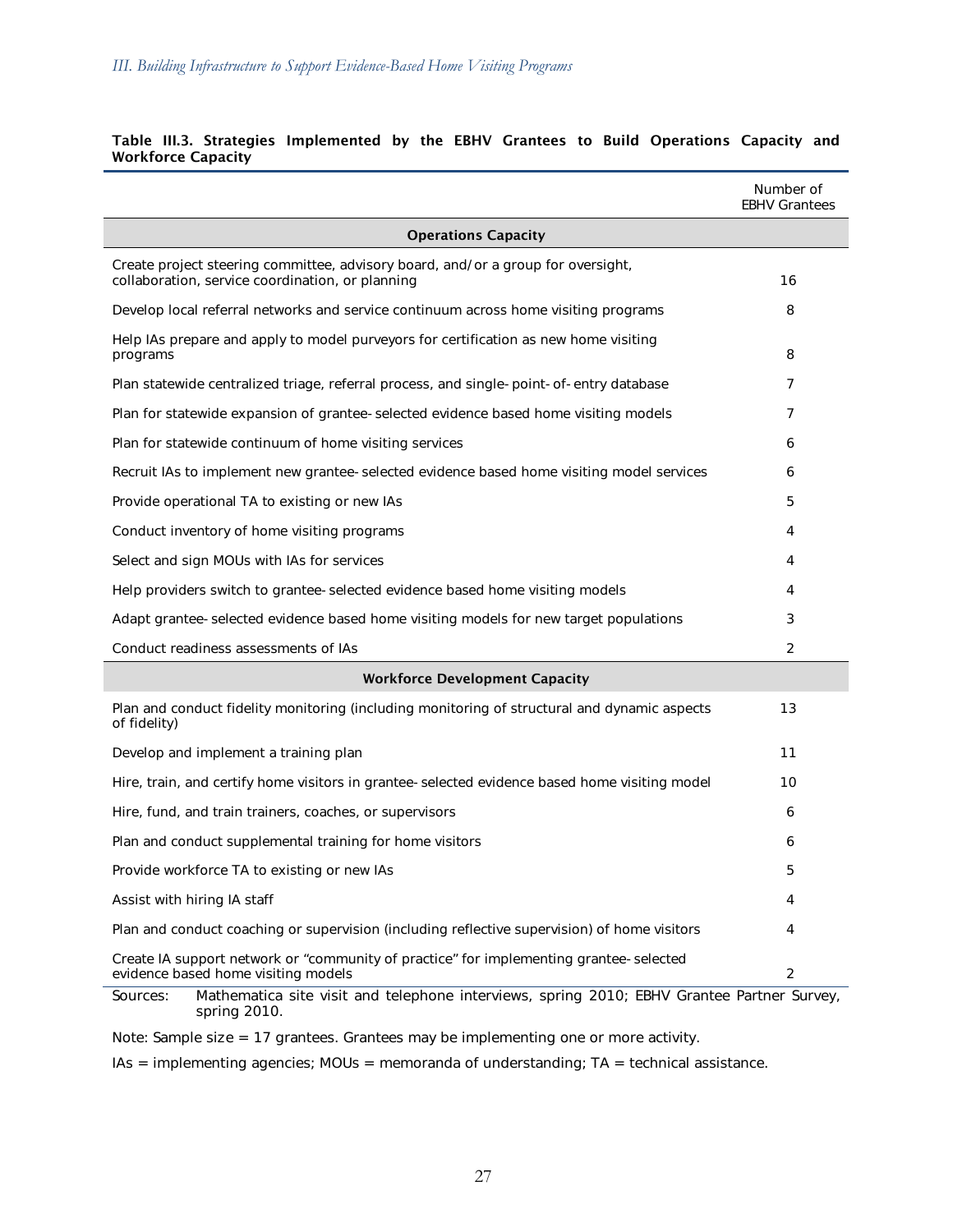# **1. Hiring Qualified Staff**

Depending on their focus and content, the home visiting models selected by EBHV grantees came with specified qualifications for home visitors. Getting a qualified workforce in place was an important goal for all grantees that were newly implementing their selected program models. Grantees seeking to expand and sustain existing programs needed to prepare and sustain home visiting staff on an ongoing basis. Thus, EBHV grantees built workforce development capacity at the core operations and organizational support levels. At the core operations level, some grantees were responsible for getting their own staff of home visitors and supervisors or coaches hired or transferred from other units, trained, and certified by the national model purveyor. The experiences of grantees and their partner IAs in recruiting, hiring, training, and supporting qualified home visiting staff are described in detail in two cross-site research briefs published in 2010 (Coffee-Borden and Paulsell 2010a; Coffee-Borden and Paulsell 2010b). Chapter IV of this report also describes these and other experiences related to implementing home visiting operations. These experiences and the lessons learned from them contribute to the overall capacity of each state or local system to provide workforce development.

# **2. Developing Workforce Support**

A second group of grantees worked at the organizational support level and focused on developing a permanent infrastructure of trainers, coaches, and technical consultants certified by national model purveyors to work directly with multiple IAs to help them implement home visiting models. Others developed supplemental or enhanced training materials and procedures to strengthen and support staff members at IAs throughout their states. For ongoing peer-level learning and support among new sites, two grantees (Rady Children's Hospital-San Diego, California and The Children's Trust Fund of South Carolina) also organized local "communities of practice" by facilitating regular conference calls among new sites. The following examples illustrate the types of goals and workforce development infrastructure capacities built by the latter group during the first two years of the EBHV initiative:

- In the case of the Chadwick Center at Rady Children's Hospital- San Diego, the grantee is implementing the Safe Kids California Project in collaboration with multiple local, state, and national partners. The project is seeking to transform California's current system of home visiting services into a more culturally robust and affordable service delivery system targeting child neglect, by implementing the SafeCare model in three cohorts of counties. In the project, the implementing counties fund the home visitors and supervisors, while the grantee staff work with the national SafeCare purveyor to provide a year of training, coaching, and technical assistance to each cohort of sites, certifying local home visitors as trainers and coaches to train local, within-cohort replacement and expansion staff. The grantee's original plan was to have locally trained trainers and coaches also train staff at sites in subsequent cohorts. When the first two cohorts selected were too far apart geographically to support cross-cohort training, the grantee revised its plans so that staff from the grantee and the national purveyor train and coach each new cohort. The cohorts train within their own county or region to assist in the spread and sustainability of SafeCare.
- The goal of the Minnesota Department of Health's grant is to strengthen the state's infrastructure for supporting national home visiting models, in part by offering statelevel trainers, training sessions, coaches in reflective practice, and NFP technical consultants to provide training support for existing NFP and other programs. The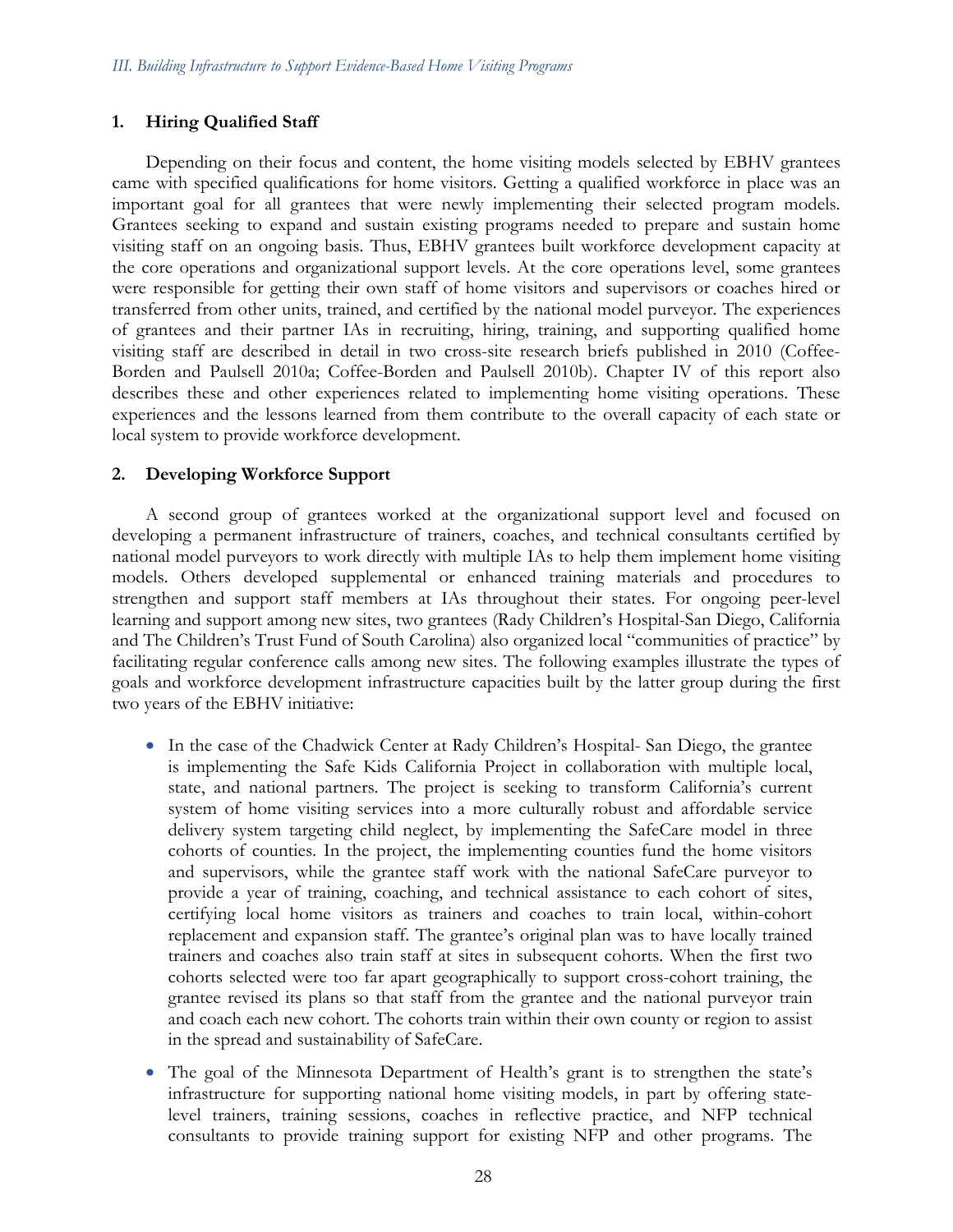Department of Health is also offering support to sites interested in implementing evidence-based practices, and working with the NFP national purveyor and several tribal governments in the state to add supplemental materials to the NFP model to enhance it for tribal communities. That effort involves collaborating with the Health Department's Office of Minority and Multicultural Health (OMMH) tribal liaisons in the development and implementation of the materials, including training an OMMH tribal liaison as a reflective practice coach.

• Through its Strong Foundations program, the Illinois Department of Human Services is working with state agencies and other organizations to develop an integrated state infrastructure to support three home visiting models: NFP, Healthy Families America, and Parents as Teachers. Strong Foundations is organized into work groups, one of which is focused on providing special needs training to home visiting staff. By October 2010, they had provided training to more than 200 home visiting staff on domestic violence, working with people with disabilities, mental health, and other special needs.

A common challenge reported by grantees working to establish a permanent workforce development infrastructure was to make their workforce development resources (trainers, training sessions, coaches, and reflective practice consultants) available to all IAs requesting these services within the capacity of their grant budgets. A related challenge was to find ways to sustain this training infrastructure after the end of the EBHV initiative.

# D. Developing Evaluation Infrastructure

Examining the effectiveness of home visiting models implemented in new settings, offered to different target populations or adapted for special needs, is an important follow-on to initial research on practices and models. Doing so was a stated goal of the EBHV initiative. Grantees were expected to evaluate their local implementation, outcomes for families and children (including possible reductions in maltreatment and risk and protective factors associated with maltreatment), and the costs and benefits of the model. For example, the University of Oklahoma Health Sciences Center (OUHSC) had been developing and testing SafeCare pilot programs for more than 10 years. The EBHV initiative provided an opportunity for the OUHSC to create and test an adaptation of the SafeCare program for Latino families. Staff from the OUHSC described the evaluation as one more step in building a strong evidence base for the expansion of SafeCare.

Through the EBHV initiative, grantees had to work with evaluators to develop an evaluation plan that met both local and national cross-site evaluation needs. Grantees participated in evaluation-related peer learning network conference calls hosted by the Mathematica-Chapin Hall team to discuss the cross-site evaluation design and data elements. The cross-site evaluation team also shared data collection templates, training manuals, and a fidelity data collection database.<sup>[13](#page-48-0)</sup> On request, the cross-site evaluation team provided additional evaluation technical assistance to grantees and local evaluators.

<span id="page-48-0"></span> <sup>2</sup> The fidelity data collection database was developed by Mathematica and Chapin Hall for the national cross-site evaluation, to collect comparable data across grantee-selected program models. The database includes three primary areas of focus: (1) program-level characteristics (including caseload dynamics and service structure), (2) direct service staff characteristics, and (3) participant-level characteristics and experiences (Daro 2010; Barrett et al. 2010).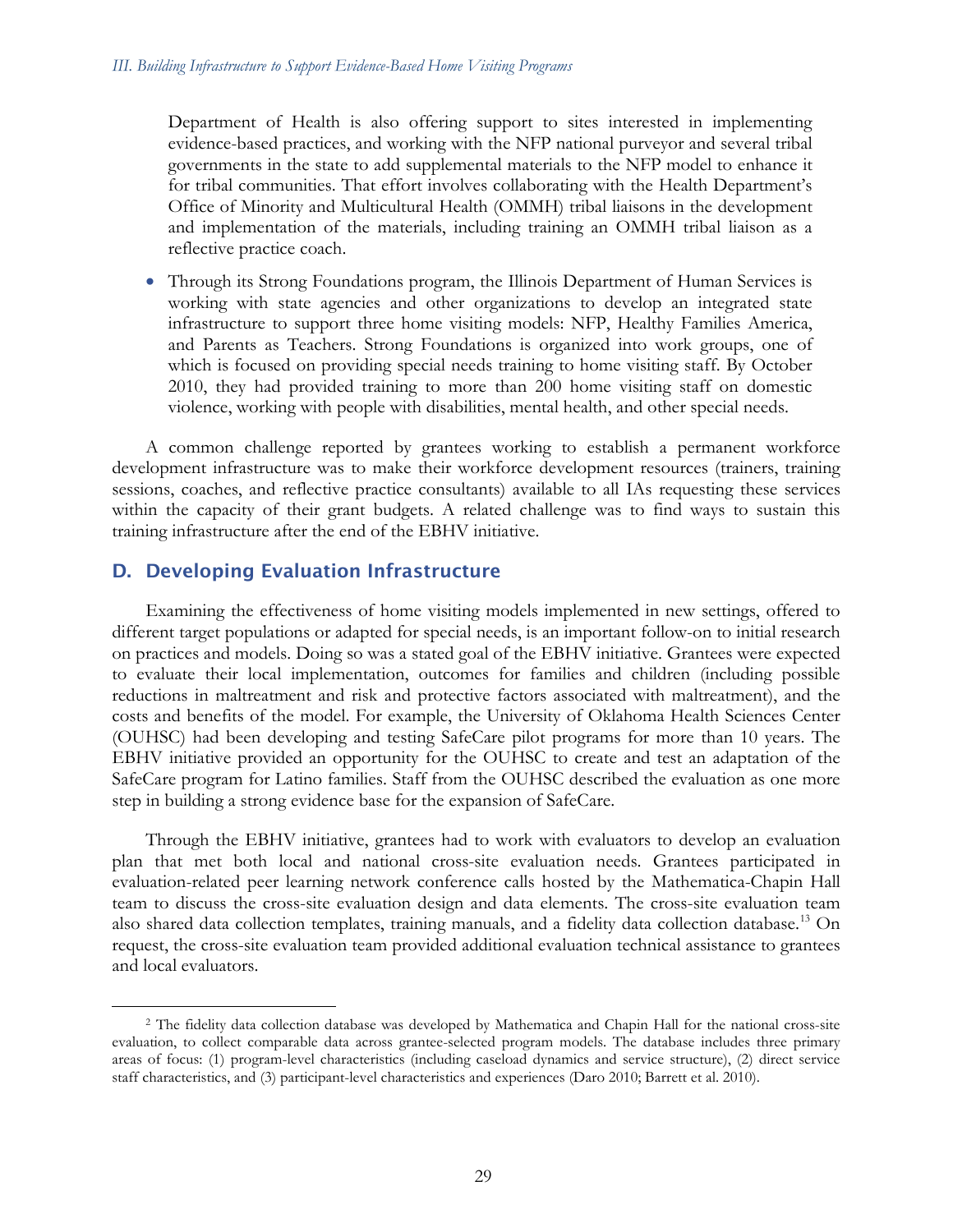During the planning year, all grantees either hired or engaged their selected local evaluators. Most were university-based, though some grantees had evaluation staff and/or engaged consultants. Twelve grantees began collecting data for the cross-site evaluation or their process evaluations. Ten grantees created committees or worked with partners to design and direct their evaluations.

### **1. Designing Child and Family Outcome Evaluations**

Many grantees initially formulated ambitious designs for evaluating child and family outcomes (Koball et al. 2009). By October 2009, nine grantees had submitted plans to conduct randomized controlled trials—experimental evaluations that estimate program impacts by randomly assigning eligible participants to treatment, comparison, or control groups. Four additional grantees proposed quasi-experimental designs, with the remainder aiming to conduct pre-post or descriptive outcome studies. Six grantees anticipated sample sizes of 400 or more, three grantees planned for between 300 and 400, and eight grantees planned to engage at least 200 participants in their outcome evaluations.

However, numerous challenges arose in executing these initial designs. Fiscal constraints and EBHV grant funding uncertainty delayed program operations, shrunk sample sizes due to lower program enrollment, or led grantees to delays finalizing designs or initiating their outcome studies.<sup>3</sup> While most model purveyors supported the EBHV initiative's evaluation goals, some had accreditation or research requirements that altered their planned studies (as described in Chapter V). One grantee experienced strong resistance to random assignment among local partner agencies. While these factors led some grantees to rethink their initial research designs, others held to their plans despite challenges and nearly all grantees began their local studies in 2010.

## **2. Improving Data and Its Use**

In addition to planning evaluations, a few grantees reported using the EBHV initiative as an opportunity to build or expand existing data systems that could be sustained after the end of the initiative (Table III.4). For example, the Utah Department of Health's Office of Home Visiting developed a statewide web-based data system to collect required reporting information and to track home visiting trends. To make the system useful across multiple IAs and multiple home visiting program models, along with meeting both local and state data needs, the grantee's evaluation team worked collaboratively with IAs to create the system, which will support evaluation but also provide data IAs can use to monitor and refine operations. A developer hired through the grant created the data system, which became operational in the summer of 2010.

Two grantees worked with IAs to improve the quality of the data they collected and to interpret and use the data. For example, the Minnesota Department of Health's local evaluation team worked with local IAs to provide quality assurance for the data staff collect and enter into the Clinical Information System, the data system designed and maintained by NFP's national service office and used by all NFP IAs.<sup>[4](#page-49-1)</sup> In addition, the team has been working with the state's NFP consultants and

<span id="page-49-0"></span> <sup>3</sup> Since CB/ACF itself was uncertain whether funding would be available for years 3 through 5, it suggested grantees focus their evaluation efforts on their process studies until the financial situation was resolved.

<span id="page-49-1"></span><sup>4</sup> In fall 2010, NFP's national service office replaced the Clinical Information System with a system called Efforts to Outcomes (ETO).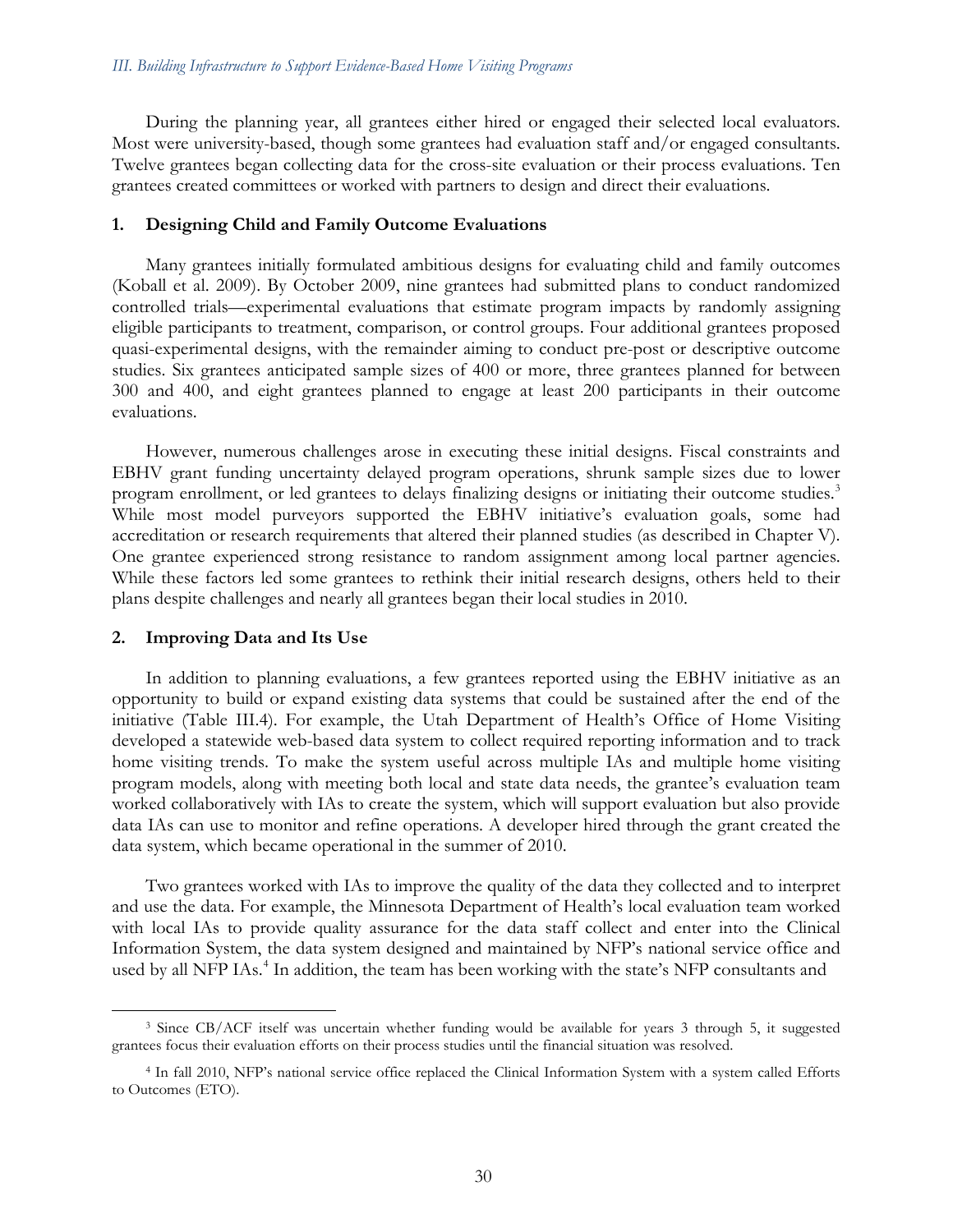|                                                                                                                        | Number of<br><b>EBHV Grantees</b> |  |  |  |  |
|------------------------------------------------------------------------------------------------------------------------|-----------------------------------|--|--|--|--|
| <b>Evaluation Capacity</b>                                                                                             |                                   |  |  |  |  |
| Contract or partner with local evaluator                                                                               | 17                                |  |  |  |  |
| Collect evaluation data                                                                                                | $12 \overline{ }$                 |  |  |  |  |
| Create committee or work with partners to design and implement local evaluation, select tools                          | 10                                |  |  |  |  |
| Develop a common data system across home visiting programs                                                             | 6                                 |  |  |  |  |
| Develop common measures across programs                                                                                | 5                                 |  |  |  |  |
| Have state and local agencies modify existing data system to track evaluation measures                                 | 3                                 |  |  |  |  |
| Select and hire a data system developer                                                                                | 2                                 |  |  |  |  |
| Work with IAs to improve quality of data collection; interpret and use findings                                        | 2                                 |  |  |  |  |
| Inventory local data systems and needs                                                                                 |                                   |  |  |  |  |
| Seek and obtain additional grants to expand evaluation capacity                                                        |                                   |  |  |  |  |
| Mathematica site visit and telephone interviews, spring 2010; EBHV Grantee Partner Survey, Spring<br>Sources:<br>2010. |                                   |  |  |  |  |

### Table III.4. Strategies Implemented by the EBHV Grantees to Build Evaluation Capacity

Note: Sample size = 17 grantees. Grantees may be implementing one or more activity.

IAs = implementing agencies.

IAs to help them interpret the data by reviewing data and creating summary sheets with key lessons learned. The summary sheets are given to the state's NFP consultants who share them with each IA.

# E. Obstacles and Facilitators to Infrastructure Development

In their efforts to develop the program infrastructure to support the implementation, scale-up, and sustainability of home visiting models, grantees encountered several factors that hindered or helped their infrastructure development process. Most of these factors reflected the constrained fiscal environment grantees encountered after the EBHV initiative began, as well as more common implementation obstacles and facilitators to maintaining collaborations and conducting evaluations. A challenge somewhat unique to evidence-based models was their perceived cost in comparison to traditional home visiting programs, while a countervailing strength was the growing awareness of the potential for evidence-based practices to enhance outcomes.

## **1. Overcoming Resource Constraints**

Private donors and foundations faced constraints stemming from the economic downturn. Consequently, some grantees found it difficult to cover start-up (including staff training) and operating costs of their selected home visiting models and to carry out planned communication and evaluation activities. Grantees' infrastructure development activities were limited by staff reductions at their agencies and partner agencies, as well as by turnover among key staff.

Grantees cited the importance of having partners that were engaged, committed, focused, supportive, and accountable. They reached out to teach key partners more about their selected home visiting models and then use their influence to leverage support for the initiative. Grantees also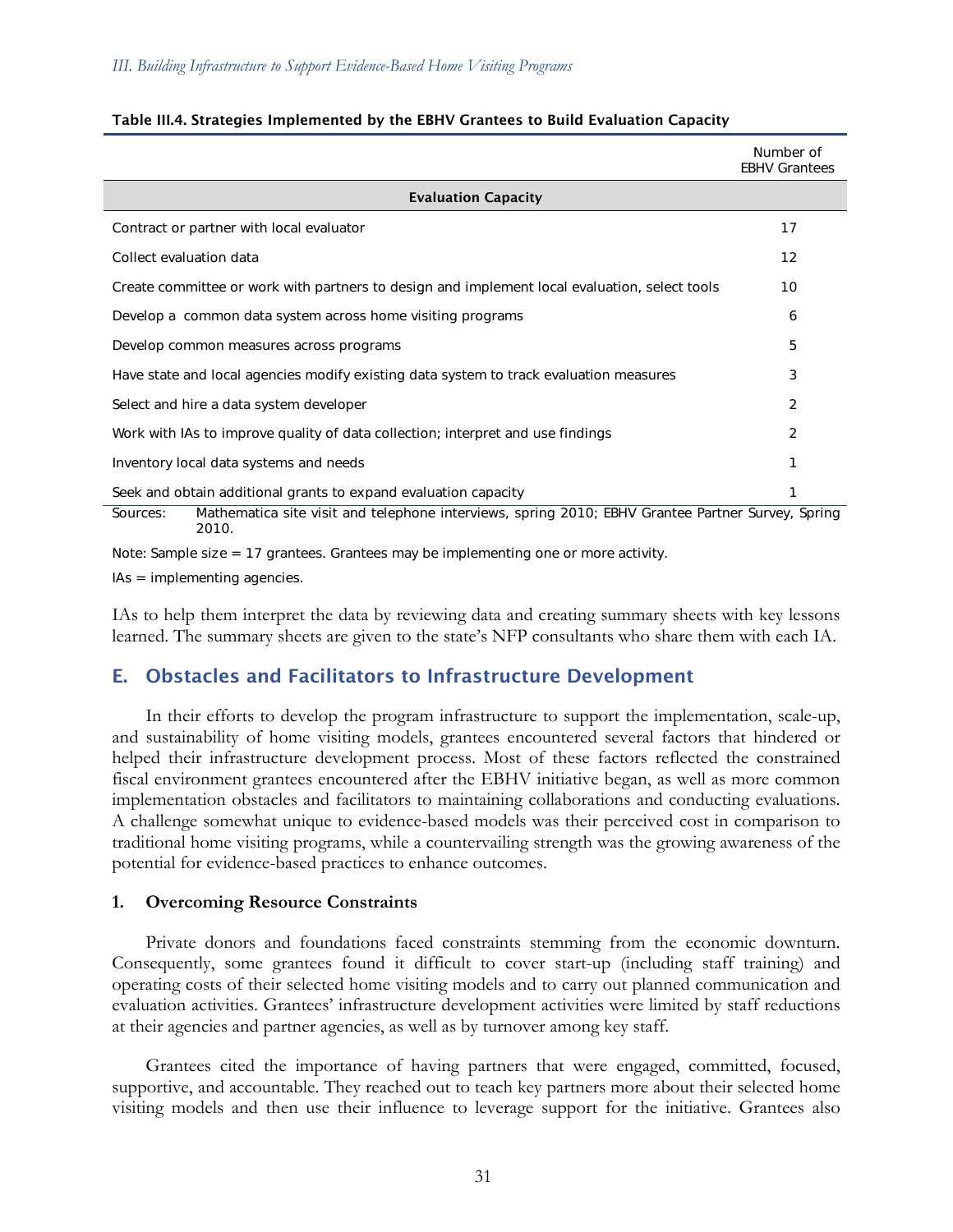relied on existing studies about the effectiveness of evidence-based home visiting models to build support among partners, policymakers, and the public for their efforts.

# **2. Building Political Support for Home Visiting Program Models Despite Opposition**

Some grantees encountered negative political stigma from state and/or local political leaders who were looking to cut funding for social support programs. Even when objections were not this pointed, some grantees and their partners felt they received little support from state and local legislative or executive branches. Some grantees' status as a state agency limited their ability to build political support or heightened the need to be selective about support-building activities.

Grantees searched for legislative champions to counter this opposition or tried to bide their time until office-holders turned over. Others collaborated with nonprofit organizations or advocates to develop and execute political and community support-building strategies for home visiting.

# **3. Justifying the Need for a Continuum of Home Visiting Services**

Grantees and their partners had to help policymakers understand that a continuum of home visiting services would not result in duplication, but rather multiple programs were needed to serve different target populations and families with varying needs. Grantees also faced pushback from providers of other home visiting services who feared that the new home visiting model was going to eliminate their program, reduce their client base, or reallocate resources. Some said it was a challenge to ensure that all partners (including national model purveyors, funders, IAs, and others) understood their role in forming a continuum of home visiting services.

One way grantees addressed these concerns was to conduct inventories of the home visiting services operating in their states or local communities. Using the information from these inventories, grantees were able to help partners and funders more fully understand how each program could play a role in meeting the diverse needs of families.

## **4. Addressing Concerns about Local Evaluation Plans**

Some partners (including IAs and providers of other home visiting programs) were resistant to grantees' local evaluation plans, fearing the studies would compare home visiting models and possibly undermine existing programs. These fears at times undermined collaboration efforts with partners. Grantees also reported working closely with funders and national model purveyors to get their buy-in and support for evaluation plans, and in some cases to resolve disagreements about the need for and/or efficacy of evaluation designs (particularly grantees planning randomized controlled trials). For some grantees, restrictions posed by national model purveyors regarding the timing of data collection and who could collect data from families, along with pushback from IA staff on the burden of data collection, affected their local evaluation plans and/or their ability to participate in the national cross-site evaluation. Grantees, IAs, CB/ACF, and the Mathematica-Chapin Hall team worked with national model purveyors to address these issues.

Some grantees and partners found that having an inclusive planning process for their local evaluations in which different views or perspectives were discussed helped ease concerns. Grantees educated funders, IAs, and other stakeholders about the role of evaluation in establishing the efficacy of grantee-selected home visiting models in their communities. Other grantees were unable to overcome the concerns raised by the funders, IAs, or model purveyors and ultimately altered their evaluation designs.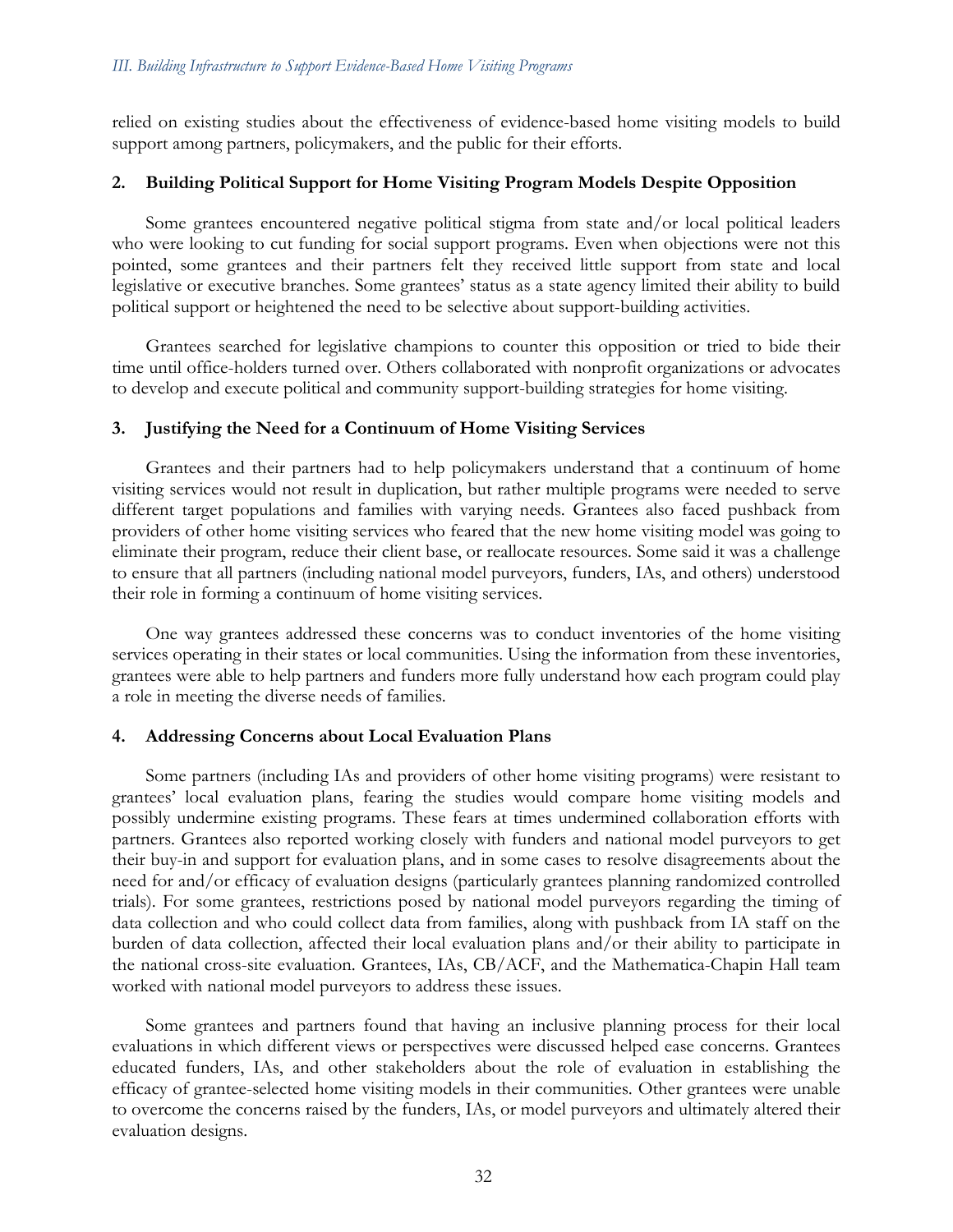## IV. BEGINNING HOME VISITING OPERATIONS

EBHV grant funds were mainly intended to support planning, infrastructure building, and evaluation, but could also be used to expand and enhance home visiting programs. Grantees either combined a portion of their EBHV grant funds with funds from other sources to implement home visiting, or focused mainly on providing infrastructure supports such as specialized training or centralized intake, assessment, and referral procedures and services to ongoing programs. Regardless of their chosen emphasis, grantees were required to examine how the approaches affected key outcomes of interest, meaning that even if grantees did not use their EBHV funds to support home visiting operations directly, they still needed to collaborate with providers or obtain program data to evaluate intended outcomes such as fidelity to program models, improvements in child and family characteristics, and reductions in child maltreatment.

Because of this variation in their approaches, grantees differed in the status of EBHV initiativerelated home visiting operations when the grant began and the progress they made implementing home visiting during the first two years of the grant. Regardless of their specific situations, home visiting operations for all grantees were affected by the economic downturn and resulting fiscal stress on states, and by the disruption in EBHV initiative funding. These factors delayed implementation of home visiting services in some sites. Many grantees and IAs—but not all—had to slow down their plans, found enrollment lagging behind their initial projections, or even saw home visiting services shrink due to funding cuts. Delays also occurred because planning and/or application processes for national model accreditation took longer than anticipated.

Despite these challenges, most grantees that planned to implement or expand home visiting as part of the EBHV initiative successfully launched program operations. They worked with program model purveyors, hired and trained staff, and began conducting home visits with new enrollees. Their experiences provide useful insights about implementing evidence-based home visiting programs, especially hiring and supporting staff, and suggest lessons for EBHV grantees or others planning to operate similar programs.

This chapter describes the grantees' experiences operating their selected home visiting program models, especially initial activities staffing programs and serving clients. These experiences highlight the importance of readying organizations for implementing evidence-based practices, anticipating differences between evidence-based and traditional approaches and how these differences affect agency staff members and practices, and preparing for the initial challenges of operating programs and working with clients.<sup>[1](#page-52-0)</sup>

# A. Working with Program Model Purveyors

Selecting and implementing evidence-based program models is more involved than purchasing a curriculum or program model "off the shelf." Organizations may need to contact and work actively with model purveyors and their organizations to obtain necessary approvals or

<span id="page-52-0"></span> <sup>1</sup> Detailed information and "lessons" from selected grantees on recruiting, training, and supporting evidence-based home visiting staff are available in two research briefs published as part of the EBHV cross-site evaluation: Coffee-Borden and Paulsell (2010a) and Coffee-Borden and Paulsell (2010b).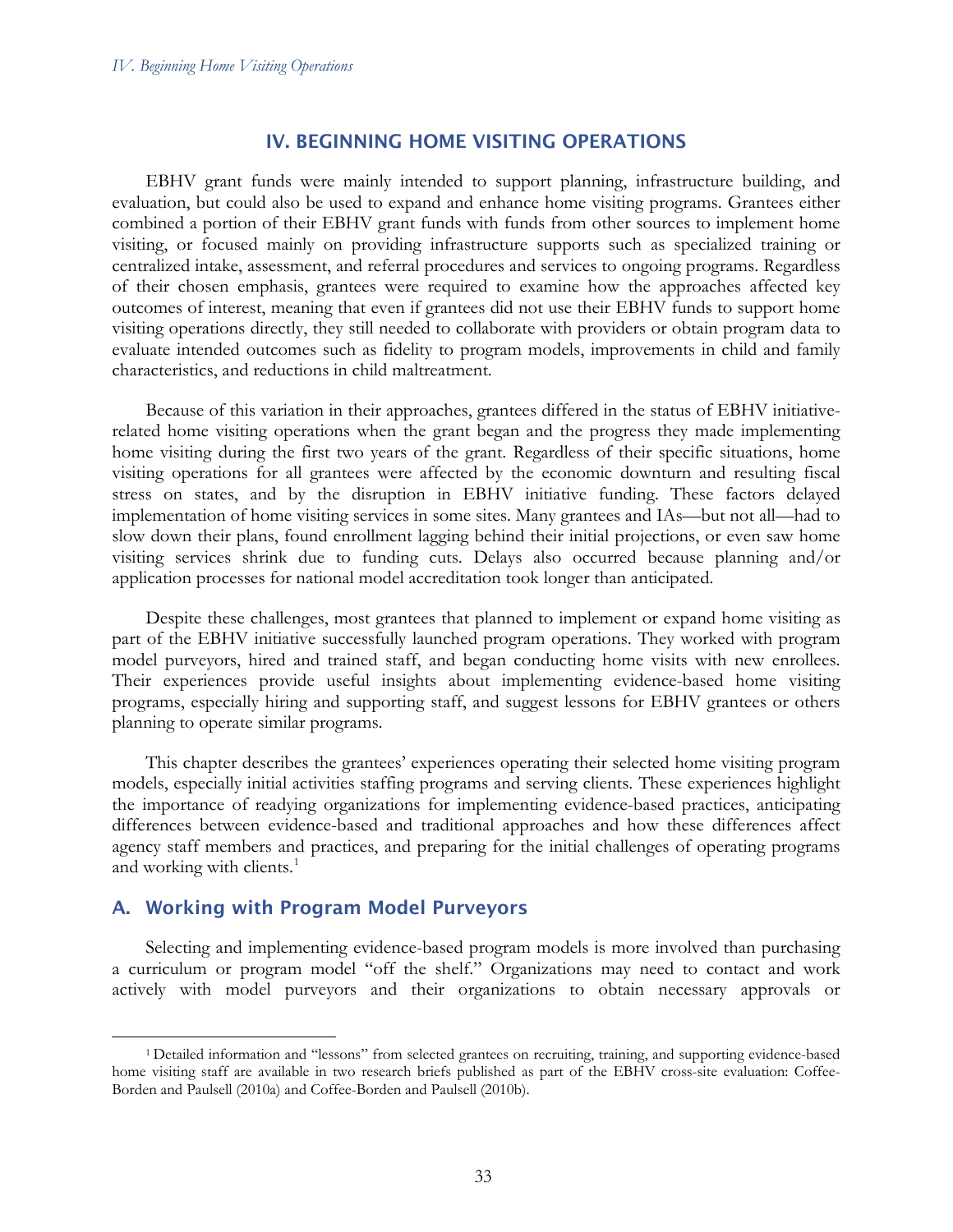accreditations, and take other steps toward implementation. These procedures take time and so may influence the pace of implementation, as well as plans for program operations and evaluation.

#### **1. Receiving Accreditation**

Program model purveyors may vet agencies interested in their models to ensure they meet model requirements. All five of the home visiting program models implemented under the EBHV initiative had requirements in place for new agencies wishing to implement their models, or for expanding programs to new locations (see Appendix C, Table C.1). Requirements usually included notifying the model purveyor and developing a plan of action designed to prepare an IA for implementation. Some models required a needs assessment, such as documentation of the annual number of low-income, first-time births in the program's planned catchment area; others required IAs to conduct self assessments or provide funding plans for review.

Model requirements sometimes challenged grantees and IAs. Under the grant structure and funding disruption facing the EBHV grantees, NFP requirements to develop a financing plan to include three years of demonstrated support and have first-year funding in hand in order to receive approval proved challenging. It was sometimes difficult to get funders to commit for more than one year for a program not yet in operation. The uncertainty about the future of the EBHV initiative also posed hurdles for grantees. Although EBHV funds were not designed to be used for service delivery, some grantees planned to use the funds to support staff training and supervision, key elements in program operations. The potential loss of those funds meant some grantees and IAs had to identify sources that could replace this funding if necessary before they could receive approval to implement NFP.

Some grantees and IA managers described the accreditation process required by their model purveyor as time consuming. However, they also reported that aspects of the detailed process ultimately ensured fuller preparation for implementation, by making sure that they had addressed a range of issues well before implementation began.

#### **2. Adapting or Enhancing Models for New Populations**

In addition to working with program model purveyors to meet accreditation requirements, organizations interested in evidence-based models may need to work on their own and with purveyors to adapt their models to new target populations. Even if national home visiting models have not been developed for narrowly targeted groups, they may only have been tested within a limited number of settings and/or with specific demographic or cultural groups, and with Englishspeaking populations. Translating materials from English into other languages, while important, is only one aspect of adapting home visiting program models to new groups.

Two of the 17 EBHV grantees focused their grant activities on adapting or enhancing the home visiting models they selected for new target populations. Both were expanding their selected home visiting models: Minnesota was planning to expand NFP to tribal communities within the state, and Oklahoma aimed to implement a culturally competent model of SafeCare within Latino communities in Oklahoma City. These grantees' plans addressed logistical or structural characteristics, program practices, and content.

The Minnesota Department of Health is working with NFP's national service office to add supplemental materials to the NFP model to make it well suited for serving tribal communities in the state. As of cross-site evaluation data collection in spring 2010, the grantee was still in the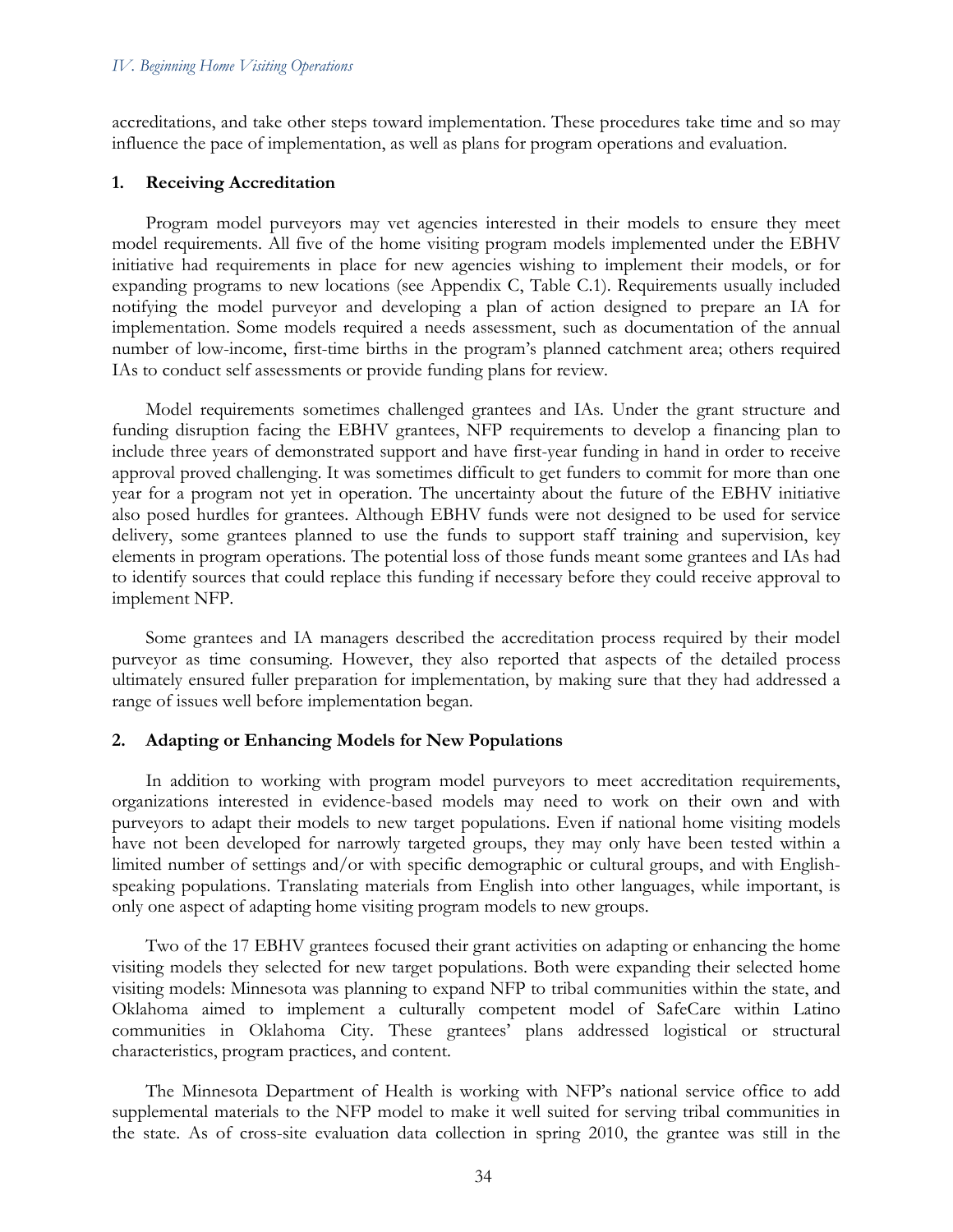planning phase of this work. Grantee staff members were exploring the possibility of translating NFP materials into Ojibwe, but planned supplemental materials were also being designed to address other cultural differences and the logistical needs and characteristics of Native American communities. Their plans include the following:

- To address differences in family roles and household structures among Native Americans, NFP home visitors will adapt their practices to encourage and support the presence of multigenerational family members during the home visits.
- Due to a nursing shortage in the tribal communities, it was decided that NFP home visitors working in the selected tribal communities may hold two-year nursing degrees rather than four-year degrees as is typically required.
- To reduce costs, training for home visitors will be held on location, not in Denver, Colorado, at the NFP national service office, where training is typically provided. Instead, NFP will send trainers to the three tribal communities.
- Because the circumstances and needs of tribal families, as well as their program outcomes, may differ from those of families that have traditionally participated in NFP, in its evaluation activities the Department of Health did not plan to compare data collected from the tribal communities with data from nontribal entities.

The University of Oklahoma Health Sciences Center is working with SafeCare to develop a culturally competent version of the model for Latino communities. Staff began the process of adapting the SafeCare model by forming a committee of program developers, university researchers, and service providers for the Latino community to examine the SafeCare model and propose adaptations. The committee proposed adaptations to language and the format for learning. The translation of curriculum materials and assessments involved adapting materials for families from multiple countries with different dialects and for families with lower literacy levels; this was achieved by relying on basic terms and incorporating pictures. The committee also recommended adaptations to SafeCare that would address the specific needs of the families they planned to serve. These adaptations included incorporating new topics including extended families and social networks, acculturation, traditional health beliefs and practices, storytelling and proverbs, racism and discrimination, spirituality and religion, immigration laws, and relationship development. In addition, the committee felt it was critical that home visitors speak Spanish if they were to deliver services to Latino families who might not speak English fluently. Therefore, they sought home visitors fluent in both English and Spanish.

Other EBHV grantees, while not planning to adapt their selected models, had proposed to enhance them for special needs or groups by providing access to substance abuse or mental health treatment or other services in conjunction with home visiting. In addition to the enhancements, they are now considering other adaptations to their chosen home visiting models. The Colorado Judicial Department is providing SafeCare to parents who have children age 5 or younger, are involved with the juvenile and criminal justice system, and have a known history of substance abuse and mental health issues. In Rochester, New York, the Society for the Prevention of Cruelty to Children is planning to implement the NFP and Parents as Teachers (PAT), along with providing additional services through the Interpersonal Psychotherapy, Child Parent Psychotherapy, and Incredible Years programs that focus on depression, attachment issues, and trauma-related issues such as sexual abuse, physical abuse, neglect, and domestic violence.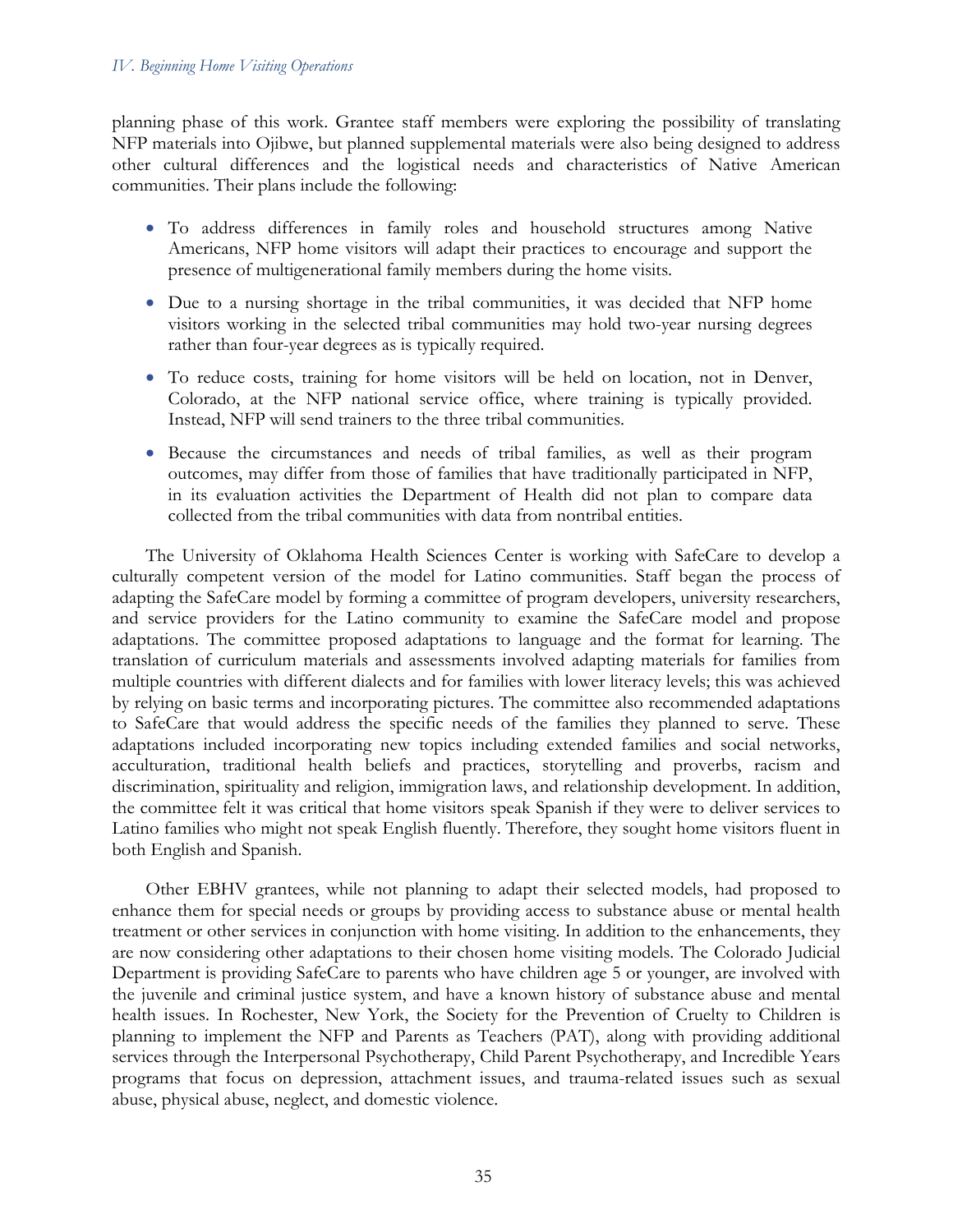These grantees did not initially plan to adapt their selected program models but found through experience that some adaptations might be needed. The Colorado program found itself having to turn away Spanish-speaking families and by fall 2010 was considering the possibility of providing SafeCare in Spanish. The Rochester group, which serves teen mothers, found that the families it was serving had more needs and faced even higher risks than they had anticipated. They believe that, for some of these parents, the two-year program window of NFP (which serves families until the child's second birthday) was not long enough to fully address the risks. By fall 2010 they were considering referring families leaving NFP to PAT, which can serve families until their child enrolls in kindergarten. This approach had received initial support and encouragement from the NFP and PAT representatives working with the Society.

#### **3. Planning Evaluations to Meet Grant and Model Purveyors' Goals**

Program model purveyors in some cases influenced evaluation plans and timing, or even posed competing evaluation agendas that grantees and IAs had to navigate. A goal of the EBHV initiative was to build the knowledge base regarding best practices in the adoption, implementation, and sustaining of evidence-based home visiting programs and practices. Hence, a requirement of receiving the EBHV grant was conducting rigorous evaluations, including assessing home visiting program outcomes. While the purveyors of all models selected by EBHV grantees valued evaluation, a few expressed concerns. For example, one purveyor questioned whether IAs most likely to be evaluated would be those with sufficient budgets to cover evaluation costs, rather than those most competent in providing the model. Another that had longstanding relationships with IAs implementing their model in a state, but none with the EBHV grantee, noted the importance of ensuring that the grantee understood the model's criteria and expectations in designing its evaluation. Representatives from one program model questioned the need for evaluations of home visiting outcomes, since by definition the program models chosen by EBHV grantees had some evidence of effectiveness already. Despite these concerns, model purveyors were supportive of the evaluation requirements of the EBHV initiative and the efforts of grantees to develop and implement their evaluations.

Agencies evaluating NFP had to comply with research standards established by the national service office. The standards specified, for example, that all potential clients must be given the opportunity to receive services whether or not they agree to participate in research, and that research designs should not use nurse home visitors to collect research data as this might compromise program implementation. The standards also required that all research must be reviewed and approved by the national service office's Research and Publications Communications Committee (RAPComm) (Nurse-Family Partnership [website] 2009). RAPComm's function was to ensure that research conducted in NFP IAs was methodologically sound, coordinated, and complied with NFP research guidelines. This review was in addition to those of Institutional Review Boards to which grantees also needed to submit their research plans for review. These requirements complicated the efforts of some grantees and their evaluators to develop and implement rigorous research designs. A standard practice for NFP is to require that the model be implemented for an extended period prior to the start of research. For the EBHV initiative, CB/ACF and the NFP national service office agreed that grantees would wait at least six months to ensure smooth operations before approved evaluations could begin. For some grantees, this meant that evaluations could not be started and completed within the time frame of the EBHV initiative, or that the number of participants enrolled during the first six months and excluded from any evaluation reduced evaluation sample sizes below needed thresholds for achieving statistical power.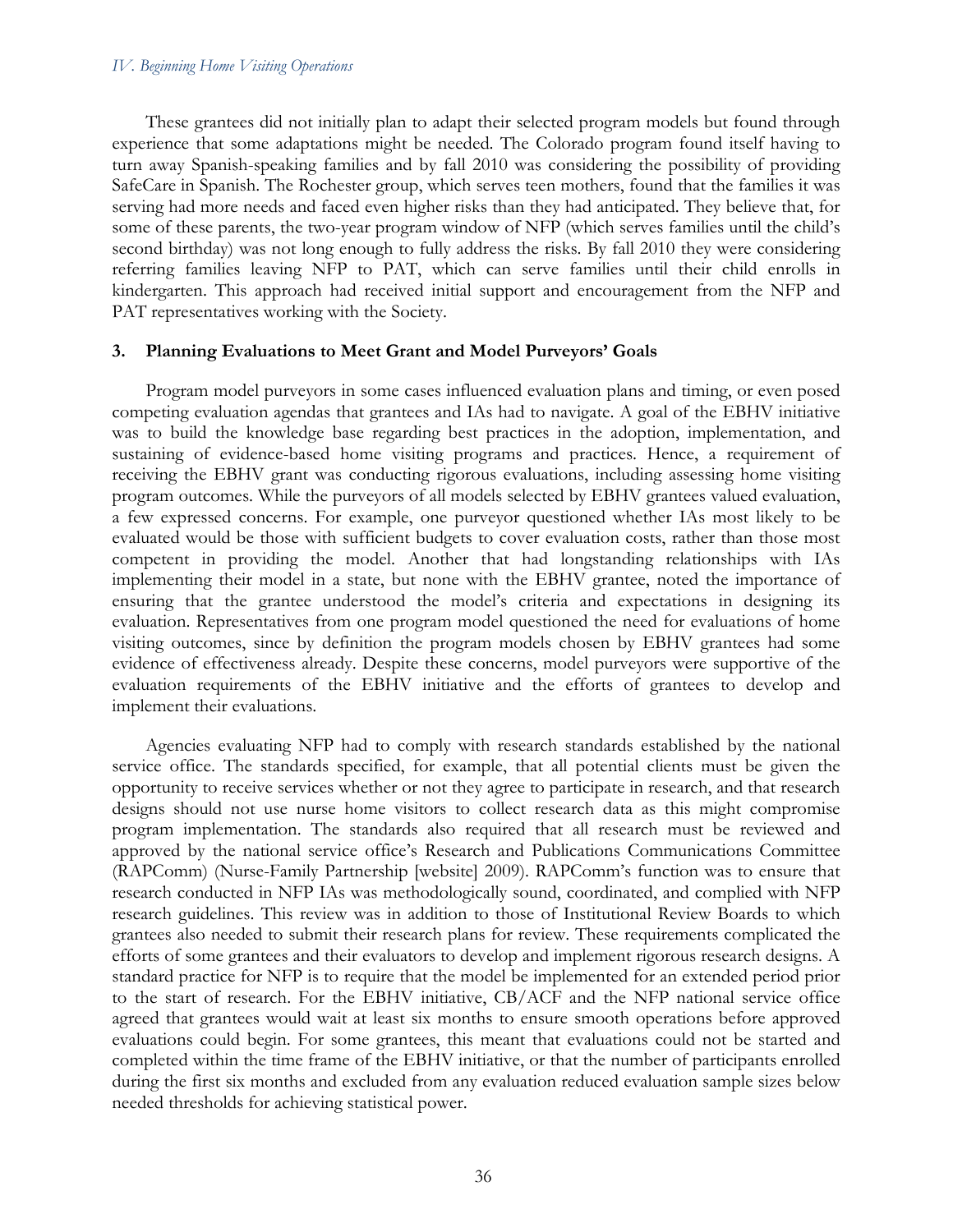In practice, some of the discrepancies between the priorities and requirements for evaluations of the EBHV initiative and program model purveyors became moot once EBHV grant funding was disrupted in 2010. Because future funding was uncertain, the Children's Bureau advised its grantees to focus their efforts on their process and cost studies, and on participating in the system change and fidelity components of the national cross-site evaluation. If full funding could not be restored, it was hoped these aspects of the evaluation could still be implemented in creative and rigorous ways.

#### **4. Support from Model Purveyors**

Along with establishing requirements, model purveyors also provide important assistance and support to IAs. For example, despite the challenges of obtaining funding, interview participants reported receiving high levels of support and technical assistance from NFP regional and national office staff in identifying and soliciting new financial support. In addition to the initial training they received on program models, staff reported during interviews that the model purveyors offered additional training and support on a range of topics, assigned a consultant or regional representative to provide technical assistance, assisted with logistical issues, and helped resolve technology and infrastructure issues such as downloading materials from the program model's website. Staff implementing NFP reported that they completed web-based trainings and worked closely with a regional consultant who answered questions that arose during home visits and supported the supervision of home visitors. Staff from the two IAs that were delivering SafeCare reported that a representative from the model purveyor participated in monthly, and sometimes weekly, case management calls to support the supervisor and to field questions from the home visitors regarding any comments and/or concerns that arose during their work with families.

## B. Staffing, Training, and Turnover

In their review of implementation literature, Fixen et al. (2005) emphasize that the selection of practitioners (in the case of the home visiting models, home visitors) is essential because it is at this level that evidence-based programs are actually carried out (or not). Although the home visiting models provided guidance on the staffing structure and the qualifications and experience of staff, grantee and IA staff often found it challenging to meet some requirements, and needed to go beyond others to find staff members who were passionate about the work. Hiring staff required becoming familiar with the model requirements and developing a vision for the type of staff the IAs sought to hire.

#### **1. Hiring Staff with the Requisite Education and Experience**

The home visiting models selected by EBHV grantees vary in their educational requirements for home visitors (see Appendix C, Table C.2). NFP requires agencies to hire registered professional nurses with a minimum of a baccalaureate degree in nursing, while Triple P requires that agencies hire professional practitioners with post-secondary qualifications in health, education, social services, mental health, or a closely allied field. PAT recommends that its parent educators have at least a bachelor's/four-year degree in early childhood or a related field. Neither Healthy Families America (HFA) nor SafeCare impose educational requirements, but they do recommend home visitors have prior experience in human services with families at risk for maltreatment (SafeCare) or experience working with or providing services to children and families along with knowledge of infant and child development and general abilities to establish trusting relationships and work with culturally diverse families (HFA). NFP recommends that home visitors should have experience in community, maternal, or child health; mental health; or behavioral health. PAT recommends previous supervised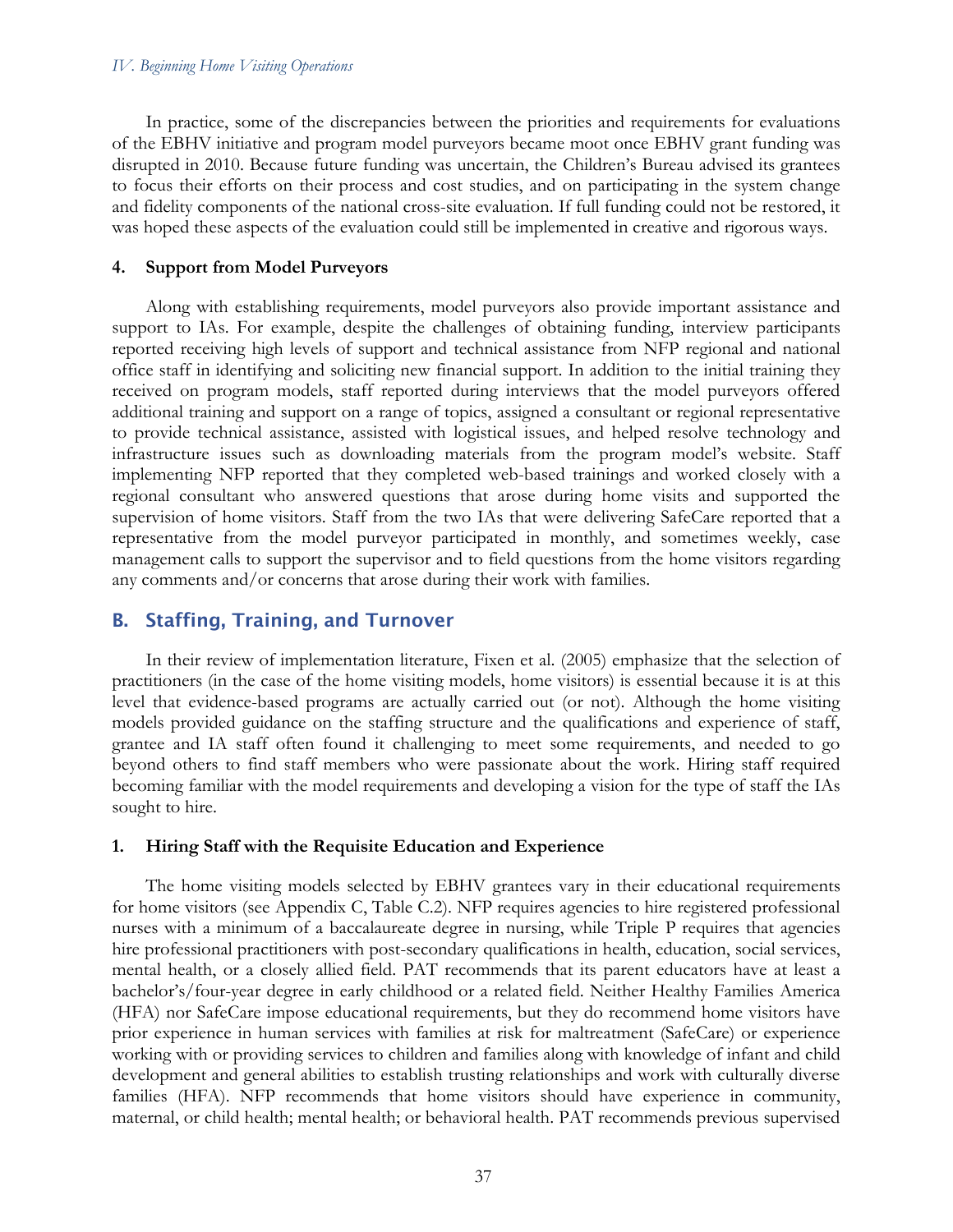work experience with young children and/or parents, while Triple P recommends such experience plus knowledge of child/adolescent development and parent-child interaction.

However, EBHV grantees and IAs described going beyond model requirements and seeking candidates with prior experience and other professional characteristics and skills they deemed important. They reported trying to hire candidates with prior experience delivering home visiting services even when their model did not require it. They explained that, in their experience, home visitors with prior experience were better equipped to work with families and address challenging situations that could arise from family needs or in the context of home visiting. In addition, they reported seeking candidates who were comfortable working with families with many needs, hard working, passionate about the work, and could work independently while being comfortable receiving supervisory feedback.

Finding home visitors meeting all these criteria was not always a simple task. Grantees and IAs reported that model purveyors' requirements plus their own high standards for home visitors intensified the challenges they commonly faced staffing social service programs, and had delayed hiring in two of the six sites where EBHV grantees were implementing new programs. Three main challenges emerged:

- 1. **Finding bilingual home visitors.** Several agencies were unable to locate bilingual candidates. In an effort to address this challenge, one agency worked closely with NFP's national service office. The hired a dedicated, full-time interpreter who accompanied the home visitors into homes where English was not the primary language spoken by the family. The interpreter completed all NFP required trainings and also received training designed to help the interpreter learn to facilitate rather than triangulate the relationship between the nurses and the families.
- 2. **Identifying culturally competent home visitors.** In an effort to match home visitors with the populations the program served, IAs tried to identify racially or ethnically diverse candidates who were familiar with the cultural background of their target population. Agencies noted that, even when they could identify someone who spoke the language, it did not mean that the individual was culturally competent. For example, one IA manager described hiring a home visitor fluent in Spanish; however, the home visitor was from Central America while most of the families the agency served came from Puerto Rico—an important difference within their community.
- 3. **Salary competition.** Several agencies, particularly those implementing NFP, spoke about salary competition from other employers, such as hospitals that could offer nurses a higher salary than IAs could offer nurse home visitors.

## **2. Training Home Visitors and Supervisors**

In order to begin serving families, all of the models selected by EBHV grantees require that home visitors and supervisors complete initial training or a series of trainings provided by the model purveyor. Such staff training is an important component of the accreditation process and typically involves one or more three- to five-day workshops (see Appendix C, Table C.3). Three models— NFP, SafeCare, and Triple P—require continuing training and supervision as the home visitors begin serving families.

Despite differences in the home visiting model's structure, target populations, and content, the home visitors and supervisors we interviewed reported commonalities in the initial training topics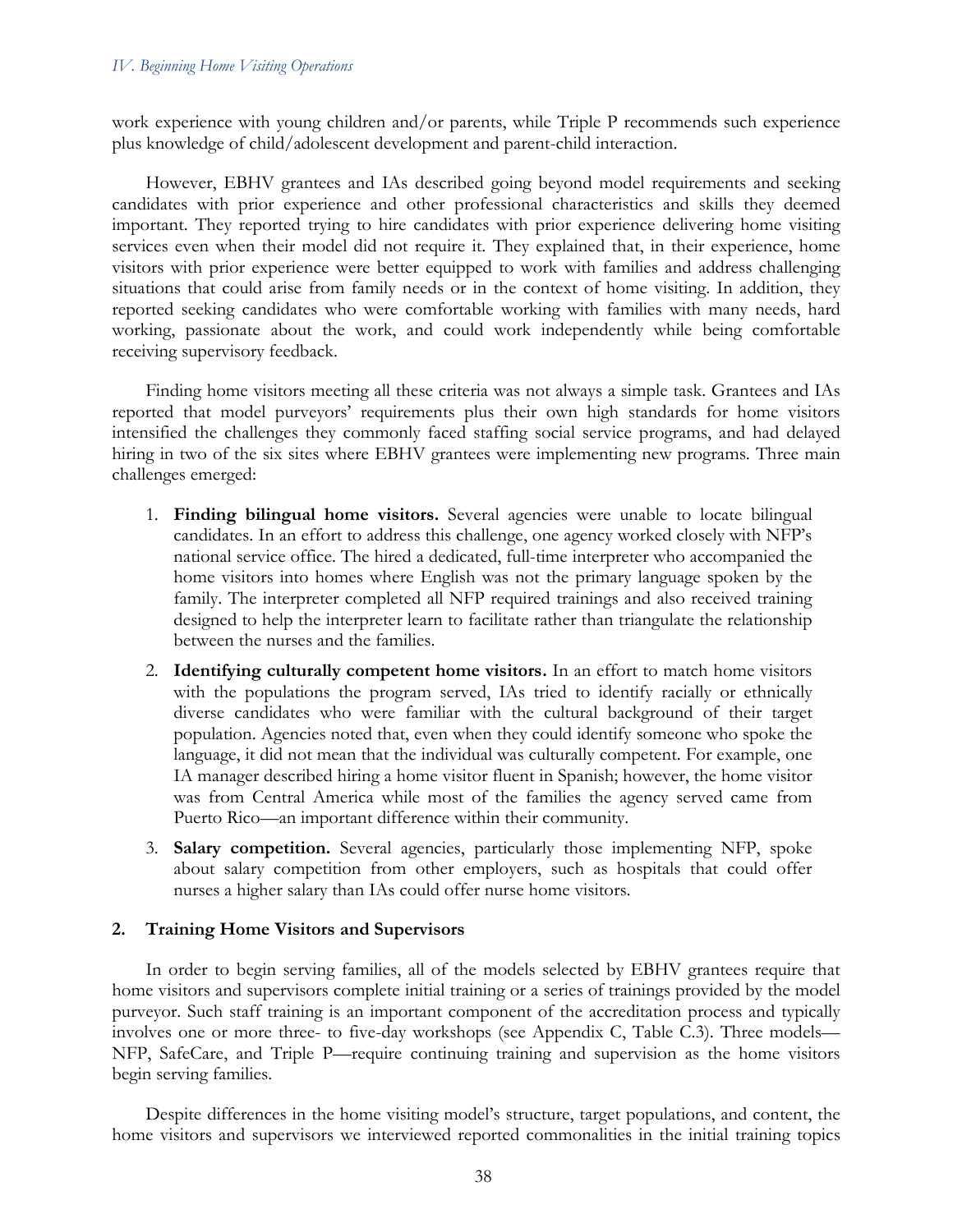across models. These topics largely overlap with the functional components of staff training Fixen et al. (2005) identified: "knowledge of the program and practices, demonstrations of key skills, and practice to criterion of key skills." They included:

- The philosophy and history of the program model
- The curriculum and service delivery method used, with opportunities for home visitors and supervisors to practice delivering the curriculum
- The roles and responsibilities of both home visitors and supervisors
- The reporting requirements, including data collection forms and other paperwork
- Opportunities to role play and practice the skills introduced in training

Supervisors must complete the training required of home visitors, plus additional training or post-training consultation specifically focused on supervision. Additional training model purveyors provided for supervisors focused on topics such as professionalism, supporting staff, conducting assessment, and ongoing training requirements for home visitors. During our site visits, SafeCare supervisors reported that their training covered two additional topics: (1) supporting fidelity to the model and (2) providing constructive criticism and feedback to home visitors. NFP supervisors reported that the supervisor training in which they participated included training in reflective supervision, building up caseloads, and forming and working with a community advisory board.

Participants we interviewed expressed satisfaction with training. That said, some supervisors and home visitors felt that the trainings focused too heavily on the theory of the model and less on the realities of conducting home visits and delivering the curriculum. To help home visitors address the needs of their clients, four IAs provided supplemental training to their home visitors. The topics were varied and included mandatory reporting requirements (such as for suspected maltreatment), blood-borne pathogens, handling issues of substance and drug abuse and domestic violence, infant assessment skills, and conflict resolution.

The cost and time associated with required training need to be factored in when planning to implement the grantee-selected models. Supervisors described the main challenges of the initial trainings as (1) the costs associated with sending staff to training, (2) the time needed to train new staff, and (3) resistance from some staff to structured training (and to supervision). Supervisors described the first two challenges as particularly difficult to address when dealing with staff turnover. One supervisor who had recently had a home visitor leave her agency explained that, even if she could have hired a replacement home visitor immediately, it would be several weeks before the new home visitor could receive training and begin serving families. The families, therefore, experienced a gap of several weeks in services.

# C. Conducting Home Visits

The five home visiting models selected by EBHV grantees differ from one another in their target populations, expected dosage, and duration of service delivery (Appendix C, Tables C.4 and C.5). All these differences are factors organizations and communities need to consider carefully in selecting potential models to best meet their needs. For example, NFP serves families up to the focal child's second birthday, so programs desiring to include older children may not find it a suitable match for their target populations. The duration of other models, such as SafeCare (18 to 20 weeks)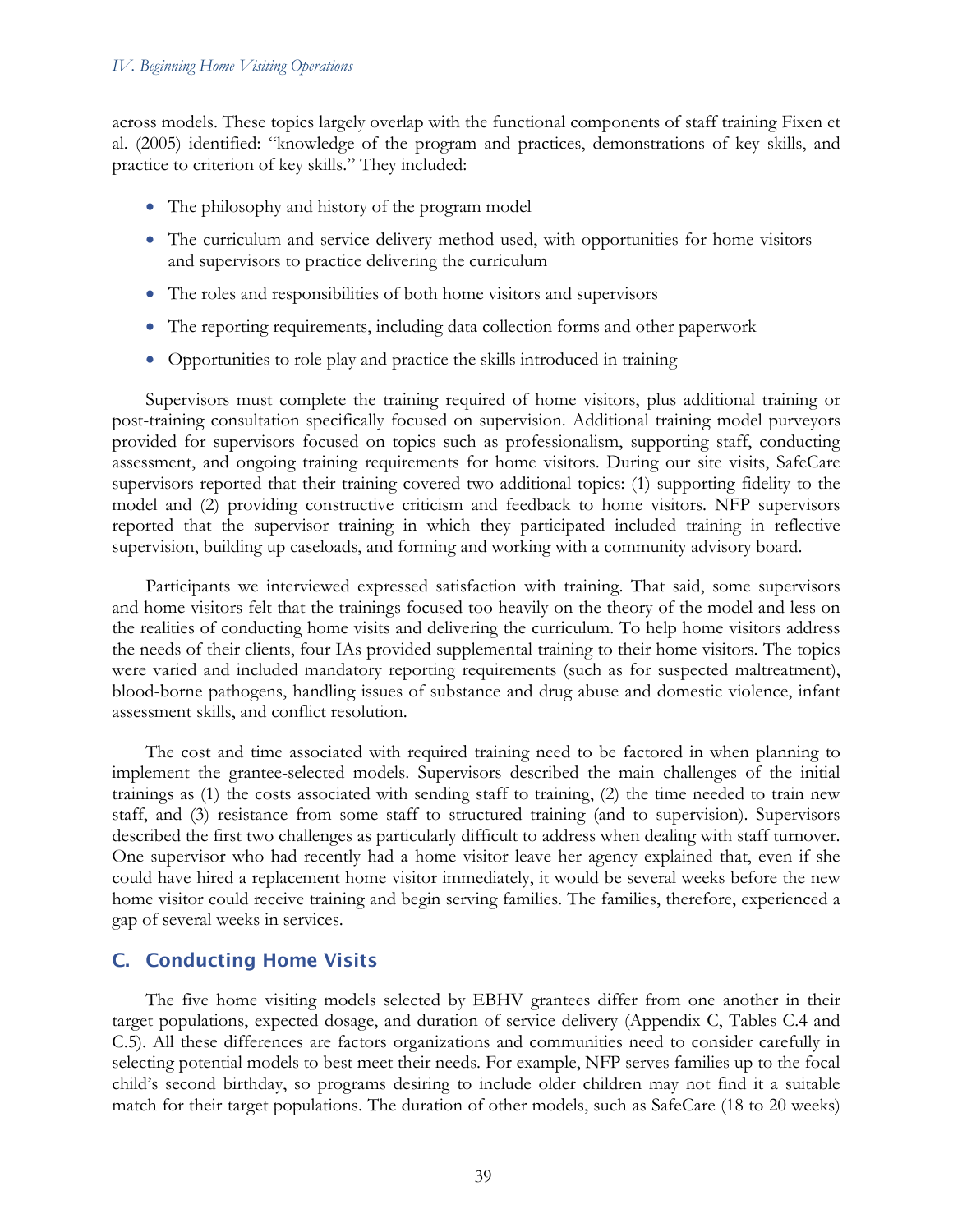may be short for serving some high-risk families; organizations that want to both follow their families longer and serve older children may find models such as HFA more appropriate.

EBHV grantees and IAs varied in their stages of planning and implementation of home visiting at the start of the EBHV initiative and when we conducted site visits in 2010. The site visits included six grantees where new home visiting operations had gotten underway; these all happened to involve either NFP or SafeCare. Future reports will provide more detailed descriptions of home visiting operations, including similarities and contrasts across the five models selected by EBHV grantees and all aspects of the program, from referrals and recruiting to providing services and ending services. In the meantime, the early implementation experiences described in this chapter serve as snapshots of a selected group of staff as they began delivering services to families and children.

#### **1. Contacts with Families**

The first contact with a family that has been referred to the home visiting model is typically a telephone call rather than a visit. The initial telephone call is an opportunity for home visitors to provide the client with basic information about the model and its requirements and expectations, and to schedule the first home visit. Home visitors then prepare for their initial visits by reviewing information about the client, including any information gathered during the referral process, and gathering materials and documentation needed for the first visit, such as needs of health assessments, consent forms, and program background or promotional materials. In the first visit, home visitors typically focus on describing the service and what enrollment will mean for the client, gathering information about the client, and signing consent forms. Some home visitors also spend time during the initial visit setting goals and building a relationship with the client. The home visitors reported that frequently this first visit includes not just the client, but also other family members, such as the client's mother, boyfriend, or husband.

After completing the initial meeting, home visitors continue to meet with their families at the intervals recommended by the models they are delivering. The families' needs, age of the child, and the home visiting model content and curriculum together drive the focus of these visits. For NFP, during early pregnancy home visit content focused on healthy eating during pregnancy and prenatal care; during infancy the visits focused on bonding between mother and child and caring for an infant. SafeCare home visitors described delivering three modules to families: (1) a health module designed to train parents to use health reference materials, prevent illness, identify symptoms of childhood illnesses or injuries, and provide or seek appropriate treatment by following the steps of a task analysis; (2) a home safety module that involves the identification and elimination of safety and health hazards by making them inaccessible to children; and (3) a training module on parent-infant interactions (birth to 8–10 months) and parent-child interactions (8–10 months to 5 years) that aims to teach parents to provide engaging and stimulating activities, increase positive interactions, and prevent troublesome child behavior (Georgia State University, National SafeCare® Training and Research Center 2009).

Regardless of the model, relationship building between the parent and home visitor is an important aspect of these early visits. Unlike many social service programs delivered at a central location by an agency and its employees, home visiting is a service delivery mechanism that depends to some degree on the ability of a home visitor to develop trust and rapport with her clients in the intimate setting of their homes, while still maintaining respect for one another on a professional level (Gomby 2005; Korfmacher et al. 2008). Home visitors reported that the comfort level between the home visitor and the family builds during each visit. However, it usually takes four to five visits before families became comfortable sharing personal information with their home visitor.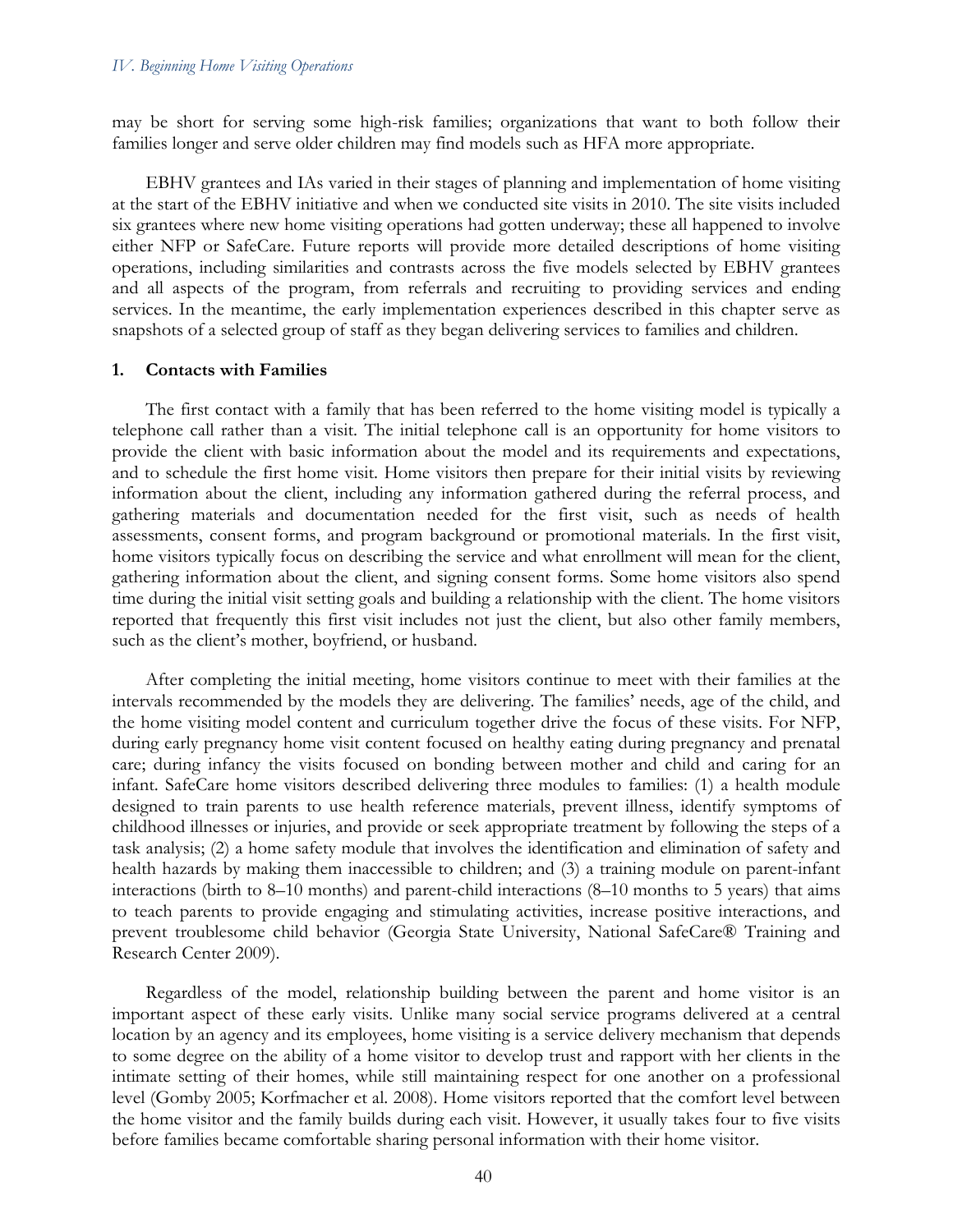The rewards to the home visitor can be many. Those we interviewed described their joy in building strong relationships with families, and feeling encouraged when families made positive changes. Home visitors enjoyed observing parents modeling behaviors with their children that home visitors had shown them in previous visits. Home visitors also reported increasing security in a home, increasing healthy birth outcomes for pregnant women, and elevating parenting skills as important successes of their work.

Along with these rewards, the NFP and SafeCare home visitors we interviewed also reported facing challenges in their work—some unique to home visiting or stemming from special requirements for evidence-based program models. They cited the following challenges:

- Managing multiple responsibilities, including preparing for visits and completing paperwork. Preparing for home visits often required substantial time, especially when delivering content for the first time. Although home visitors anticipated that preparation time would decrease as they became more familiar with the material, they still anticipated needing to individualize content to the needs of each family. Home visitors also reported being burdened by required paperwork following visits.
- Completing the required number of home visits. Home visitors reported finding it difficult to complete the required number of visits per model specifications because families often canceled visits. Rescheduling visits was not always feasible, even when home visitors tried to adjust their schedules to make time available.
- Balancing the amount of time spent during home visits managing issues faced by the family and delivering the curriculum. Home visitors must cover a significant amount of planned material with a family during each visit. Yet families often had urgent or competing issues that they wanted to discuss such as relationship issues, housing concerns, or food shortages. Rather than avoiding these issues, some home visitors ask families what is new and what has transpired since the last visit. After acknowledging any issues, they then try to redirect the visit back to the content they planned to cover.
- In addition to addressing crises, home visitors described distractions caused by other children in the home. Sometimes other family members or friends' children are present during the visit. To allow them time to work with the client, home visitors sometimes brought toys or other activities to keep other children occupied. Other distractions include mothers engaging in cell phone conversations and texting during visits.
- Overcoming client resistance to new ideas and changing behavior. Home visitors described frustration they experienced when some families were not receptive to the information they provided.

## **2. The Role of Supervision in Home Visiting**

Supervision is an important support to help home visitors cope with the challenges that come with their jobs, along with a way to monitor fidelity to evidence-based models. Aspects of the supervisory systems established by the models selected by EBHV grantees are thus more structured and intensive than many traditional social service programs (Coffee-Borden and Paulsell 2010). While they differ by model, supervisory systems take on many forms and involve multiple levels of an organization (see Appendix C, Table C.6).

To help ensure model fidelity, supervisors review documentation and case files and meet with home visitors to discuss whether they are able to meet with families at the frequency intended and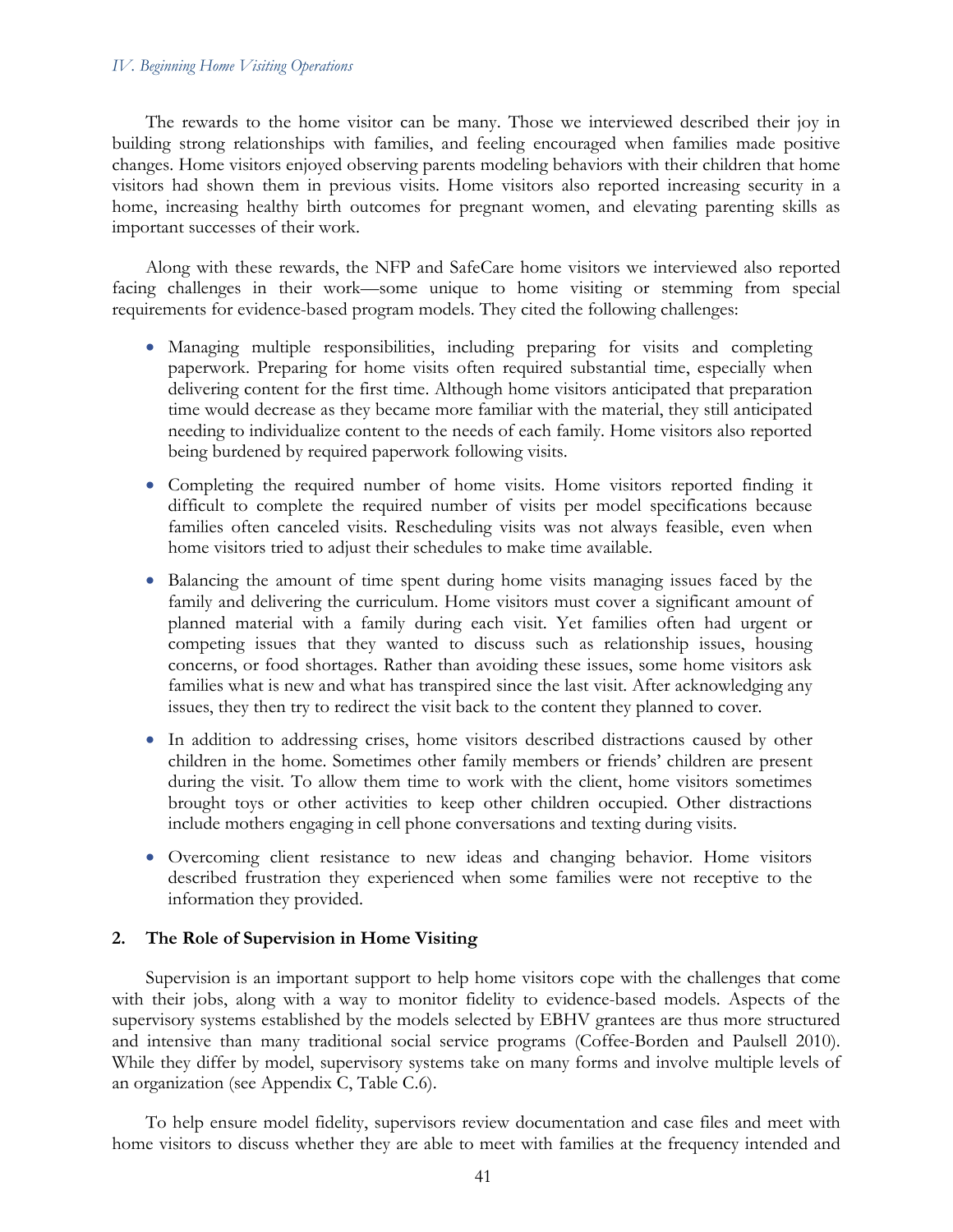cover the content as outlined in the model. Supervisors conduct home visits with staff and/or review audio recordings of visits, in order to assess home visitors' adherence to dynamic aspects of the models such as whether home visitors are delivering services and interacting with families in the manner intended.

Supervisors also used administrative data (largely data required by the EBHV models; see Appendix C, Table C.7) to assess fidelity. Supervisors used these data to better understand how home visitors worked with families. Program data (such as on the characteristics of families and the frequency of home visits), case notes, and their observations in the field enabled supervisors to identify families home visitors might be struggling to reach and ensure that home visitors were implementing the models as planned. Operational problems commonly identified by supervisors through these methods included (1) families who frequently canceled visits, (2) families who frequently received longer-than-expected visits, and (3) home visitors who did not complete required paperwork within specified time frames or who completed documentation incorrectly.

Supervision is also intended to help ensure home visitors can meet the needs of families on their caseloads. Supervisors implementing both NFP and SafeCare said they aimed to provide oneon-one supervision, as well as team meetings, on a weekly basis. Weekly one-on-one sessions held between supervisors and home visitors in both models aim to address any questions, concerns, or challenges that might surface as the result of visiting families. During one-one-one meetings, supervisors discuss each family on the home visitors' caseloads to review progress and address any challenges. Weekly group meetings provide an opportunity for staff to come together and report back on their progress with the families. If one case is particularly challenging, the staff discuss the specifics of that family as a group. Group meetings are also a time to review model procedures and components of the curriculum, or provide additional training. Some supervisors used "reflective supervision" (exploring the home visitor's experiences with families and children, reflecting on their feelings and behaviors related to home visits, and discussing both personal and professional responses to families' situations) to support home visitors in building relationships with families.

Supervisors for both models also conduct home visits with staff; NFP recommends doing so quarterly and SafeCare recommends monthly visits. NFP supervisors use these visits as an opportunity to observe the home visitors and provide feedback on their practice. For SafeCare, an additional goal of the visits is to ensure that the visitor is making progress with a family. In addition to on-site visits, SafeCare supervisors review audio-taped sessions between home visitors and their families. The supervisors review the tapes and assess whether home visitors are delivering services and interacting with families in the manner intended; if any questions come up, the coach then discusses those concerns at the weekly one-on-one sessions with staff.

Such intensive supervision can present logistical challenges, and may not be welcomed by all home visitors. Supervisors and home visitors were not always able to conduct supervision as frequently as planned, largely because either the home visitors needed to use the time to meet with a client or the supervisors had to work on other managerial tasks. Some staff members were unaccustomed to being shadowed and/or expected to participate in weekly supervision, so they were resistant to this level of oversight, at least initially. Nevertheless, the home visitors we interviewed during site visits overwhelmingly reported feeling supported by their supervisors. Regardless of model, the home visitors said their supervisors were approachable and felt comfortable talking to them. One group described themselves as a close-knit family that can call meetings at any time to talk about challenging situations that arise in their work with families. Over time, supervisors expect home visitors will view the training and supervision as a useful support rather than a burden.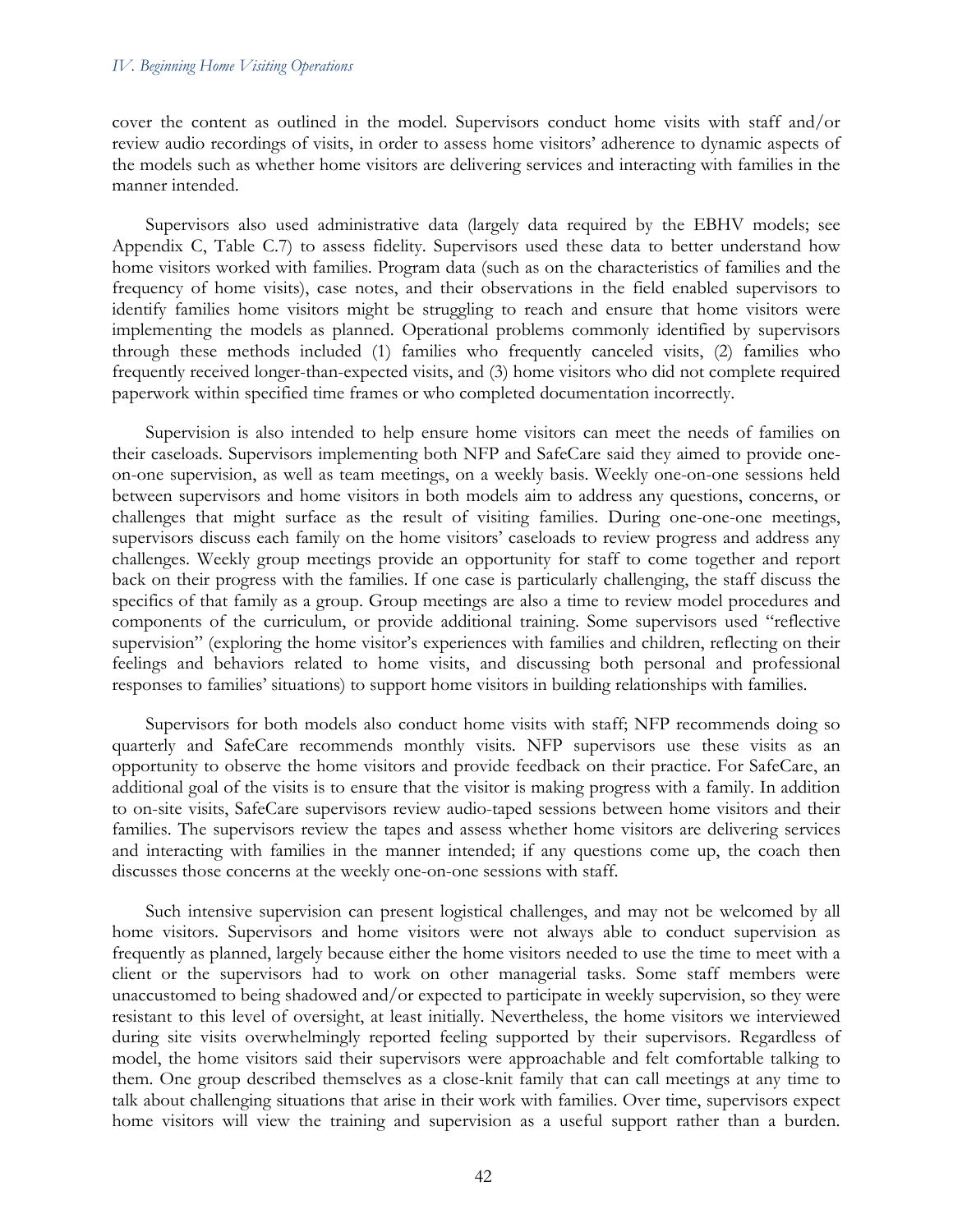# V. LOOKING AHEAD

For the EBHV grantees and the field of home visiting, 2010 was an eventful year. After a year of planning during 2009, grantees had expected to focus in 2010 on implementing their infrastructure building efforts and home visiting operations along with initiating evaluations. With future EBHV grant funding suddenly uncertain, many had to refocus their attention on acquiring other funding sources to supplement future home visiting operations. Tightening fiscal constraints in the states exacerbated the funding challenge. With permission from the Children's Bureau, some grantees set aside planned outcome evaluation activities, and all grantees worked with the Mathematica-Chapin Hall team to help collect and provide data for the cross-site evaluation. Adding to the uncertainty, but on a more positive note, proposed health reform legislation supported by President Obama's administration included provisions to fund home visiting programs.

In June 2010, the Children's Bureau informed its EBHV grantees that, through a coordinated effort between CB/ACF and HRSA, funds from the Maternal, Infant and Early Childhood Home Visiting (MIECHV) program would be used to restore funding to EBHV grantees.<sup>[1](#page-62-0)</sup> By fall 2010, EBHV grantees were making necessary arrangements to obtain the funding and looking forward to continuing their grant-related operations through the original five-year timeline of the EBHV initiative, slated to end in September 2013.

Data for this report were collected in spring 2010, when grantees were in a very uncertain phase of their work. This chapter describes where grantees stood by the end of the second year of the EBHV program when funding issues had been resolved, and their plans for going forward. Grantees, their partners, and the IAs working with them were considering two primary issues: (1) how to best integrate their efforts with plans and goals for MEICHV emerging within their states; and (2) where home visiting implementation stood, and how to restore or revise plans for family and child outcome evaluations, given the status of home visiting enrollment and time remaining in the EBHV program. Other local evaluation components were also proceeding, and plans for cross-site evaluation data collection for the third year of the EBHV initiative were under way.

# A. Integrating Grant Activities with Emerging State Home Visiting Agendas

To receive funding to support their EBHV activities, as well as to integrate and/or align their efforts with emerging state MIECHV goals, EBHV grantees had to make contact and develop relationships with their states' MIECHV lead agencies. State lead agencies were announced in August 2010. Lead agencies varied across states and included state departments of health, public health, or social services; governors' offices for children and families; and state bureaus or departments of family health, child services, or early learning.

<span id="page-62-0"></span> <sup>1</sup> Funding for MIECHV would be distributed to states using a formula determined by (1) an equal base allocation for each state; (2) an amount equal to the funds, if any, currently provided to a state or entity within that state under the EBHV program; and (3) an amount based on the number of children in families at or below 100 percent of the federal poverty level in the state as compared to the number of such children nationally. Thus 15 states with EBHV grantees would pass funds to those grantees (source: funding announcement [\[http://apply07.grants.gov/apply/opportunities/instructions/oppHRSA-10-275-cfda93.505-cid4513-instructions.doc\]](http://apply07.grants.gov/apply/opportunities/instructions/oppHRSA-10-275-cfda93.505-cid4513-instructions.doc) accessed June 11, 2010).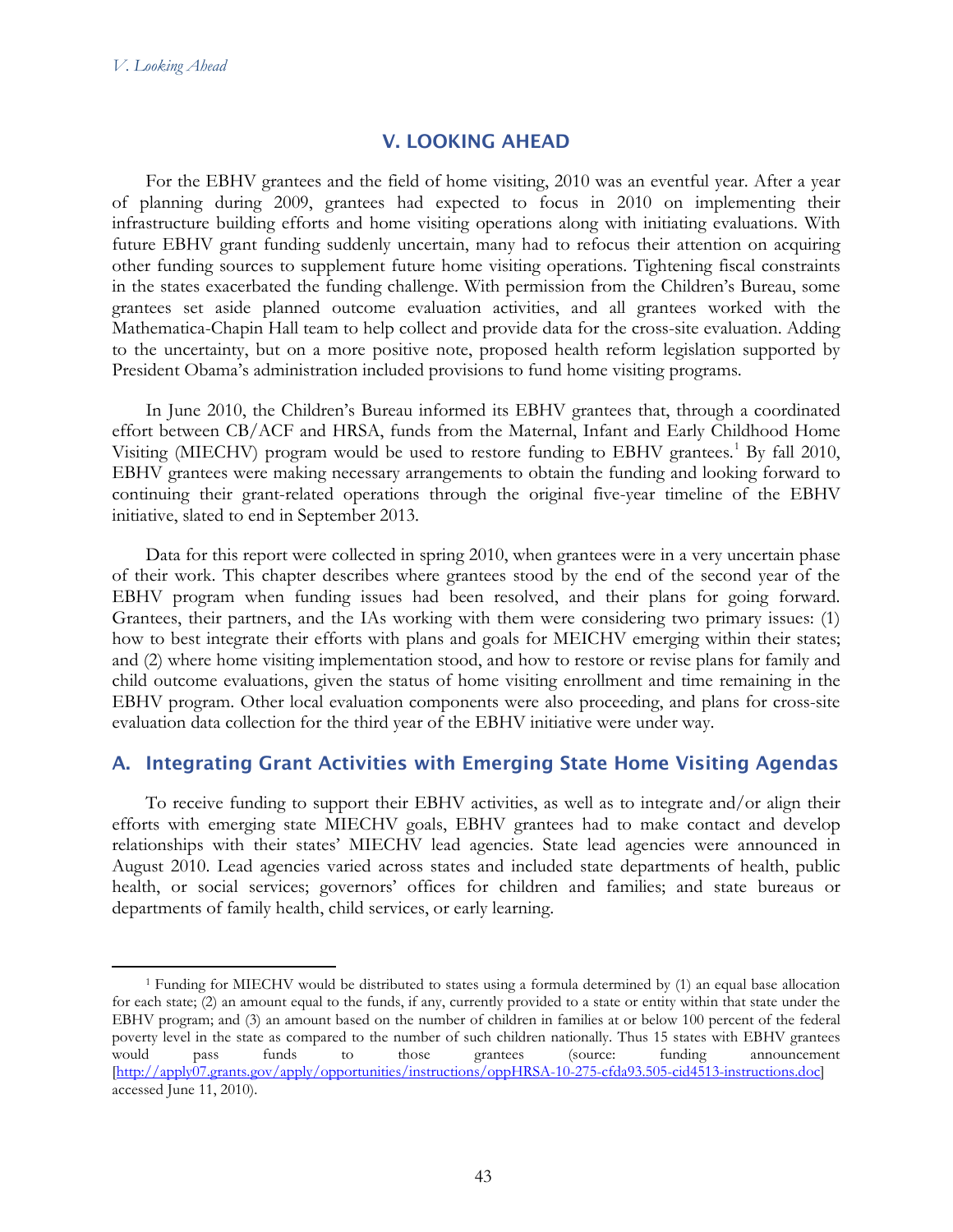#### *V. Looking Ahead*

In South Carolina, the EBHV grantee—The Children's Trust Fund—became the lead agency. In Hawaii, Illinois, Minnesota, and Utah, state agencies that had received the EBHV grant also became the MIECHV lead agencies. Five other grantees had pre-existing relationships with their state's MIECHV lead agencies. The remaining seven grantees had, as of October 2010, contacted and begun working with their states' lead agencies.

Grantees with pre-existing or new relationships with the lead agencies were generally optimistic that obtaining their EBHV grant funds would be a smooth process, although timing was uncertain and in a few cases there were some issues to overcome. For example, some lead agencies told the grantee that state legislative approval would be required, which could delay the transfer of funds. In a few cases, lead agencies were barred by state requirements from dispensing lump sums, so grantees anticipated receiving their funds incrementally. As part of the process, some lead agencies planned to impose accountability procedures that might add to the existing federal reporting requirements for EBHV grantees, which remain in place.

However, states could not pass on the funds until their plans for MIECHV were submitted to HRSA and approved. This involved the following three steps:

- 1. States had to formally apply for the funds. Their applications had to include plans for (1) completing a required statewide needs assessment, and (2) developing the program to meet criteria specified in the Affordable Care Act. Applications were due July 9, 2010.
- 2. States had to provide the required statewide needs assessments. A supplemental information request (SIR) released in August described requirements for the needs assessments and established a due date of September 20, 2010.
- 3. States applying for MIECHV funds—including funds intended for EBHV grantees had to submit an updated state plan based on a second SIR expected to be released in September, which had yet not been released by the end of October [2](#page-63-0)010.<sup>2</sup>

By October 2010 some states were also considering ways of integrating EBHV-related activities with their goals and activities for MIECHV. A few states were considering how to refocus their local evaluations to obtain information helpful for implementing evidence-based home visiting under the new MIECHV program. Others were exploring overlaps between outcome data being collected for EBHV and reports on eight specific benchmarks required to be tracked under MIECHV, to see whether they could use or adapt EBHV measures, instruments, or data collection tools or approaches.

Under MIECHV states have to determine which programs meeting evidence criteria they will fund in their states. Program models being supported as part of EBHV might be more likely to be selected if they were (1) among the first evidence-based models implemented in their states, or (2) known to policymakers because of their prominence in the EBHV initiative. Alternatively, the longterm viability of grantee-selected home visiting models might suffer if (1) they were not among the

<span id="page-63-0"></span> <sup>2</sup> On February 8, 2011, the second SIR was released. States were expected to submit their plans 90 to 120 days after this final SIR.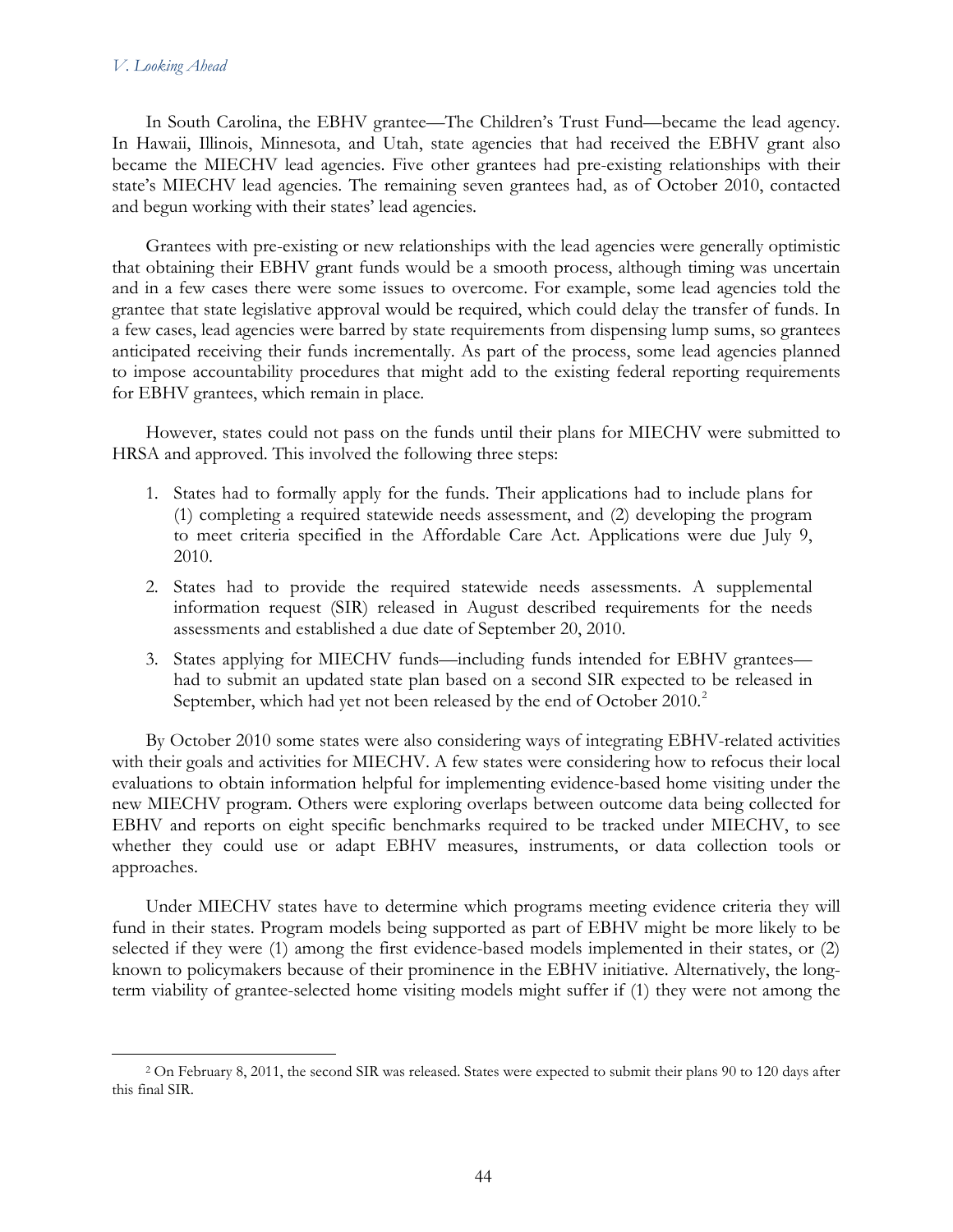models specified by the state and thus not eligible for MIECHV dollars, or (2) other funders influenced by the state's choices reduce funding for non-selected models.

# B. The Status of Implementation and Evaluation

# **1. Implementation of Home Visiting**

By October, home visiting operations had begun or continued in all 15 sites where grantees had planned to implement home visiting or study outcomes in existing programs as part of their EBHV grant-related activities (Table V.1). Despite some delays in staffing programs and enrollment, families had been enrolled in home visiting. In a few cases, IAs had no difficulty enrolling families and were already approaching capacity.

As they gained experience operating home visiting, grantees described some difficulty with staff turnover. In some cases, turnover was related to uncertain EBHV funding. Although the grant funds covered only a portion of home visiting program costs, some staff members were wary that their positions could not be continued without such funding and so sought other employment. IAs also experienced turnover due to high competition for qualified nurses, in the case of NFP programs, or simply being unable to match salary and benefit levels available to qualified staff if they worked in other occupations or agencies.

Grantees implementing multiple evidence-based models reported progress toward bettercoordinating services, or had established improved communication across program models. In Rochester, New York, the Society for the Prevention of Cruelty to Children said they had already seen a major improvement in communication and coordination across several home visiting program models in their community. In New Jersey, representatives of NFP, PAT, and HFA had met together several times. Among other results of the meeting, they had identified a core set of data elements commonly collected across models that could serve as a basis for a coordinated, statewide database to be developed in the future.

Two state-level grantees not operating home visiting programs under EBHV had delivered planned supplemental support and training to existing IAs. In Illinois, the Strong Foundations workgroup established to provide training to IAs and their staff members in meeting special family needs had been active. By October 2010 they had provided training to 200 home visiting staff members on addressing domestic violence, working with people with disabilities, and dealing with mental health and other special needs. In Minnesota, the Department of Health had provided subgrants to five IAs to support operations. They also increased by hiring state-level staff to consult with IAs on reflective supervision.

## **2. Local Outcome Evaluations**

Differences between the actual and expected pace of enrollment in home visiting reduced the number of families who could participate in local family and child outcome evaluations, so by October some grantees had to re-think their original plans. In some sites, enrollment in home visiting programs included in the evaluation proceeded more slowly than hoped, for a variety of reasons. Delays in staffing their home visiting programs required IAs to hold off enrolling participants until home visiting and supervisor positions could be filled. Referral processes in some sites needed time to stabilize. For example, the Colorado Judicial Department found it took some time for judges to become aware of the program and develop a solid understanding of potential benefits it offered to individuals in the criminal justice system. As their buy-in to the program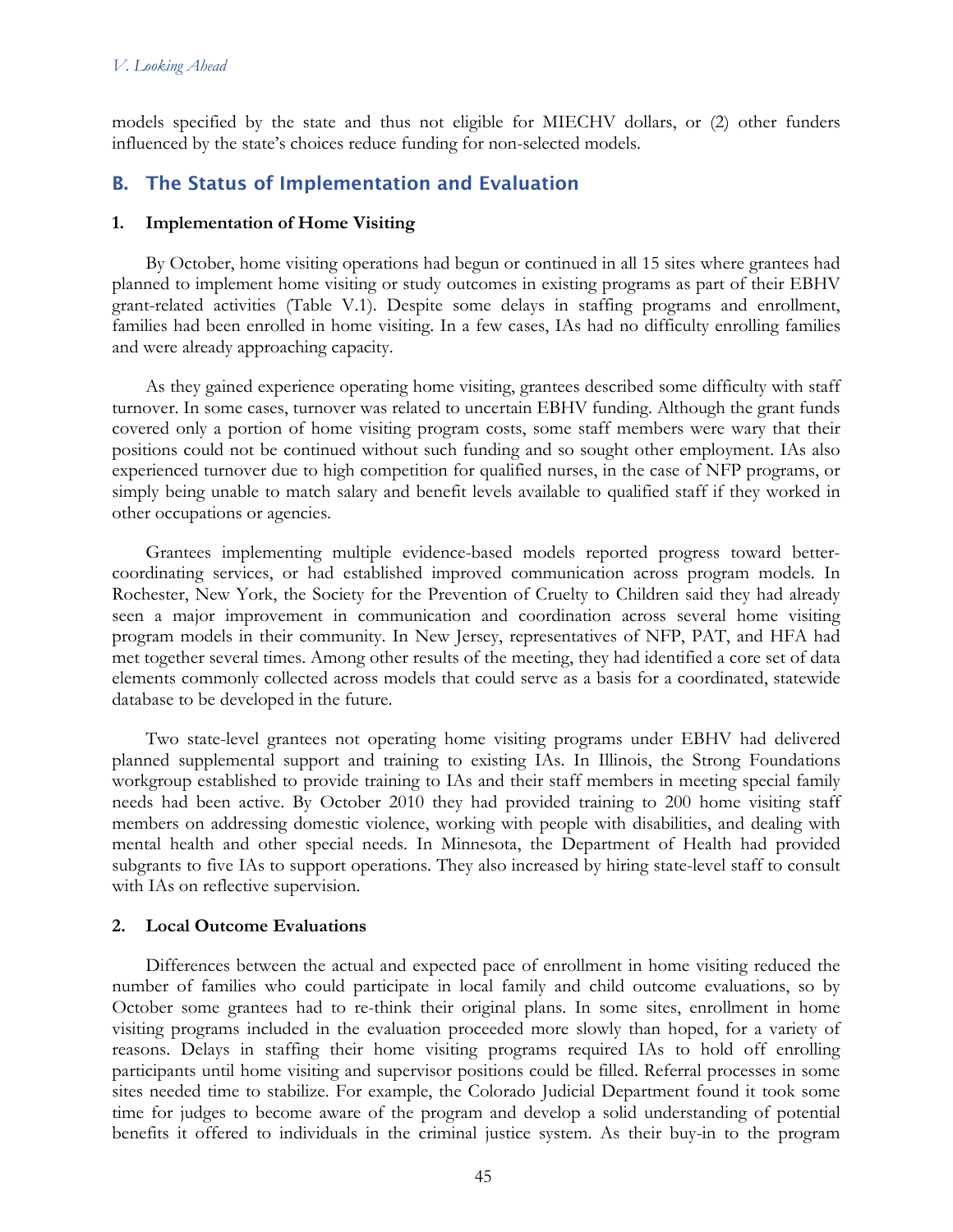| Grantee                                                                     | Program<br>Model                | <b>Enrollment in Home</b><br>Visiting Programs as of<br>October 2010                                                                                                                            | Planned Capacity of Home<br>Visiting Programs Involved in<br>the EBHV Grant Program                                                                                        |
|-----------------------------------------------------------------------------|---------------------------------|-------------------------------------------------------------------------------------------------------------------------------------------------------------------------------------------------|----------------------------------------------------------------------------------------------------------------------------------------------------------------------------|
| County of Solano<br>Department of Health and<br>Social Services, California | <b>NFP</b>                      | 80 families                                                                                                                                                                                     | The grantee anticipated<br>reaching full enrollment of 100<br>in December 2010                                                                                             |
| Rady Children's Hospital,<br>San Diego, California                          | <b>SC</b>                       | 43 families across 3 IAs                                                                                                                                                                        | The grantee was planning<br>implementation in a second<br>cohort of counties beginning in<br>fall 2010; ultimately 3 cohorts<br>of counties are expected to<br>participate |
| Colorado Judicial<br>Department                                             | <b>SC</b>                       | 62 families                                                                                                                                                                                     | The grantee intended to enroll<br>an additional 90 participants                                                                                                            |
| Children & Families First,<br>Delaware                                      | <b>NFP</b>                      | 39 families                                                                                                                                                                                     | Capacity was 100 families;<br>grantee also planned to expand<br>to 200 clients in additional<br>counties in 2011                                                           |
| Hawaii Department of<br>Health                                              | <b>HFA</b>                      | 120 families across 2 IAs                                                                                                                                                                       | The combined enrollment goal<br>is 240 families                                                                                                                            |
| Illinois Department of<br>Human Services                                    | <b>NFP</b><br><b>HFA</b><br>PAT | Implementation of home<br>visiting is not part of the<br>EBHV grant; existing HFA,<br>PAT, and NFP programs in<br>the state were ongoing                                                        | n.a.                                                                                                                                                                       |
| Minnesota Department of<br>Health                                           | <b>NFP</b>                      | Three tribes have received<br>state funds to plan<br>supplemental materials to<br>the NFP model to make it<br>appropriate for tribal<br>populations, and state may<br>add 6 other new NFP sites | n.a.                                                                                                                                                                       |
| New Jersey Department of<br><b>Children and Families</b>                    | <b>NFP</b><br><b>HFA</b><br>PAT | 2 new NFP IAs had enrolled<br>61 and 31 families,<br>respectively; a new PAT<br>site was at capacity with<br>55 families                                                                        | Both NFP IAs seek additional<br>staff in order to serve a total of<br>75 families each                                                                                     |
| Society for the Protection<br>and Care of Children.<br>Rochester, New York  | PAT                             | 300 families in PAT or an<br>enhanced PAT program                                                                                                                                               | Capacity for PAT is 350;<br>enrollment in NFP by a second<br>IA had not yet started, but<br>planned capacity was 300                                                       |
| Mercy St. Vincent Medical<br>Center, Toledo, Ohio                           | <b>HFA</b>                      | 117 families in HFA and<br>enhanced HFA programs                                                                                                                                                | Expected capacity is 538<br>enrollees                                                                                                                                      |
| The University of<br>Oklahoma Health Sciences<br>Center                     | SafeCare                        | 35 families                                                                                                                                                                                     | When implementation trials<br>begin, expected capacity is 180<br>at IA 1 and between 75 and 100<br>per year for 4 years at IA 2                                            |
| Rhode Island KIDS COUNT                                                     | <b>NFP</b>                      | 30 families                                                                                                                                                                                     | IA anticipated reaching full<br>capacity of 100 families in June<br>2011; the grantee was<br>exploring possibilities for<br>expanding NFP to more families<br>in 2011      |

# Table V.1. EBHV- Related Home Visiting Enrollment and Capacity as of October 2010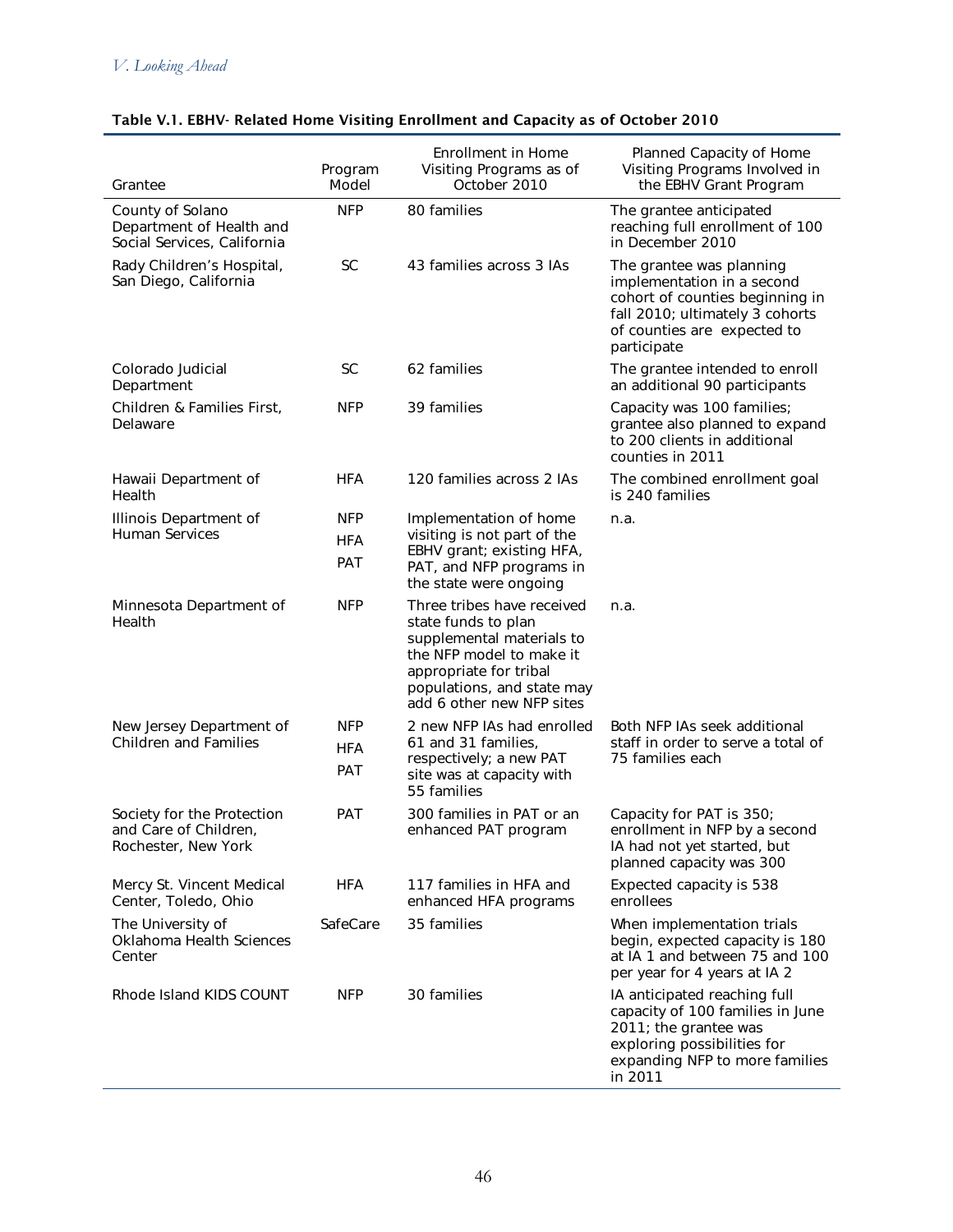# *V. Looking Ahead*

#### Table V.1 *(continued)*

| Grantee                                                              | Program<br>Model         | <b>Fricollment in Home</b><br>Visiting Programs as of<br>October 2010                                              | Planned Capacity of Home<br>Visiting Programs Involved in<br>the EBHV Grant Program                                   |
|----------------------------------------------------------------------|--------------------------|--------------------------------------------------------------------------------------------------------------------|-----------------------------------------------------------------------------------------------------------------------|
| The Children's Trust Fund<br>of South Carolina                       | <b>NFP</b>               | 2 IAs were at full<br>enrollment of 100 families<br>each; 4 IAs were serving<br>between 80 and 90<br>families each | There are 6 IAs implementing<br>NFP with a capacity of 100<br>families each, for combined<br>capacity of 600 families |
| Le Bonheur Community<br>Health and Well-Being,<br>Memphis, Tennessee | <b>NFP</b>               | 30 families                                                                                                        | Planned capacity was 200<br>families                                                                                  |
| Child & Family Tennessee                                             | <b>NFP</b>               | 91 families                                                                                                        | Planned capacity was 100<br>families                                                                                  |
| DePelchin Children's<br>Center, Texas                                | Triple P                 | 55 families                                                                                                        | Capacity is approximately 300<br>families                                                                             |
| Utah Department of<br><b>Health</b>                                  | <b>NFP</b><br><b>HFA</b> | 2 IAs had enrolled a total<br>of 170 families in either<br>NFP or HFA                                              | Anticipated total capacity was<br>240 families                                                                        |

Source: CB/ACF phone conferences with EBHV grantees and local evaluators, October, 2010.

HFA = Healthy Families America; NFP = Nurse-Family Partnership; PAT = Parents as Teachers; IA = implementing agency.

n.a. = not applicable.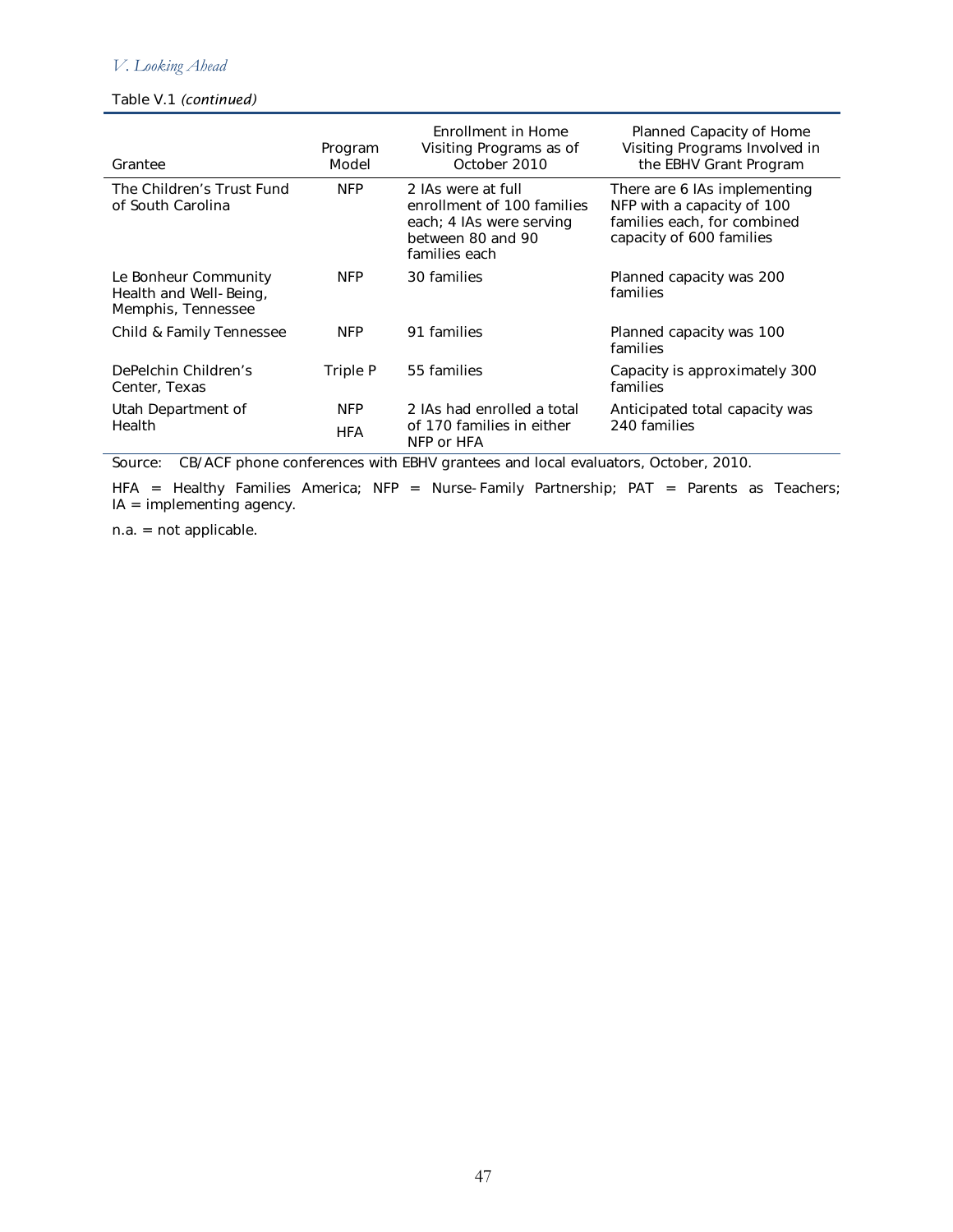increased, judges began making more referrals to the program. The DePelchin Children's Center in Texas found that some referral sources, troubled by plans to place a portion of families into a control group that would receive community services but not home visiting, were hesitant to refer potential participants. These delays shrunk sample sizes or made it more difficult for evaluators to collect follow-up data over as long a time period as specified in their evaluation plans.

On the other hand, fast enrollment also reduced sample sizes in some cases. By October, Le Bonheur Community Health and Well-Being in Tennessee had already enrolled 91 of their anticipated sample of 100 families, yet their outcome evaluation had not yet begun. Delays in launching evaluation enrollment and data collection resulted from the disruption in EBHV funding for some grantees. Others, such as Le Bonheur, that were newly implementing NFP programs, had to delay their evaluations until programs had operated for at least six months. This delay, required in order to obtain research approval from NFP's RAPComm, was intended to ensure that new programs were not evaluated until their compliance with the program model could be well established. This was an understandable goal, but did affect initial evaluation plans. Table V.2 lists each grantee's planned design and sample size for the local family and child outcome evaluations.

#### **3. Other Local Evaluation Components**

As required by CB/ACF and specified in the original grant announcement, process and economic evaluations (cost, cost-effectiveness, or cost-benefit studies) were also required as part of the EBHV initiative. By October, grantees were working closely with their local evaluators to flesh out plans for or begin process evaluations of their state and infrastructure-building efforts. In Illinois, evaluators from Chapin Hall at the University of Chicago had completed their draft "early findings" implementation report. The University of Oklahoma Health Sciences Center was developing a report describing the process of adapting SafeCare for Latino families. Delaware's evaluator was developing a detailed report on the costs of home visiting program start-up, and planning a subsequent study of implementation costs.

Some grantees had planned to conduct impact evaluations, which could support cost-benefit analyses, while others were exploring alternative methods to estimate potential program benefits or otherwise supplement cost analyses being conducted in conjunction with the cross-site evaluation. (For example, grantees may consider conducting sensitivity analyses to estimate what type and level of benefits would need to be achieved to offset the costs of home visiting programs, along with examining whether existing impact evaluations could provide evidence that such benefits were achievable.) Finally, though not required by  $CB/ACF$ , nearly all EBHV grantees were considering adding a local evaluation component to examine program fidelity, often by using fidelity data being collected as part of the cross-site evaluation. Grantees planned to use such data to provide feedback to home visiting program managers and staff to support program monitoring and improvement, or to provide a core set of data that could be collected across program models as part of an eventual statewide home visiting database.

## C. Next Steps for the Cross- Site Evaluation

A main focus for the cross-site evaluation team in year 3 of the EBHV grant (FY 2010) will be providing technical assistance to help grantees launch and conduct their outcome evaluations. In addition to providing one-on-one assistance as requested by individual grantees and/or local evaluators, the Mathematica-Chapin Hall team will also complete and disseminate training materials on core child and family outcome measures planned for collection and use in local outcome evaluations. Liaisons working with each grantee will also monitor study enrollment and provide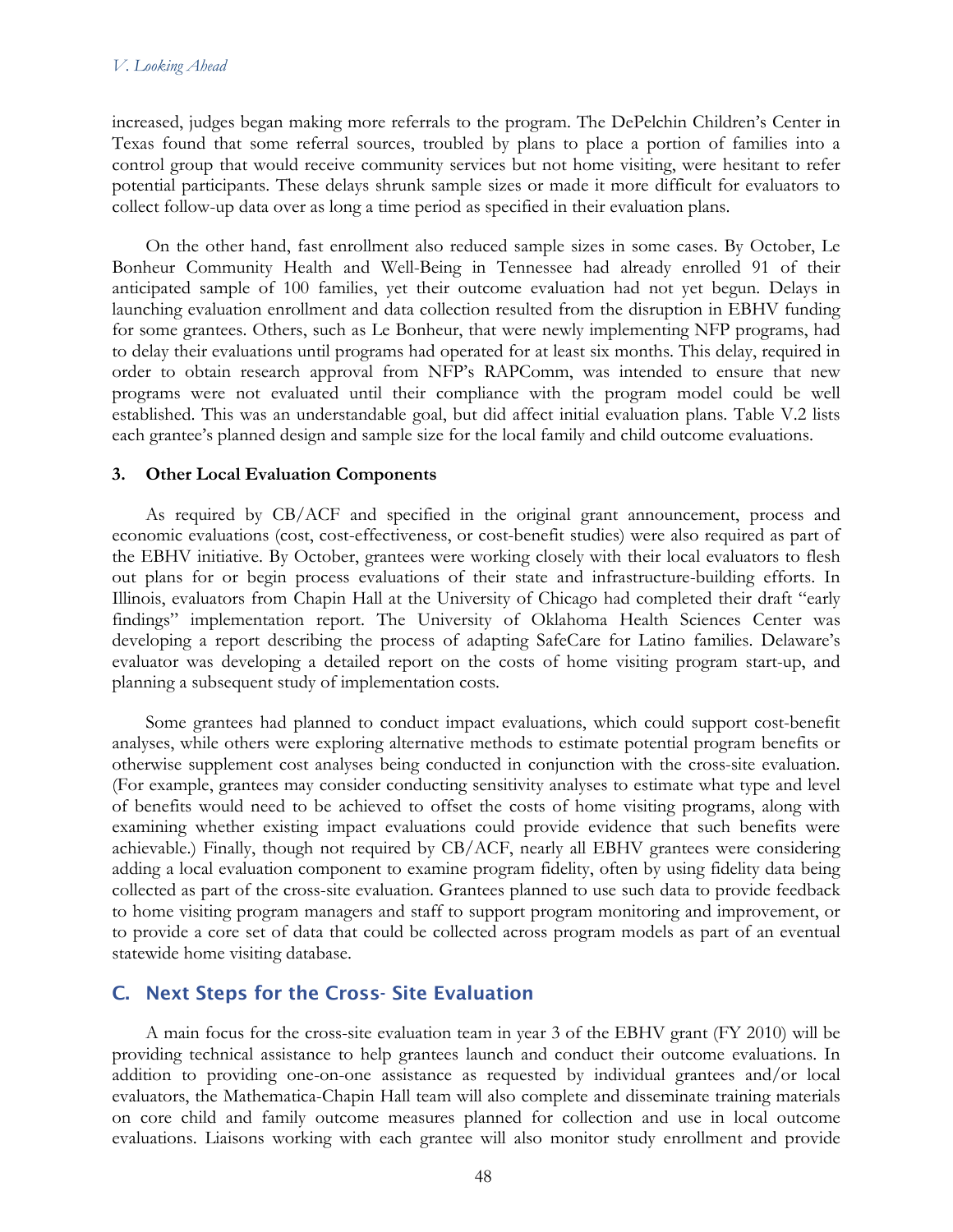|                                                                                          | <b>Study Design</b> |                    |             |               | <b>Estimated Sample Size</b> |         |                         |   |             |
|------------------------------------------------------------------------------------------|---------------------|--------------------|-------------|---------------|------------------------------|---------|-------------------------|---|-------------|
| Grantee                                                                                  | RCT                 | QED                | Descriptive | Less than 200 | 200-299                      | 300-399 | 400-499                 |   | 500 or more |
| County of Solano Department of Health<br>and Social Services, California                 |                     | Χ                  |             | X             |                              |         |                         |   |             |
| Rady Children's Hospital, San Diego,<br>California                                       |                     |                    | X           |               |                              |         |                         | X |             |
| Colorado Judicial Department                                                             | X                   |                    |             |               |                              |         | Χ                       |   |             |
| Children & Families First, Delaware                                                      |                     |                    | X           | Χ             |                              |         |                         |   |             |
| Hawaii Department of Health <sup>c</sup>                                                 |                     |                    |             |               |                              |         |                         |   |             |
| Illinois Department of Human Services <sup>a</sup>                                       |                     |                    |             |               |                              |         |                         |   |             |
| Minnesota Department of Health                                                           |                     |                    | X           | X             |                              |         |                         |   |             |
| New Jersey Department of Children and<br>Families                                        |                     |                    | Χ           |               | X                            |         |                         |   |             |
| The Society for the Protection and Care<br>of Children, Rochester, New York <sup>b</sup> | X                   | $\pmb{\mathsf{X}}$ |             |               |                              |         |                         | X |             |
| Mercy St. Vincent Medical Center,<br>Toledo, Ohio                                        | X                   |                    |             |               |                              |         |                         | Χ |             |
| University of Oklahoma Health Sciences<br>Center <sup>b</sup>                            | X                   |                    |             |               |                              |         |                         | X |             |
| Rhode Island KIDS COUNT                                                                  |                     | Χ                  |             | Χ             |                              |         |                         |   |             |
| Children's Trust Fund of South Carolina                                                  |                     | Χ                  |             |               |                              | X       |                         |   |             |
| Child & Family Tennessee                                                                 |                     |                    | Χ           | Χ             |                              |         |                         |   |             |
| Le Bonheur Community Health and Well-<br>Being, Memphis, Tennessee                       |                     |                    | Χ           | X             |                              |         |                         |   |             |
| DePelchin Children's Center, Texas <sup>c</sup>                                          | X                   |                    |             |               |                              |         |                         |   |             |
| Utah Department of Health                                                                |                     | Χ                  |             |               |                              |         | Χ                       |   |             |
| <b>Total</b>                                                                             | 5                   | 5                  | 6           | 3             | 4                            | 1       | $\overline{\mathbf{c}}$ | 4 |             |

### Table V.2. Grantees' Family and Child Outcome Evaluation Designs and Estimated Sample Sizes

Source: Grantee local evaluation plans, March 2011.

 $QED = Quasi-experimental design; RCT = Randomized controlled trial.$ 

a Grantee is not conducting a family and child outcome study.

b Grantee is conducting two studies. The Society for the Protection and Care of Children, Rochester has an estimated combined sample size of 650 (350 in the RCT and 300 in the QED). The University of Oklahoma, Health Sciences Center $^{\circ}$ has an estimated combined sample size of between 640 and 760 (240-360 in study 1 and 400 in study 2).

c As of March 2011, grantee was still revising the evaluation design for the local family and child outcome study.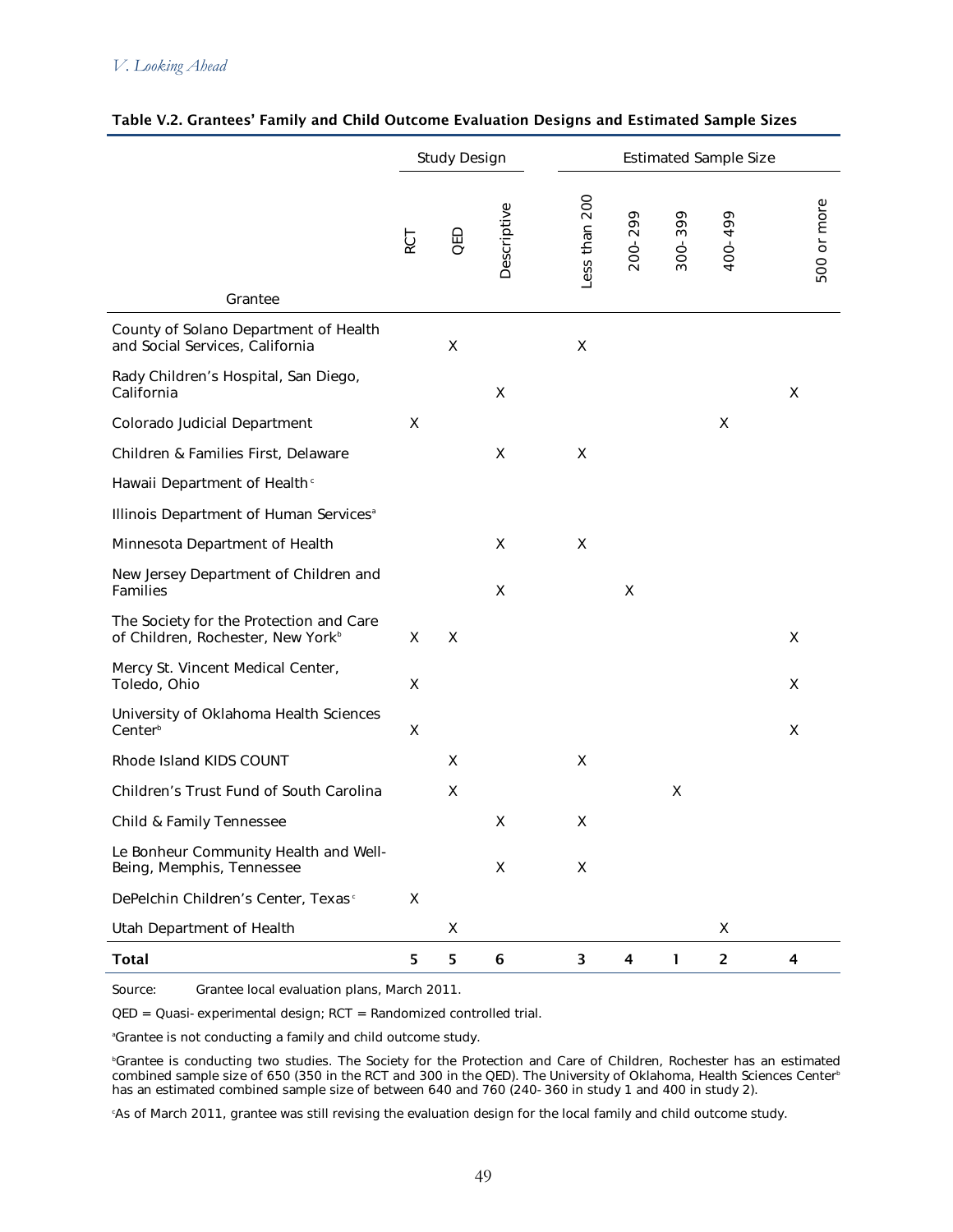advice as needed on retaining and locating study members for data collection or other operational issues important for completing planned local evaluations. The team will work with grantees and evaluators on developing local evaluation reports that contribute information on program impacts, implementation, model adaptations, or other relevant topics that can contribute to existing knowledge and literature on home visiting and maltreatment prevention.

During the year, two types of cross-site data collection will take place. First, Mathematica will continue to obtain fidelity data from local IAs and via a data system used by NFP IAs to collect and report participant-level data.<sup>[3](#page-69-0)</sup> Fidelity data were first obtained in October 2010. Data analysis and reporting by the Mathematica-Chapin Hall team are planned following a second round of collection in March 2011. (Collection of fidelity data will then continue at quarterly intervals until December 2014.) In addition, Mathematica will conduct telephone interviews with grantees in spring 2011 to gather information needed to create an updated logic model for each grantee and to learn about how planning for MIECHV and other key events have affected grant activities, grantees' key successes and challenges over the past year, and grantees' self-assessments of their infrastructure capacities.

As grantees move from the planning year into a phase of fully implementing their grant activities, planning and collaboration goals and activities are likely to change and partners might take on different roles. For example, grantees implementing new EBHV programs in their communities or states are likely to focus on the goals and activities in the core operations and organizational support levels related to implementing services, working with local partners, and supporting home visitors. Partners that have been heavily involved in planning activities could shift their focus to supporting implementation and helping grantees assess their activities and develop plans for continuous improvement. Grantees expanding or enhancing existing programs are likely to focus on infrastructure development activities at the community and state levels, such as building data systems, implementing common needs assessment tools, and operating triage and referral systems. In addition, many grantees are likely to be involved in planning and collaboration activities related to MIECHV to help their states plan for implementation. To capture these and other potential changes, Mathematica will collect updated information on the infrastructure-building goals and activities of each grantee in late spring 2011, as part of the system change dimension of the cross-site evaluation. Mathematica will issue a report based on this data by fall 2011. In addition, a second wave of the EBHV Grantee Partner Survey will be administered in FY 2011.

<span id="page-69-0"></span> <sup>3</sup> In fall 2010, NFP's National Service Office replaced its Clinical Information System with a new system called Efforts to Outcomes (ETO).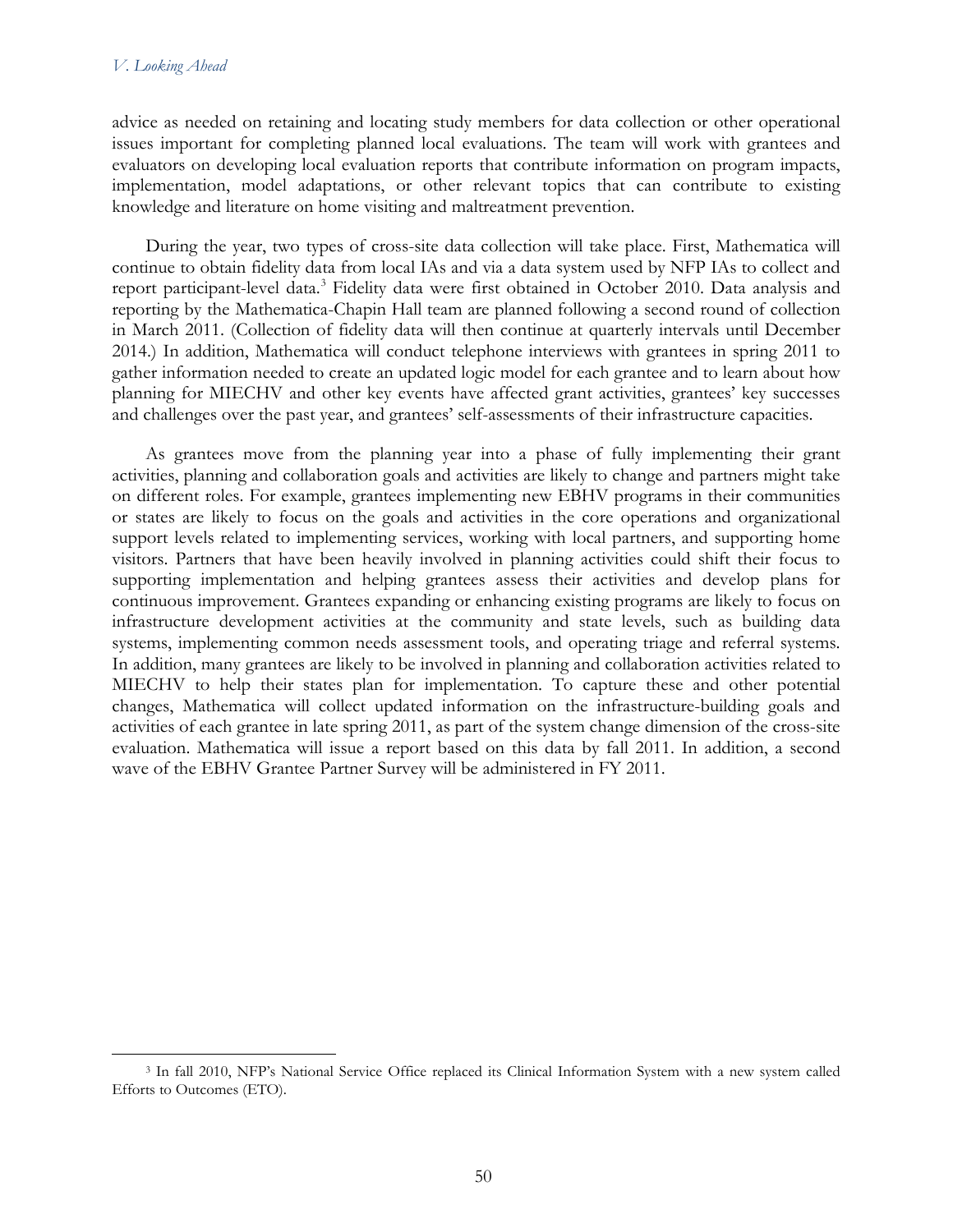# **REFERENCES**

- Barrett, Kirsten, Heather Zaveri, and Debra A. Strong. "Fidelity Data Collection Manual for the Evidence-Based Home Visiting to Prevent Child Maltreatment Cross-Site Evaluation." Princeton, NJ: Mathematica Policy Research, February 2010.
- Bilukha, Oleg, Robert A. Hahn, Alex Crosby, Mindy T. Fullilove, Akiva Liberman, Eve Moscicki, Susan Snyder, Farris Tuma, Phaedra Corso, Amanda Schofield, and Peter A. Briss. "The Effectiveness of Early Childhood Home Visitation in Preventing Violence: A Systematic Review." *American Journal of Preventive Medicine,* vol. 28, 2005, pp. 11–39.
- Child Welfare Information Gateway. "Federal Funds Dedicated to Child Abuse Prevention." Retrieved from http://www.childwelfare.gov/preventing/developing/federal funds.cfm on March 14, 2011.
- Chinman, Matthew, Pamela Imm, and Abraham Wandersman. "Getting to Outcomes: Promoting Accountability Through Methods and Tools for Planning, Implementation, and Evaluation." Technical report. Santa Monica, CA: RAND Corporation, 2004.
- Chrislip, David D., and Carl E. Larson. *Collaborative Leadership: How Citizens and Civic Leaders Can Make a Difference. First Edition.* San Francisco: Jossey-Bass, 1994.
- Coffee-Borden, Brandon, and Diane Paulsell. "Recruiting and Training Home Visitors for Evidence-Based Home Visiting (EBHV): Experiences of the EBHV Grantees." Princeton, NJ: Mathematica Policy Research, October 2010a.
- Coffee-Borden, Brandon, and Diane Paulsell. "Supporting Home Visitors in Evidence-Based Programs: Experiences of EBHV Grantees." Princeton, NJ: Mathematica Policy Research, December 2010b.
- Daro, Deborah. "Replicating Evidence-Based Home Visiting Models: A Framework for Assessing Fidelity." Princeton, NJ: Mathematica Policy Research, December 2010.
- Daro, Deborah. "Home Visitation: Assessing Progress, Managing Expectations." Chicago: University of Chicago, Chapin Hall Center for Children, 2006.
- Durlak, Joseph, and Emily DuPre. "Implementation Matters: A Review of Research on the Influence of Implementation on Program Outcomes and the Factors Affecting Implementation." *American Journal of Community Psychology,* vol. 41, 2008, pp. 327–350.
- First 5 California [website]. [http://www.ccfc.ca.gov.](http://www.ccfc.ca.gov./) Accessed on July 15, 2010.
- Fixsen, Dean L., Sandra F. Naoom, Karen A. Blase, Robert M. Friedman, and Frances Wallace. "Implementation Research: A Synthesis of the Literature." Tampa, FL: University of South Florida, Louis de la Parte Florida Mental Health Institute, National Implementation Research Network, 2005.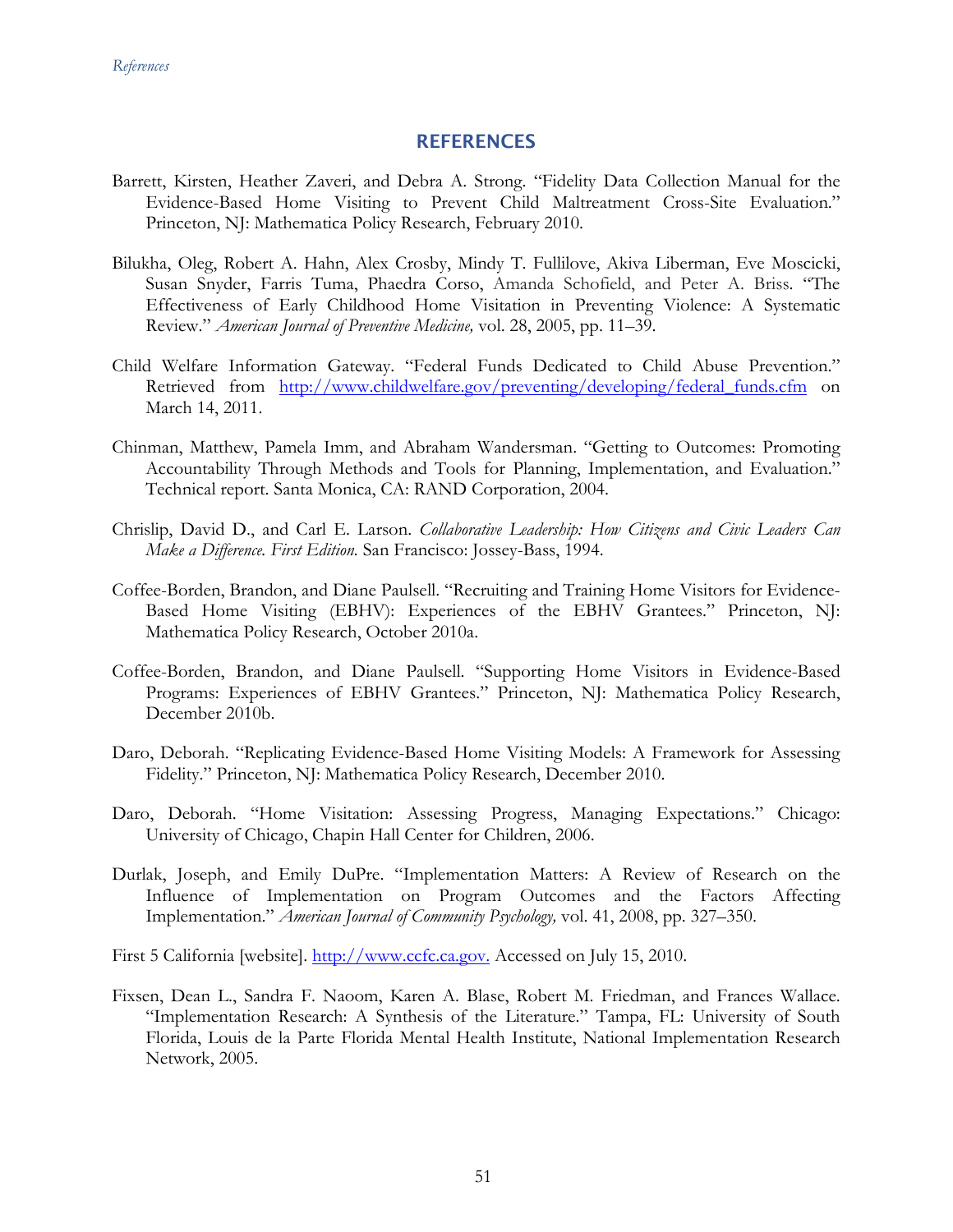- Foster-Fishman, Pennie G., Branda Nowell, and Huilan Yang. "Putting the System Back into Systems Change: A Framework for Understanding and Changing Organizational and Community Systems." *American Journal of Community Psychology,* vol. 39, nos. 3–4, 2007, pp. 197– 215.
- Georgia State University, National SafeCare® Training and Research Center. "The SafeCare® Model." Atlanta, GA: GSU, 2009. Retrieved from<http://chhs.gsu.edu/safecare/model.asp> on July 15, 2010.
- Gomby, Deanna. "Home Visitation in 2005: Outcomes for Children and Parents." Invest in Kids working paper no. 7. Washington, DC: Committee for Economic Development, Invest in Kids Working Group, July 2005.
- Hargreaves, Margaret, and Diane Paulsell. "Cross-Site Evaluation of the Supporting Evidence-Based Home Visiting Grantee Cluster: Theoretical Framework and Supporting Literature for the System Domain Evaluation Design." Princeton, NJ: Mathematica Policy Research, 2009.

Healthy Families America. [website.] [www.healthyfamiliesamerica.org.](http://www.healthyfamiliesamerica.org./) Accessed on July 15, 2010.

- Hoag, Sheila and Beth Stevens. ["Outliving Grant Funding: A Review of State CKF Projects and](http://www.mathematica-mpr.com/publications/redirect_PubsDB.asp?strSite=http://www.rwjf.org/files/research/3688.pdf)  [Coalitions and the Roles of Funding and In-Kind Support in Their Survival."](http://www.mathematica-mpr.com/publications/redirect_PubsDB.asp?strSite=http://www.rwjf.org/files/research/3688.pdf) Princeton, NJ: Robert Wood Johnson Foundation, November 2008.
- Johnson, Kay. "State-Based Home Visiting: Strengthening Programs Through State Leadership." New York: Columbia University, Mailman School of Public Health, National Center for Children in Poverty, 2009.
- Koball, Heather, Kim Boller, Deborah Daro, Heather Zaveri, Jean Knab, Diane Paulsell, Meg Hargreaves, Debra Strong, and Patricia Del Grosso. "Design for the National Cross-Site Evaluation of Evidence-Based Home Visiting Programs." Washington, DC: U.S. Department of Health and Human Services, Administration for Children and Families, Children's Bureau, October 2009.
- Korfmacher, Jon, Beth Green, Fredi Staerkel, Carla Peterson, Gina Cook, Lori Roggman, Richard A. Faldowski, and Rachel Schiffman. "Parent Involvement in Early Childhood Home Visiting." *Child Youth Care Forum,* vol. 37, 2008, pp. 171–196.
- National Governors Association and the National Association of State Budget Officers. "The Fiscal Survey of the States." Washington, DC: National Association of State Budget Officers, June 2009.
- National Implementation Research Network. "Implementing Evidence-Based Practices: Experiences of the 2007 and 2008 Science and Service Award Recipients." Tampa, FL: University of South Florida, Louis de la Parte Florida Mental Health Institute, February 2009.
- Nurse-Family Partnership. [website.] 2009. [www.nursefamilypartnership.org.](http://www.nursefamilypartnership.org/) Accessed on July 15, 2010.
- O'Brien, Ruth. "Translating a Research Intervention into Community Practice: The Nurse-Family Partnership." *Journal of Primary Prevention*, vol. 26, no. 3, 2005, pp. 241–257.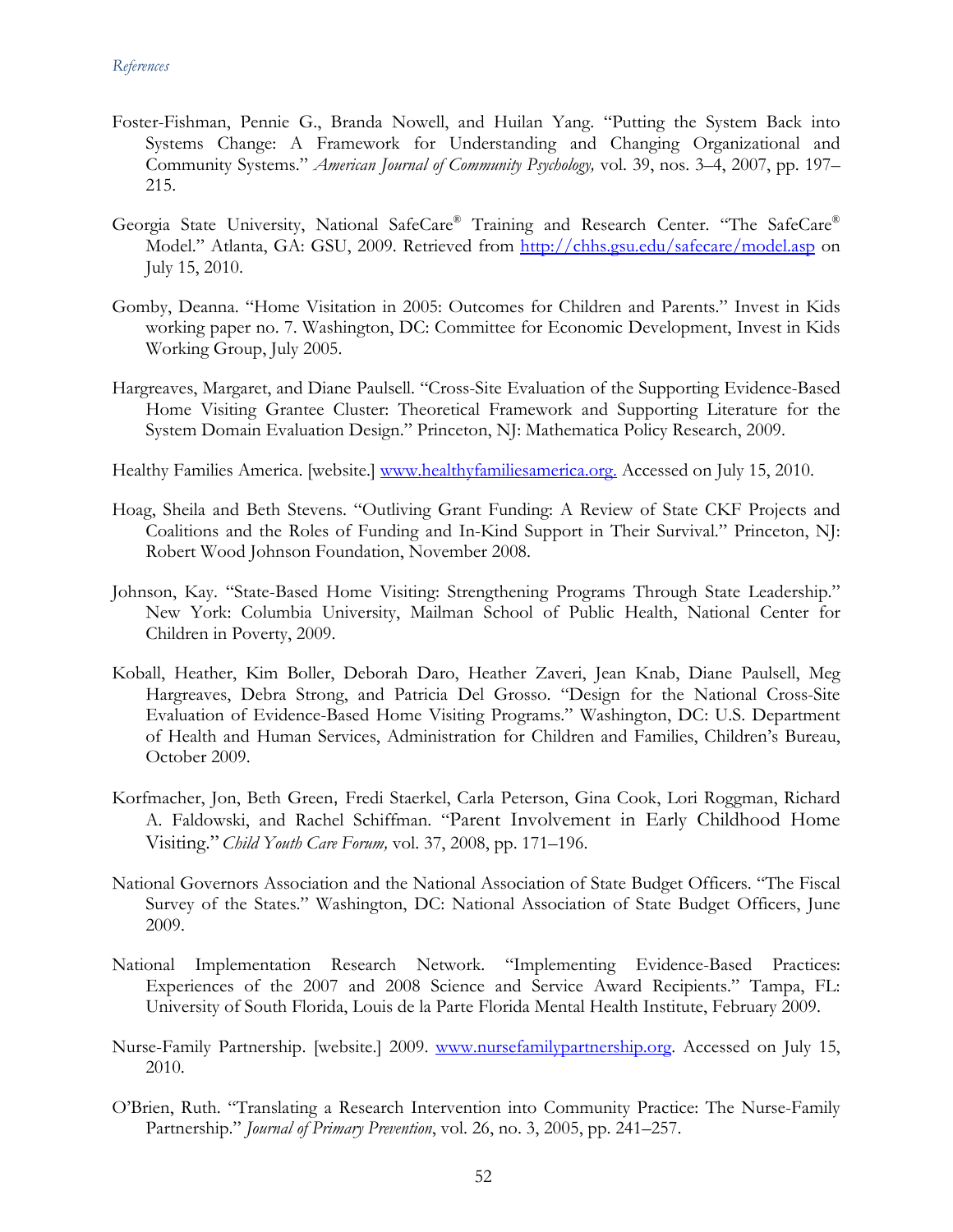- Olds, D.L., J. Robinson, L. Pettitt, D.W. Luckey, J. Holmberg, R.K. Ng, K. Isacks, K. Sheff, and C.R. Henderson, Jr. "Effects of Home Visits by Paraprofessionals and by Nurses: Age 4 Follow-Up Results of a Randomized Trial." *Pediatrics,* vol. 114, no. 6, 2004, pp. 1560–1568.
- Olds, David, Peggy Hill, Ruth O'Brien, David Racine, and Pat Moritz. "Taking Preventive Intervention to Scale: The Nurse-Family Partnership." *Cognitive and Behavioral Sciences,* vol. 10, 2003, pp. 278–290.
- Olds, David, Harriet Kitzman, Carole Hanks, Robert Cole, Elizabeth Anson, Kimberly Sidora-Arcoleo, Dennis W. Luckey, Charles R. Henderson, Jr., John Holmberg, Robin A. Tutt, Amanda J. Stevenson, and Jessica Bondy. "Effects of Nurse Home Visiting on Maternal and Child Functioning: Age 9 Follow-Up of A Randomized Trial." *Pediatrics,* vol. 120, 2007, pp. e832–e845.
- Parents as Teachers. "Parents as Teachers National Center." St. Louis, MO: Parents as Teachers, 2005. Retrieved from [www.parentsasteachers.org/](http://www.parentsasteachers.org/) on July 15, 2010.
- Patton, Michael Quinn. *Qualitative Research and Evaluation Methods: Third Edition.* Thousand Oaks, CA: Sage Publications, 2002.
- Paulsell, Diane, and Brandon Coffee-Borden. "Assessing the Need for Evidence-Based Home Visiting: The Experiences of EBHV Grantees." Princeton, NJ: Mathematica Policy Research, July 2010.
- Prinz, Ronald J., Matthew R. Sanders, Cheri J. Shapiro, Daniel J. Whitaker, and John R. Lutzker. "Population-Based Prevention of Child Maltreatment: The U.S. Triple P System Population Trial." *Prevention Science,* vol. 10, 2009, pp. 1–12.
- Ritchie, Jane, and Liz Spencer. "Qualitative Data Analysis for Applied Policy Research." In *The Qualitative Researcher's Companion,* edited by A. Michael Huberman and Matthew B. Miles. Thousand Oaks, CA: Sage Publications, 2002.
- Schreier, Mary Ann. "Is Sustainability Possible? A Review and Commentary on Empirical Studies of Program Sustainability." *American Journal of Evaluation,* vol. 26, 2005, pp. 320–347.
- Scientific Software Development. "Atlas.ti: Visual Qualitative Data Analysis Management Model Building in Education Research and Business." Berlin, Germany: SSD, 1997.
- Stevens, Beth, and Sheila Hoag. "Outliving Grant Funding: A Review of State CKF Projects and Coalitions and the Roles of Funding and In-Kind Support in Their Survival." Document no. PP08-115. Princeton, NJ: Robert Wood Johnson Foundation, November 2008.
- Sweet, M., and M. Appelbaum. "Is Home Visiting an Effective Strategy? A Meta-Analytic Review of Home Visiting Programs for Families with Young Children." *Child Development,* vol. 75, 2004, pp. 1435–1456.
- Triple P Positive Parenting Program. "Triple P America." Retrieved from [www.triplep](http://www.triplep-america.com/)[america.com/](http://www.triplep-america.com/) on July 15, 2010.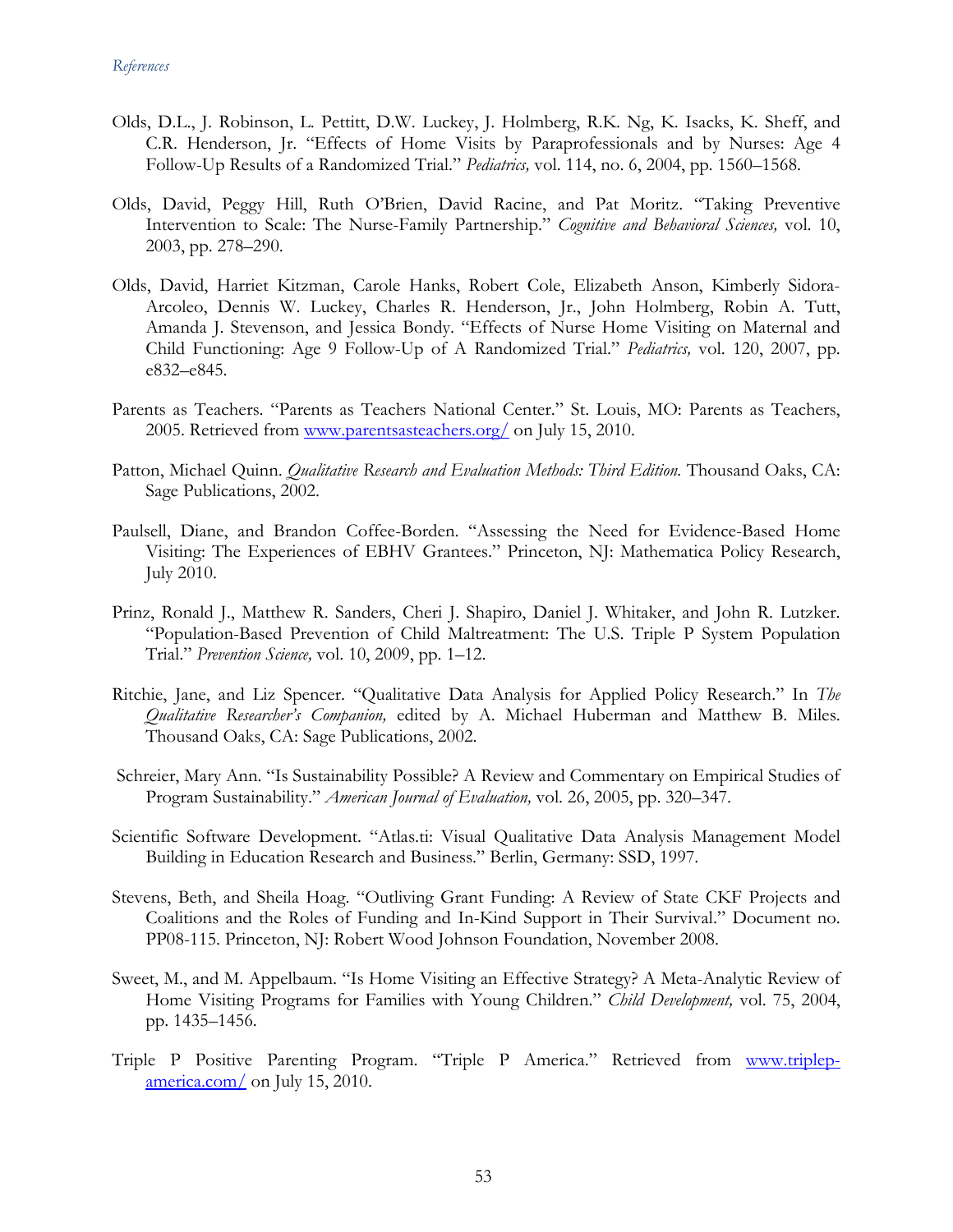- Wandersman, A., E. Clary, J. Forbush, S. Weinburger, S. Coyne, and J. Duffy. "Community Organizing and Advocacy: Increasing the Quality and Quantity of Mentoring Programs." *Journal of Community Psychology,* vol. 34, 2006, pp. 781–799.
- Wolfe, David A. "Services and Programs Proven to Be Effective to Prevent Child Maltreatment and Its Impact on the Social and Emotional Development of Young Children (0-5)." In *Encyclopedia on Early Childhood Development,* edited by Richard E. Tremblay, Ronald G. Barr, and Ray DeV. Peters. Montreal, Quebec: Centre of Excellence for Early Childhood Development, 2004.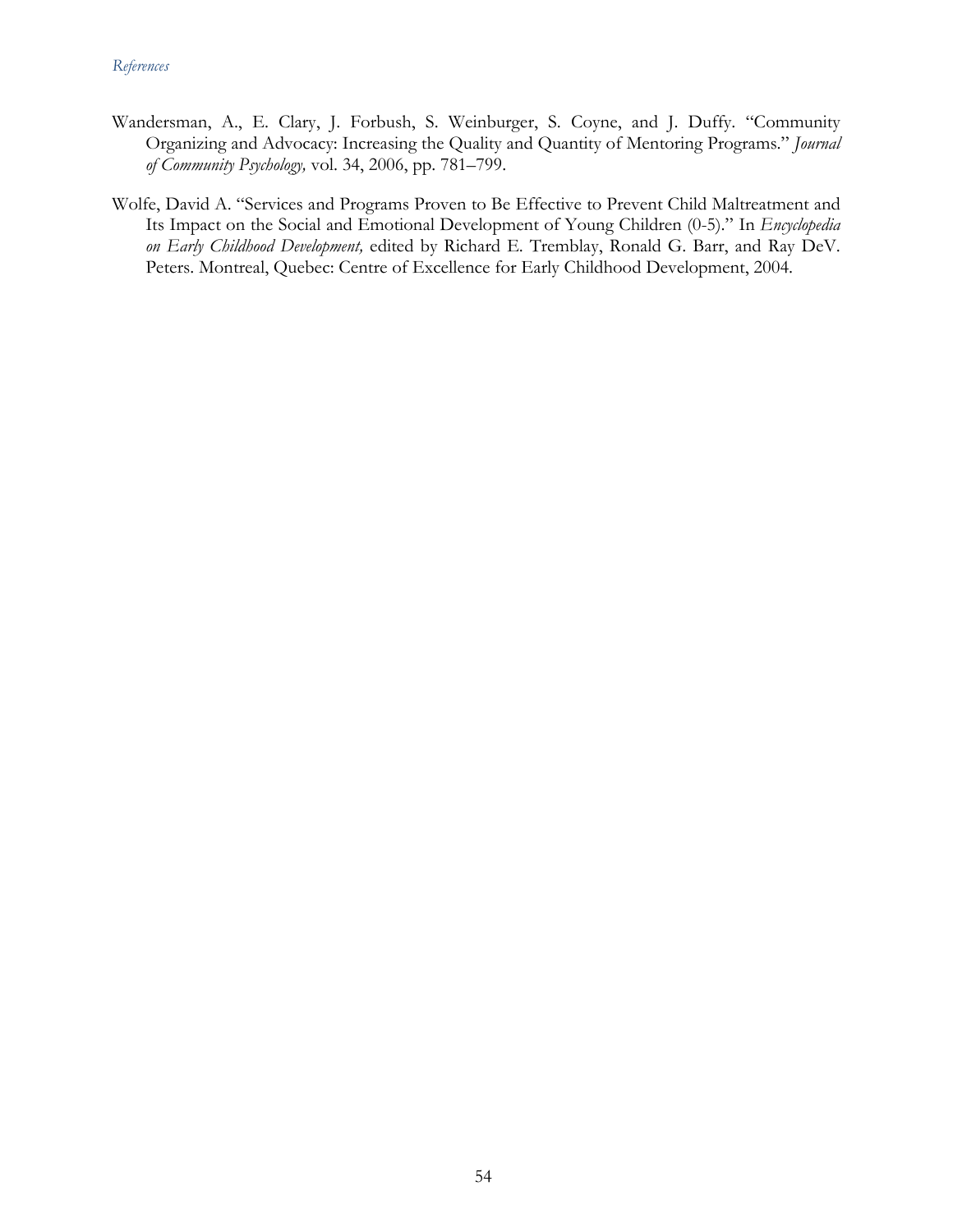## APPENDIX A

## FEDERAL GRANT ANNOUNCEMENT CRITERIA FOR SELECTION OF HOME VISITING MODELS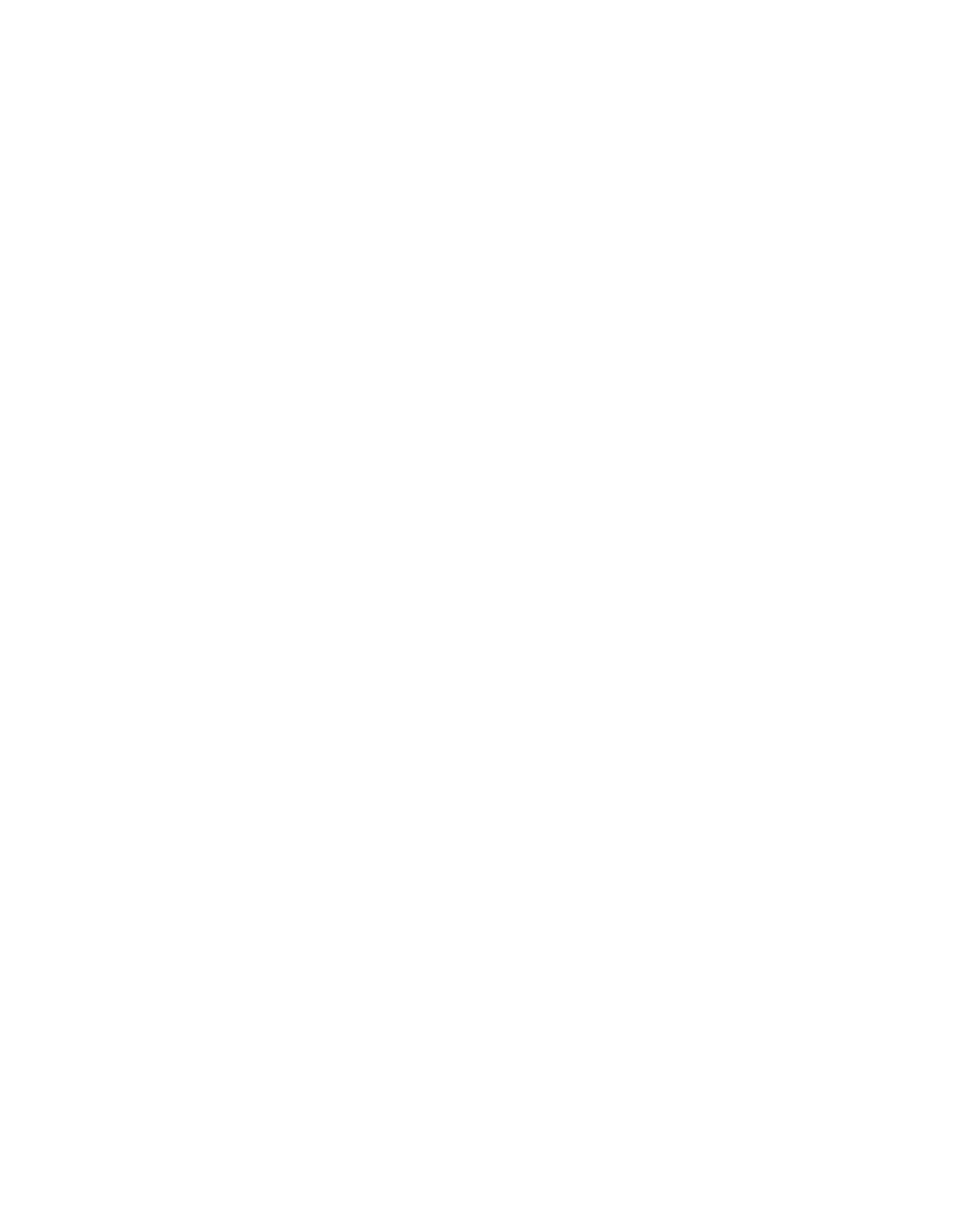#### *Appendix A*

The summer 2008 federal grant announcement for EBHV required applicants to select home visiting program models that met specified criteria. These criteria were

- No clinical or empirical evidence has been found suggesting the practice constitutes a risk of harm to families receiving services.
- An articulated theory of change is documented through a logic model or conceptual framework, and a manual or training program describes how to implement the model.
- At least two randomized control trials, or comparable methodology, have been conducted and found the practice to be superior to a comparison practice with published results in the peer-reviewed literature.
- The program model has been tested and replicated in multiple sites and settings.
- The program model must have demonstrated sustained effects, lasting at least one year beyond program end.
- Outcome measures used in studies are reliable and valid and administered consistently across subjects.
- The overall weight of evidence must support the program's efficacy.
- Program models must be working to build stronger evidence through ongoing evaluation and quality improvement.

During the grant review process, an independent panel of peer reviewers evaluated applications based on the criteria listed in the announcement to determine if the program model(s) proposed by the applicant met standards. The funded applications included six different models grantees planned to implement: Family Connections; Healthy Families America; Nurse-Family Partnership; Parents as Teachers; SafeCare; and Triple P.<sup>[1](#page-76-0),[2](#page-76-1)</sup> The grantee-selected models have established performance standards that not only address issues such as service dosage and duration, but also provide guidelines on who can best serve as a home visitor, the initial and ongoing training levels for home visitors and supervisors, supervisory standards, and core characteristics of a high quality participantprovider relationship. The models also specify requirements an applicant organization must meet with respect to its management capacity and financial stability.

<span id="page-76-0"></span><sup>&</sup>lt;sup>1</sup> The only grantee that planned to implement Family Connections decided to focus on supporting one instead of two home visiting programs. Family Connections is no longer being implemented as part of the EBHV initiative and thus is not discussed in this report.

<span id="page-76-1"></span><sup>2</sup> Triple P is not by definition a home visiting program. It is a practice reform designed to alter the manner in which all providers working with families approach their program participants regarding child management and parentchild interactions. Triple P is based on a multifaceted program model that includes five levels of increasingly intensive and targeted services that can be delivered in different formats (Prinz et al. 2009). The EBHV grantee implementing Triple P is using home visitors to provide the most intensive services (levels 4 and 5) in the Triple P model.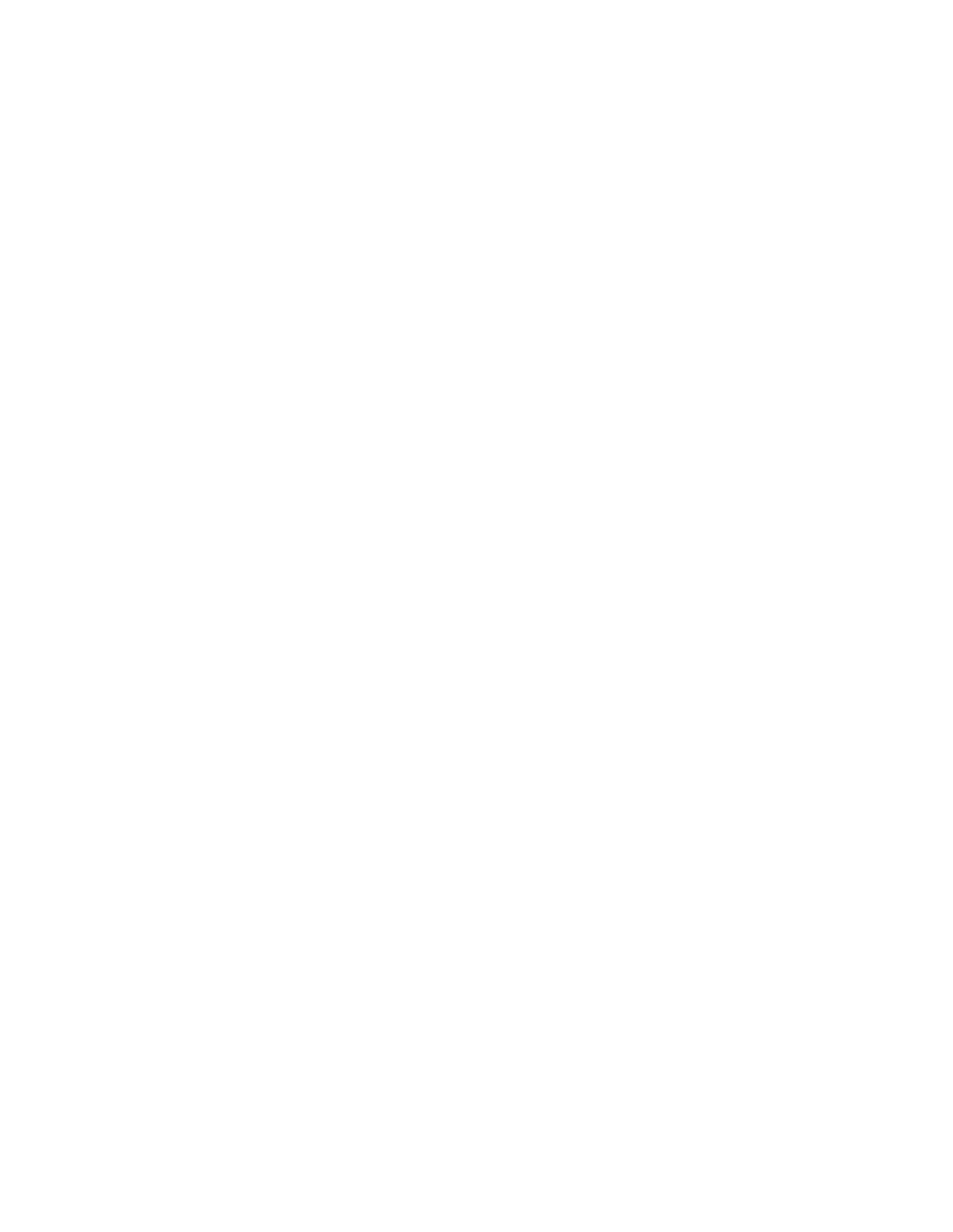APPENDIX B

TECHNICAL APPENDIX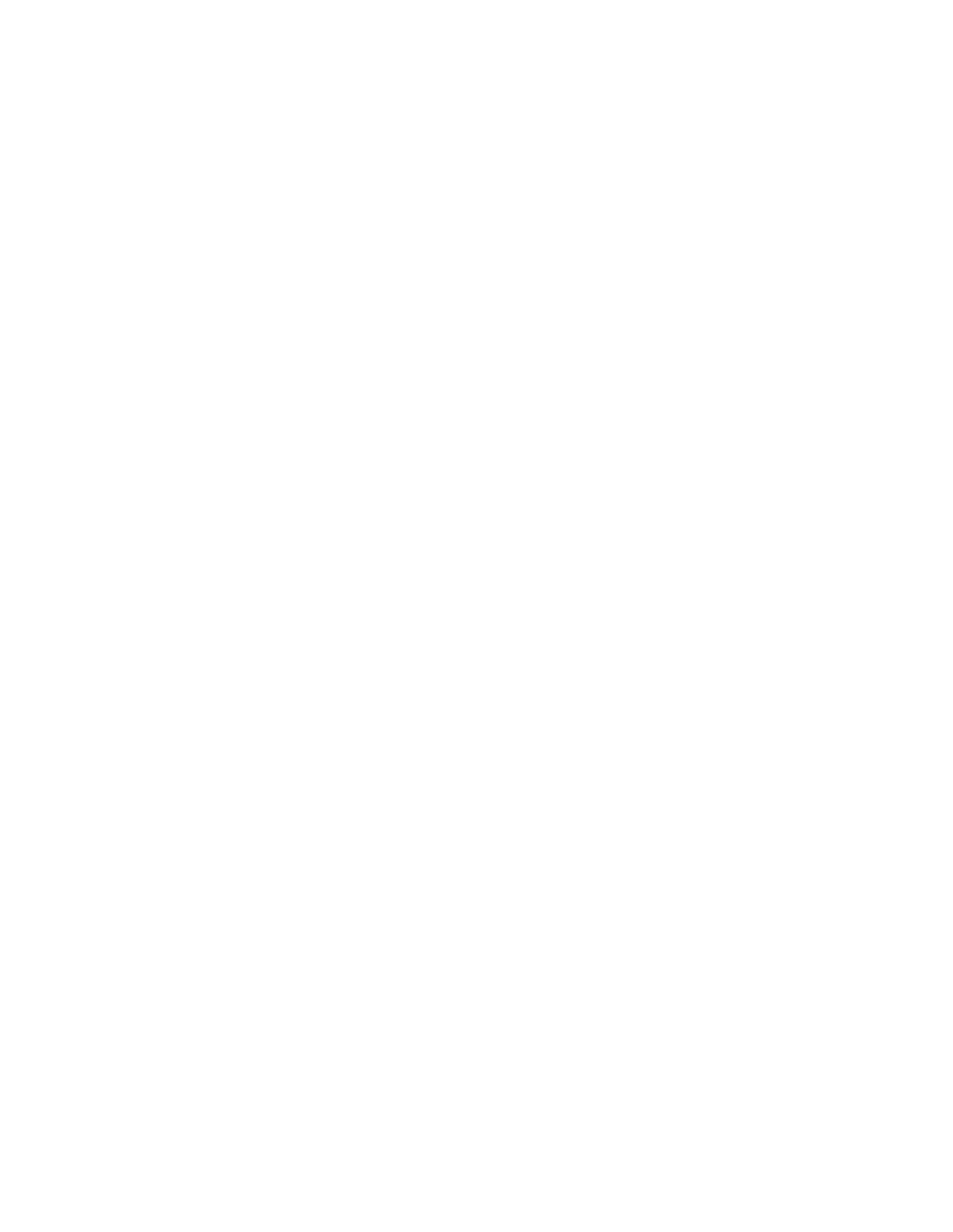As discussed in Chapter I, Mathematica used three primary data sources for this report: (1) site visits, (2) telephone interviews, and (3) a partner survey. In the remainder of this section, we provide information about our data collection activities and analysis of these data sources.

#### **Site Visits and Telephone Interviews**

The cross-site evaluation team worked with the Administration for Children and Families (ACF) to identify which grantees would participate in site visits and which would be invited to participate in brief telephone interviews. Selection was driven by whether grantees were in a position to contribute to addressing the revised cross-site research questions that would benefit from indepth data collection and analysis.

**Site Visits.** Teams of two Mathematica staff conducted site visits to each of 10 selected EBHV grantees during April and May 2010. Visitors included the Mathematica researcher who served as the grantee liaison and a second visitor (either another researcher, a research assistant, or a research analyst). The purpose of the site visits was to gather detailed information from the grantees about the research questions related to state context, infrastructure development, and implementation of services (described in Chapter I). Site visit participants included grantee staff; partners contributing to infrastructure development; and managers, supervisors, and home visitors from agencies providing services to families. Table B.1 displays the overall number of site visit participants. The topics discussed during each interview are included in Table B.2.

**Telephone Interviews.** For each grantee not visited, the Mathematica grantee liaison conducted a telephone interview with grantee lead staff. The interview's purpose was to gather updated information for the process study and systems analysis from each grantee, though the level of detail from telephone interviews was less than grantees participating in site visits. The number of staff participating in a telephone interview ranged from one to five. Each telephone interview lasted between 60 and 90 minutes.

**Analysis Approach.** Qualitative analysis of the site visit and telephone interview data was an iterative process using thematic analysis and triangulation of data sources (Patton 2002; Ritchie and Spencer 2002). First, we developed a coding scheme for the study, organized according to key research questions. Within each question, we defined codes for key themes and subtopics we expected to cover in the interviews. Then, we wrote up the interview and focus group notes. To facilitate consistent note writing and ensure that the site visitors' information would be comparable, prior to the visits we developed write-up templates tailored for each interview type. Because of the large number of interviews and focus groups conducted, we used a qualitative analysis software package, Atlas.ti (Scientific Software Development 1997), to facilitate organizing and synthesizing the qualitative data. Using the software, we coded the notes and retrieved data from all respondents that were linked to our research questions. We retrieved data on particular questions across all participants, from individual participants, and for different categories of participants (such as grantee staff, partners, or home visitors). We also used the software to retrieve all the relevant data on specific topics and assess the consistency and quality of information across respondents. This process of triangulation facilitated confirmation of patterns or findings and identifying important discrepancies (Patton 2002). We triangulated at two levels: (1) among the multiple interview participants from a grantee and (2) among individual respondents participating in small-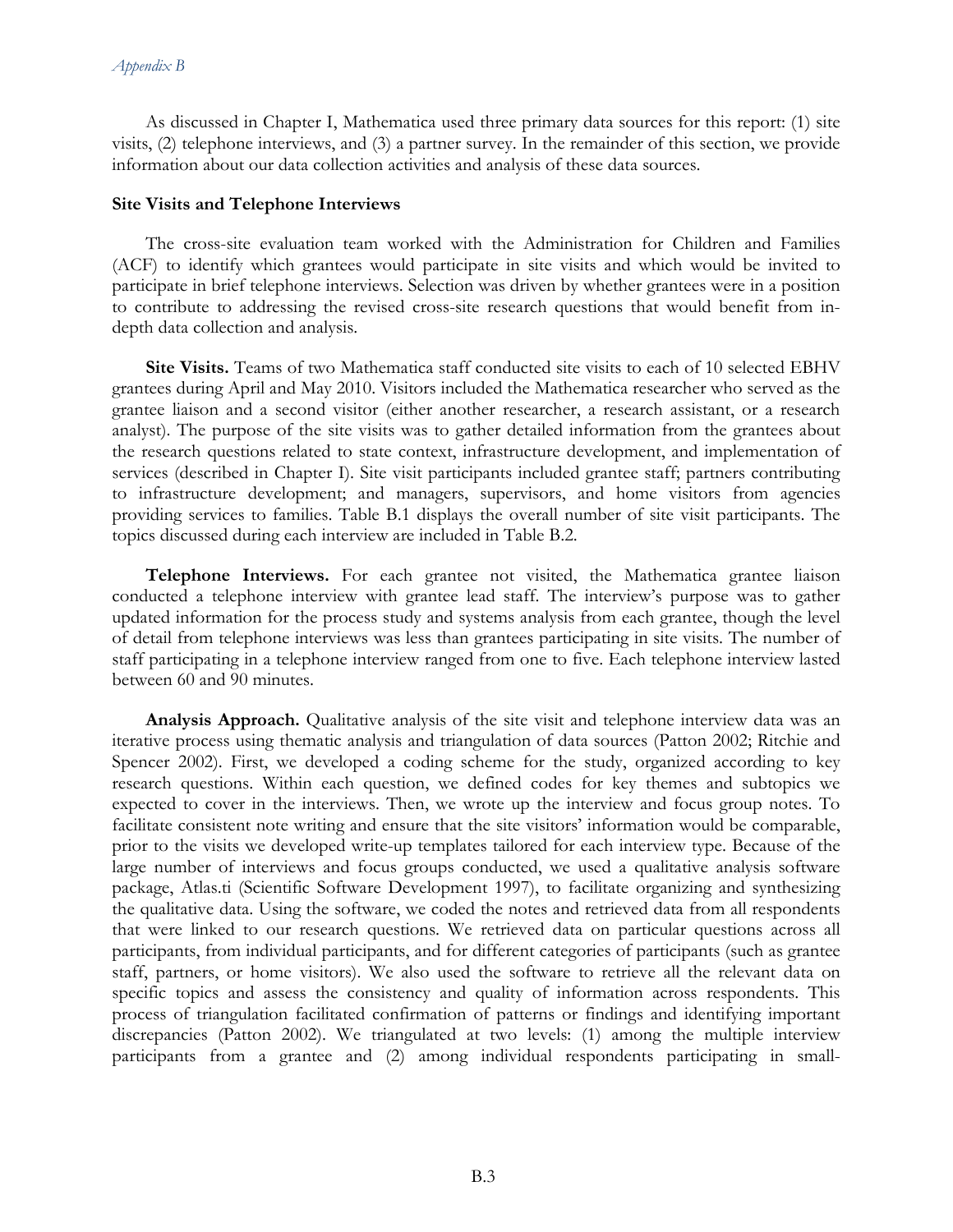#### Table B.1. Site Visit Participants, by Participant Type

|                                                                     | Number of Participants |
|---------------------------------------------------------------------|------------------------|
| Grantee Staff (90 minutes) <sup>a</sup>                             | 45                     |
| Partners Contributing to Infrastructure Development<br>(60 minutes) | 75                     |
| Implementing Agency Managers (75 minutes)                           | 25                     |
| Home Visitor Supervisors (60 minutes)                               | 8                      |
| Home Visitors (75 minutes)                                          | 21                     |
| <b>Total Participants</b>                                           | 174                    |

Source: Mathematica site visits, spring 2010.

a Some grantees chose to include additional participants in the interview with grantee staff, such as local evaluators.

#### Table B.2. Site Visit Interview Topics, by Participant Type

| <b>Interview Topics</b>                                                                                 | Grantee<br>Staff <sup>ª</sup> | Partners | ΙA<br>Managers | Supervisors | Home<br>Visitors |
|---------------------------------------------------------------------------------------------------------|-------------------------------|----------|----------------|-------------|------------------|
| <b>EBHV Initiative Characteristics</b>                                                                  |                               |          |                |             |                  |
| and Context                                                                                             |                               |          |                |             |                  |
| Grantee characteristics                                                                                 | X                             |          |                |             |                  |
| Context                                                                                                 | X                             | X        | Χ              |             |                  |
| <b>EBHV Initiative Planning</b>                                                                         | X                             | X        | X              |             |                  |
| Home Visiting Operations and                                                                            |                               |          |                |             |                  |
| Workforce Development                                                                                   |                               |          |                |             |                  |
| National model accreditation                                                                            | X                             |          | Χ              |             |                  |
| Staffing                                                                                                |                               |          | X              | X           |                  |
| Workforce training                                                                                      |                               |          | Χ              | Χ           | Χ                |
| Supervision                                                                                             |                               |          | X              | X           | X                |
| Staff turnover                                                                                          |                               |          | Χ              | Χ           | Χ                |
| Caseloads                                                                                               |                               |          | X              | X           | X                |
| Target population                                                                                       |                               |          | X              | X           | Χ                |
| Conducting home visits                                                                                  |                               |          |                |             | Χ                |
| Monitoring service delivery                                                                             | х                             |          | X              | X           | X                |
| Partnerships and Collaborations                                                                         | X                             | X        |                |             |                  |
| <b>Building Community and Political</b>                                                                 |                               |          |                |             |                  |
| Support                                                                                                 | X                             | Χ        |                |             |                  |
| Communication                                                                                           | Χ                             | X        |                |             |                  |
| <b>Evaluation Capacity</b>                                                                              | Χ                             | Χ        |                |             |                  |
| <b>Building Fiscal Capacity</b>                                                                         | X                             | X        |                |             |                  |
| Successes, Challenges, and                                                                              |                               |          |                |             |                  |
| Lessons Learned<br>$M = 11$ , $\ldots$ , $\pm 11$ , $\pm 1$ , $\pm 11$ , $\pm 11$ , $\pm 11$ , $\pm 11$ | Χ<br>0010                     | X        | х              | X           | X                |

Source: Mathematica site visits, spring 2010.

a Some grantees chose to include additional participants in the interview with grantee staff, such as local evaluators.

IA = implementing agency

group interviews. When responses conflicted, we verified the information, if possible (for example, if discrepancies existed among responses to a question about the date an agency began serving clients we verified the information with the grantee). If it was not possible to verify the information, we noted the discrepancy as a difference of opinion among respondents (for example, if partners disagreed about the frequency of communication we concluded that not all partners received and/or read ongoing communication from the grantee).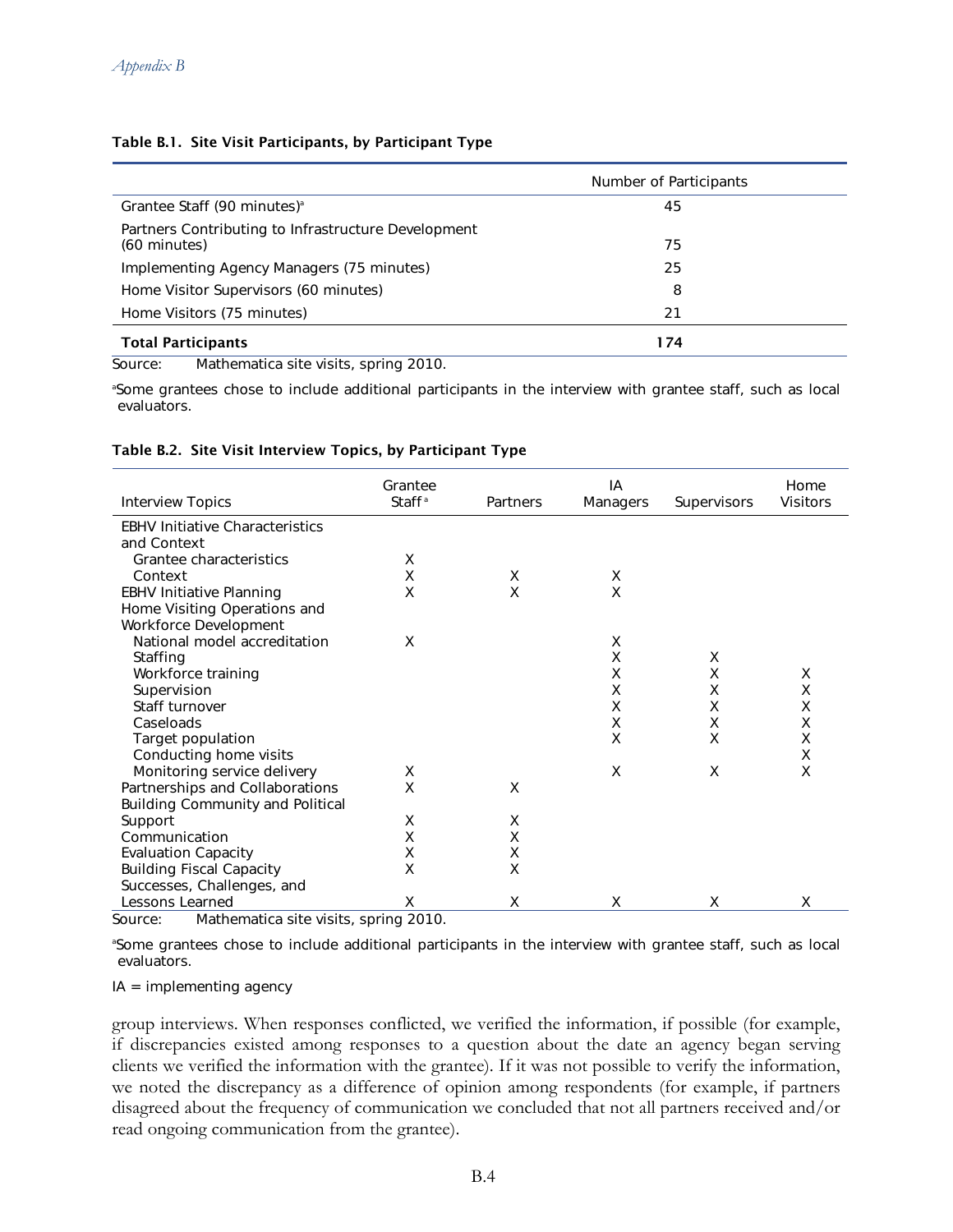#### **Partner Survey**

Communication and collaboration among partners involved in EBHV initiatives is central to developing infrastructure to support the adoption and implementation of home visiting programs to prevent child maltreatment and then sustaining these programs. Observing the broader system in which the infrastructure supports are developed and maintained and documenting the relationships among partners and how they change over time is important for understanding how the system works, the barriers to creating a system, and the patterns of communication.

To gather useful information about partnerships, communication, and collaboration, we attempted to collect data from up to 25 partners in each grantee's network using a web-based partner survey. We designed this first partner survey to observe the relationships among grantees' partners and through subsequent surveys we will be able to assess how partnerships develop and change over time. The survey documents how the home visiting system develops, the barriers to creating a system, and the patterns of communication and collaboration. We asked grantees to identify the most knowledgeable individual within each organization to serve as the potential respondent for that organization unit. When grantees identified multiple individuals representing distinct units within the same organizations as potential respondents, each unit or department within a larger organization served as a separate unit of analysis. On April 12, 2010, we sent all sample members (grantees and their identified partners) an invitation email to participate in the EBHV Partner Survey. This invitation email described the purpose of the survey, explained the selection of respondents, and stressed the confidential nature of the survey. The letter included was a hyperlink to the web survey, as well as contact information if questions or technical issues arose. At approximately 7- to 10-day intervals, we sent reminder emails to nonresponders and to those who began the survey but did not finish. Telephone reminders began on May 24, 2010. Data collection ended on June 4, 2010.

At the end of data collection, within-grantee response rates ranged from a low of 56 percent to a high of 93 percent (Table B.3). The overall response rate across all grantees was 80 percent.

For the purposes of this report, we used descriptive analyses to quantify survey responses across the 17 grantees. Descriptive statistics, including the frequencies of response categories endorsed by survey respondents were calculated based on all observed data. We did not include observations with missing response data on the questions of interest in any tables. In certain circumstances, we averaged response category frequencies within a grantee and then compared across grantees (that is, the unit of analysis was the 17 grantees).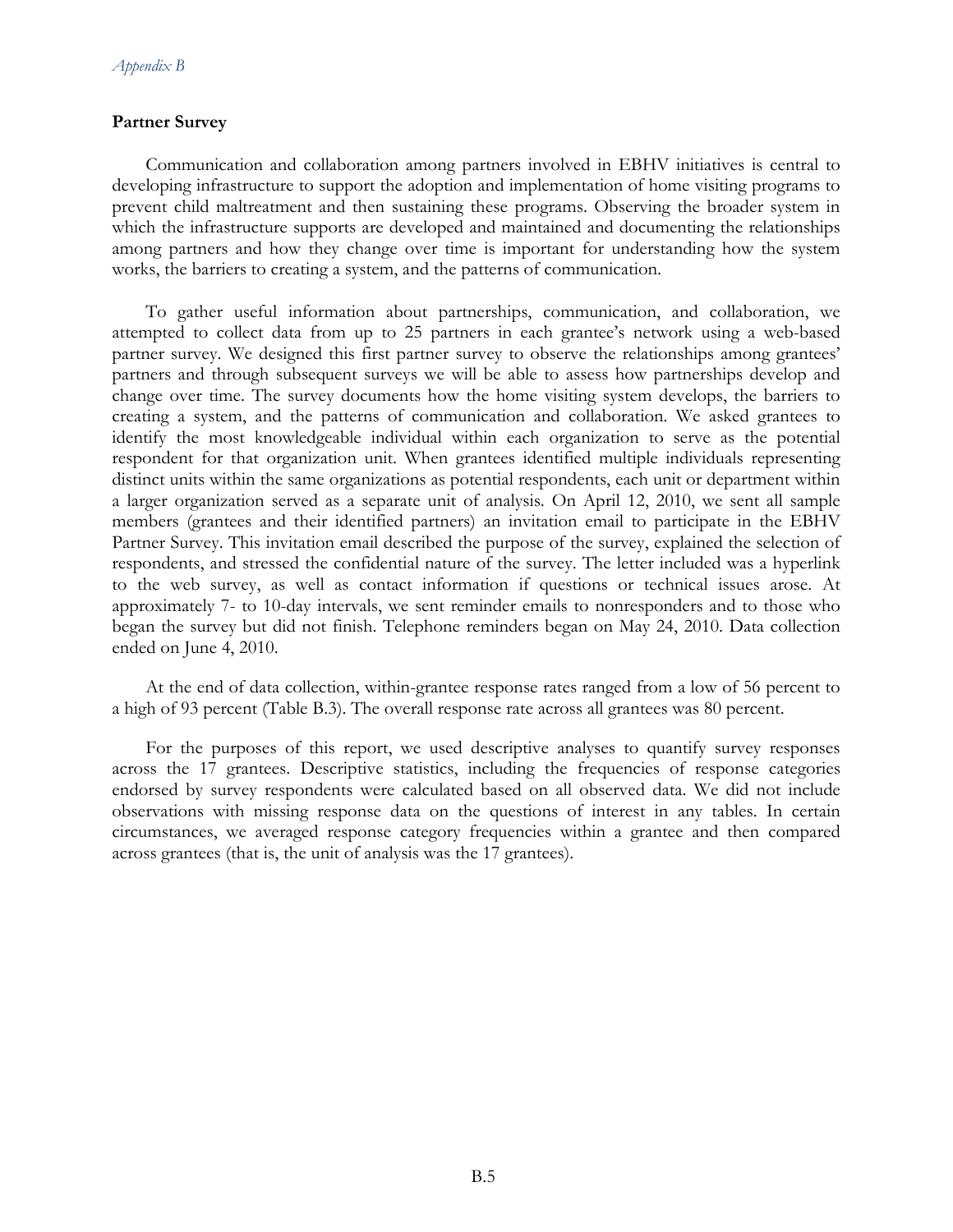|  |  | Table B.3. Response Rates, by Grantees and Overall |
|--|--|----------------------------------------------------|
|  |  |                                                    |

| Grantee                                                                  |                       | Completed      | Response<br>Rates |
|--------------------------------------------------------------------------|-----------------------|----------------|-------------------|
|                                                                          | <b>Total Partners</b> | Surveys        | (percentage)      |
| County of Solano Department of<br>Health and Social Services, California | 24                    | 19             | 79                |
| Rady Children's Hospital, San Diego,<br>California                       | 16                    | 11             | 69                |
| Colorado Judicial Department                                             | 16                    | 9              | 56                |
|                                                                          |                       |                |                   |
| Children & Families First, Delaware                                      | 22                    | 17             | 77                |
| Hawaii Department of Health                                              | 22                    | 19             | 86                |
| Illinois Department of Human Services                                    | 14                    | 12             | 86                |
| Minnesota Department of Health                                           | 14                    | 13             | 93                |
| New Jersey Department of Children<br>and Families                        | 25                    | 21             | 84                |
| Society for the Protection and Care of<br>Children, Rochester, New York  | 11                    | 10             | 91                |
| Mercy St. Vincent Medical Center,<br>Toledo, Ohio                        | 14                    | 11             | 79                |
| The University of Oklahoma Health<br><b>Sciences Center</b>              | 18                    | 16             | 89                |
| Rhode Island KIDS COUNT                                                  | 12                    | 10             | 83                |
| The Children's Trust Fund of South                                       |                       |                |                   |
| Carolina                                                                 | 21                    | 15             | 71                |
| Child & Family Tennessee                                                 | 10                    | $\overline{7}$ | 70                |
| Le Bonheur Community Health and                                          |                       |                |                   |
| Well-Being, Memphis, Tennessee                                           | 25                    | 21             | 84                |
| DePelchin Children's Center, Texas                                       | 15                    | 9              | 60                |
| Utah Department of Health                                                | 24                    | 22             | 92                |
| <b>TOTAL</b>                                                             | 303                   | 242            | 80                |

Source: Mathematica Partner Survey, spring 2010.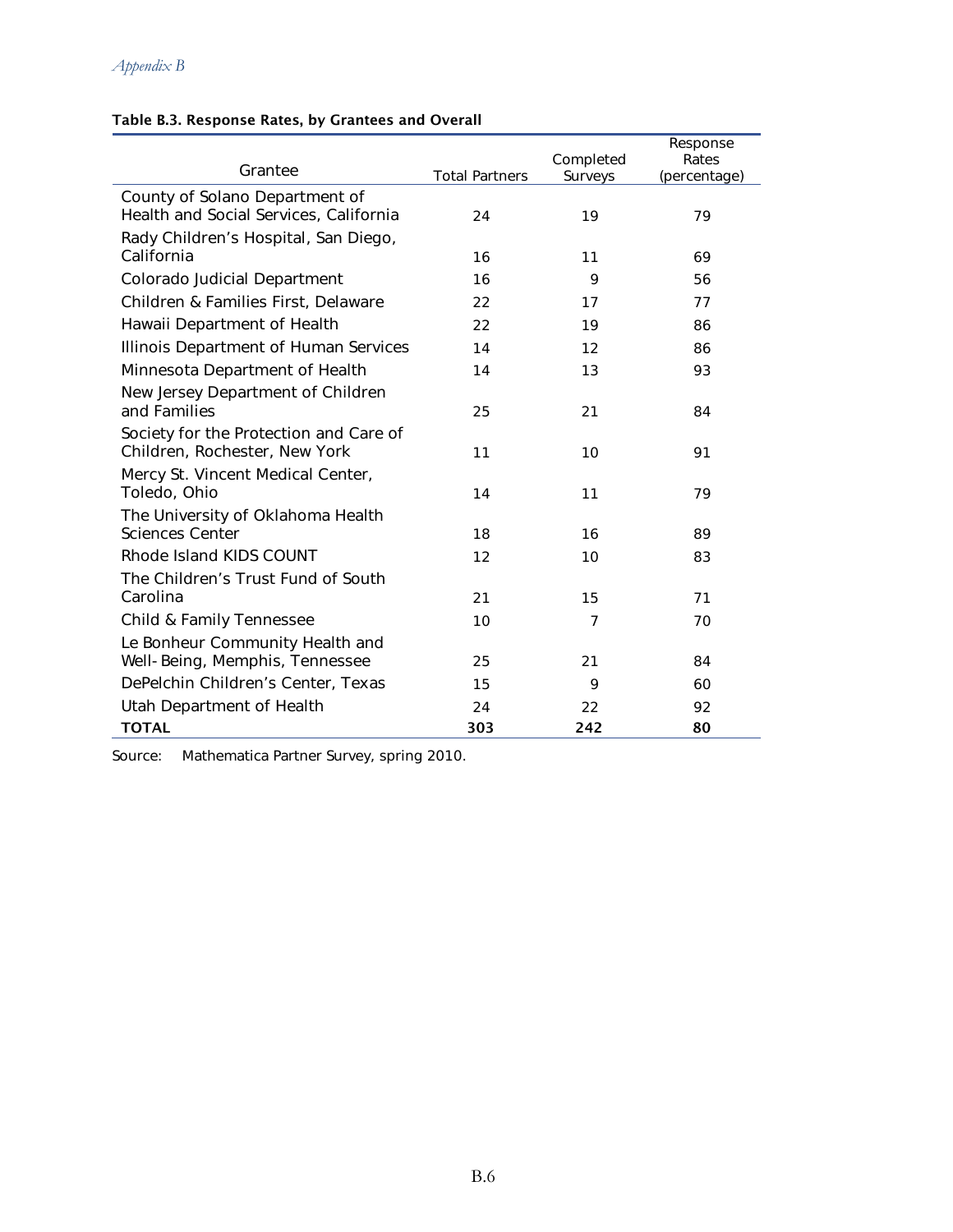# APPENDIX C

### CHARACTERISTICS OF THE GRANTEE- SELECTED HOME VISITING PROGRAM MODELS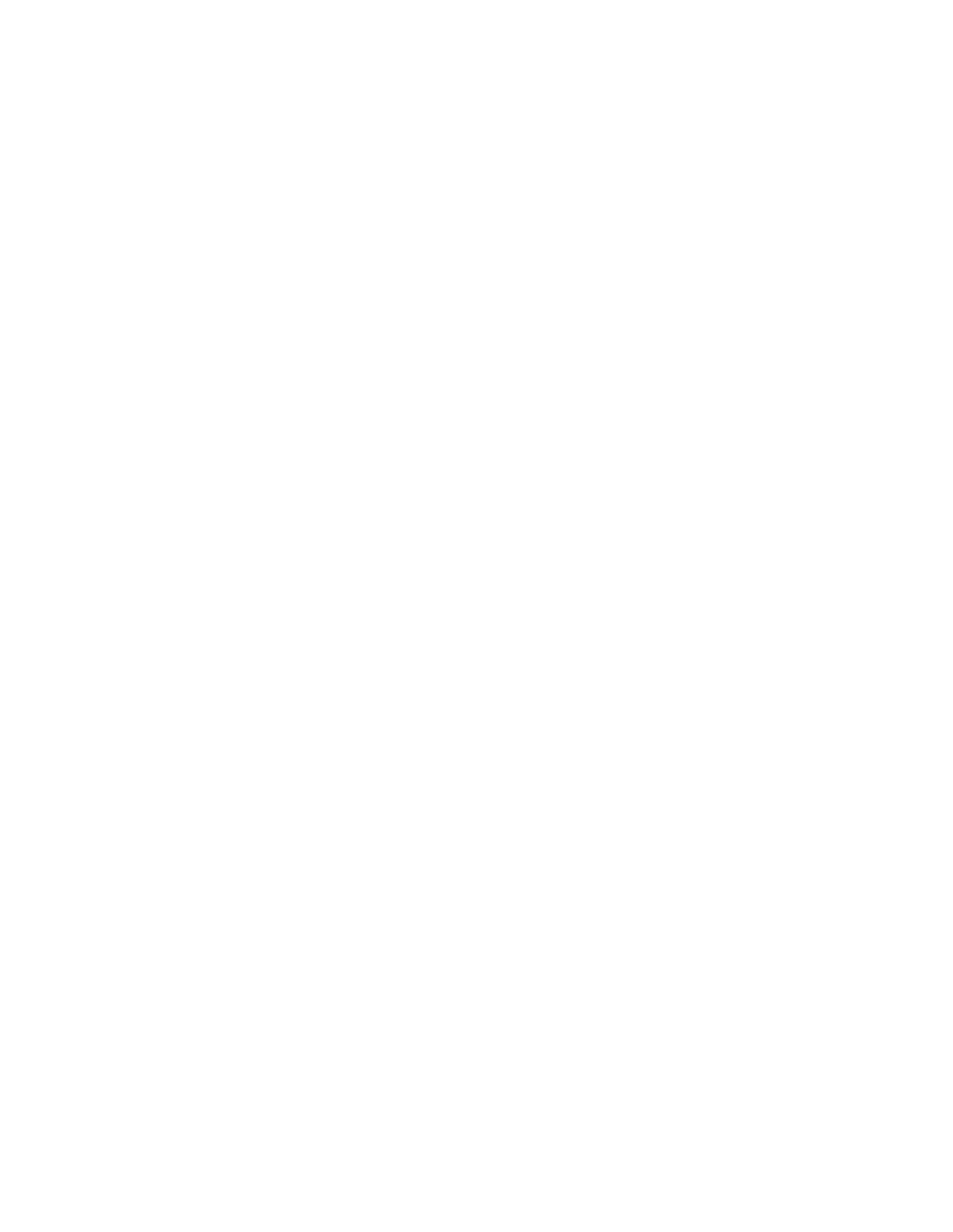| Model      | Requirements for Accreditation                                                                                                                                                                                                                                                                                                                     |
|------------|----------------------------------------------------------------------------------------------------------------------------------------------------------------------------------------------------------------------------------------------------------------------------------------------------------------------------------------------------|
| <b>HFA</b> | The accreditation process has three steps:<br>1. Site development of a self study based on the HFA best practice standards                                                                                                                                                                                                                         |
|            | 2. External review performed by a team of at least two HFA certified reviewers                                                                                                                                                                                                                                                                     |
|            | 3. Accreditation decision made by the HFA Accreditation Panel                                                                                                                                                                                                                                                                                      |
| <b>NFP</b> | The process for becoming an NFP implementing agency involves submitting an implementation<br>plan for review by NFP's national service office. In the implementation plan, agencies are asked<br>to:                                                                                                                                               |
|            | 1. Demonstrate a need for NFP services and document the presence of other home visiting<br>programs in the community.                                                                                                                                                                                                                              |
|            | 2. Provide the NFP national service office with the number of low-income first time births in<br>the catchment area per year                                                                                                                                                                                                                       |
|            | 3. Identify a plan for the sound financing of the program (three years demonstrated support<br>and first year in hand)                                                                                                                                                                                                                             |
|            | 4. Articulate their experience with innovative programs                                                                                                                                                                                                                                                                                            |
|            | 5. Demonstrate community support for NFP                                                                                                                                                                                                                                                                                                           |
|            | 6. Identify ability to coordinate with existing health and human service programs<br>7. Demonstrate the ability to establish effective referral procedures                                                                                                                                                                                         |
|            | 8. Outline a plan to recruit and retain qualified registered nurses                                                                                                                                                                                                                                                                                |
|            | Agencies are considered official NFP implementing agencies only after a formal contract has<br>been signed by local agency and the NFP national service office.                                                                                                                                                                                    |
| $PAT^a$    | To become a certified PAT program site, all applicants must complete four steps:                                                                                                                                                                                                                                                                   |
|            | 1. Submit a program plan to the national or state office that covers program design and<br>service, funding sources, service population, leadership, recruitment and retention, public<br>awareness efforts and evaluation                                                                                                                         |
|            | 2. Receive approval of the program plan                                                                                                                                                                                                                                                                                                            |
|            | 3. Register individuals for training                                                                                                                                                                                                                                                                                                               |
|            | 4. Attend and successfully complete the Born to Learn Institute training                                                                                                                                                                                                                                                                           |
| SafeCare   | The national office works with interested implementation sites to determine the fit between the<br>SafeCare model and the potential site and the readiness of a site to implement SafeCare. The<br>national office requires site to review readiness information and complete an application for<br>training. The office suggests that sites have: |
|            | 1. Identified the target population and referral sources                                                                                                                                                                                                                                                                                           |
|            | 2. Appropriate staffing                                                                                                                                                                                                                                                                                                                            |
|            | 3. A commitment of staff and management to SafeCare                                                                                                                                                                                                                                                                                                |
|            | 4. Infrastructure, support and materials needed to implement SafeCare with fidelity                                                                                                                                                                                                                                                                |
|            | Considered systemic level issues that can affect implementation<br>5.                                                                                                                                                                                                                                                                              |
| Triple P   | All professionals trained to deliver Triple P are required to become accredited. The<br>accreditation process, built into every Triple P professional training course, includes full<br>mastery of the model and demonstrated competencies assessed by the trainer.                                                                                |
| Sources:   | Georgia State University, National SafeCare® Training and Research Center 2009; Healthy<br>Families America [website] 2010; Nurse-Family Partnership [website] 2009; Parents as<br>Teachers 2005; Triple P Positive Parenting Program 2010. Information was reviewed by<br>program model purveyors for accuracy in September 2010.                 |

HFA = Healthy Families America; NFP = Nurse-Family Partnership; PAT = Parents as Teachers.

a Beginning January 1, 2011, all PAT affiliates must meet the 2011 Essential Requirements; existing affiliates will have until July 2014 to come into compliance with the essential requirements.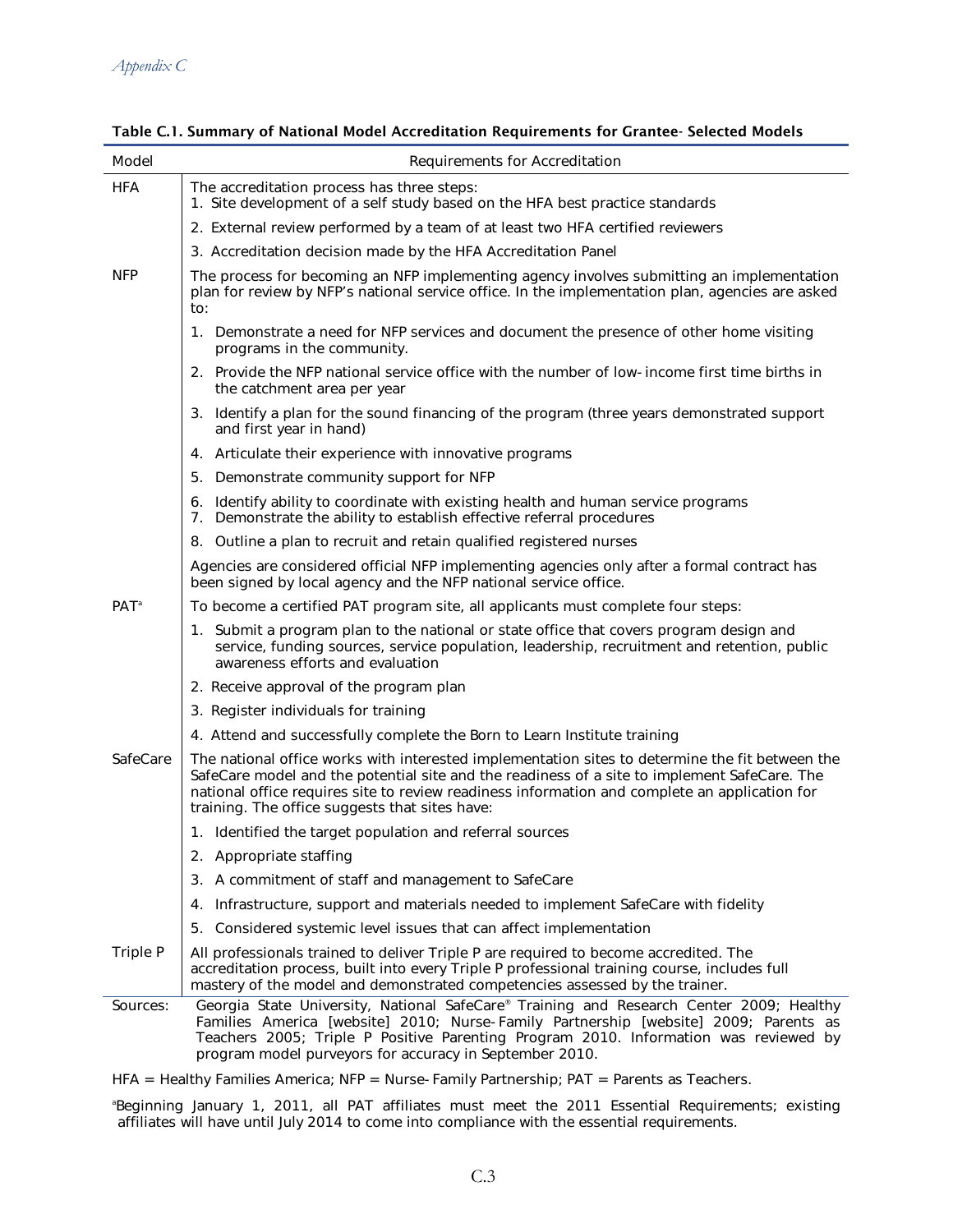| Model      | Education                                                                                                                                                                                                                                                                                                                          | Experience                                                                                                                                                                                                                                                                                                                                                           |
|------------|------------------------------------------------------------------------------------------------------------------------------------------------------------------------------------------------------------------------------------------------------------------------------------------------------------------------------------|----------------------------------------------------------------------------------------------------------------------------------------------------------------------------------------------------------------------------------------------------------------------------------------------------------------------------------------------------------------------|
| <b>HFA</b> | No requirements specified                                                                                                                                                                                                                                                                                                          | Experience in working with or providing services to<br>children and families; an ability to establish trusting<br>relationships; acceptance of individual differences;<br>experience and willingness to work with the culturally<br>diverse populations that are present among the<br>program's target population; and knowledge of infant<br>and child development. |
| <b>NFP</b> | Registered professional nurses with<br>a minimum of a Baccalaureate<br>degree in nursing                                                                                                                                                                                                                                           | Experience in community, maternal or child health,<br>mental/behavioral health                                                                                                                                                                                                                                                                                       |
| <b>PAT</b> | Recommend that parent educators<br>have at least a Bachelor's/4-year<br>degree in early childhood or a<br>related field; the minimum<br>education and experience level for<br>parent educators is a high school<br>diploma or GED                                                                                                  | For staff with the minimum education level, a minimum<br>of 2 years previous supervised work experience with<br>young children and/or parents. For other staff,<br>supervised experience working with young children<br>and/or parents is recommended.                                                                                                               |
| SafeCare   | No requirements specified                                                                                                                                                                                                                                                                                                          | No requirements specified but some experience in<br>human services with families at risk for maltreatment is<br>recommended.                                                                                                                                                                                                                                         |
| Triple P   | Professional practitioners with<br>post-secondary qualifications in<br>health, education, social services,<br>mental health, or a closely allied<br>field.                                                                                                                                                                         | Knowledge of child/ adolescent development and<br>parent-child interaction, plus experience working with<br>families                                                                                                                                                                                                                                                 |
| Sources:   | Georgia State University, National SafeCare® Training and Research Center 2009; Healthy<br>Families America [website] 2010; Nurse-Family Partnership [website] 2009; Parents as<br>Teachers 2005; Triple P Positive Parenting Program 2010. Information was reviewed by<br>program model purveyors for accuracy in September 2010. |                                                                                                                                                                                                                                                                                                                                                                      |

### Table C.2. Summary of Home Visitor Education and Experience Requirements for Grantee- Selected Models

HFA = Healthy Families America; NFP = Nurse-Family Partnership; PAT = Parents as Teachers.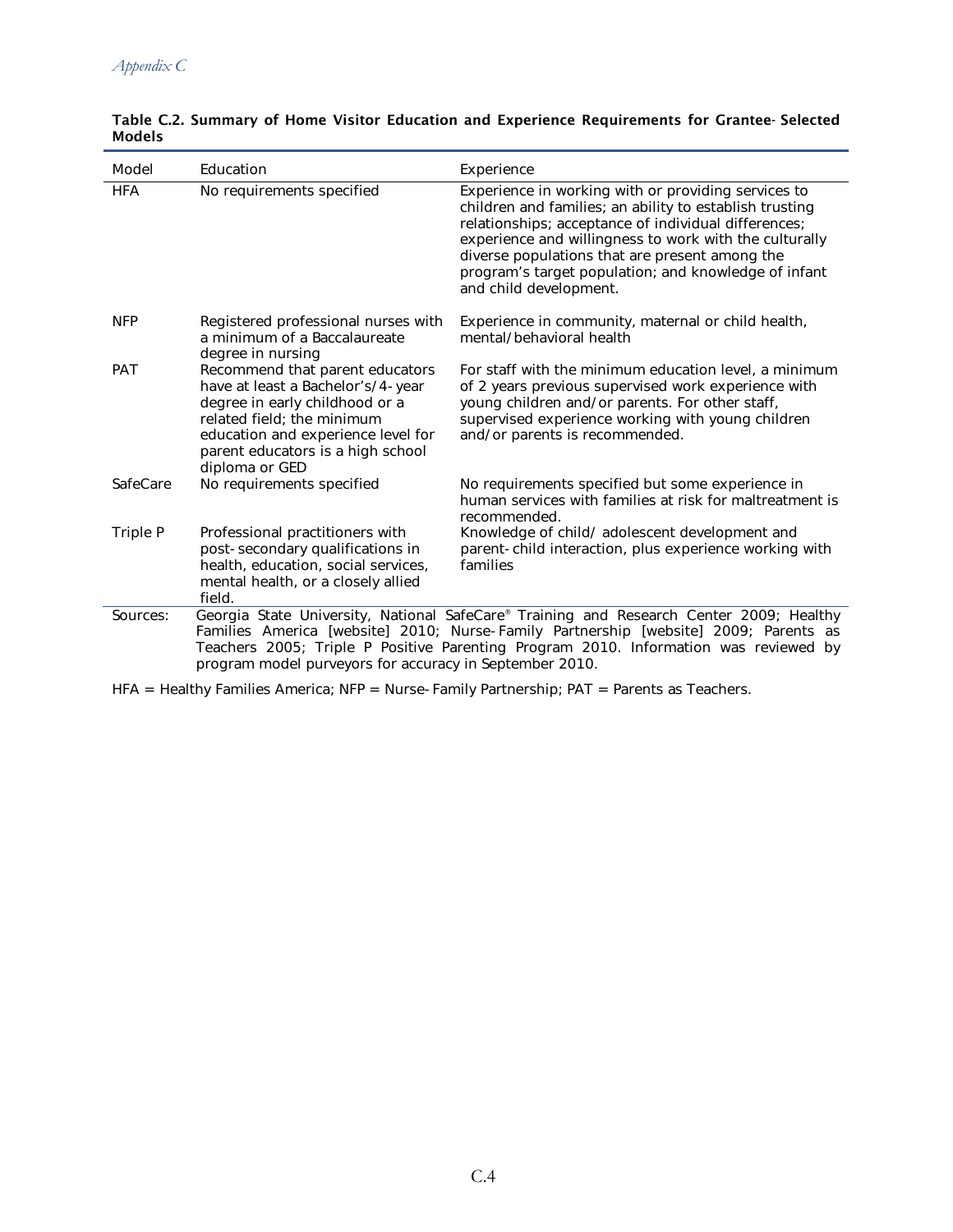| Model                 | Training Requirements for Home Visitors                                                                                                                                                                                                                                                                                                                                                                                                | <b>Training Requirements for Supervisors</b>                                                                                                                                                                                                                                                                                                                                           |
|-----------------------|----------------------------------------------------------------------------------------------------------------------------------------------------------------------------------------------------------------------------------------------------------------------------------------------------------------------------------------------------------------------------------------------------------------------------------------|----------------------------------------------------------------------------------------------------------------------------------------------------------------------------------------------------------------------------------------------------------------------------------------------------------------------------------------------------------------------------------------|
| HFA                   | Home visitors must complete a four-day<br>workshop called Integrated Strategies for<br>Home Visitors delivered by HFA certified<br>trainers. HFA also offers training on<br>supporting families during the prenatal<br>period. This training lasts three to four days<br>depending on staff experience.                                                                                                                                | In addition to completing the Integrated<br>Strategies for Home Visitors workshop,<br>supervisors must attend a fifth day of<br>training specific to their work. The training<br>an introduction to administrative, clinical<br>and reflective supervisory practices.                                                                                                                  |
| <b>NFP</b>            | Home visitors complete three core education<br>sessions in both distance and face to face<br>training formats over a nine month<br>timeframe; this includes a four day long in<br>person training in Denver, CO. Home visitors<br>can begin serving families after completing<br>the training in Denver.                                                                                                                               | In addition to completing the three core<br>education sessions required for home<br>visitors, nurse supervisors complete four<br>supervisor core education session (two of<br>these sessions are conducted in person).                                                                                                                                                                 |
| PAT <sup>a</sup>      | Parent educators must attend a five day<br>training called the Born to Learn Institute<br>Prenatal to 3 years. If programs serve<br>preschool-aged children, parent educators<br>must attend two additional days of training.<br>Additional training is required for staff that<br>administers developmental, vision, and<br>hearing screenings.                                                                                       | In addition to the training for parent<br>educators, supervisors must complete a<br>training for supervisors called the<br>Introductory PAT Supervision Training.                                                                                                                                                                                                                      |
| SafeCare <sup>b</sup> | Home visitors must complete a five day<br>workshop delivered by a SafeCare trainer.<br>Home visitors are provisionally certified after<br>the workshop training; home visitors then get<br>feedback on their implementation of SafeCare<br>in the field with families from a SafeCare<br>coach. When home visitors demonstrate<br>mastery of SafeCare skills in the field, they<br>are granted certification as SafeCare<br>providers. | Supervisors (known as coaches) must meet<br>all training requirements for home visitors<br>and achieve certification. They must also<br>complete a one day workshop delivered by a<br>SafeCare trainer. After the workshop, they<br>must demonstrate skills in assessing fidelity<br>and providing feedback to home visitors via<br>recorded (or live) sessions with home<br>visitors. |
| Triple P              | Triple P offers a series of accredited training<br>courses for professionals. The courses offer<br>training in various levels of the intervention<br>for practitioners delivering brief through<br>more intensive services. Two to three months<br>after training, practitioners must complete a<br>competency-based accreditation process.                                                                                            | Triple P recommends that supervisors<br>participate in a manager's briefing before<br>going through professional Triple P training,<br>and then engage in post-training<br>consultation with Triple P consultation staff.                                                                                                                                                              |
| Sources:              | Georgia State University, National SafeCare® Training and Research Center 2009; Healthy<br>Families America [website] 2010; Nurse-Family Partnership [website] 2009; Parents as                                                                                                                                                                                                                                                        |                                                                                                                                                                                                                                                                                                                                                                                        |

#### Table C.3. Summary of Training Requirements for Home Visitors and Supervisors for Grantee-Selected Models

HFA = Healthy Families America; NFP = Nurse-Family Partnership; PAT = Parents as Teachers.

program model purveyors for accuracy in September 2010.

a As of January 1, 2011, the training requirement for newly implementing PAT affiliates will be the 3 day Parents as Teachers Foundational Training plus the 2 day Model Implementation Training. In addition, the requirement for supervisors will be attendance at a 2 day Model Implementation Training.

Teachers 2005; Triple P Positive Parenting Program 2010. Information was reviewed by

b As of fall 2010, SafeCare is implementing new training requirements that will require newly trained home visitors demonstrate skills in each of the three SafeCare modules before being certified.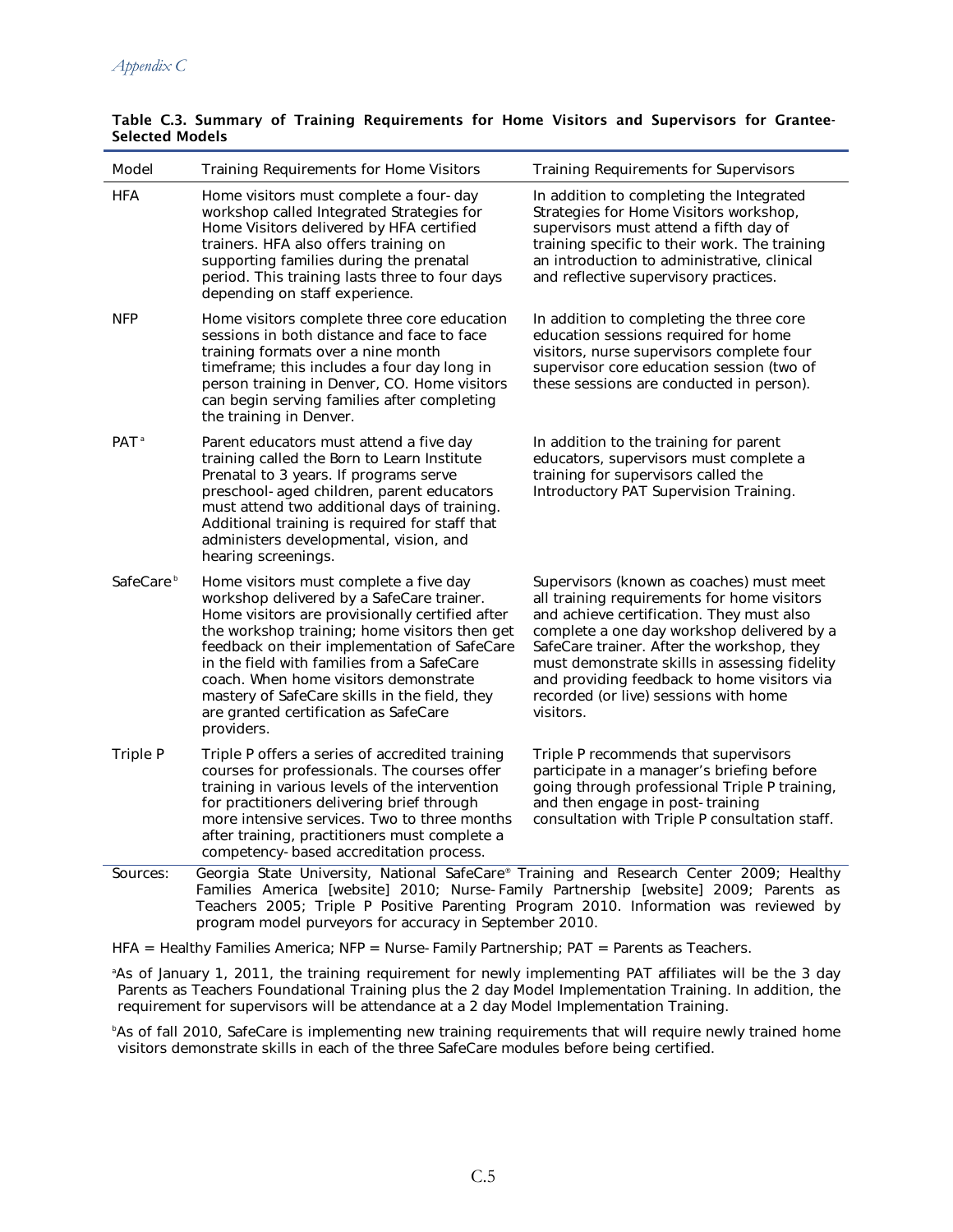| Model      | Age at Enrollment                                                                                                                              | Characteristics                                                                                                                                                                                                                                                                                                                                                                                                                                                                                                    |
|------------|------------------------------------------------------------------------------------------------------------------------------------------------|--------------------------------------------------------------------------------------------------------------------------------------------------------------------------------------------------------------------------------------------------------------------------------------------------------------------------------------------------------------------------------------------------------------------------------------------------------------------------------------------------------------------|
| <b>HFA</b> | Mothers must be enrolled<br>prenatally or within the first<br>three months after a child's birth                                               | Overburdened families who are at-risk for child abuse and<br>neglect and other adverse childhood experiences<br>(typically determined by the Parent Survey Assessment -<br>formerly known as the Kempe Family Stress Checklist).                                                                                                                                                                                                                                                                                   |
| <b>NFP</b> | A woman must be enrolled early<br>in her pregnancy and receive a<br>first home visit no later than the<br>end of her 28th week of<br>pregnancy | First-time, low-income mothers and their children                                                                                                                                                                                                                                                                                                                                                                                                                                                                  |
| <b>PAT</b> | Families with children up to<br>kindergarten entry                                                                                             | Implementing agencies select the specific characteristics<br>of the target population they plan to serve                                                                                                                                                                                                                                                                                                                                                                                                           |
| SafeCare   | Families with children birth to<br>age 5                                                                                                       | Families with a history of child maltreatment or risk<br>factors for child maltreatment, including young parents;<br>parents with multiple children; parents with a history of<br>mental health problems, substance abuse, or intellectual<br>disabilities; foster parents; parents being reunified with<br>their<br>children;<br>parents<br>recently<br>from<br>released<br>incarceration; parents with a history of domestic violence;<br>and parents of children with developmental or physical<br>disabilities |
| Triple P   | Families with children birth to<br>age 12                                                                                                      | Varies by intensity of model being implemented and by<br>families' preferences; typically higher intensity models<br>target families with children with behavior problems,<br>families facing challenges (such as parental depression),<br>families with a child with a disability, and/or families at<br>risk for child maltreatment                                                                                                                                                                              |
| Sources:   |                                                                                                                                                | Georgia State University, National SafeCare® Training and Research Center 2009; Healthy                                                                                                                                                                                                                                                                                                                                                                                                                            |

Table C.4. Summary of Target Populations for Grantee- Selected Models

Families America [website] 2010; Nurse-Family Partnership [website] 2009; Parents as Teachers 2005; Triple P Positive Parenting Program 2010. Information was reviewed by program model purveyors for accuracy in September 2010.

HFA = Healthy Families America; NFP = Nurse-Family Partnership; PAT = Parents as Teachers.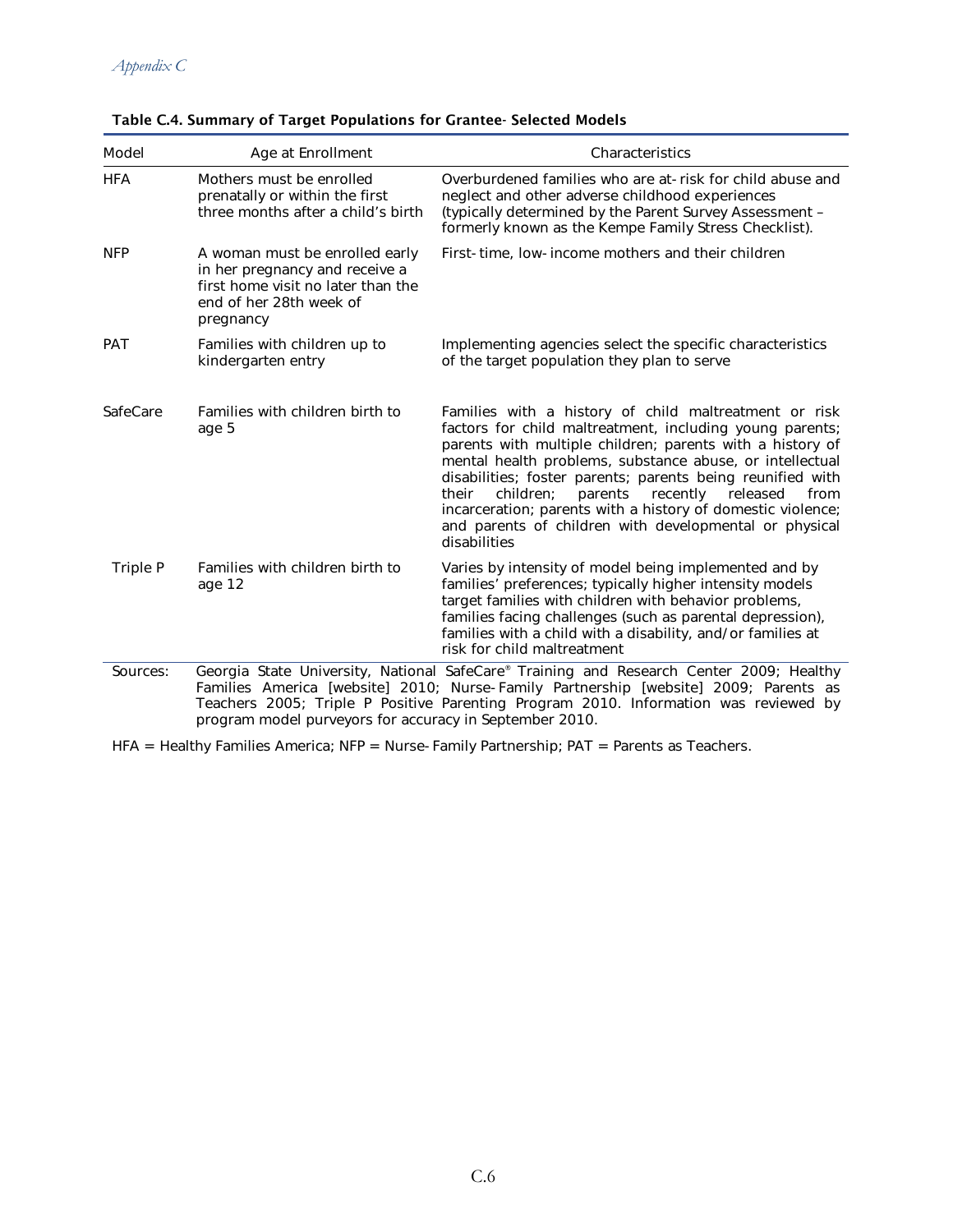| Program Model | <b>Expected Dosage</b>                                                                                                                                                                                | <b>Expected Duration</b>                                                                                                                                                                                                                                                                                                                                                                             |
|---------------|-------------------------------------------------------------------------------------------------------------------------------------------------------------------------------------------------------|------------------------------------------------------------------------------------------------------------------------------------------------------------------------------------------------------------------------------------------------------------------------------------------------------------------------------------------------------------------------------------------------------|
| <b>HFA</b>    | Offered a minimum of weekly visits the<br>first six months after the birth, then<br>scaled (from weekly to quarterly)<br>depending on family needs & the child's<br>age; visits last 60 to 90 minutes | Until child is at least 3 and up to 5 years<br>of age                                                                                                                                                                                                                                                                                                                                                |
| <b>NFP</b>    | Scaled (from weekly to quarterly)<br>depending on the child's age; visits last<br>60 to 90 minutes                                                                                                    | Until child's 2nd birthday                                                                                                                                                                                                                                                                                                                                                                           |
| <b>PAT</b>    | At least monthly; visits last 60 to 90<br>minutes                                                                                                                                                     | Until enrollment in kindergarten                                                                                                                                                                                                                                                                                                                                                                     |
| SafeCare      | Weekly; visits last 60 to 90 minutes                                                                                                                                                                  | 18 to 20 weeks                                                                                                                                                                                                                                                                                                                                                                                       |
| Triple P      | The frequency and length of visits vary<br>by the intensity level of the Triple P<br>model being delivered.                                                                                           | Consistent with intensity level, the<br>duration of services can vary from a few<br>weeks up to four months depending on<br>the family's needs. In addition, the Triple P<br>multi-level system lends itself to either<br>starting with a brief duration followed by a<br>longer duration program, or starting with<br>a longer duration program followed by a<br>briefer booster program as needed. |
| Sources:      | Georgia State University, National SafeCare® Training and Research Center 2009; Healthy                                                                                                               |                                                                                                                                                                                                                                                                                                                                                                                                      |

Sources: Georgia State University, National SafeCare® Training and Research Center 2009; Healthy Families America [website] 2010; Nurse-Family Partnership [website] 2009; Parents as Teachers 2005; Triple P Positive Parenting Program 2010. Information was reviewed by program model purveyors for accuracy in September 2010.

HFA = Healthy Families America; NFP = Nurse-Family Partnership; PAT = Parents as Teachers.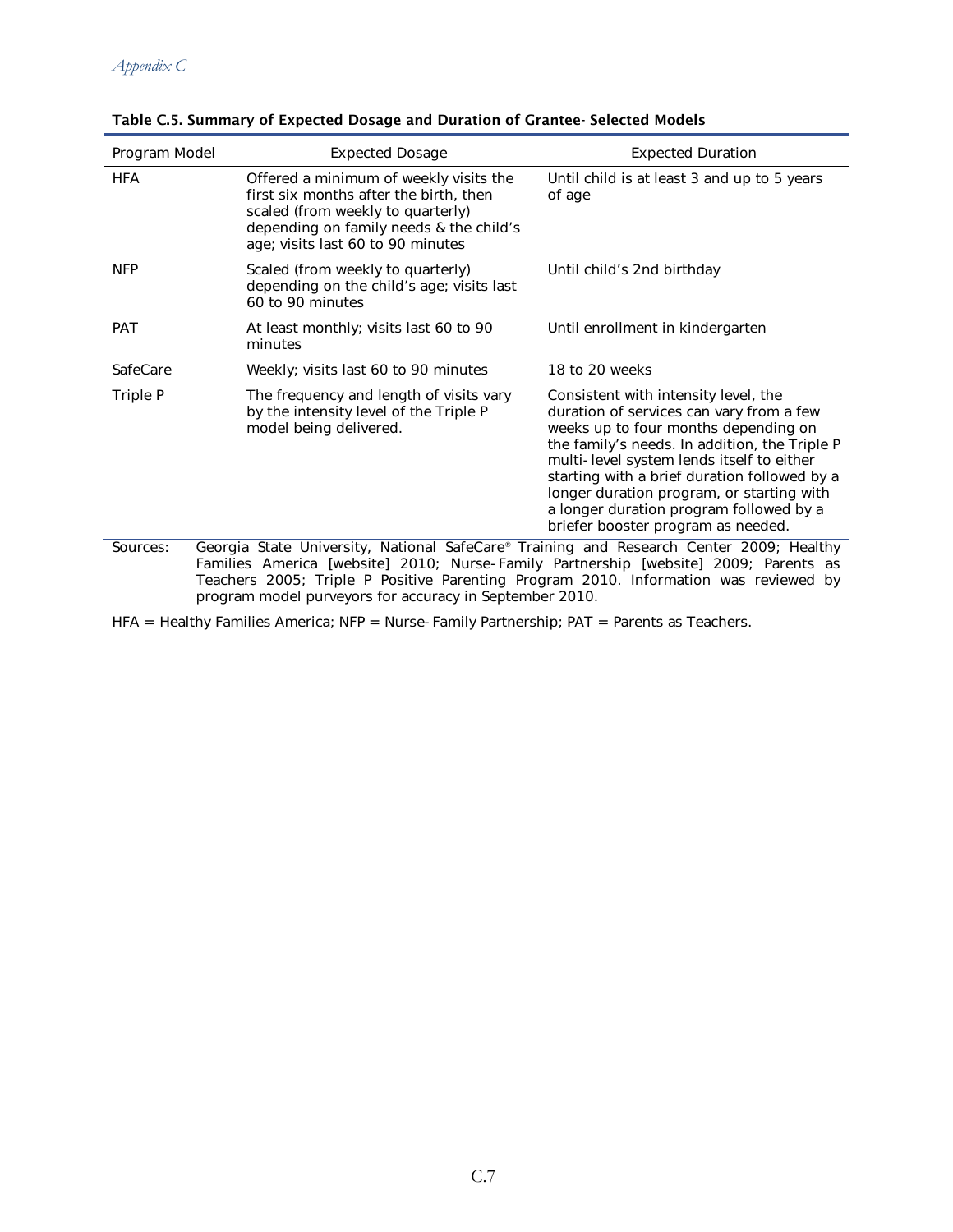| Model                 | Supervisors to Staff Ratio                                                                                                                           | <b>Supervision Requirements</b>                                                                                                                                                                                                                                                                                                                                                                                                                          |
|-----------------------|------------------------------------------------------------------------------------------------------------------------------------------------------|----------------------------------------------------------------------------------------------------------------------------------------------------------------------------------------------------------------------------------------------------------------------------------------------------------------------------------------------------------------------------------------------------------------------------------------------------------|
| <b>HFA</b>            | HFA recommends one supervisor<br>for every five or six home visitors                                                                                 | HFA recommends program managers/supervisors<br>provide formal supervision and shadowing of home<br>visitors weekly for a minimum of 1.5 hours to monitor<br>and assess their performance and provide constructive<br>feedback and development.                                                                                                                                                                                                           |
| <b>NFP</b>            | NFP requires that a full-time<br>nursing supervisor provides<br>supervision to no more than 8<br>individual nurse home visitors                      | Nurse supervisors provide home visitors weekly clinical<br>supervision with reflection, demonstrate integration of<br>the theories, and facilitate professional development<br>essential to the nurse home visitor role. Supervisory<br>activities include weekly one-on-one clinical<br>supervision, weekly case conferences and/or team<br>meetings, and field supervision conducted three times a<br>year.                                            |
| PAT                   | A maximum of 10-12 parent<br>educators can be assigned to each<br>supervisor.                                                                        | PAT requires that supervisors meet individually with<br>parent educators for reflective supervision at least once<br>per month.                                                                                                                                                                                                                                                                                                                          |
| SafeCare <sup>a</sup> | SafeCare does not specify a<br>maximum ratio of supervisors to<br>home visitors                                                                      | SafeCare requires that certified supervisors (known as<br>coaches) conduct weekly team meetings to discuss<br>cases and SafeCare implementation. Coaches are<br>required to monitor the quality of home visits either via<br>live observation or via recordings of sessions. SafeCare<br>requires at a minimum that coaches monitor the first<br>four sessions of each home visitor's SafeCare sessions<br>and then monitor sessions monthly thereafter. |
| Triple P              | Triple P does not specify<br>supervision requirements but<br>rather encourages each agency to<br>follow their established<br>supervisory guidelines. | Triple P recommends that every staff person<br>implementing the model receive sufficient quality<br>supervision (including peer supervision to facilitate<br>professional development and increase fidelity to the<br>model). Triple P does not specify requirements because<br>it aims not to intrude on an agency's established<br>supervisory guidelines.                                                                                             |
| Sources:              |                                                                                                                                                      | Georgia State University, National SafeCare® Training and Research Center 2009; Healthy<br>Families America [website] 2010; Nurse-Family Partnership [website] 2009; Parents as<br>Teachers 2005: Triple P Positive Parenting Program 2010, Information was reviewed by                                                                                                                                                                                  |

Table C.6. Summary of Supervision Requirements Specified by the Grantee- Selected Models

Teachers 2005; Triple P Positive Parenting Program 2010. Information was reviewed by program model purveyors for accuracy in September 2010.

HFA = Healthy Families America; NFP = Nurse-Family Partnership; PAT = Parents as Teachers.

a As of Sept 2010, all new SafeCare sites will be required to conduct coaching twice monthly at a minimum until a new home visitor is certified and monthly thereafter.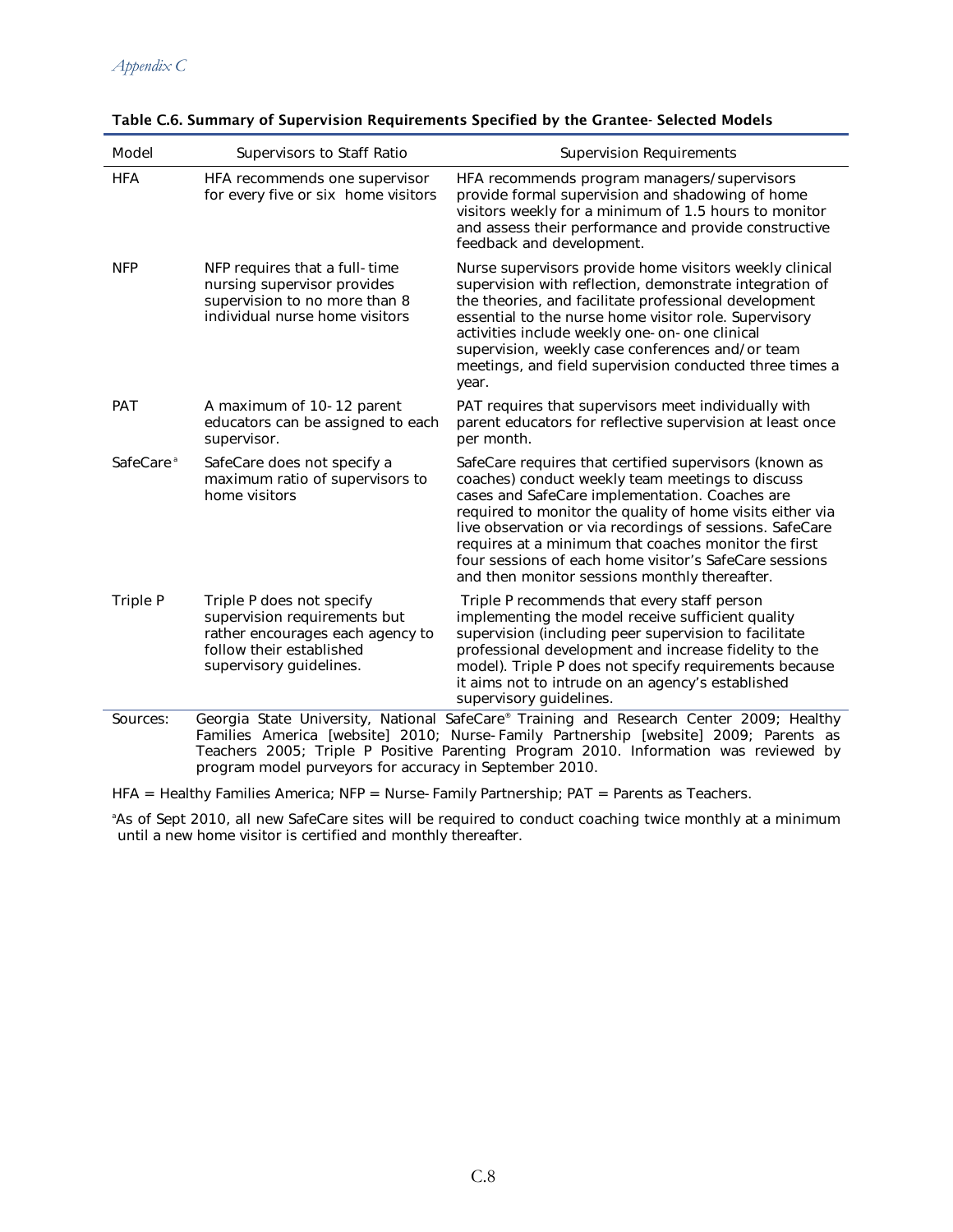| Program<br>Model | Whether<br>Reporting is<br>Mandatory<br>or Voluntary                                                                                                                                                                                                                                                  | Frequency of<br>Reporting                                                                      | Reporting System                                                                                                                                                                                                                     | Type of Information Collected                                                                                                                                                                                                                                                                                                                                                                                                                                                                                              |
|------------------|-------------------------------------------------------------------------------------------------------------------------------------------------------------------------------------------------------------------------------------------------------------------------------------------------------|------------------------------------------------------------------------------------------------|--------------------------------------------------------------------------------------------------------------------------------------------------------------------------------------------------------------------------------------|----------------------------------------------------------------------------------------------------------------------------------------------------------------------------------------------------------------------------------------------------------------------------------------------------------------------------------------------------------------------------------------------------------------------------------------------------------------------------------------------------------------------------|
| <b>HFA</b>       | Voluntary                                                                                                                                                                                                                                                                                             | Annual                                                                                         | Program Information<br>Management Systems<br>(PIMS)                                                                                                                                                                                  | PIMS can be used by IAs to track<br>information about site<br>infrastructure (including site<br>resources, staff characteristics,<br>staff training, target community<br>characteristics, and funding<br>resources) and family<br>characteristics (including<br>demographics; information on<br>screenings and assessments; and<br>activities including home visits,<br>medical visits, and immunization<br>records).                                                                                                      |
| NFP <sup>a</sup> | Mandatory                                                                                                                                                                                                                                                                                             | Daily                                                                                          | Clinical Information<br>System (CIS)                                                                                                                                                                                                 | CIS is used to record participant<br>level data including family<br>characteristics, family and child<br>outcomes, and information about<br>home visits (including the number<br>of completed visits and content<br>covered during visits)                                                                                                                                                                                                                                                                                 |
| <b>PAT</b>       | Mandatory                                                                                                                                                                                                                                                                                             | Annual                                                                                         | Annual Program<br>Report web-based<br>system                                                                                                                                                                                         | Aggregate level data on program<br>operations.                                                                                                                                                                                                                                                                                                                                                                                                                                                                             |
| SafeCare         | Mandatory                                                                                                                                                                                                                                                                                             | Minimum of<br>twice monthly<br>until staff are<br>certified, and<br>then monthly<br>thereafter | Audio files of<br>sessions and coach's<br>scoring of those<br>sessions are uploaded<br>to a web site.<br>In addition, basic<br>information about<br>home visitors is<br>recorded by certified<br>SafeCare trainers in a<br>database. | Agencies implementing SafeCare<br>are required to provide NSTRC<br>ongoing information about home<br>visitors' fidelity to the model. This<br>is accomplished by submitting<br>recordings of home visiting<br>sessions and scoring sheets of<br>those sessions completed by<br>supervisors (coaches).<br>In addition, SafeCare trainers<br>provide basic demographic and<br>contact information on new home<br>visitors, along with performance<br>data during training, and fidelity<br>data once they begin working with |
| Triple P         | families.<br>Triple P America does not collect service monitoring data from implementing agencies but<br>does provide consultation for implementing service monitoring procedures internally within<br>IAs.<br>Coorgia State University National SafeCare® Training and Desearch Center 2000; Healthy |                                                                                                |                                                                                                                                                                                                                                      |                                                                                                                                                                                                                                                                                                                                                                                                                                                                                                                            |
| $C_{\Omega U}$   |                                                                                                                                                                                                                                                                                                       |                                                                                                |                                                                                                                                                                                                                                      |                                                                                                                                                                                                                                                                                                                                                                                                                                                                                                                            |

#### Table C.7. Summary of Model Specifications for Reporting on Service Delivery

Sources: Georgia State University, National SafeCare® Training and Research Center 2009; Healthy Families America [website] 2010; Nurse-Family Partnership [website] 2009; Parents as Teachers 2005; Triple P Positive Parenting Program 2010. Information was reviewed by program model purveyors for accuracy in September 2010.

HFA = Healthy Families America; NFP = Nurse-Family Partnership; PAT = Parents as Teachers.

 $^{\circ}$ In fall 2010, NFP is launching a new system known as Efforts to Outcomes (ETO $^{\circ}$ M).